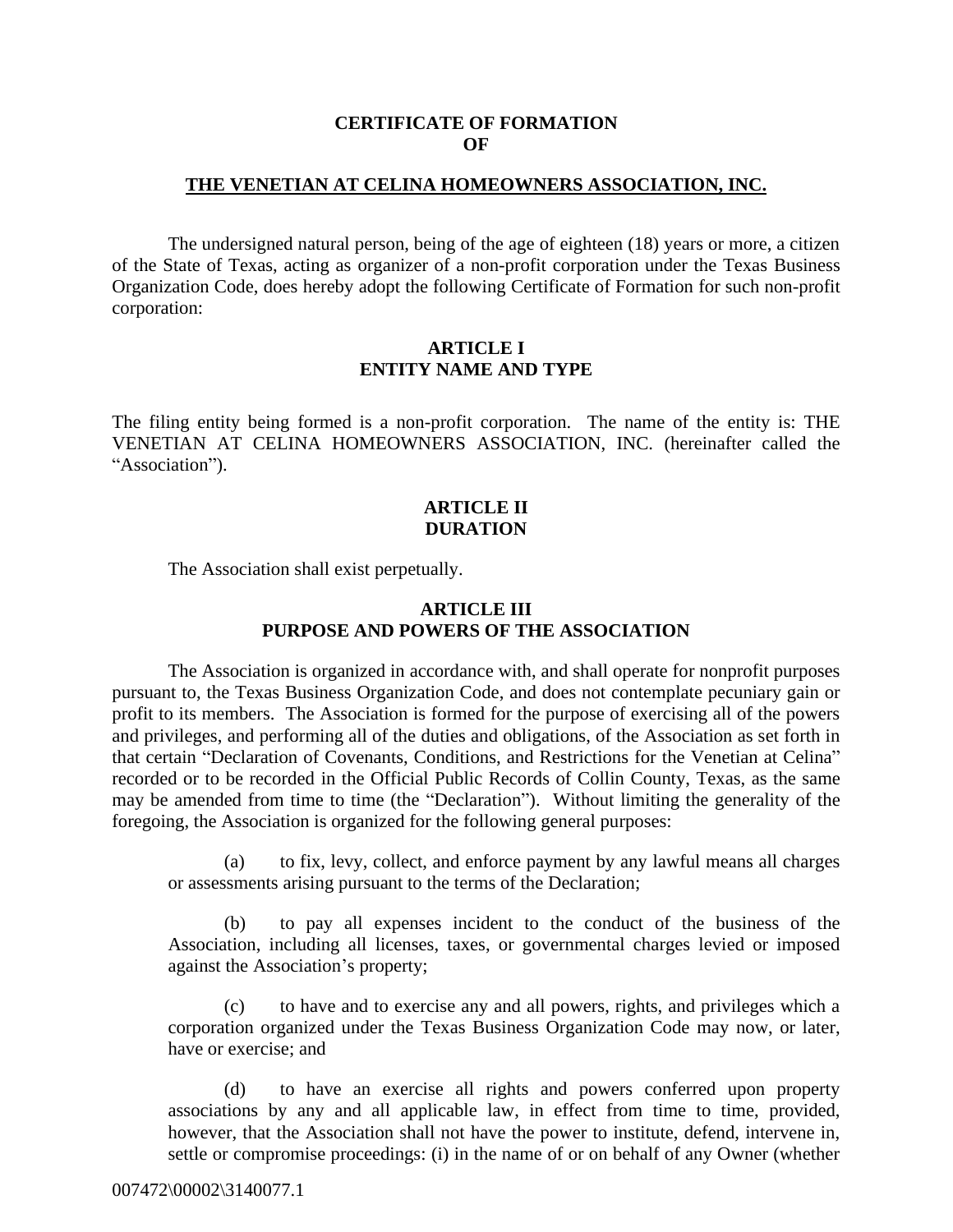one or more); or (ii) pertaining to a Claim, as defined in Section 16.1.1 of the Declaration, relating to the design or construction of improvements on a Lot and/or Common Area (whether one or more), including, without limitation, any Residences; and

The above statement of purposes shall be construed as a statement of both purposes and powers. The purposes and powers stated in each of the clauses above shall not be limited or restricted by reference to, or inference from, the terms and provisions of any other such clause, but shall be broadly construed as independent purposes and powers.

#### **ARTICLE IV INITIAL MAILING ADDRESS**

The initial mailing address of the Association to which state franchise tax correspondence should be sent is c/o Megatel Homes, 2101 Cedar Springs Road, Suite 700, Dallas, Texas 75201, Attention: Aaron Ipour.

#### **ARTICLE V REGISTERED OFFICE; REGISTERED AGENT**

The street address of the initial registered office of the Association is c/o Megatel Homes, 2101 Cedar Springs Road, Suite 700, Dallas, Texas 75201. The name of its initial registered agent at such address is Aaron Ipour.

#### **ARTICLE VI MEMBERSHIP**

Membership in the Association shall be dependent upon ownership of a qualifying property interest as defined and set forth in the Declaration. Any person or entity acquiring such a qualifying property interest shall automatically become a member of the Association, and such membership shall be appurtenant to, and shall run with, the property interest. The foregoing shall not be deemed or construed to include persons or entities holding an interest merely as security for performance of an obligation. Membership may not be severed from or in any way transferred, pledged, mortgaged, or alienated except together with the title to the qualifying property interest, and then only to the transferee of title to said property interest. Any attempt to make a prohibited severance, transfer, pledge, mortgage, or alienation shall be void.

# **ARTICLE VII VOTING RIGHTS**

Voting rights of the members of the Association shall be determined as set forth in the Declaration. No owner, other than the Declarant under the Declaration, shall be entitled to vote at any meeting of the Association until such owner has presented to the Association evidence of ownership of a qualifying property interest in the Property. The vote of each owner may be cast by such owner or by proxy given to such owner's duly authorized representative.

#### **ARTICLE VIII ORGANIZER**

The name and street address of the organizer is: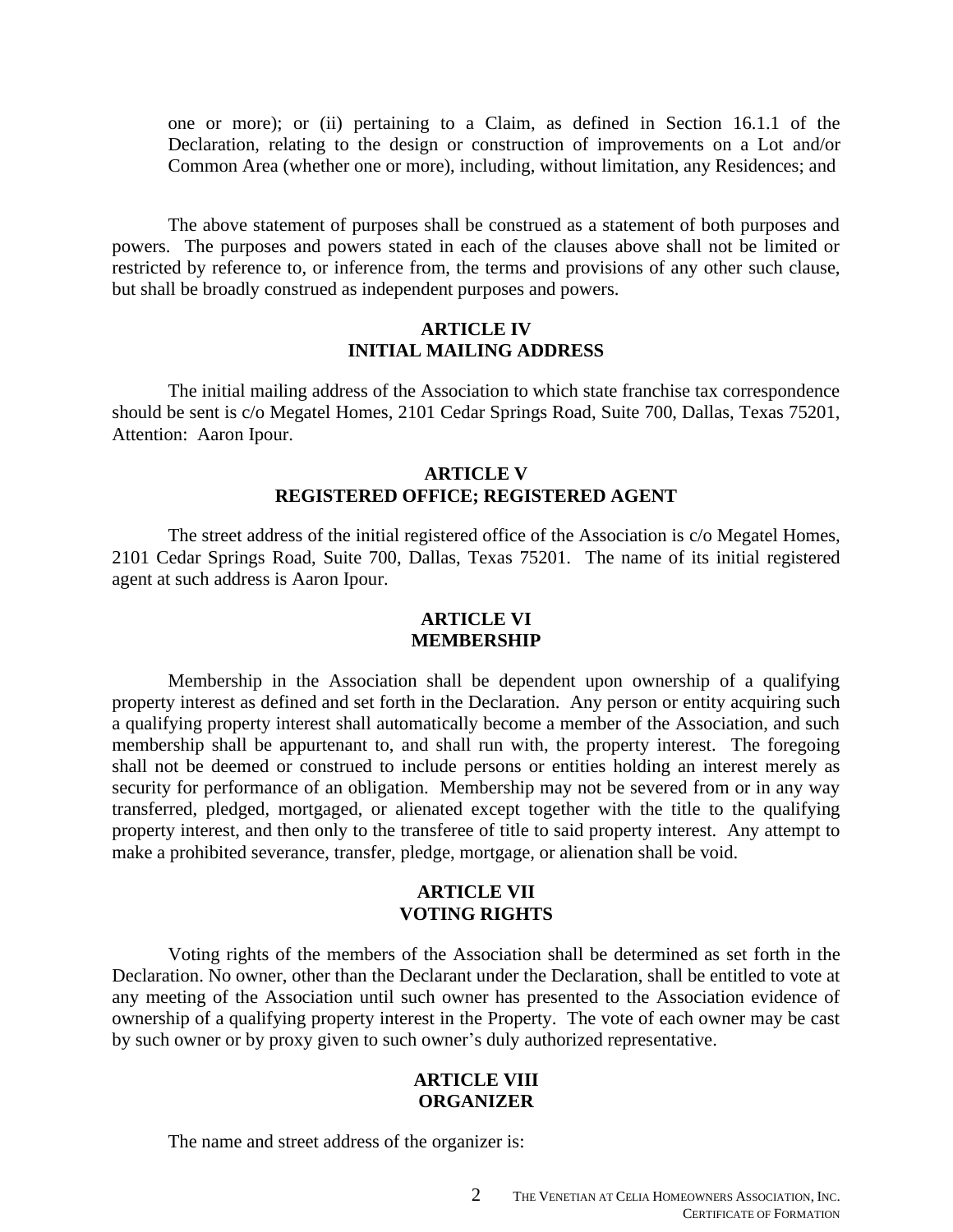NAME ADDRESS

Hilary Tyson 2925 Richmond Ave., 14<sup>th</sup> Floor Houston, Texas 77098

#### **ARTICLE IX BOARD OF DIRECTORS**

The affairs of the Association shall be managed by an initial Board of Directors consisting of three (3) individuals, who need not be members of the Association. The Board shall fulfill all of the functions of, and possess all powers granted to, Boards of Directors of nonprofit corporations pursuant to the Texas Business Organization Code. The number of Directors of the Association may be changed by amendment of the Bylaws of the Association. The names and addresses of the persons who are to act in the capacity of initial Directors until the selection of their successors are:

| <b>NAME</b> | <b>ADDRESS</b> |  |
|-------------|----------------|--|
|             |                |  |
|             |                |  |
|             |                |  |
|             |                |  |
|             |                |  |

All of the powers and prerogatives of the Association shall be exercised by the initial Board of Directors named above.

# **ARTICLE X LIMITATION OF DIRECTOR LIABILITY**

A director of the Association shall not be personally liable to the Association for monetary damages for any act or omission in his capacity as a director, except to the extent otherwise expressly provided by a statute of the State of Texas. Any repeal or modification of this Article shall be prospective only, and shall not adversely affect any limitation of the personal liability of a director of the Association existing at the time of the repeal or modification.

#### **ARTICLE XI INDEMNIFICATION**

Each person who acts as a director or officer of the Association shall be indemnified by the Association against any costs, expenses and liabilities which may be imposed upon or reasonably incurred by him in connection with any civil or criminal action, suit or proceeding in which he may be named as a party defendant or in which he may be a witness by reason of his being or having been such director or officer or by reason of any action alleged to have been taken or omitted by him in either such capacity. Such indemnification shall be provided in the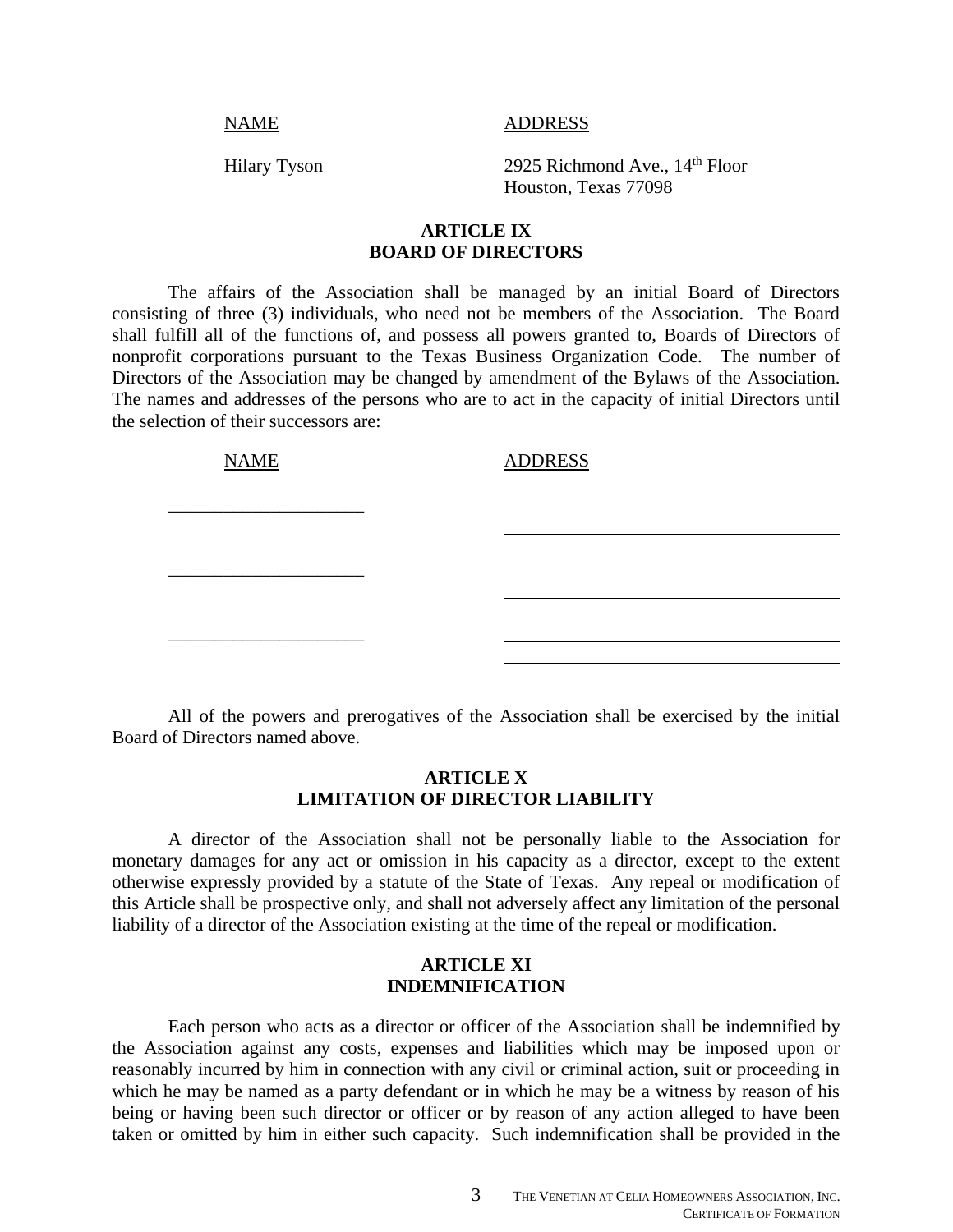manner and under the terms, conditions and limitations set forth in the Bylaws of the Association.

#### **ARTICLE XII DISSOLUTION**

The Association may be dissolved with the written and signed assent of not less than sixty-seven percent (67%) of the total number of votes of the Association, as determined under the Declaration. Upon dissolution of the Association, other than incident to a merger or consolidation, the assets of the Association shall be dedicated to an appropriate public agency to be used for purposes similar to those for which this Association was created. In the event that such dedication is refused acceptance, such assets shall be granted, conveyed, and assigned to any nonprofit corporation, association, trust, or other organization to be devoted to such similar purposes.

### **ARTICLE XIII ACTION WITHOUT MEETING**

Any action required by law to be taken at any annual or special meeting of the members of the Association, or any action that may be taken at any annual or special meeting of the members of the Association, may be taken without a meeting, without prior notice, and without a vote, if a consent or consents in writing, setting forth the action so taken, shall be signed by the number of members having the total number of votes of the Association necessary to enact the action taken, as determined under the Declaration or this Certificate.

## **ARTICLE XIV AMENDMENT**

Amendment of this Certificate of Formation shall be by proposal submitted to the membership of the Association. Any such proposed amendment shall be adopted only upon an affirmative vote by the holders of a minimum of sixty-seven percent (67%) of the total number of votes of the Association, as determined under the Declaration. In the case of any conflict between the Declaration and this Certificate, the Declaration shall control; and in the case of any conflict between this Certificate and the Bylaws of the Association, this Certificate shall control.

IN WITNESS WHEREOF, the undersigned has hereunto set his hand, effective this \_\_\_\_\_ day of \_\_\_\_\_\_\_\_\_\_\_\_\_\_\_\_\_\_\_\_\_\_, 20\_\_\_.

Hilary Tyson, Organizer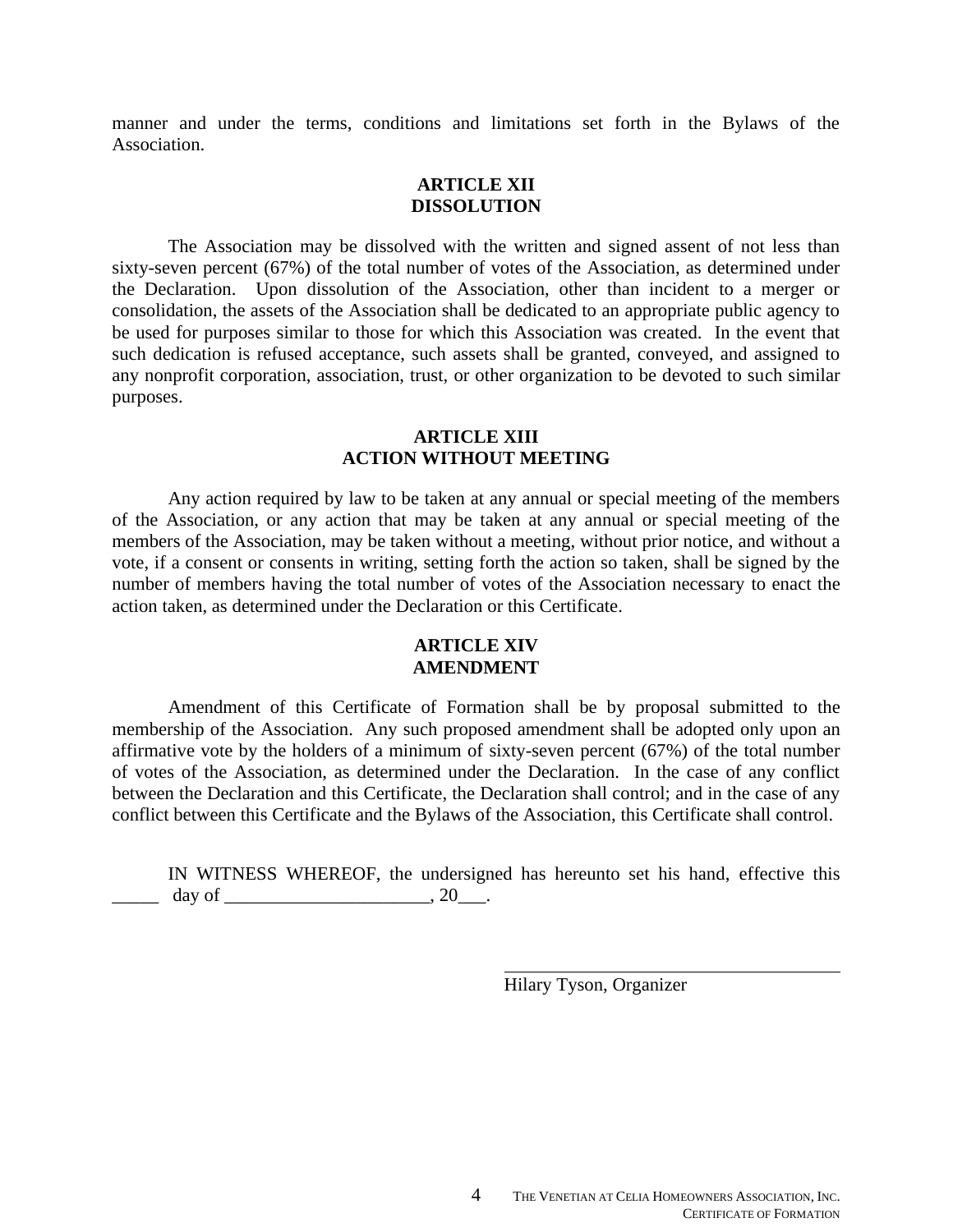## **BYLAWS OF THE VENETIAN AT CELINA HOMEOWNERS ASSOCIATION, INC.**

#### **ARTICLE I INTRODUCTION**

The name of the corporation is THE VENETIAN AT CELINA HOMEOWNERS ASSOCIATION, INC., a Texas non-profit corporation, hereinafter referred to as the "Association". The principal office of the Association shall be located in Collin County, Texas, but meetings of Members and Directors may be held at such places within the State of Texas, as may be designated by the Board of Directors.

The Association is organized to be a nonprofit corporation.

**Notwithstanding anything to the contrary in these Bylaws, a number of provisions are modified by the Declarant's reservations in that certain Declaration of Covenants, Conditions and Restrictions for The Venetian at Celina recorded in the Official Public Records of Collin County, Texas, including the number, qualification, appointment, removal, and replacement of Directors.**

#### **ARTICLE II DEFINITIONS**

Unless the context otherwise specifies or requires, the following words and phrases when used in these Bylaws shall have the meanings hereinafter specified:

**Section 2.1. Assessment.** "Assessment" or "Assessments" shall mean assessment(s) levied by the Association under the terms and provisions of the Declaration.

**Section 2.2. Association.** "Association" shall mean and refer to THE VENETIAN AT CELINA HOMEOWNERS ASSOCIATION, INC., a Texas non-profit corporation.

**Section 2.3. Association Property.** "Association Property" shall mean all real or personal property now or hereafter owned by the Association, including without limitation, all easement estates, licenses, leasehold estates and other interests of any kind in and to real or personal property which are now are hereafter owned or held by the Association.

**Section 2.4. Association Restrictions.** "Association Restrictions" shall mean the Declaration of Covenants, Conditions and Restrictions for The Venetian at Celina, as the same may be amended from time to time, together with the Certificate, Bylaws, and Association Rules from time to time in effect.

**Section 2.5. Association Rules.** "Association Rules" shall mean the rules and regulations adopted by the Board pursuant to the Declaration, as the same may be amended from time to time.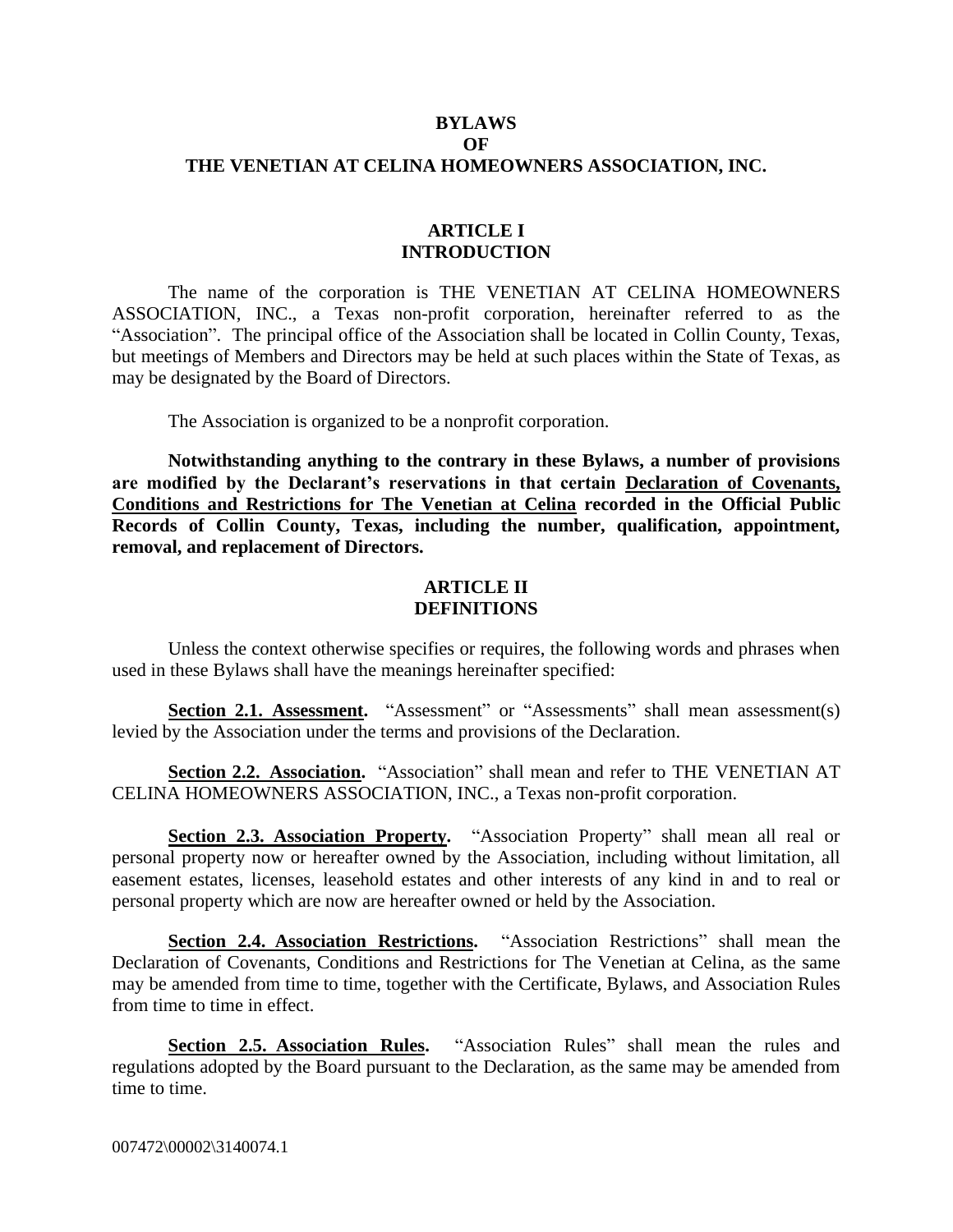**Section 2.6. Board.** "Board" shall mean the Board of Directors of the Association. During the period of Declarant control, Declarant shall have the sole right to appoint and remove Directors of the Board.

**Section 2.7. Bylaws.** "Bylaws" shall mean the Bylaws of the Association which may be adopted by the Board and as the same may be amended from time to time.

**Section 2.8. Certificate.** "Certificate" shall mean the Certificate of Formation for The Venetian at Celina Homeowners Association, Inc., a Texas non-profit corporation, filed in the office of the Secretary of State of the State of Texas, as the same may from time to time be amended.

**Section 2.9. Declarant.** "Declarant" shall mean *[Declarant Entity Name]*, a *[State of Formation] [entity type]*, and its duly authorized representatives or their successors or assigns; provided that any assignment of the rights of Declarant must be expressly set forth in writing and the mere conveyance of a portion of the Property without written assignment of the rights of Declarant shall not be sufficient to constitute an assignment of the rights of Declarant hereunder.

**Section 2.10. Declaration.** "Declaration" shall mean the "Declaration of Covenants, Conditions and Restrictions for The Venetian at Celina", recorded in the Official Public Records of Collin County, Texas, as the same may be amended from time to time.

**Section 2.11. Development.** "Development" shall mean and refer to the property subject to the terms and provisions of the Declaration.

**Section 2.12. Manager.** "Manager" shall mean the person, firm, or corporation, if any, employed by the Association pursuant to the Declaration and delegated the duties, powers, or functions of the Association.

**Section 2.13. Member.** "Member" or "Members" shall mean any person(s), entity or entities holding membership privileges in the Association as provided in the Declaration.

**Section 2.14. Mortgage.** "Mortgage" or "Mortgages" shall mean any mortgage(s) or deed(s) of trust covering any portion of the Property given to secure the payment of a debt.

**Section 2.15. Mortgagee.** "Mortgagee" or "Mortgagees" shall mean the holder or holders of any lien or liens upon any portion of the Property.

**Section 2.16. Owner.** "Owner" or "Owners" shall mean the person(s), entity or entities, including Declarant, holding a fee simple interest in any Lot, but shall not include the Mortgagee of a Mortgage.

Unless otherwise defined in these Bylaws or the context otherwise requires, each term used in these Bylaws with its initial letter capitalized which has been specifically defined in the Declaration and not otherwise specifically defined in this Article II shall have the same meaning herein as given to such term in the Declaration.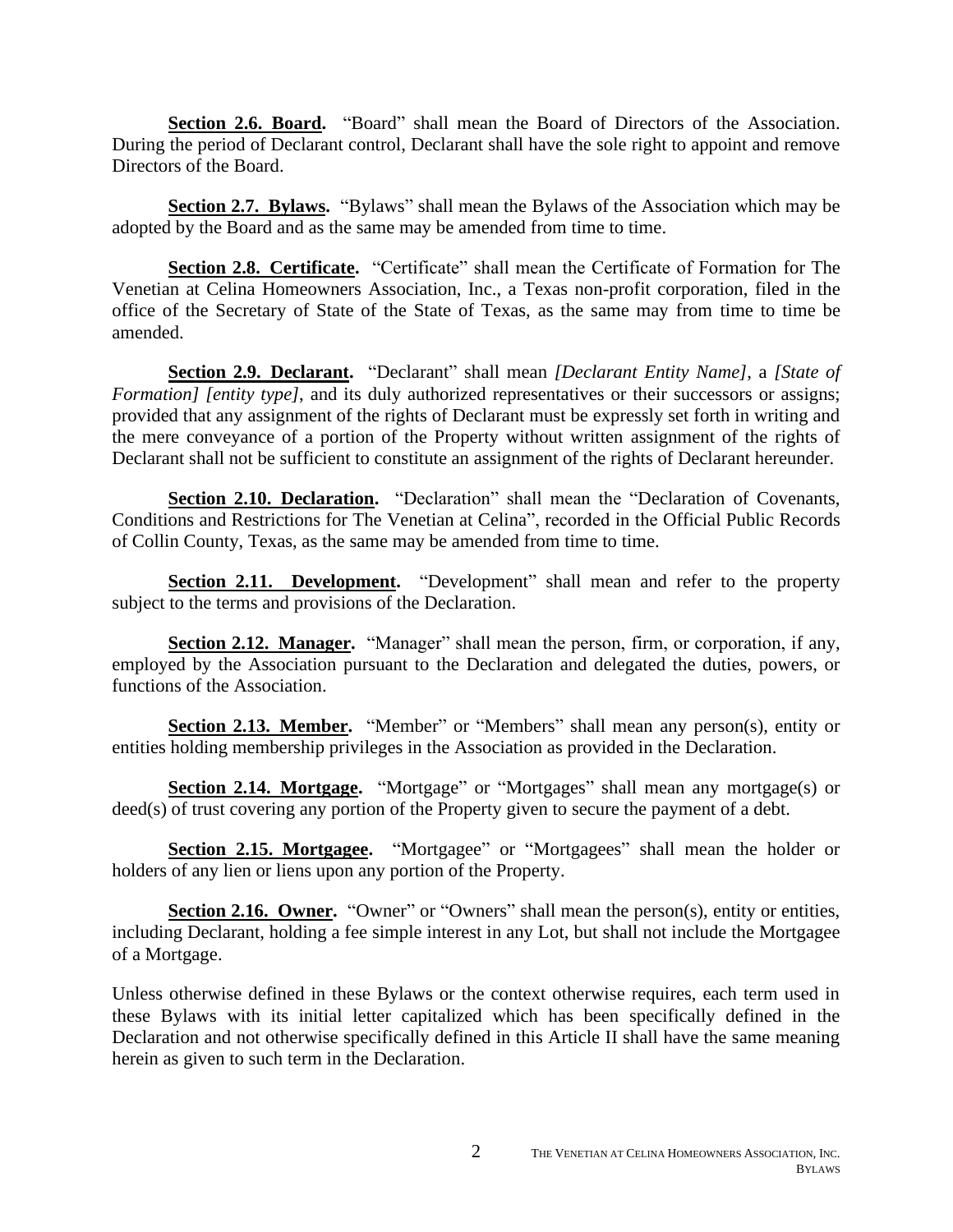#### **ARTICLE III MEETING OF MEMBERS**

**Section 3.1. Annual Meetings.** The first annual meeting of the Members shall be held on such date as selected by the Board of Directors which is on or before the earlier of (i) the date which is one hundred twenty (120) days after seventy-five percent (75%) of the Lots have been sold to non-Declarant Owners, or (ii) ten (10) years from the date on which the Declaration is recorded in the Official Public Records of Collin County, Texas, and each subsequent regular annual meeting of the Members shall be held on such date as selected by the Board of Directors who shall, whenever possible, hold the annual meeting in the same month each year thereafter unless a different date is selected by the Board of Directors. The annual meeting shall not be held on a Saturday, Sunday, or legal holiday.

**Section 3.2. Special Meetings.** Special meetings of the Members may be called at any time by the President or by a majority vote of the Board of Directors, or upon written request of the Members who are entitled to vote fifty-one percent (51%) or more of the votes of the Association.

**Section 3.3. Place of Meetings.** Meetings of the Association may be held at the Development or at a suitable place convenient to the Members, as determined by the Board.

**Section 3.4. Notice of Meetings.** At the direction of the Board, written notice of meetings of the Association will be given to the Members at least ten (10) days but not more than sixty (60) days prior to the meeting. Notices of meetings will state the date, time, and place the meeting is to be held. Notices will identify the type of meeting as annual or special, and will state the particular purpose of a special meeting. Notices may also set forth any other items of information deemed appropriate by the Board.

**Section 3.5. Voting Member List.** The Board will prepare and make available a list of the Association's voting Members in accordance with the Texas Business Organization Code.

**Section 3.6. Quorum.** The presence at the meeting of Members entitled to cast, or of proxies entitled to cast, ten percent (10%) of the total votes of the membership shall constitute a quorum for any action, except as otherwise provided in the Certificate, the Declaration, or these Bylaws. If the required quorum is not present, another meeting may be called subject to the same notice requirement, and the required quorum at the subsequent meeting shall be five percent (5%) of all the votes of all Members. No such subsequent meeting shall be held more than thirty (30) days following the preceding meeting. If the required quorum is not present or represented at any meeting, the Members entitled to vote at the meeting shall have power to adjourn the meeting from time to time, without notice other than announcement at the meeting, until a quorum shall be present or represented.

**Section 3.7. Proxies.** Votes may be cast in person or by written proxy. To be valid, each proxy must: (i) be signed and dated by a Member or his attorney-in-fact; (ii) identify the Lot to which the vote is appurtenant; (iii) name the person or title (such as "presiding officer") in favor of whom the proxy is granted, such person having agreed to exercise the proxy; (iv) identify the meeting for which the proxy is given; (v) not purport to be revocable without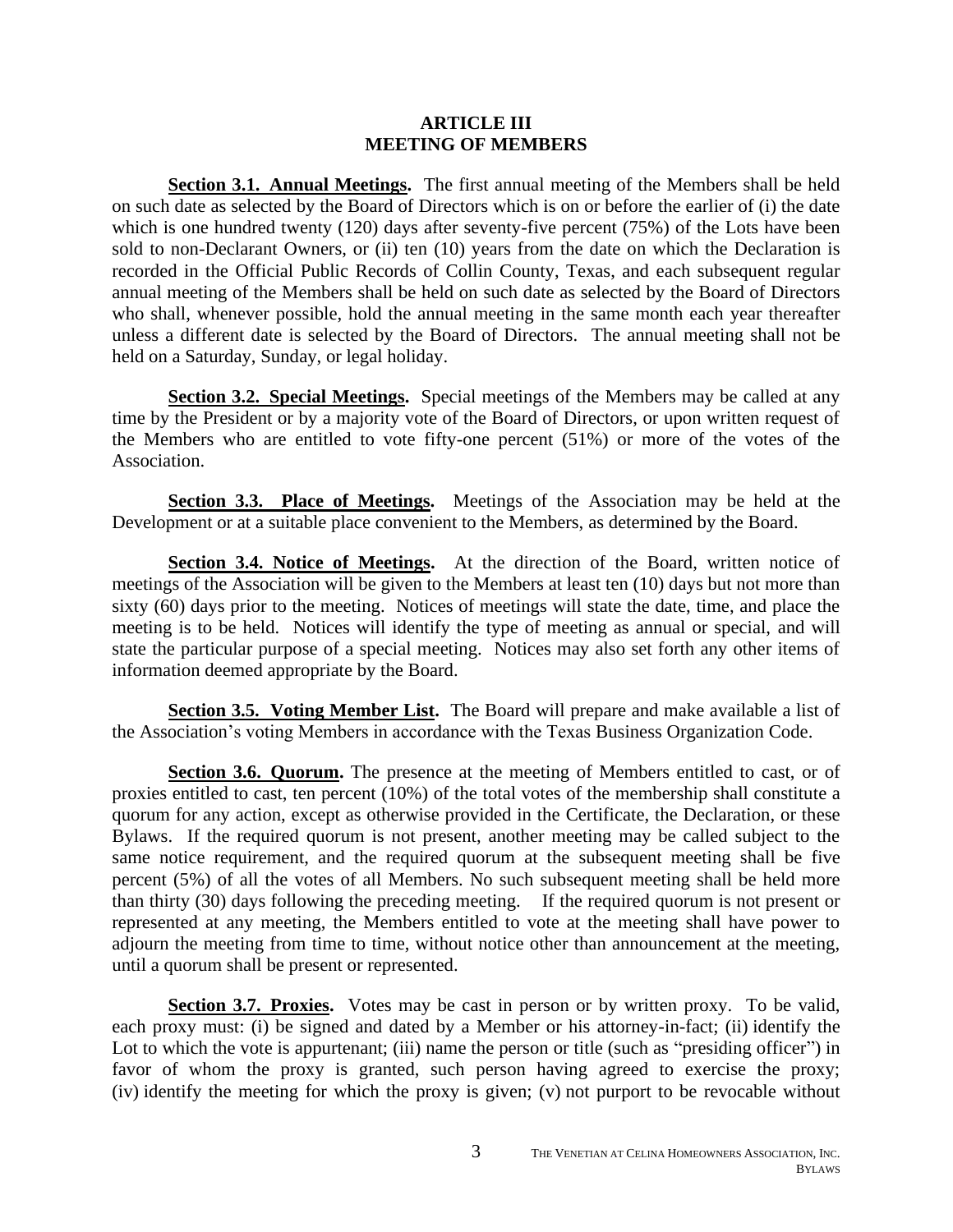notice; and (vi) be delivered to the secretary, to the person presiding over the Association meeting for which the proxy is designated, or to a person or company designated by the Board. Unless the proxy specifies a shorter or longer time, it terminates eleven (11) months after the date of its execution. Perpetual or self-renewing proxies are permitted, provided they are revocable. To revoke a proxy, the granting Member must give actual notice of revocation to the person presiding over the Association meeting for which the proxy is designated. Unless revoked, any proxy designated for a meeting which is adjourned, recessed, or rescheduled is valid when the meeting reconvenes. A proxy may be delivered by fax. However, a proxy received by fax may not be counted to make or break a tie-vote unless: (a) the proxy has been acknowledged or sworn to by the Member, before and certified by an officer authorized to take acknowledgments and oaths; or (b) the Association also receives the original proxy within five (5) days after the vote.

**Section 3.8. Conduct of Meetings.** The president, or any person designated by the Board, presides over meetings of the Association. The secretary keeps, or causes to be kept, the minutes of the meeting which should record all resolutions adopted and all transactions occurring at the meeting, as well as a record of any votes taken at the meeting. The person presiding over the meeting may appoint a parliamentarian. Votes should be tallied by tellers appointed by the person presiding over the meeting.

**Section 3.9. Order of Business.** Unless the notice of meeting states otherwise or the assembly adopts a different agenda at the meeting, the order of business at meetings of the Association is as follows:

- − Determine votes present by roll call or check-in procedure
- − Announcement of quorum
- − Proof of notice of meeting
- − Approval of minutes of preceding meeting
- − Reports of Officers (if any)
- − Election of Directors (when required)
- − Unfinished or old business
- − New business

**Section 3.10. Adjournment of Meeting.** At any meeting of the Association, a majority of the Members present at that meeting, either in person or by proxy, may adjourn the meeting to another time and place.

**Section 3.11. Action without Meeting.** Subject to Board approval, any action which may be taken by a vote of the Members at a meeting of the Association may also be taken without a meeting by written consents. The Board may permit Members to vote by any method allowed by the Texas Business Organization Code, which may include hand delivery, United States Mail, facsimile, e-mail, or any combination of these. Written consents by Members representing at least a majority of votes in the Association, or such higher percentage as may be required by the Documents, constitutes approval by written consent. This Section may not be used to avoid the requirement of an annual meeting and does not apply to the election of Directors.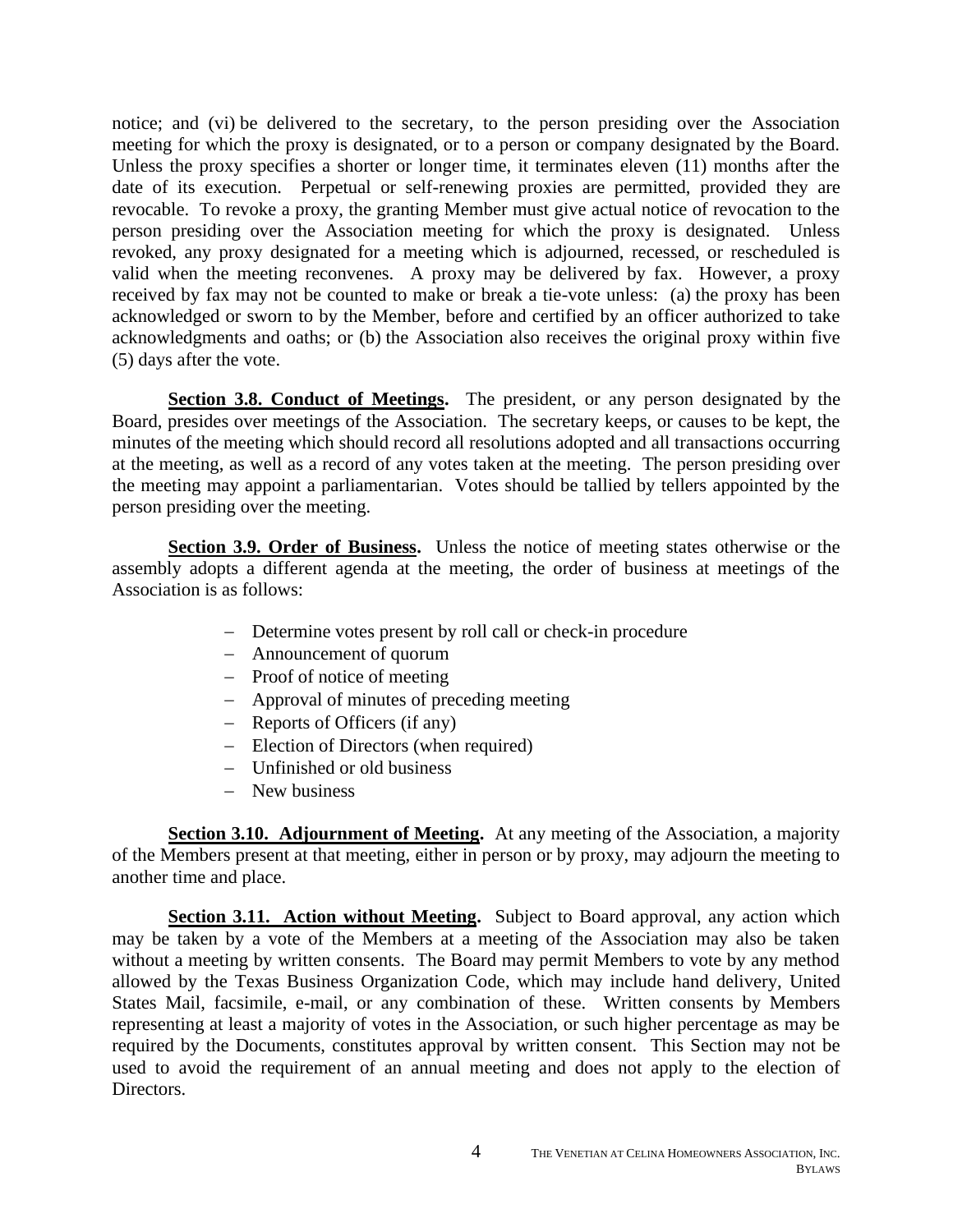**Section 3.12. Telephone Meetings.** Members of the Association may participate in and hold meetings of the Association by means of conference telephone or similar communications equipment by means of which all persons participating in the meeting can hear each other. Participation in the meeting constitutes presence in person at the meeting, except where a person participates in the meeting for the express purpose of objecting to the transaction of any business on the ground that the meeting is not lawfully called or convened.

# **ARTICLE IV BOARD OF DIRECTORS**

**Section 4.1. Authority; Number of Directors.** (a) The affairs of the Association shall be governed by a Board of Directors. The number of Directors shall be fixed by the Board of Directors from time to time. The initial Directors shall be three (3) in number and shall be those Directors named in the Certificate of Formation. The Board of Directors may be increased to five (5) from and after the Declarant Turnover Date by7 action of the Board. The initial Directors shall serve until their successors are elected and qualified. **Except as is provided in the Declaration and in Sections 4.1(b) and 4.1(c) below, Declarant shall have the absolute right to appoint and remove members of the Board of Directors during for as long as Declarant owns any Lot affected by the Declaration.** 

(b) From and after the first annual meeting of Members and until the date (the "Transition Date") which is the earlier of (i) one hundred-twenty (120) days after seventy-five (75%) of the Lots have been sold to non-Declarant Owners, or (ii) ten (10) years from the date on which the Declaration is recorded in the Official Public Records of Collin County, Texas, the Board of Directors shall consist of three (3) persons appointed by Declarant who need not be Members of the Association. On and after the Transition Date, the Board of Directors shall include two (2) persons appointed by Declarant and one (1) person elected by a majority vote of Class A Members ("Non-Declarant Director") at such meeting at which quorum is present, which Non-Declarant Member shall serve for a period which is the shorter of one (1) year, or until the next annual meeting of the Members at which the Non-Declarant Member (or replacement thereof) shall be elected. The Non-Declarant Director shall be elected at the first annual meeting (or special meeting called for such purpose by the President of the Association) of Members held on or after the Transition Date. On and after the date on which the last Lot is sold to a non-Declarant Owner (the "Declarant Turnover Date"), the President of the Association will call a meeting of the Members of the Association where the Members will elect one (1) Director for a three (3) year term, and two (2) Directors for a two (2) year term. If the Board elects to increase the Board members to five (5), the additional two (2) Director places shall serve a term of one (1) year each. The member obtaining the most votes will serve the three (3) year term and the remaining two (2) with the next most votes will serve a term of two (2) years. If additional Board member positions are established, the members obtaining the least votes shall serve one (1) year terms. Upon expiration of the term of a Director elected by Members at the first meeting of the Members after the Declarant Turnover Date pursuant to this Section 4.1(b), his or her successors shall serve a term of two (2) years. A Director takes office upon the adjournment of the meeting or balloting at which he is elected or appointed and, absent death, ineligibility, resignation, or removal, will hold office until his successor is elected or appointed. The Board of Directors shall have the power and authority when it is deemed in the best interest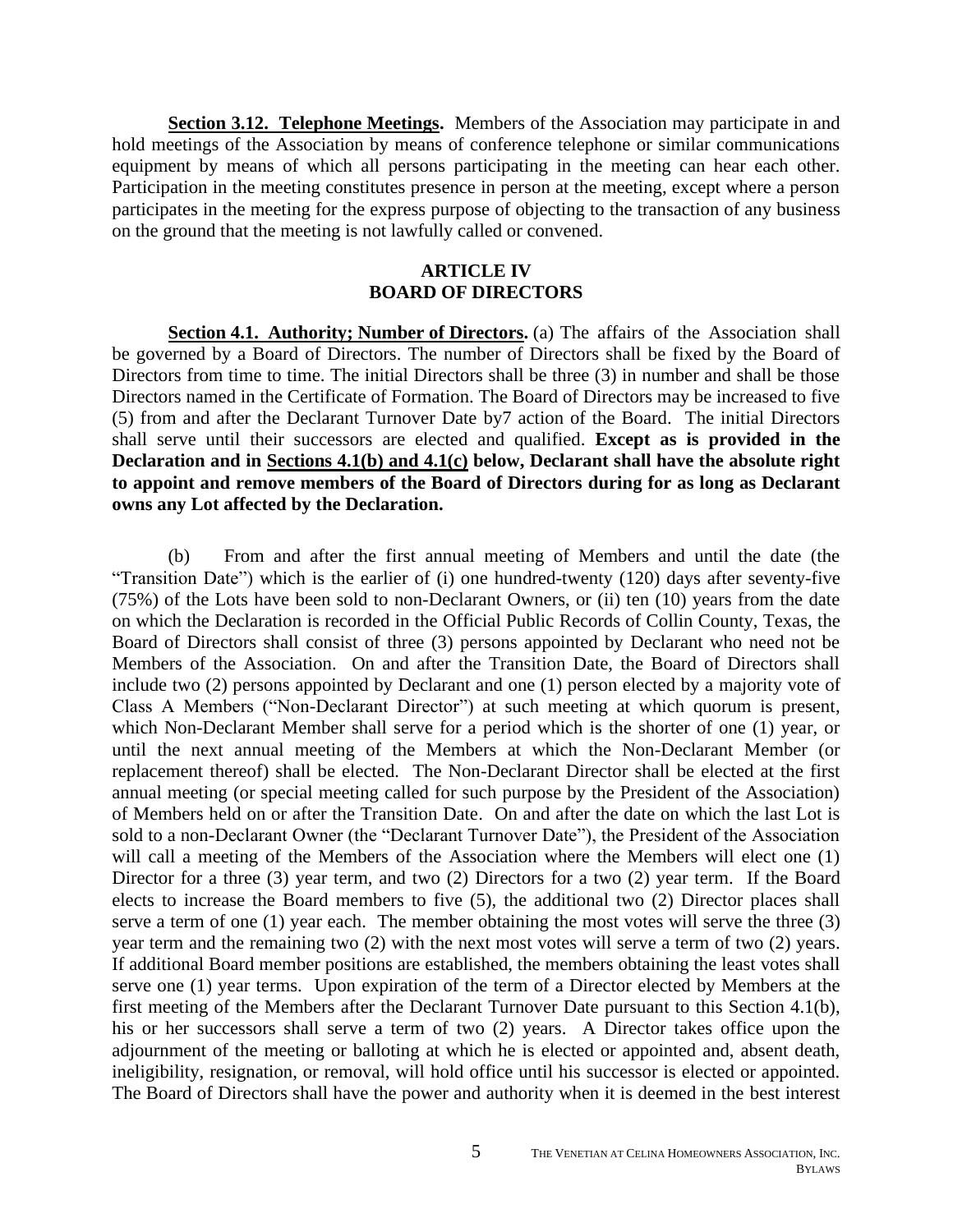of the Association to change or alter the terms of office of directors on the Board or increase the number of Directors to serve on the Board, which shall be done by Board resolution notwithstanding, terms must remain staggered for the purpose of continuity.

(c) Each Director, other than Directors appointed by Declarant, shall be a Member and resident, or in the case of corporate or partnership ownership of a Lot, a duly authorized agent or representative of the corporate or partnership Owner. The corporate, or partnership Owner shall be designated as the Director in all correspondence or other documentation setting forth the names of the Directors.

**Section 4.2. Compensation.** The Directors shall serve without compensation for such service.

**Section 4.3**. **Nominations to Board of Directors.** Members may be nominated for election to the Board of Directors in either of the following ways:

(a) A Member who is not a Director and who desires to run for election to that position shall be deemed to have been nominated for election upon his filing with the Board of Directors a written petition of nomination; or

(b) A Director who is eligible to be re-elected shall be deemed to have been nominated for re-election to the position he holds by signifying his intention to seek reelection in a writing addressed to the Board of Directors.

**Section 4.4. Removal of Directors for Cause.** If a Director breaches such Director's duties hereunder or violates the terms of the Declaration, the Certificate, the Association Rules or these Bylaws, such Director may be removed by Declarant unless Declarant no longer has the right to appoint and remove Directors in accordance with Section 4.1 of these Bylaws, and then by a majority vote of the remaining Directors after Declarant's right to appoint and remove Directors has expired. No Director shall have any voting rights nor may such Director participate in any meeting of the Board of Directors at any time that such Director is delinquent in the payment of any Assessments or other charges owed to the Association.

**Section 4.5. Vacancies on Board of Directors.** At such time as Declarant's right to appoint and remove Directors has expired or been terminated, if the office of any elected Director shall become vacant by reason of death, resignation, retirement, disqualification, removal from office or otherwise, the remaining Directors, at a special meeting duly called for this purpose, shall choose a successor who shall fill the unexpired term of the directorship being vacated. If there is a deadlock in the voting for a successor by the remaining Directors, the one Director with the longest continuous term on the Board shall select the successor. At the expiration of the term of his position on the Board of Directors, the successor Director shall be re-elected or his successor shall be elected in accordance with these Bylaws.

**Section 4.6. Removal of Directors by Members.** Subject to the right of Declarant to nominate and appoint Directors as set forth in Section 4.1 of these Bylaws, an elected Director may be removed, with or without cause, by a majority vote of the Members at any special meeting of the Members of which notice has been properly given as provided in these Bylaws; provided the same notice of this special meeting has also been given to the entire Board of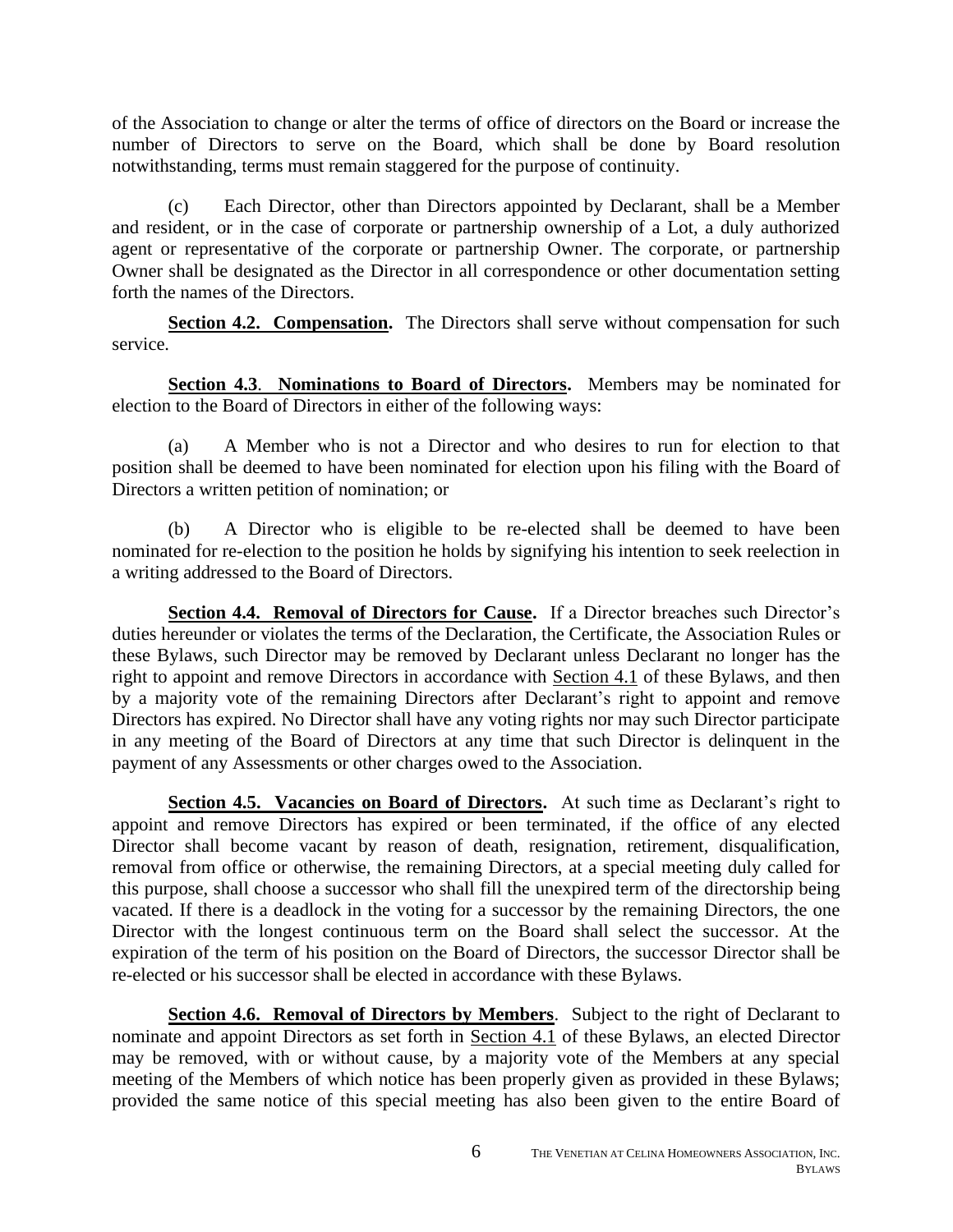Directors, including the individual Director whose removal is to be considered at such special meeting.

**Section 4.7. Consent in Writing.** Any action by the Board of Directors, including any action involving a vote on a fine, damage assessment, appeal from a denial or architectural control approval, or suspension of a right of a particular Member before the Member has an opportunity to attend a meeting of the Board of Directors to present the Member's position on the issue, may be taken without a meeting if all of the Directors shall unanimously consent in writing to the action. Such written consent shall be filed in the Minute Book. Any action taken by such written consent shall have the same force and effect as a unanimous vote of the Directors.

# **ARTICLE V MEETINGS OF DIRECTORS**

**Section 5.1. Regular Meetings.** Regular meetings of the Board shall be held annually or such other frequency as determined by the Board, without notice, at such place and hour as may be fixed from time to time by resolution of the Board.

**Section 5.2. Special Meetings.** Special meetings of the Board shall be held when called by the President of the Association, or by any two Directors, after not less than three (3) days' notice to each Director.

**Section 5.3. Quorum.** A majority of the number of Directors shall constitute a quorum for the transaction of business. Every act or decision done or made by a majority of the Directors present at a duly held meeting at which a quorum is present shall be regarded as the act of the Board of Directors.

**Section 5.4. Telephone Meetings.** Members of the Board or any committee of the Association may participate in and hold meetings of the Board or committee by means of conference telephone or similar communications equipment by means of which all persons participating in the meeting can hear each other. Participation in such meeting constitutes presence in person at the meeting, except where a person participates in the meeting for the express purpose of objecting to the transaction of any business on the ground that the meeting is not lawfully called or convened.

**Section 5.5. Action without a Meeting.** Any action required or permitted to be taken by the Board at a meeting may be taken without a meeting, if all Directors individually or collectively consent in writing to such action. The written consent must be filed with the minutes of Board meetings. Action by written consent has the same force and effect as a unanimous vote. of objecting to the transaction of any business on the ground that the meeting is not lawfully called or convened.

**Section 5.7. Open Board Meetings.** The Board shall hold open board meetings in accordance with Section 209.0051 of the Texas Property Code. Regular and special board meetings must be open to Owners, subject to the right of the Board to adjourn a Board meeting and reconvene in closed executive session to consider actions involving personnel, pending or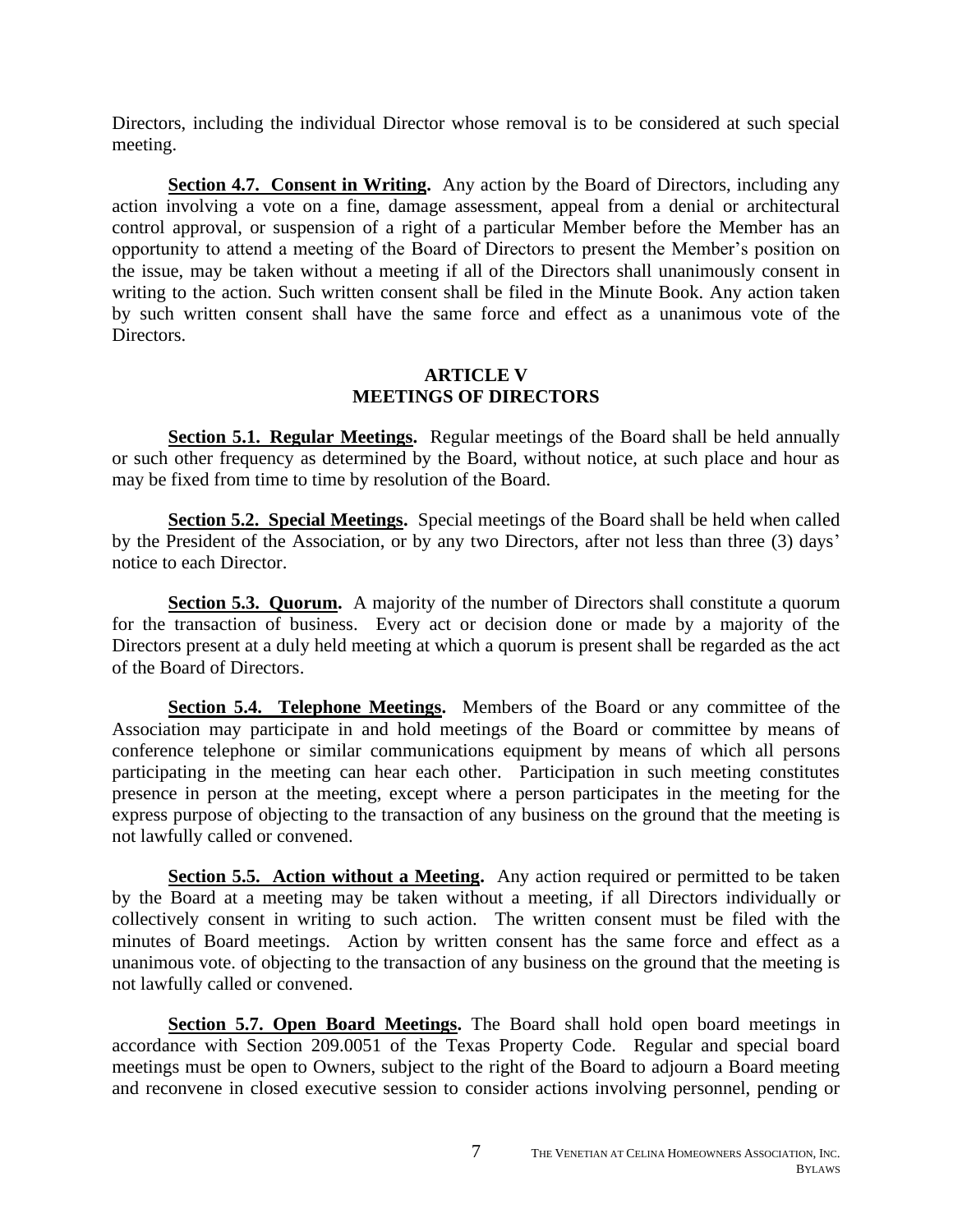threatened litigation, contract negotiations, enforcement actions, confidential communications with the Association's attorney, matters involving the invasion of privacy of individual owners, or matters that are to remain confidential by request of the affected parties and agreement of the Board. Decisions made in executive session must be summarized orally and placed in the minutes and include general explanation of expenditures approved in executive sessions. Members shall be given notice of the date, time, hour, place and general subject matter of a regular or special meeting of the Board, which notice shall be either (i) mailed to each Owner no later than the 10th day or earlier than the 60th day before the date of the meeting, or (ii) posting notice of such meeting at least 144 hours before the start of a regular Board meeting and at least 72 hours before the start of a special board meeting (A) in a conspicuous manner reasonably designed to provide notice to Members in a place located within Common Areas or on the Association's website maintained by the Association or its managing agent, and (b) sending notice via electronic mail to each Owner that has registered an e-mail with the Association. Except as provided by this Section 5.7, a Board may take action outside of a meeting, including voting by electronic or telephonic means, without prior notice to Owners required hereunder, if each Board member is given a reasonable opportunity to express the Board member's opinion to all other Board members and to vote. Any action taken without notice to Owners under this Section 5.7 must be summarized orally, including an explanation of any known actual or estimated expenditures approved at the meeting, and documented in the minutes of the next regular or special Board meeting. The Board may not, unless done in an open meeting for which prior notice was given to owners as noted in this Section 5.7 and required under Section 209.0051 of the Texas Property Code, consider or vote on any of the following: (1) fines; (2) damage assessments; (3) initiation of foreclosure actions; (4) initiation of enforcement actions, excluding temporary restraining orders or violations involving a threat to health or safety; (5) increases in assessments; (6) levying of special assessments; (7) appeals from a denial of architectural control approval; (8) a suspension of a right of a particular Owner before the owner has an opportunity to attend a Board meeting to present the Owner's position, including any defense, on the issue; (9) lending or borrowing money; (10) the adoption or amendment of a dedicatory instrument; (11) the approval of an annual budget or the approval of an amendment of an annual budget; (12) the sale or purchase of real property; (13) the filling of a vacancy on the Board; (14) the construction of capital improvements other than the repair, replacement, or enhancement of existing capital improvements; or (15) the election of an officer. Furthermore, during the Development Period, open Board meetings shall be require if the meeting is conducted for the purpose of (A) adopting or amending the governing documents, including declarations, bylaws, rules, and regulations of the Association; (B) increasing the amount of Regular Assessments of the Association or adopting or increasing a Special Assessment; (C) electing non-Declarant Board members of the Association or establishing a process by which those Board members are elected; or (D) changing the voting rights of Members of the Association.

## **ARTICLE VI POWERS AND DUTIES OF THE BOARD**

**Section 6.1. Powers.** The Board shall have power and duty to undertake any of the following actions, in addition to those actions to which the Association is authorized to take in accordance with the Declaration: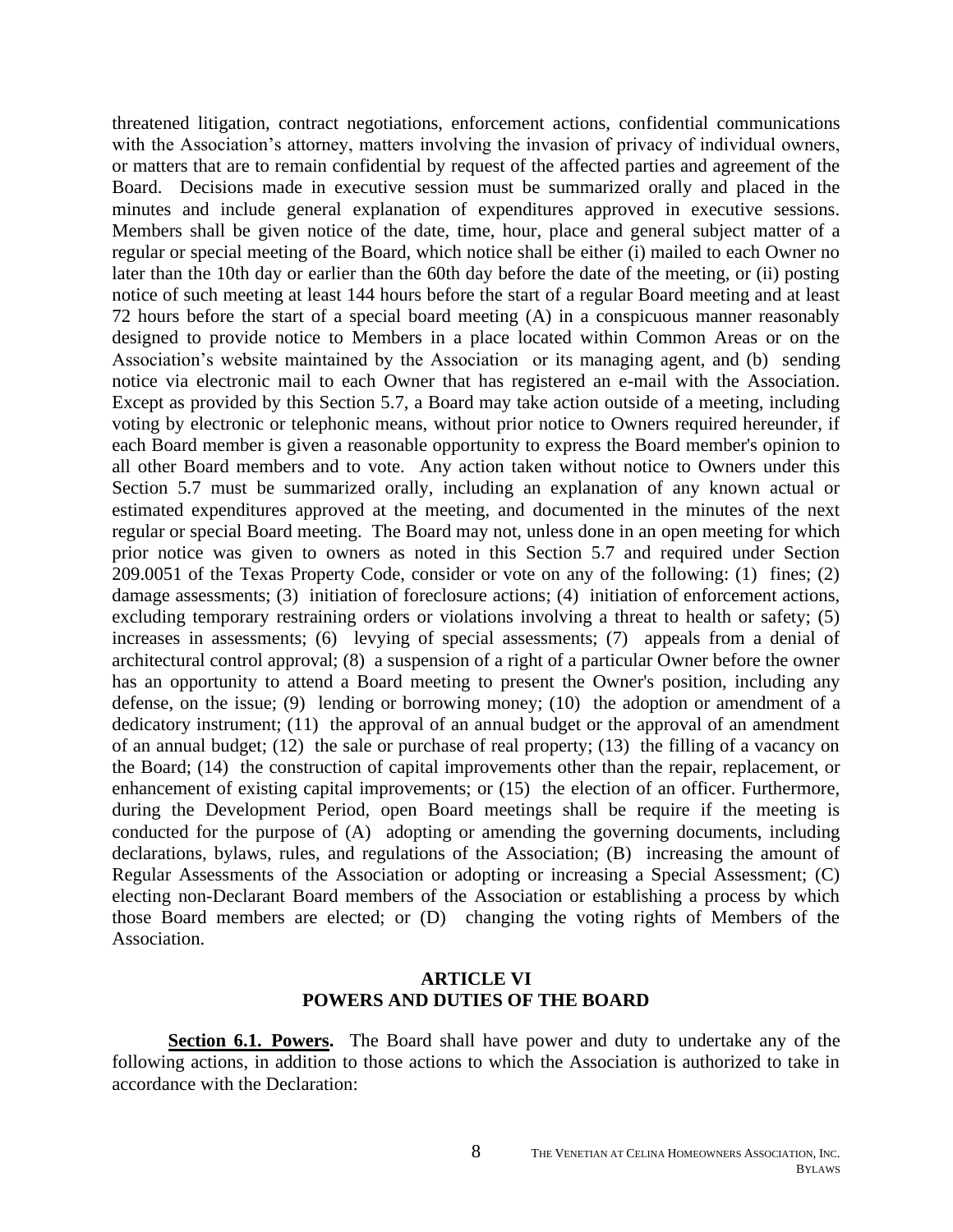(a) adopt and publish the Association Rules, including regulations governing the use of the Association Property and facilities, and the personal conduct of the Members and their guests thereon, and to establish penalties for the infraction thereof;

(b) to the maximum extent permitted under applicable law, suspend the voting rights of a Member and right of a Member to use of the Association Property during any period in which such Member shall be in default in the payment of any Assessment levied by the Association, or after notice and hearing, for any period during which an infraction of the Association Rules by such Member exists;

(c) exercise for the Association all powers, duties and authority vested in or related to the Association and not reserved to the membership by other provisions of the Association Restrictions;

(d) to enter into any contract or agreement with a municipal agency or utility company to provide electric utility service to all or any portion of the Property;

(e) declare the office of a member of the Board to be vacant in the event such member shall be absent from three (3) consecutive regular meetings of the Board;

(f) employ such employees as they deem necessary, and to prescribe their duties;

(g) as more fully provided in the Declaration, to:

(1) fix the amount of the Assessments against each Lot in advance of each annual assessment period and any other assessments provided by the Declaration; and

(2) foreclose the lien against any property for which Assessments are not paid within thirty (30) days after due date or to bring an action at law against the Owner personally obligated to pay the same;

(h) issue, or to cause an appropriate officer to issue, upon demand by any person, a certificate setting forth whether or not any Assessment has been paid and to levy a reasonable charge for the issuance of these certificates (it being understood that if a certificate states that an Assessment has been paid, such certificate shall be conclusive evidence of such payment);

(i) procure and maintain adequate liability and hazard insurance on property owned by the Association, which policies of insurance shall name the Declarant during the Development Period, and any managing agent of the Association as "additional insured;"

(j) cause all officers or employees having fiscal responsibilities to be bonded, as it may deem appropriate;

(k) enter into contracts for services required to perform the duties of the Association and solicit bids or proposals for any contract for services in excess of \$50,000 using bid process established by the Association; and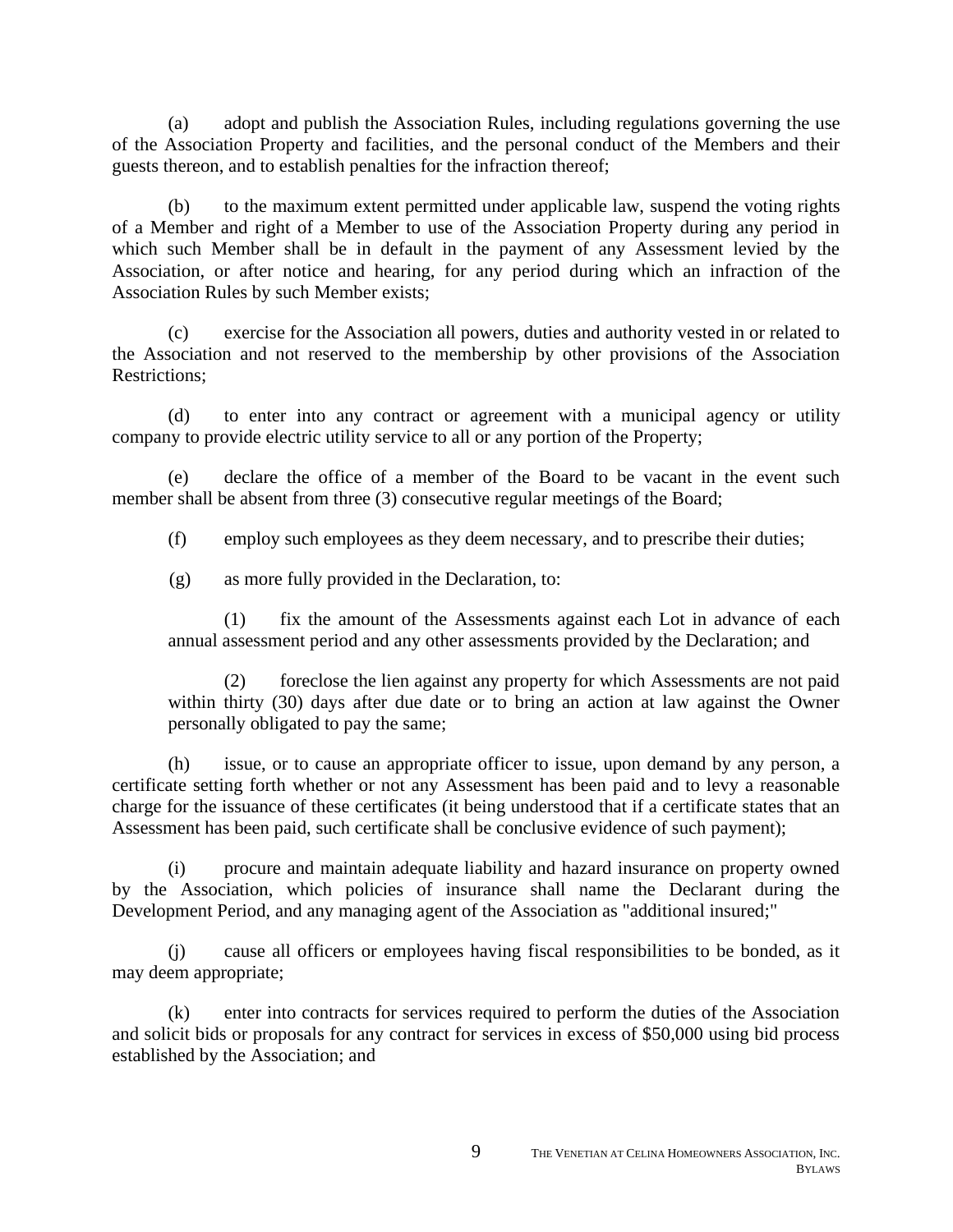(l) exercise such other and further powers or duties as provided in the Declaration or by law.

**Section 6.2. Duties.** It shall be the duty of the Board to:

(a) cause to be kept a complete record of all its acts and corporate affairs and to present a statement thereof to the Members at the annual meeting of the Members, or at any special meeting when such statement is requested in writing by Members who are entitled to cast fifty-one percent (51%) of all outstanding votes; and

(b) supervise all officers, agents and employees of the Association, and to see that their duties are properly performed.

## **ARTICLE VII OFFICERS AND THEIR DUTIES**

**Section 7.1. Enumeration of Offices.** The officers of the Association shall be a President and a Vice-President, who shall at all times be members of the Board, a Secretary and a Treasurer, and such other officers as the Board may from time to time create by resolution.

**Section 7.2. Election of Officers.** The election of officers shall take place at the first meeting of the Board following each annual meeting of the Members.

**Section 7.3. Term.** The officers of the Association shall be elected annually by the Board and each shall hold office for one (1) year unless he resigns sooner, or shall be removed or otherwise disqualified to serve.

**Section 7.4. Special Appointments.** The Board may elect such other officers as the affairs of the Association may require, each of whom shall hold office for such period, have such authority, and perform such duties as the Board may, from time to time, determine.

**Section 7.5. Resignation and Removal.** Any officer may be removed from office with or without cause by the Board. Any officer may resign at any time by giving written notice to the Board, the President, or the Secretary. Such resignation shall take effect on the date of receipt of such notice or at any later time specified therein, and unless otherwise specified therein, the acceptance of such resignation shall not be necessary to make it effective.

**Section 7.6. Vacancies.** A vacancy in any office may be filled through appointment by the Board. The officer appointed to such vacancy shall serve for the remainder of the term of the officer he replaces.

**Section 7.7. Multiple Offices.** The offices of Secretary and Treasurer may be held by the same person. No person shall simultaneously hold more than one of any of the other offices except in the case of special offices created pursuant to Section 7.4.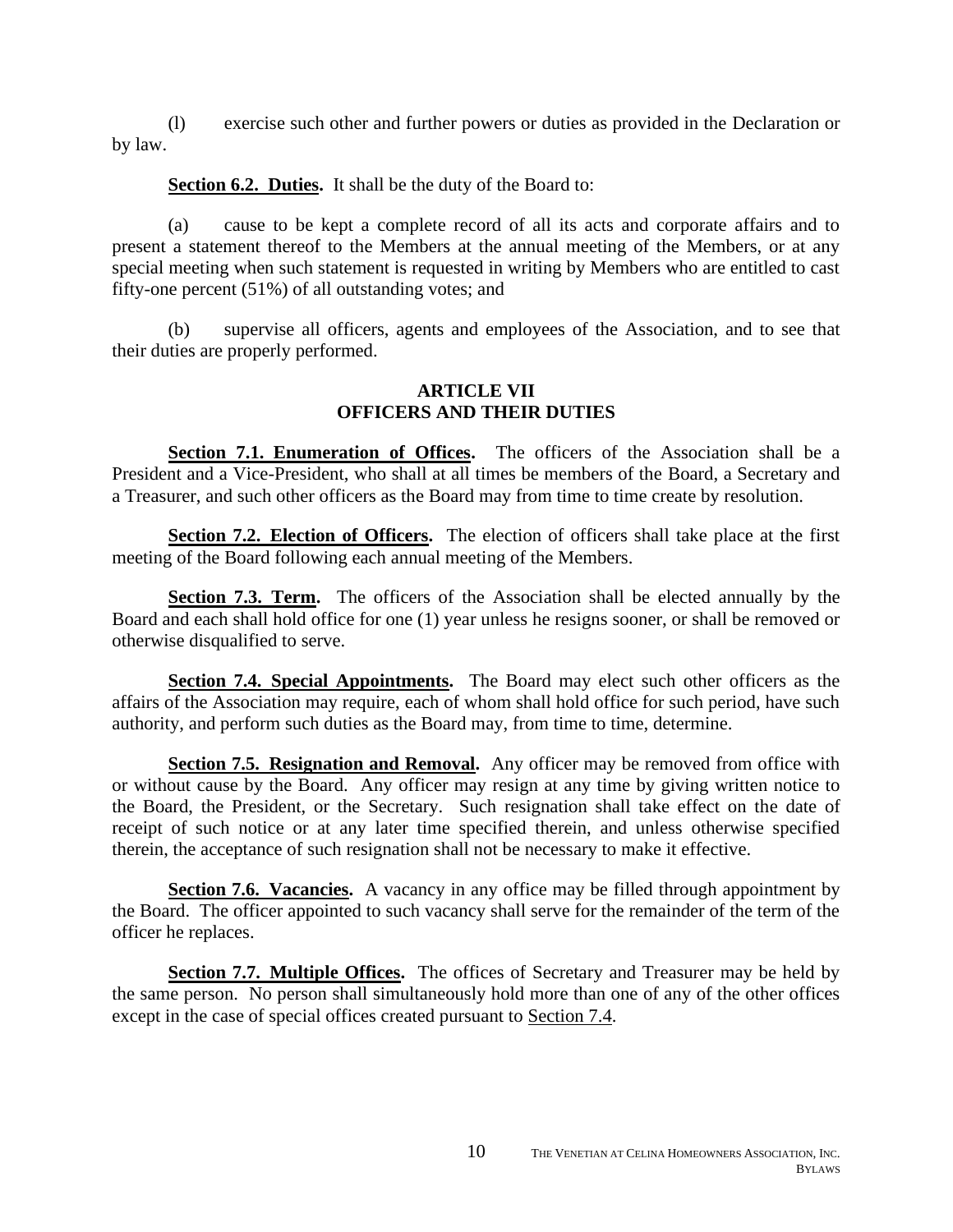# **Section 7.8. Duties.** The duties of the officers are as follows:

(a) President. The President, or any person designated by the Board, presides over meetings of the Association; shall see that orders and resolutions of the Board are carried out; shall sign all leases, mortgages, deeds and other written instruments such as promissory notes.

(b) Vice President. The Vice President or Vice Presidents (including, without limitation, Executive Vice Presidents and Senior Vice Presidents), if any, shall generally assist the President and shall have such powers and perform such duties and services as shall from time to time be prescribed or delegated by the President or the Board.

(c) Secretary. The Secretary shall cause to be recorded the votes and cause to be kept the minutes of all meetings and proceedings of the Board and of the Members; serve notice or cause to be served notice of meetings of the Board and of the Members; cause to be kept appropriate current records showing the Members of the Association together with their addresses; and shall perform such other duties as required by the Board.

(d) Assistant Secretaries. Each Assistant Secretary shall generally assist the Secretary and shall have such powers and perform such duties and services as shall from time to time be prescribed or delegated to him or her by the Secretary, the President, the Board or any committee established by the Board.

(e) Treasurer. The Treasurer shall oversee the receipts and deposits in appropriate bank accounts all monies of the Association and shall oversee the disbursement of such funds as directed by resolution of the Board; shall sign, at the direction of the Board, promissory notes of the Association; cause to be kept proper books of account in appropriate form such that they could be audited by a public accountant whenever ordered by the Board or the membership; and shall cause to be prepared an annual budget and a statement of income and expenditures to be presented to the membership at its regular meeting, and cause to be delivered a copy of each to the Members.

# **ARTICLE VIII OTHER COMMITTEES OF THE BOARD OF DIRECTORS**

The Board may, by resolution adopted by affirmative vote of a majority of the number of Directors fixed by these Bylaws, designate two or more Directors (with such alternates, if any, as may be deemed desirable) to constitute another committee or committees for any purpose; provided, that any such other committee or committees shall have and may exercise only the power of recommending action to the Board of Directors and of carrying out and implementing any instructions or any policies, plans, programs and rules theretofore approved, authorized and adopted by the Board. Notwithstanding the foregoing or anything to the contrary contained herein, during the Development Period, the Architectural Reviewer for plans and specifications for new homes to be constructed on vacant Lots or modifications to any home on a Lot is the Declarant or its delegates in accordance with Section 6.2 and Appendix B of the Declaration, as amended from time to time.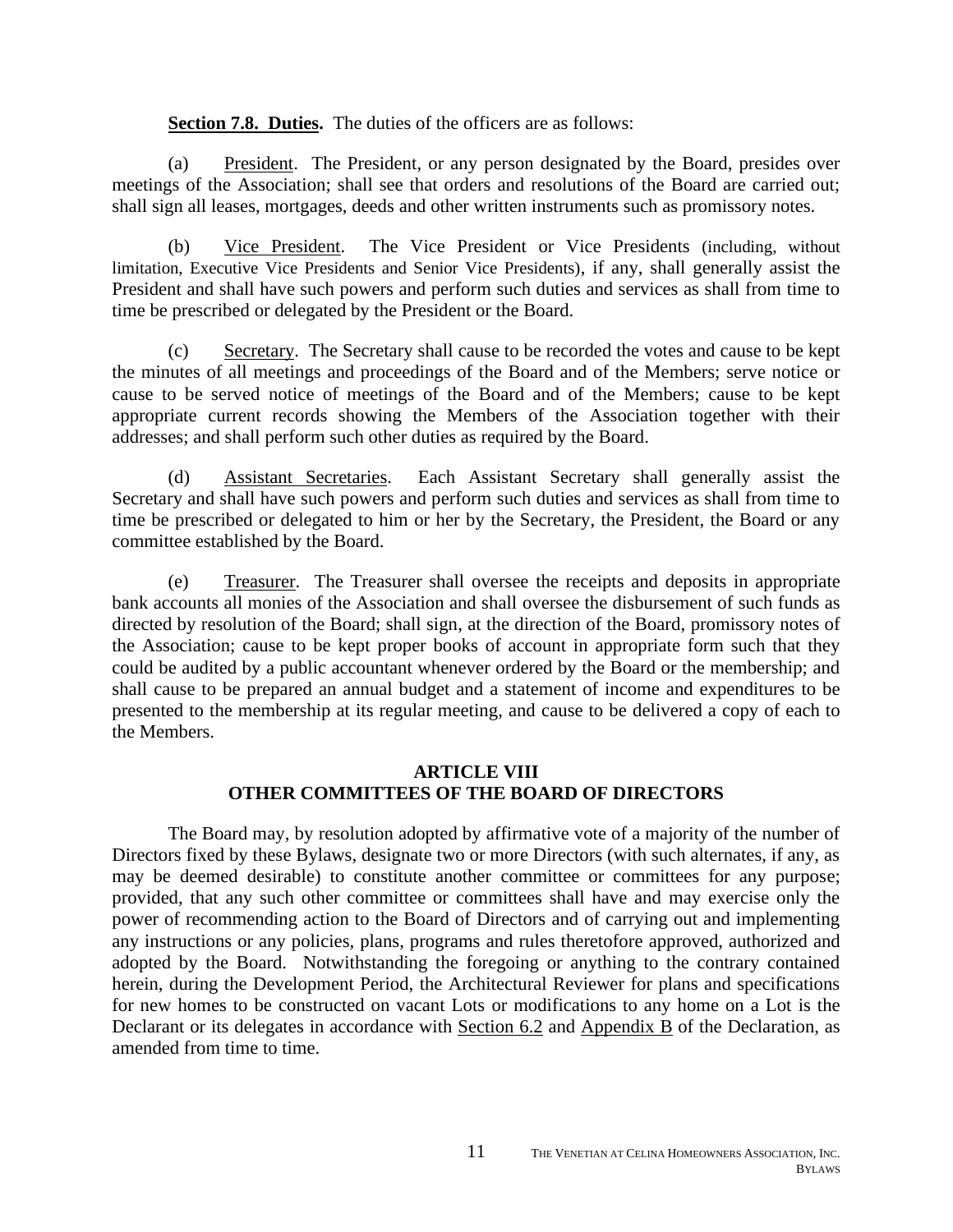#### **ARTICLE IX BOOKS AND RECORDS**

The books, records and papers of the Association shall at all times, during reasonable business hours, be subject to inspection by any Member. The Association Restrictions shall be available for inspection by any Member at the principal office of the Association, where copies may be purchased at reasonable cost.

#### **ARTICLE X ASSESSMENTS**

As more fully provided in the Declaration, each Member is obligated to pay to the Association Assessments which are secured by a continuing lien upon the property against which the Assessments are made. Assessments shall be due and payable in accordance with the Declaration.

## **ARTICLE XI CORPORATE SEAL**

The Association may, but shall have no obligation to, have a seal in a form adopted by the Board.

#### **ARTICLE XII DECLARANT PROVISIONS**

**Section 12.1. Conflict.** The provisions of this Article control over any provision to the contrary elsewhere in these Bylaws.

**Section 12.2. Board of Directors**. As provided in Section 4.1 of these Bylaws, **Declarant is entitled to appoint and remove all members of the Board of Directors until the Transition Date and thereafter, two members of the Board of Directors until the Declarant no longer owns any portion of the Property**. Until Declarant's right to appoint members of the Board of Directors terminates, the Directors appointed by Declarant need not be Owners or residents and may not be removed by the Owners. In addition, Declarant has the right to fill vacancies in any directorship vacated by a Declarant appointee.

#### **ARTICLE XIII AMENDMENTS**

**Section 13.1.** These Bylaws may be amended, (i) on or before the Declarant Turnover Date, by unilateral vote or written consent of Declarant, and thereafter (ii) by a majority vote or written consent of a majority of the Directors on the Board of Directors of the Association.

**Section 13.2.** In the case of any conflict between the Certificate and these Bylaws, the Certificate shall control; and in the case of any conflict between the Declaration and these Bylaws, the Declaration shall control.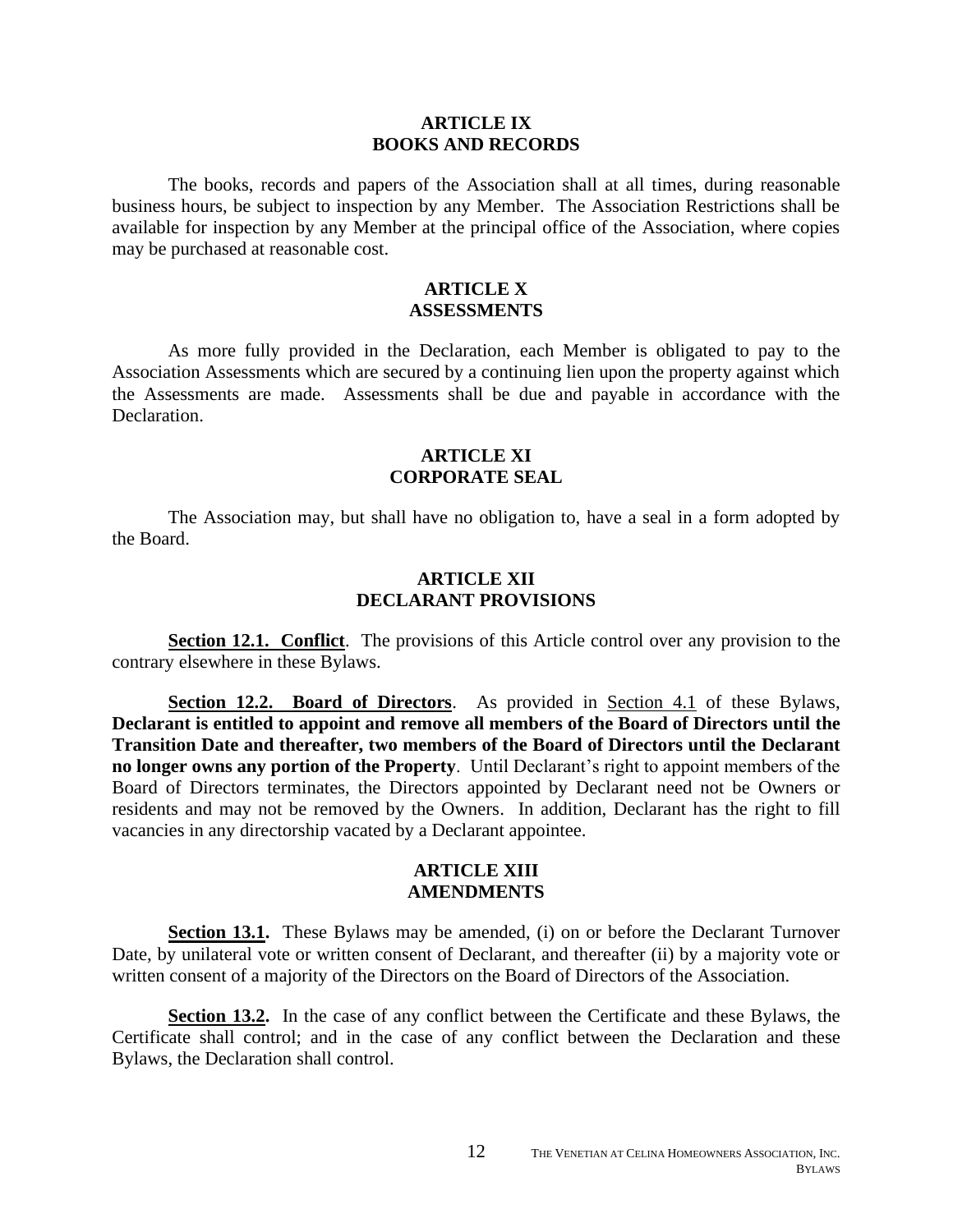## **ARTICLE XIV INDEMNIFICATION OF DIRECTORS AND OFFICERS**

THE ASSOCIATION SHALL INDEMNIFY EVERY DIRECTOR AND OFFICER OF THE ASSOCIATION AGAINST, AND REIMBURSE AND ADVANCE TO EVERY DIRECTOR AND OFFICER FOR, ALL LIABILITIES, COSTS AND EXPENSES' INCURRED IN CONNECTION WITH SUCH DIRECTORSHIP OR OFFICE AND ANY ACTIONS TAKEN OR OMITTED IN SUCH CAPACITY TO THE GREATEST EXTENT PERMITTED UNDER THE TEXAS BUSINESS ORGANIZATION CODE AND ALL OTHER APPLICABLE LAWS AT THE TIME OF SUCH INDEMNIFICATION, REIMBURSEMENT OR ADVANCE PAYMENT; PROVIDED, HOWEVER, NO DIRECTOR OR OFFICER SHALL BE INDEMNIFIED FOR: (A) A BREACH OF DUTY OF LOYALTY TO THE ASSOCIATION OR ITS MEMBERS; (B) AN ACT OR OMISSION NOT IN GOOD FAITH OR THAT INVOLVES INTENTIONAL MISCONDUCT OR A KNOWING VIOLATION OF THE LAW; (C) A TRANSACTION FROM WHICH SUCH DIRECTOR OR OFFICER RECEIVED AN IMPROPER BENEFIT, WHETHER OR NOT THE BENEFIT RESULTED FROM AN ACTION TAKEN WITHIN THE SCOPE OF DIRECTORSHIP OR OFFICE; OR (D) AN ACT OR OMISSION FOR WHICH THE LIABILITY OF SUCH DIRECTOR OR OFFICER IS EXPRESSLY PROVIDED FOR BY STATUTE.

# **ARTICLE XV MISCELLANEOUS**

The fiscal year of the Association shall begin on the first day of January and end on the 31<sup>st</sup> day of December of every year, except that the first fiscal year shall begin on the date of incorporation.

I, the undersigned, being the Secretary of The Venetian at Celina Homeowners Association, Inc. does hereby certify that the foregoing are the Bylaws of said non-profit corporation, as adopted by the Association's Board of Directors pursuant to a Unanimous Consent of Directors in Lieu of Organizational Meeting of the Corporation dated to be effective as of \_\_\_\_\_\_\_\_\_\_\_\_\_\_\_\_\_\_\_\_\_\_, 20\_\_\_\_\_.

*[Printed Name]*, Secretary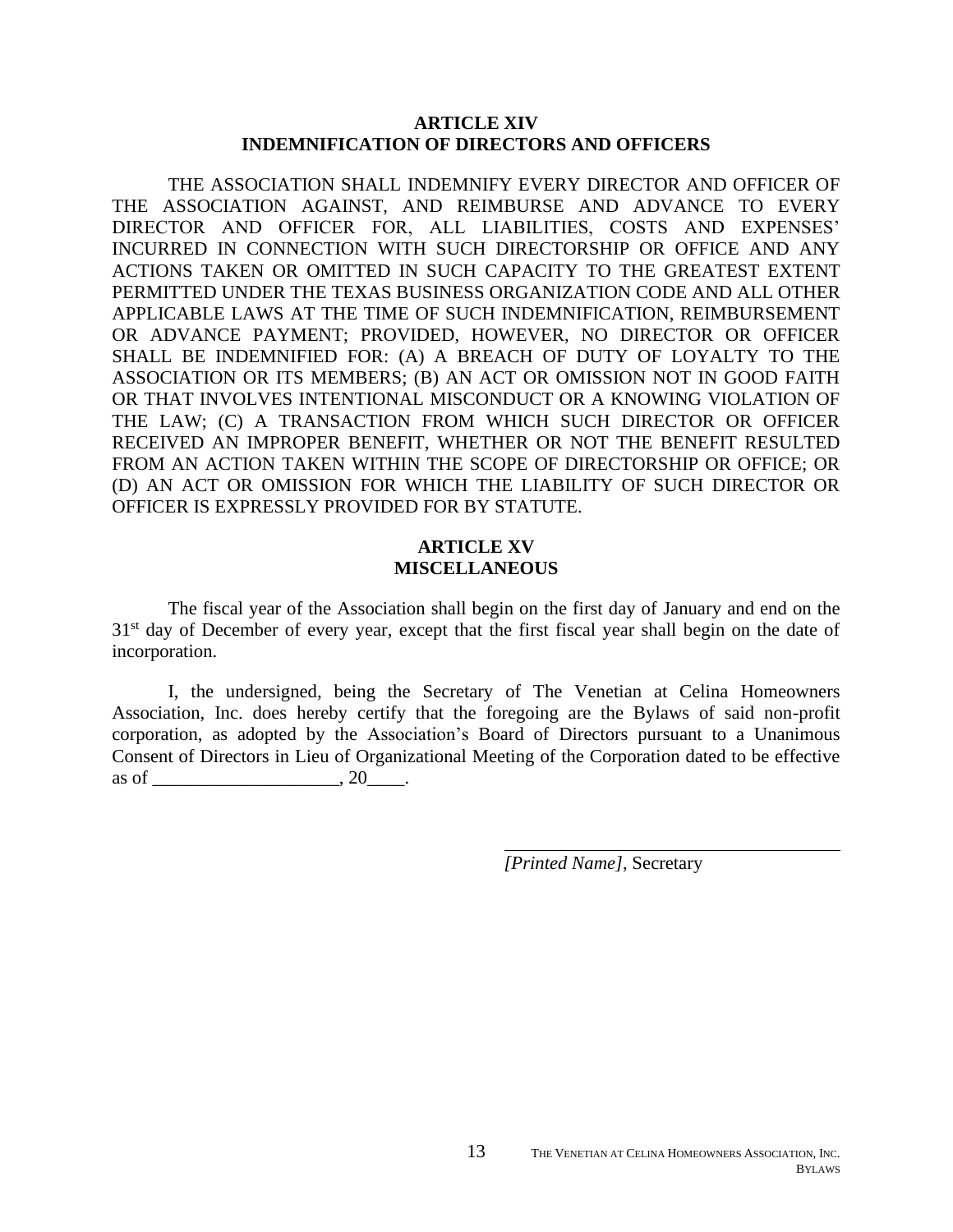# **DECLARATION OF COVENANTS, CONDITIONS AND RESTRICTIONS**

**\_\_\_\_\_\_\_\_\_\_\_\_\_\_\_\_\_\_\_\_\_\_\_\_\_\_\_\_\_\_\_\_\_\_\_\_\_\_\_\_\_\_\_\_\_\_\_\_\_\_\_\_\_\_\_\_\_\_\_\_\_\_\_\_\_\_**

# **FOR**

# **THE VENETIAN AT CELINA**

# **CITY OF CELINA, COLLIN COUNTY, TEXAS**

\_\_\_\_\_\_\_\_\_\_\_\_\_\_\_\_\_\_\_\_\_\_\_\_\_\_\_\_\_\_\_\_\_\_\_\_\_\_\_\_\_\_\_\_\_\_\_\_\_\_\_\_\_\_\_\_\_\_\_\_\_\_\_\_\_\_\_\_\_\_\_\_\_\_\_\_\_\_

**Return after recording BoyarMiller Attention: Hilary Tyson 2925 Richmond Ave., 14th Floor Houston, Texas 77098**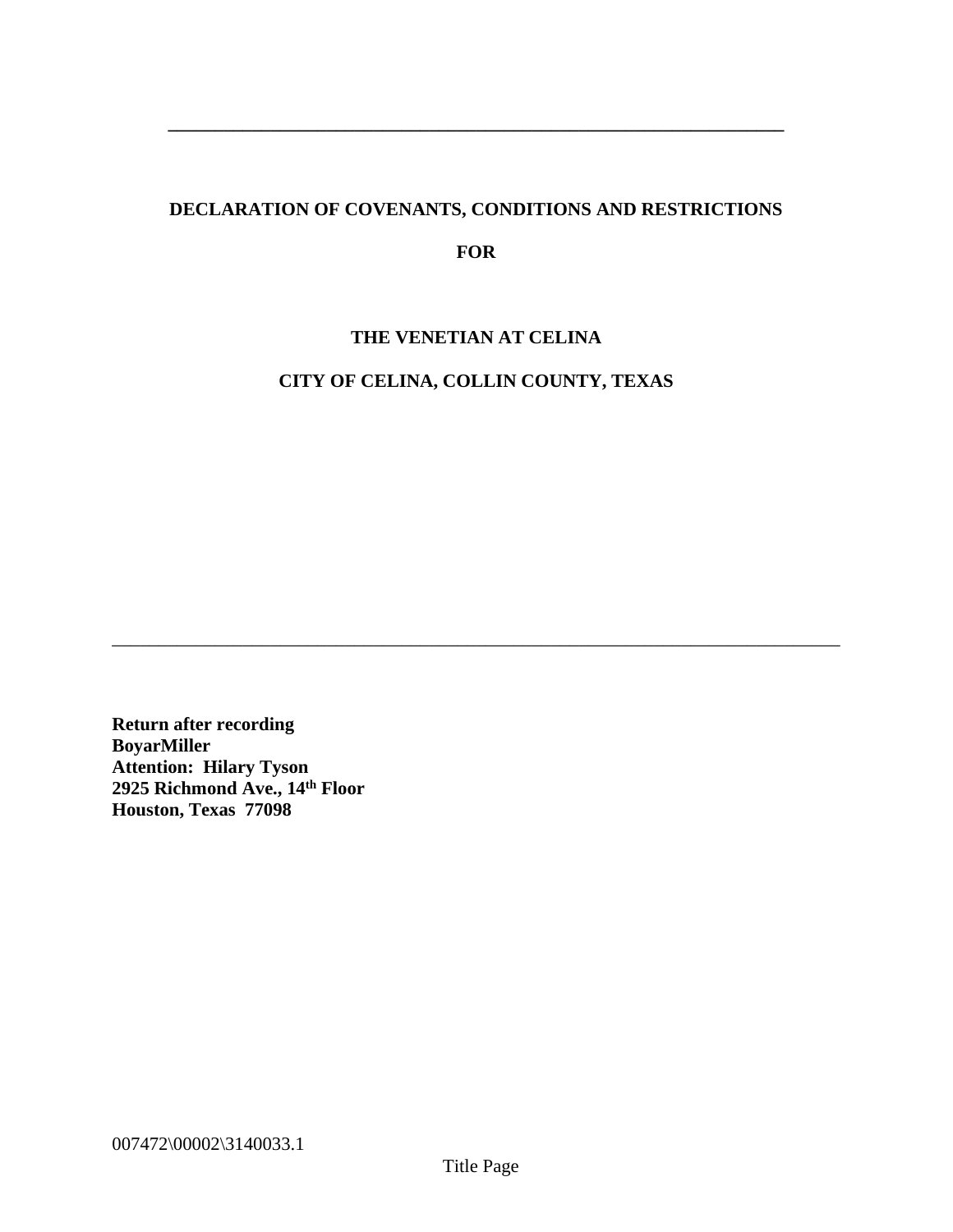# **DECLARATION OF COVENANTS, CONDITIONS AND RESTRICTIONS FOR THE VENETIAN AT CELINA**

# **THE STATE OF TEXAS § § KNOW ALL PERSONS BY THESE PRESENTS: COUNTY OF COLLIN §**

This Declaration of Covenants, Conditions & Restrictions for The Venetian at Celina (this "Declaration") is made by *[Declarant Name]*, a *[Declarant state of formation and entity type]*  ("Declarant"), on the date signed below. Declarant owns the real property described in Appendix A of this Declaration, together with the improvements thereon (the "Property").

Declarant desires to establish a general plan of development for the planned community developed within the Property to be known as "The Venetian at Celina" (the "Subdivision") to be governed by the Association (as hereinafter defined). Declarant also desires to provide a reasonable and flexible procedure by which Declarant may expand the Property to include additional real property, and to maintain certain development rights that are essential for the successful completion and marketing of the Property.

Declarant further desires to provide for the preservation, administration, and maintenance of portions of Subdivision, and to protect the value, desirability, and attractiveness of the Property therein. As an integral part of the development plan, Declarant deems it advisable to create the Association to perform these functions and activities more fully described in this Declaration and the other Documents described below.

Declarant DECLARES that the Property, and any additional property made subject to this Declaration by recording one or more amendments of or supplements to this Declaration, will be owned, held, transferred, sold, conveyed, leased, occupied, used, insured, and encumbered subject to the terms, covenants, conditions, restrictions, and easements of this Declaration, including Declarant representations and reservations in the attached Appendix B which run with the real property and bind all parties having or acquiring any right, title, or interest in any part of the property, their heirs, successors, and assigns, and inure to the benefit of each Owner of any part of the Property.

#### **ARTICLE 1 DEFINITIONS**

The following words and phrases, whether or not capitalized, have specified meanings when used in the Documents, unless a different meaning is apparent from the context in which the word or phrase is used.

1.1. "Applicable Law" means the statutes and public laws and ordinances in effect at the time a provision of the Documents is applied, and pertaining to the subject matter of the Document provision, including, without limitation, Applicable Zoning (as hereinafter defined). Statutes and ordinances specifically referenced in the Documents are "Applicable Law" on the date of the Document, and are not intended to apply to the Property if they cease to be applicable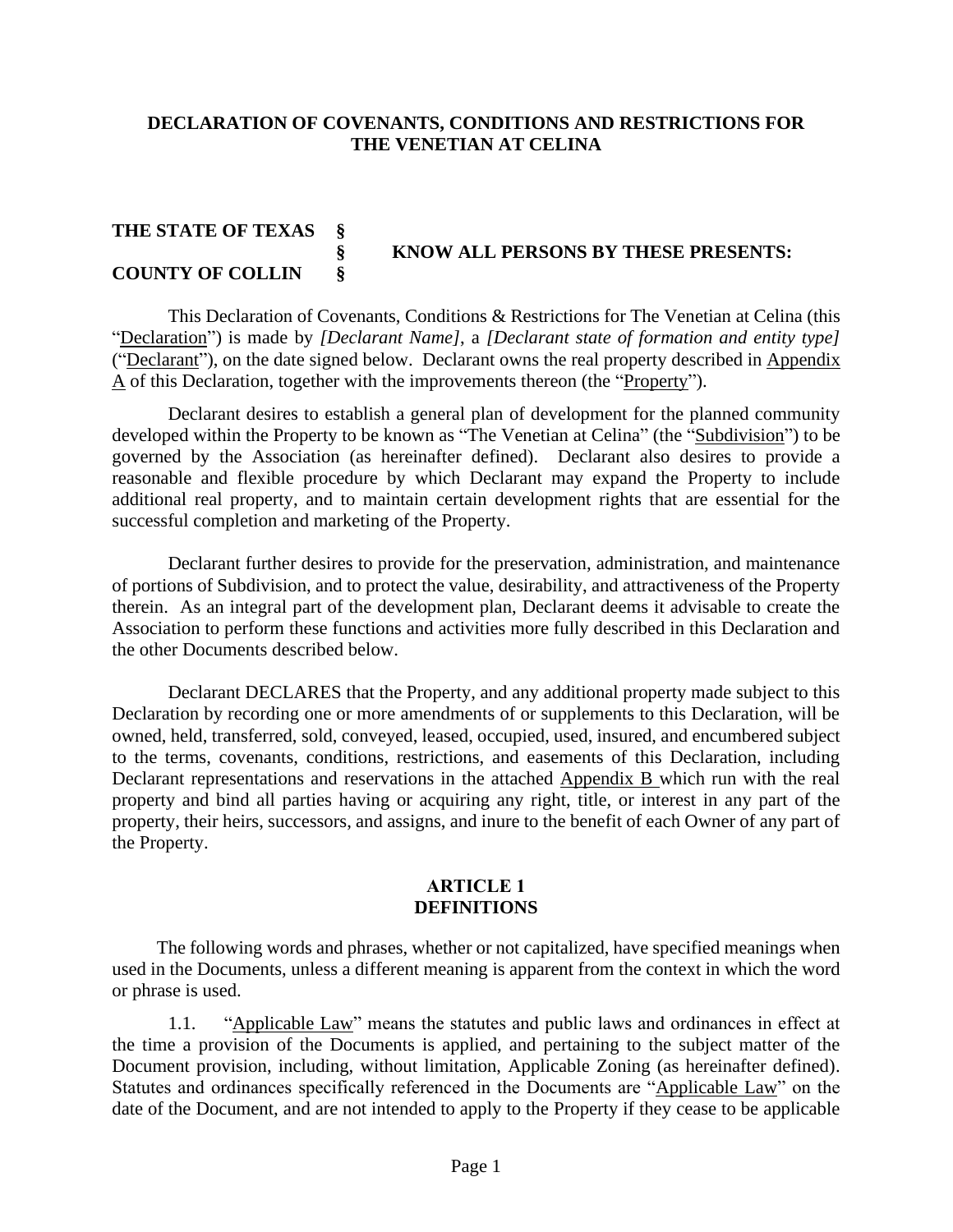by operation of law, or if they are replaced or superseded by one or more other statutes or ordinances.

1.2. "Architectural Reviewer" means the entity having jurisdiction over a particular application for architectural approval. During the Development Period, the Architectural Reviewer is Declarant, Declarant's designee, or Declarant's delegates. Thereafter, the Board or, if applicable, the Board-appointed architectural control committee ("ACC") is the Architectural Reviewer. The term ACC and Architectural Reviewer may be used interchangeably within this Declaration notwithstanding, the term shall carry with it the jurisdiction and all authority set forth in this Declaration regardless of the manner in which the term is presented.

1.3. "Assessment" means any charge levied against a Lot or Owner by the Association, pursuant to the Documents or laws of the State of Texas, including but not limited to Regular Assessments, Special Assessments, Insurance Assessments, Individual Assessments, and Deficiency Assessments, as defined in Article 9 of this Declaration.

1.4. "Association" means the association of Owners of all Lots and residences in the Property, initially organized as The Venetian at Celina Homeowners Association, a Texas nonprofit corporation, and serving as the "homeowners' association". The failure of the Association to maintain its corporate charter from time to time does not affect the existence or legitimacy of the Association, which derives its authority from this Declaration and the Bylaws.

1.5. "Board" means the board of directors of the Association. During the Declarant Control Period, the Declarant shall maintain the sole right to appoint and remove directors of the Board as set forth in the Bylaws.

1.6. "Bylaws" means the Bylaws of the Association, which have been adopted by the Board and which are included in Appendix D attached hereto.

1.7. "City" means the City of Celina, a Texas home rule city located in Collin and Denton Counties, Texas.

1.8. "City Representative" shall mean the president of the Association or other officer designated by the Board of the Association to be registered with the City as the contact person for any communications between the City and the Association, and authorized to receive ad distribute information to the Board .

1.9. "Common Area" means portions of real property and improvements thereon that are owned and/or maintained by the Association, as described in Article 4 below and which may be referenced in Appendixes attached hereto. Notwithstanding anything to the contrary contained herein, in no event shall the Common Area include any portion of the Property required to be maintained by the City, if applicable.

1.10. "Common Expenses" shall have the meaning ascribed to such term in Section 9.1 hereof.

1.11. "Declarant" means *[Declarant Name]*, a *[state of Formation, and entity type]*, which is developing the Property, or any party which acquires any portion of the Property for the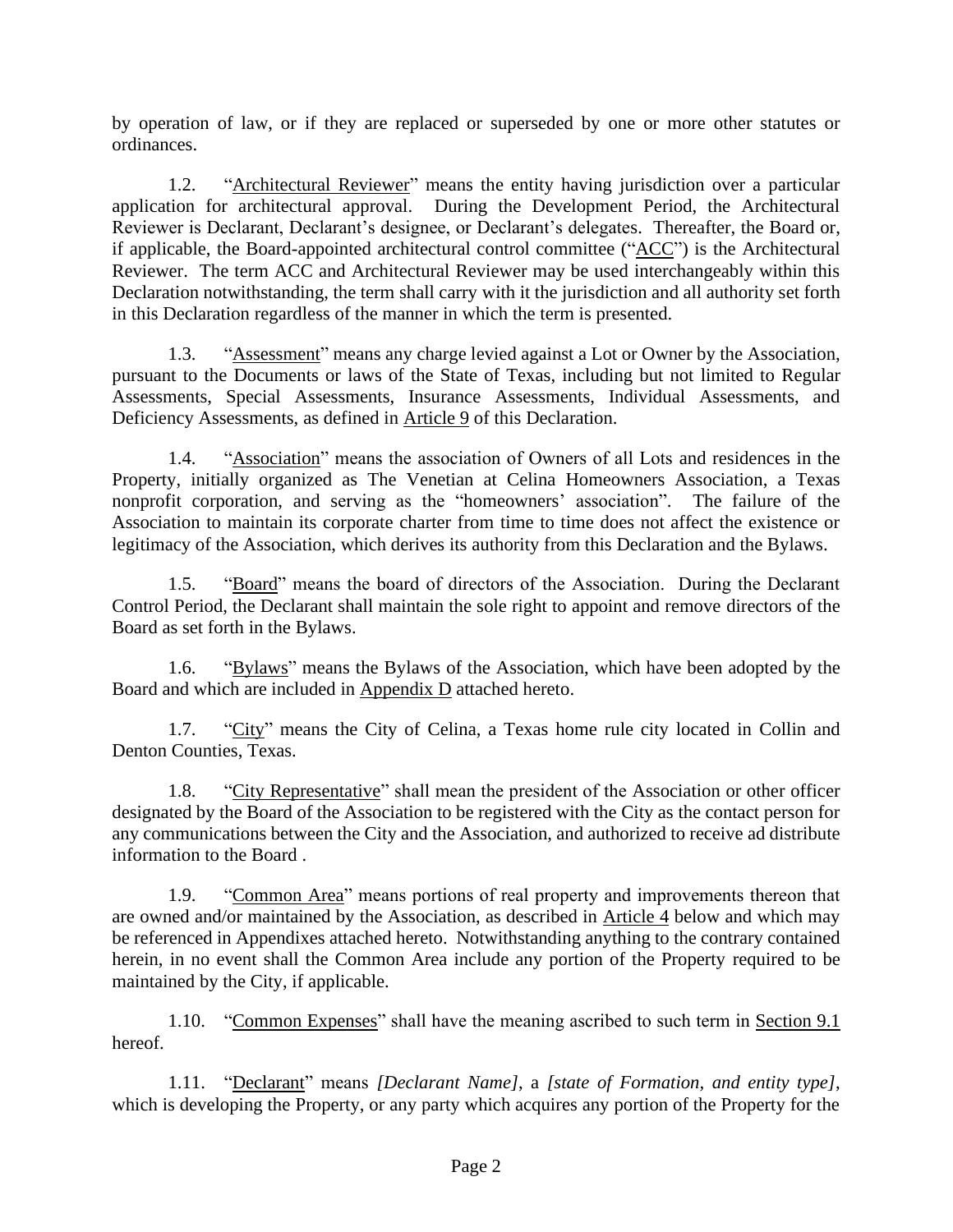purpose of development and which is designated a successor Declarant in accordance with Appendix B, Section B.6 hereof, or by any such successor and assign, in a recorded document.

1.12. "Declarant Control Period" means that period of time during which Declarant controls the operation and management of the Association, pursuant to  $\overrightarrow{Appendix}$  B of this Declaration.

1.13. "Declaration" means this document, as it may be amended, modified and/or supplemented from time to time. In the event this Declaration contains a provision which is contrary to an applicable mandatory provision of the Texas Property Code, the Texas Property Code provision controls.

1.14. "Design Guidelines" means and refers to the design guidelines adopted by the Architectural Reviewer (as may be modified from time to time by the Architectural Reviewer) to administer and guide the review and approval of the design, use and appearance of improvements constructed or to be constructed within the Property. The Initial Design Guidelines are attached hereto as **Appendix C** and incorporated here by reference.

1.15. "Development Period" means a period commencing on the date of recordation of this Declaration in the County real property records, and ending on the date that is the earlier of (i) fifty (50) years after the date this Declaration is recorded, or (ii) the date on which Declarant records a written notice of termination of the Development Period in the County real property records, and during which Declarant has certain rights pursuant to Appendix B hereto. The Development Period is for a term of years and does not require that Declarant own land described in Appendix A. Declarant may terminate the Development Period at any time by recording a notice of termination in the County real property records.

1.16. "Documents" means, singly or collectively as the case may be, this Declaration, the Plat, the Bylaws of the Association, the Association's Certificate of Formation and the Rules of the Association, and/or any agreements entered into by the Association for the benefit of the Members (including the Membership Agreement for use of the Fitness Center), as any of these may be amended from time to time. An appendix, exhibit, schedule, or certification accompanying a Document is a part of that Document. All Documents are to be recorded in every county in which all or a portion of the Property is located. The Documents are Dedicatory Instruments as defined in Texas Property Code Section 202. Resolutions which may be established by the Board shall be binding documents upon the Association so long as they are duly recorded in the minutes of the meeting of the Board of Directors and shall not be required to be recorded. The Board shall cause all Resolutions to be recorded in the minutes of the meeting and/or they shall be posted to the Association's website, if applicable, for review and access by all Owners' of record. The Certificate of Formation, Organizational Consent and Bylaws of the Association, which are part of the Documents, are attached hereto as Appendix D.

1.17. "Fitness Center" mean and refers to an approximately [4,000] square foot fitness center located within the Recreational Facilities and owned by the owner of such Recreational Facilities, to which Members of the Association hold certain membership access and use rights to pursuant to the terms of that certain [Membership Agreement] (the "Membership Agreement") by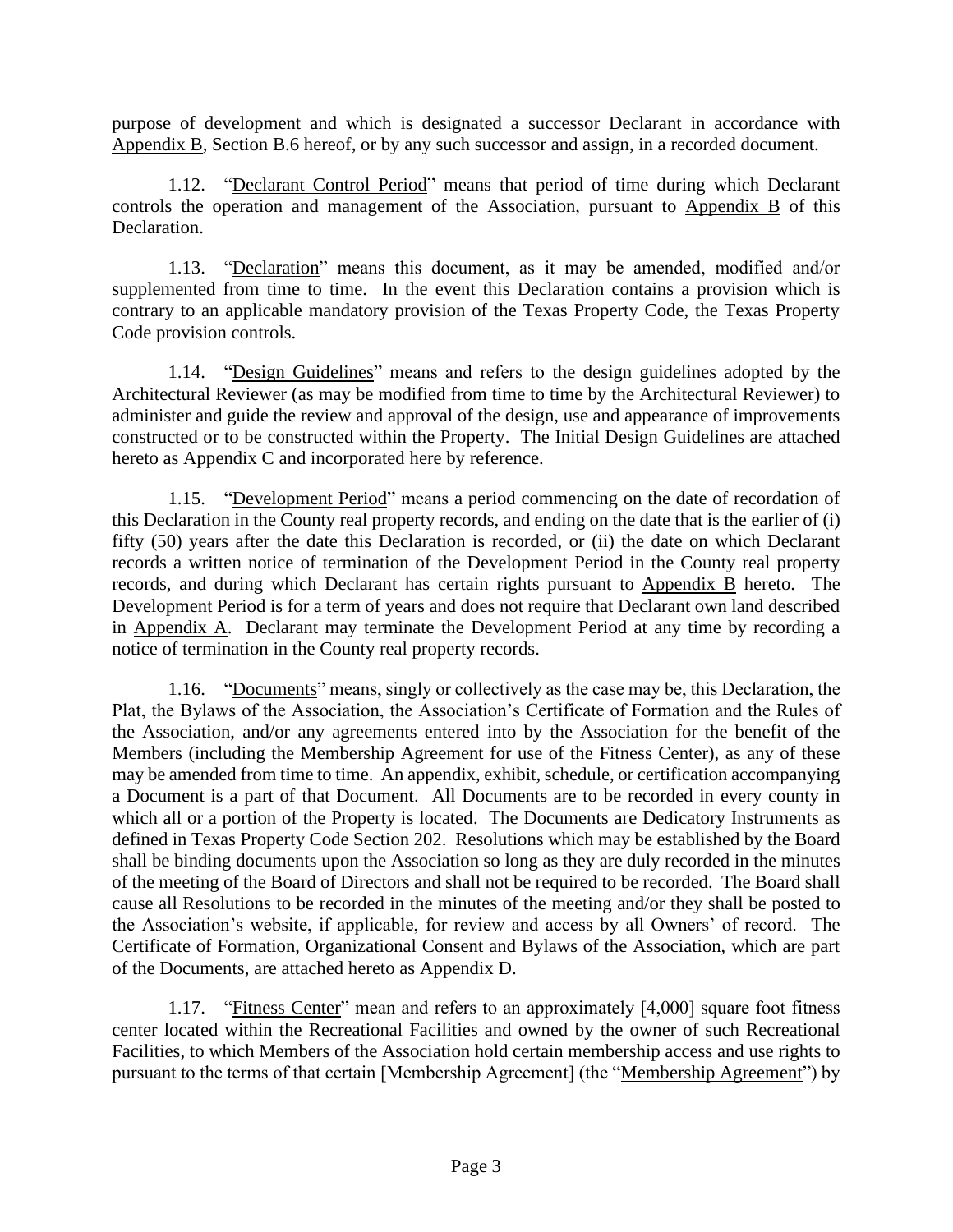and between the Association and the owner of the Recreational Facilities, which Membership Agreement is included in the Documents.

1.18. "Lot" means a portion of the Property intended for independent ownership, on which there is or will be constructed a Residence, as shown on the Plat. As a defined term, "Lot" does not refer to Common Areas, or areas owned by the City and to be maintained by the City, even if platted and numbered as a Lot. Where the context indicates or requires, "Lot" includes all improvements thereon and any portion of a right-of-way that customarily is used exclusively by and in connection with the Lot.

1.19. "Majority" means more than half. A reference to "*a Majority of Owners*" in any Document or Applicable Law means "*Owners of at least a Majority of the Lots*," unless a different meaning is specified.

1.20. "Member" means a member of the Association, each Member being an Owner of a Lot, unless the context indicates that member means a member of the Board or a member of a committee of the Association. In the context of votes and decision-making, each Lot has only one membership, although it may be shared by co-owners of a Lot.

1.21. "Owner" means a holder of recorded fee simple title to a Lot. Declarant is the initial Owner of all Lots. Contract sellers and mortgagees who acquire title to a Lot through a deed in lieu of foreclosure or through judicial or nonjudicial foreclosure are "*Owners*." Persons or entities having ownership interests merely as security for the performance of an obligation are not "Owners." Every Owner is a Member of the Association and membership is mandatory. A reference in any Document or Applicable Law to a percentage or share of Owners or Members means Owners of at least that percentage or share of the Lots, unless a different meaning is specified.

1.22. "Plat" means all plats, singly and collectively, recorded in the Real Property Records of Collin County, Texas, and pertaining to the real property described in Appendix A of this Declaration or any real property subsequently annexed into the Property in accordance with the terms of this Declaration (including, by Declarant pursuant to its rights under Appendix B hereof), including all dedications, limitations, restrictions, easements, notes, and reservations shown on the plat(s), as may be amended from time to time. The plat of the Subdivision was or shall be recorded in the Plat Records, Collin County, Texas.

1.23. "Property" means all the land subject to this Declaration and all improvements, easements, rights, and appurtenances to the land. The Property is a Subdivision known as the "The Venetian at Celina". The Property is located on land described in Appendix A to this Declaration, and includes every Lot and any Common Area thereon, and may include Annexed Land (as defined in Appendix B) annexed into the Property subject to this Declaration by supplemental declaration filed by Declarant in accordance with Appendix B.

1.24. "Recreational Facilities" shall mean the lagoon and related retail and recreational amenities, which may include (without limitation) special events venue(s), known as " located adjacent to or in the vicinity of the Subdivision.

1.25. "Residence" means the dwelling constructed on a Lot.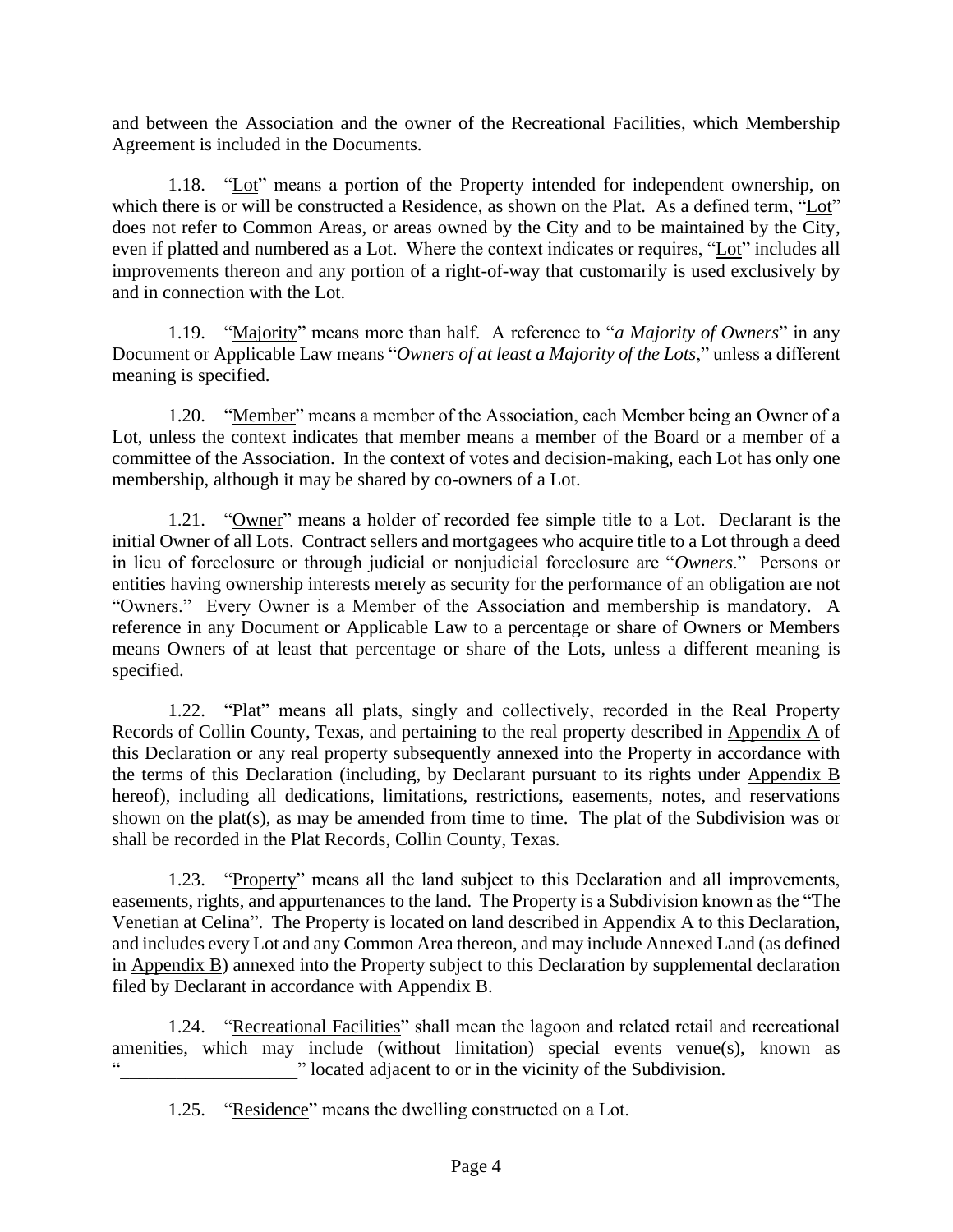1.26. "Resident" means an occupant of a Residence, regardless of whether the person owns the Lot.

1.27. "Rules" means rules and regulations of the Association adopted in accordance with the Documents or Applicable Law. The initial Rules may be adopted by Declarant for the benefit of the Association and Declarant may, from time to time, amend the Rules as it is deemed necessary. Thereafter, the Board of Directors shall have the right to adopt, amend, or rescind the Rules by way of resolution of the Board upon a majority vote of the Board.

# **ARTICLE 2 PROPERTY SUBJECT TO DOCUMENTS**

2.1. PROPERTY. The real property described in Appendix A is held, transferred, sold, conveyed, leased, occupied, used, insured, and encumbered subject to the terms, covenants, conditions, restrictions, liens, and easements of this Declaration, including Declarant's representations and reservations in the attached Appendix B, which run with the Property and bind all parties having or acquiring any right, title, or interest in the Property, their heirs, successors, and assigns, and inure to the benefit of each Owner of the Property.

2.2. CITY ORDINANCES. The City may have ordinances pertaining to planned developments. No amendment of the Documents or any act or decision of the Association may violate the requirements of any City ordinance. Should this Declaration differ with a City Ordinance, the City Ordinance shall prevail notwithstanding, if the restriction in this Declaration is more strict that that of the City Ordinance, then this Declaration shall prevail. The Association should stay informed about the City's requirements. The Subdivision is subject to City Ordinance No. \_\_\_\_\_\_\_\_\_\_\_\_\_\_\_\_\_ (Zoning Case No. \_\_\_\_\_\_\_\_) passed and approved by the City on  $\Box$ , 20 $\Box$ , and any amendment thereto which may take place from time to time ("Applicable Zoning").

2.3. ADJACENT LAND USE. Declarant makes no representations of any kind as to current or future uses - actual or permitted - of any land that is adjacent to or near the Property, regardless of what the Plat shows as potential uses of adjoining land.

2.4. SUBJECT TO ALL OTHER DOCUMENTS. Each Owner, by accepting an interest in or title to a Lot, whether or not it is so expressed in the instrument of conveyance, covenants and agrees to be bound by all the Documents which are publicly recorded or which are made available to Owners by the Association, expressly including this publicly recorded Declaration.

2.5. PLAT DEDICATIONS, EASEMENTS & RESTRICTIONS. In addition to the easements and restrictions contained in this Declaration, the Property is subject to the dedications, limitations, notes, easements, restrictions, and reservations shown or cited on the Plat, which are incorporated herein by reference. Each Owner, by accepting an interest in or title to a Lot, whether or not it is so expressed in the instrument of conveyance, covenants and agrees to be bound by the Plat, and further agrees to maintain any easement that crosses his Lot and for which the Association does not have express responsibility.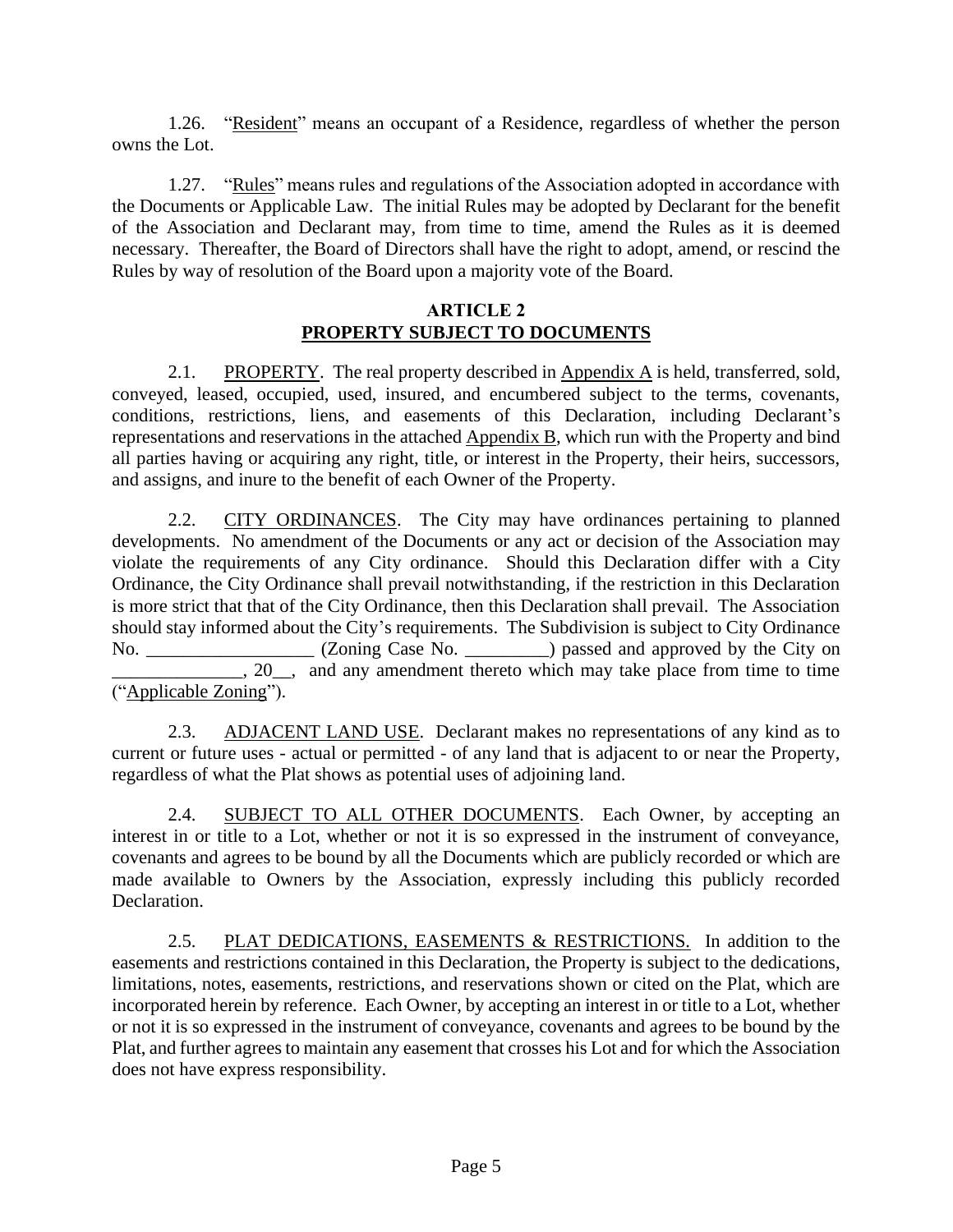2.6. STREETS WITHIN PROPERTY. Because streets, alleys, and cul-de-sacs within the Property (hereafter "Streets") are capable of being converted from publicly dedicated to privately owned, and vice versa, this Section addresses both conditions. If the Property has privately owned Streets, the Streets are part of the Common Area which is governed by the Association. Streets dedicated for public use are part of the Common Area only to the extent they are not maintained or regulated by the City or Collin County, Texas. In no event shall streets that are maintained by the City be included in the Common Areas. To the extent not prohibited by public law, the Association, acting through the Board, is specifically authorized to adopt, amend, repeal, and enforce Rules for use of the Streets - whether public or private - including but not limited to:

- a. Identification of vehicles used by Owners and Residents and their guests.
- b. Designation of speed limits and parking or no-parking areas.
- c. Limitations or prohibitions on curbside parking.
- d. Removal or prohibition of vehicles that violate applicable Rules.
- e. Fines for violations of applicable Rules.

# **ARTICLE 3 PROPERTY EASEMENTS AND RIGHTS**

3.1. GENERAL. In addition to other easements and rights established by the Documents, the Property is subject to the easements and rights contained in this Article. No use shall be permitted on the Property which is not allowed under applicable public codes, ordinances and other laws either already adopted or as may be adopted by the City or other controlling public authorities. Each Owner, occupant or other user of any portion of the Property, shall at all times comply with this Declaration and all laws, ordinances, policies, rules, regulations and orders of all federal, state, county and municipal governments, and other agencies having jurisdictional control over the Property, specifically including, but not limited to, applicable zoning placed upon the Property, as they exist from time to time (collectively "Governmental Requirements"). IN SOME INSTANCES REQUIREMENTS UNDER THE GOVERNMENTAL REQUIREMENTS MAY BE MORE OR LESS RESTRICTIVE THAN THE PROVISIONS OF THIS DECLARATION. IN THE EVENT A CONFLICT EXISTS BETWEEN ANY SUCH REQUIREMENTS UNDER ANY GOVERNMENTAL REQUIREMENT AND ANY REQUIREMENT OF THIS DECLARATION, THE MOST RESTRICTIVE REQUIREMENT SHALL PREVAIL, EXCEPT IN CIRCUMSTANCES WHERE COMPLIANCE WITH A MORE RESTRICTIVE PROVISION WOULD RESULT IN A VIOLATION OF MANDATORY APPLICABLE GOVERNMENTAL REQUIREMENTS, IN WHICH EVENT THOSE GOVERNMENTAL REQUIREMENTS SHALL APPLY. COMPLIANCE WITH MANDATORY GOVERNMENTAL REQUIREMENTS WILL NOT RESULT IN THE BREACH OF THIS DECLARATION EVEN THOUGH SUCH COMPLIANCE MAY RESULT IN NON¬COMPLIANCE WITH PROVISIONS OF THIS DECLARATION. WHERE A GOVERNMENTAL REQUIREMENT DOES NOT CLEARLY CONFLICT WITH THE PROVISIONS OF THIS DECLARATION BUT PERMITS ACTION THAT IS DIFFERENT FROM THAT REQUIRED BY THIS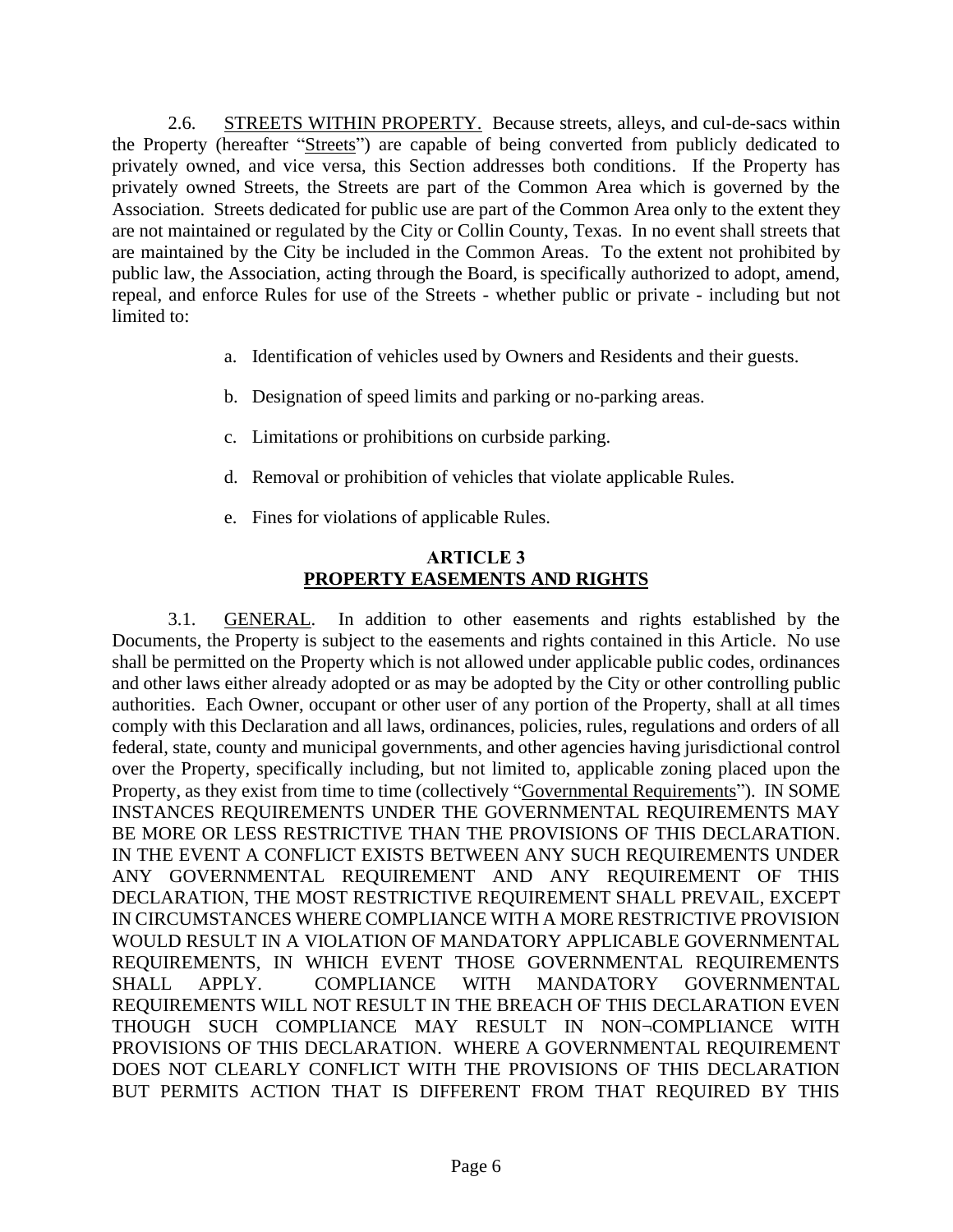DECLARATION, THE PROVISIONS THIS DECLARATION (IN ORDER OF PRIORITY) SHALL PREVAIL AND CONTROL. The Property and all Lots therein shall be developed in accordance with this Declaration, as this Declaration may be amended or modified from time to time as herein provided.

3.2. OWNER'S EASEMENT OF ENJOYMENT. Every Owner is granted a right and easement of enjoyment over the Common Areas and to use of improvements therein, subject to other terms, restrictions, conditions, rights and easements contained in the Documents. An Owner who does not occupy a Lot delegates this right of enjoyment to the Residents of his Lot. Notwithstanding the foregoing, if a portion of the Common Area, such as a recreational area, is designed for private use, the Association may temporarily reserve the use of such area for certain persons and purposes.

3.3. OWNER'S MAINTENANCE EASEMENT. Every Owner is granted an access easement three feet (3') in width measured from the common boundary line between adjoining Lots with common boundary lines; or otherwise, over all Common Areas (including without limitation, **[Lot(s) \_\_\_\_\_\_, Block \_\_\_]**) for the maintenance or reconstruction of such Owner's Residence and other improvements on such Owner's Lot, provided exercise of the easement does not damage or materially interfere with the use of the adjoining Residence or Common Area. Requests for entry to an adjoining Lot or Common Area must be made to the Owner of the adjoining Lot, or the Association in the case of Common Areas, in advance for a time reasonably convenient for the adjoining Owner, who may not unreasonably withhold consent. If an Owner damages an adjoining Lot, Residence, or Common Area in exercising this easement, the Owner is obligated to restore the damaged property to its original condition as existed prior to the Owner performing such maintenance or reconstruction work, at such Owner's expense, within a reasonable period of time.

3.4. OWNER'S INGRESS/EGRESS EASEMENT. Every Owner is granted a perpetual easement over the Streets within the Property, as may be reasonably required, for vehicular ingress to and egress from his Lot.

3.5. ASSOCIATION'S ACCESS EASEMENT. Each Owner, by accepting an interest in or title to a Lot, whether or not it is so expressed in the instrument of conveyance, grants to the Association an easement of access and entry over, across, under, and through the Property, including without limitation all Common Areas and the Owner's Lot and all improvements thereon - including the Residence and yards - for the below-described purposes.

 $3.5.1.$ Purposes. Subject to the limitations stated below, the Association may exercise this easement of access and entry for the following express purposes:

a. To inspect the Property for compliance with maintenance and architectural standards.

b. To perform maintenance that is permitted or required of the Association by the Documents or by Applicable Law.

c. To perform maintenance that is permitted or required of the Owner by the Documents or by Applicable Law, if the Owner fails or refuses to perform such maintenance.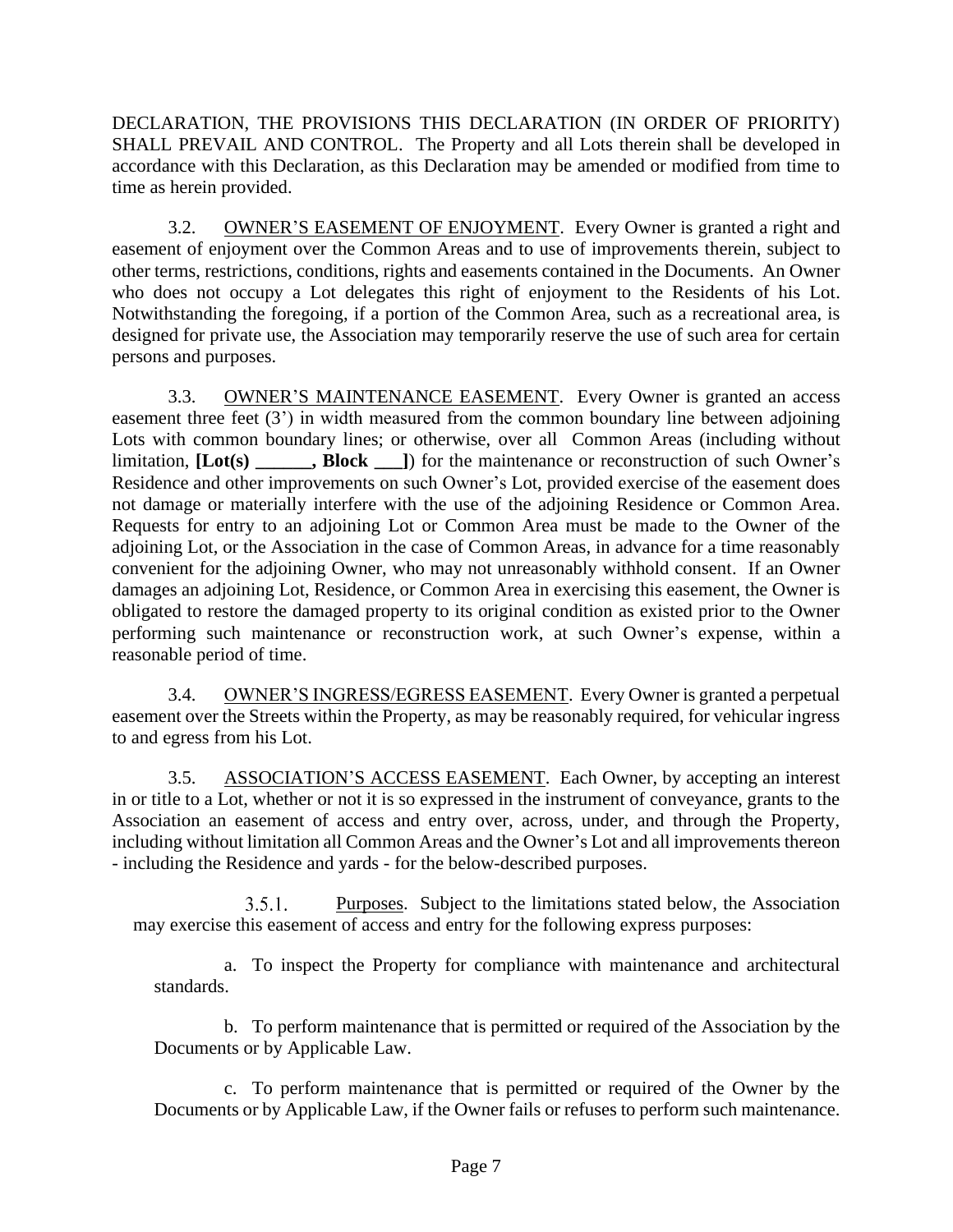d. To enforce architectural standards.

e. To enforce use restrictions.

f. The exercise of self-help remedies permitted by the Documents or by Applicable Law.

g. To enforce any other provision of the Documents.

h. To respond to emergencies.

i. To grant easements to utility providers as may be necessary to install, maintain, and inspect utilities serving any portion of the Property.

j. To perform any and all functions or duties of the Association as permitted or required by the Documents or by Applicable Law.

 $3.5.2.$ No Trespass. In exercising this easement on an Owner's Lot, the Association is not liable to the Owner for trespass.

Limitations. If the exercise of this easement requires entry onto an  $3.5.3.$ Owner's Lot, including into an Owner's fenced yard, the entry will be during reasonable hours and after written notice to the Owner. This Subsection does not apply to situations that - at time of entry - are deemed to be emergencies that may result in imminent damage to or loss of life or property, which entry for such emergencies may be made without notice to an Owner.

3.6. UTILITY EASEMENT. The Association may grant permits, licenses, and easements over Common Areas for utilities, roads, and other purposes necessary for the proper operation of the Property. A company or entity, public or private, furnishing utility service to the Property, is granted an easement over the Property for ingress, egress, meter reading, installation, maintenance, repair, or replacement of utility lines and equipment, and to do anything else necessary to properly maintain and furnish utility service to the Property; provided, however, this easement may not be exercised without prior notice to the Board. Utilities may include, but are not limited to, water, sewer, trash removal, electricity, gas, telephone, master or cable television, and security.

3.7. SECURITY. The Association may, but is not obligated to, maintain or support certain activities within the Property designed, either directly or indirectly, to improve safety in or on the Property. Each Owner and Resident acknowledges and agrees, for himself and his guests, that Declarant, the Association, and their respective directors, officers, committees, agents, and employees are not providers, insurers, or guarantors of security within the Property. Each Owner and Resident acknowledges and accepts his sole responsibility to provide security for his own person and property, and assumes all risks for loss or damage to same. Each Owner and Resident further acknowledges that Declarant, the Association, and their respective directors, officers, committees, agents, and employees have made no representations or warranties, nor has the Owner or Resident relied on any representation or warranty, express or implied, including any warranty of merchantability or fitness for any particular purpose, relative to any fire, burglar, and/or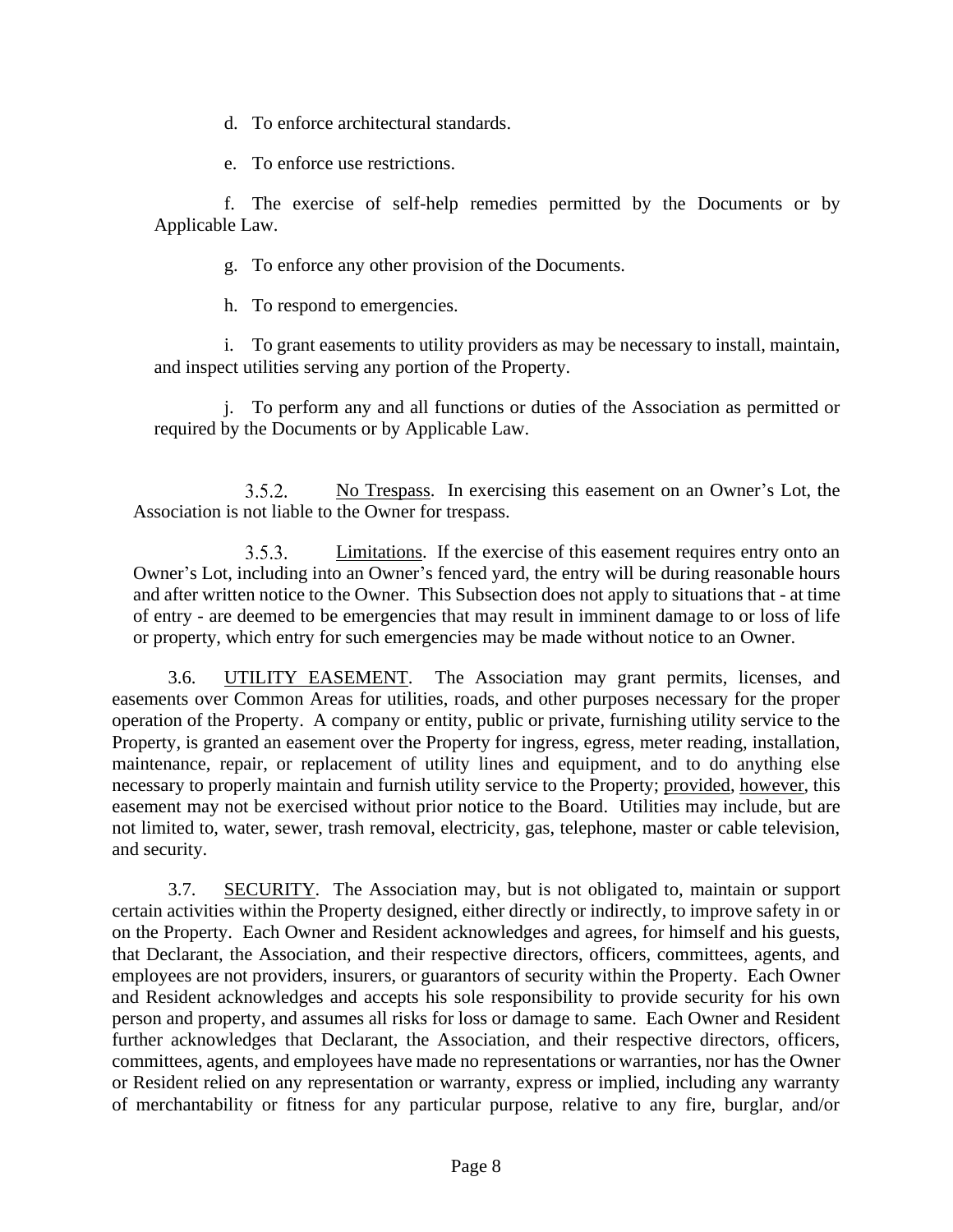intrusion systems recommended or installed, or any security measures undertaken within the Property. Each Owner and Resident acknowledges and agrees that Declarant, the Association, and their respective directors, officers, committees, agents, and employees may not be held liable for any loss or damage by reason of failure to provide adequate security or ineffectiveness of security measures undertaken. The provisions of this Section 3.7 may not be modified or amended during the Development Period without the express written consent of Declarant.

3.8. RISK. **Each Owner, Owners' immediate family, guests, agents, permittees, licensees and Residents shall use all Common Areas and the Fitness Center at his/her own risk. All Common Areas are unattended and unsupervised. Each Owner, Owners' immediate family, guests, agents, permittees, licensees and Residents is solely responsible for his/her own safety, and assumes all risk of loss in connection with the use of Common Areas and Fitness Center and related amenities and improvements within the Subdivision. Neither the Association nor the Declarant, nor any managing agent engaged by the Association or Declarant, shall have any liability to any Owner or their family members or guests, or to any other person or entity, arising out of or in connection with the use, in any manner whatsoever, of the Common Area or Fitness Center or any improvements comprising a part thereof from time to time, and the Association, Declarant and managing agent disclaims any and all liability or responsibility for injury or death occurring from use of the Common Areas and/or Fitness Center. The provisions of this Section 3.8 may not be modified or amended during the Development Period without the express written consent of Declarant.**

3.9. RIGHTS OF CITY. The City, including its agents and employees, has the right of immediate access to the Common Areas at all times if necessary for the welfare or protection of the public, to enforce City ordinances, or for the preservation of public property. If the Association fails to maintain the Common Areas to a standard acceptable to the City, the City may give the Association a written demand for maintenance. If the Association fails or refuses to perform the maintenance within a reasonable period of time within ninety (90) days after receiving the City's written demand, the City may maintain the Common Areas at the expense of the Association after giving written notice of its intent to do so to the Association. To fund or reimburse the City's cost of maintaining the Common Areas, the City may levy an Assessment against every Lot in the same manner as if the Association levied a Special Assessment against the Lots. Additionally, any costs or expenses of the City in maintaining Common Area that are not reimbursed through Assessments levied by the City under this Section 3.9 may be recouped, at the City's election, by the Association conveying Common Areas to the City, and upon such conveyance the City may remove improvements and/or amenities therefrom and sell buildable land area within such land so conveyed. Any proceeds from such sale of Common Area conveyed to the City remaining after reimbursement to the City for its costs and expenses to maintain Common areas on behalf of the Association and any costs of the City incurred in connection with removing improvements or amenities therefrom, shall be retained by the City for future maintenance or upgrading of Common Areas and improvements thereon by the City or the Association. The City may give its notices and demands to any officer, director, or agent of the Association, or alternatively, to each Owner of a Lot as shown on the City's tax rolls. The Association hereby designates the president of the Association as the City Representative and the Association, through its Board and /or officers or managing agent, shall notify the City of any change in the City Representative. The rights of the City under this Section are in addition to other rights and remedies provided by law. In no event is the City responsible (i.e., has no jurisdiction) for enforcing the covenants, conditions and/or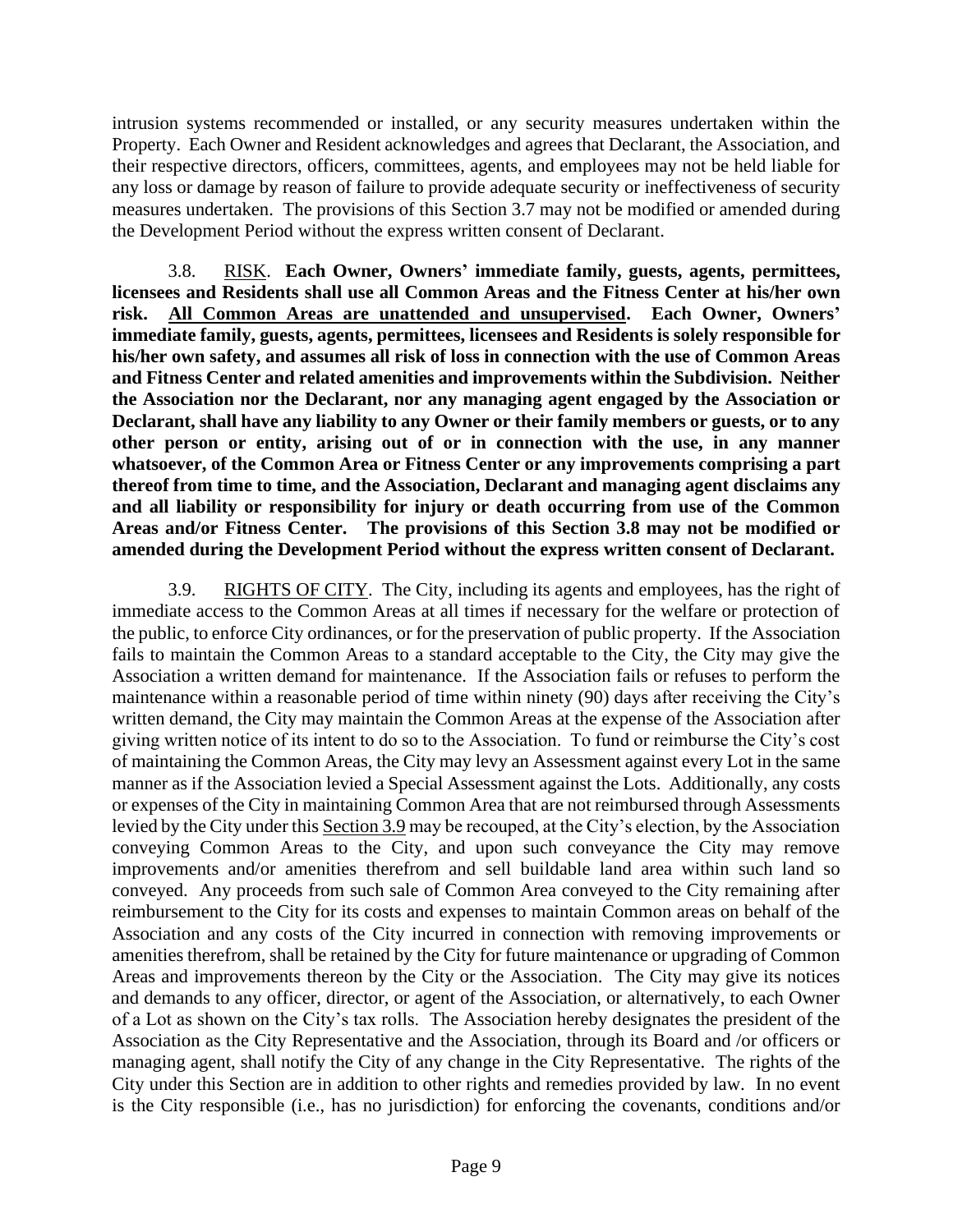restrictions set forth in this Declaration or the Design Guidelines, or any Rules promulgated by the Association.

# **ARTICLE 4 COMMON AREA**

4.1. **OWNERSHIP.** The designation of any portion of the Property as a Common Area is determined by the Plat and this Declaration, and not by the ownership of such portion of the Property. This Declaration contemplates that the Association will eventually hold title to every Common Area, facility, structure, improvement, system, or other property that are capable of independent ownership by the Association. The Declarant may install, construct, or authorize certain improvements on Common Areas in connection with the initial development of the Property, and the cost thereof is not a Common Expense (as defined in Section 9.1 hereof) of the Association. The Common Area shall be maintained by the Association following completion of initial improvements thereon by Declarant, whether or not title to such Common Area is conveyed to the Association. All costs attributable to Common Areas, including maintenance, property taxes, insurance, and enhancements, are automatically and perpetually the responsibility of the Association, regardless of the nature of title to the Common Areas, unless this Declaration elsewhere provides for a different allocation for a specific Common Area. **Declarant shall have no responsibility for maintenance, repair, replacement, or improvement of the Common Area or any improvements thereon after initial construction**.

4.2. ACCEPTANCE. By accepting an interest in or title to a Lot, each Owner is deemed (1) to accept the Common Area of the Property, and any improvement thereon, in its then-existing "as is" condition; (2) to acknowledge the authority of the Association, acting through its Board, for all decisions pertaining to the Common Area; (3) to acknowledge that transfer of a Common Area's title to the Association by or through the Declarant is a ministerial task that does not require acceptance by the Association; and (4) to acknowledge the continuity of maintenance of the Common Area, regardless of changes in the Association's Board or management.

4.3. COMPONENTS. The Common Area of the Property consists of the following components on or adjacent to the Property, even if located on a Lot or a public right-of-way:

a. All of the Property, save and except the Lots or portions of the Property owned and maintained by the City.

b. Open space and/or detention areas, including **[Lot(s) \_\_\_\_\_, Block \_\_\_\_\_)]**, as shown on the Plat, and any other area shown on the Plat as Common Area or an area to be maintained by the Association.

c. The formal entrances to the Property, including (if any) the signage, landscaping, electrical and water installations, planter boxes and fencing related to the entrance, including, without limitation, those located within [Lot(s) \_\_\_\_, Block \_\_\_\_, **shown on the Plat]**.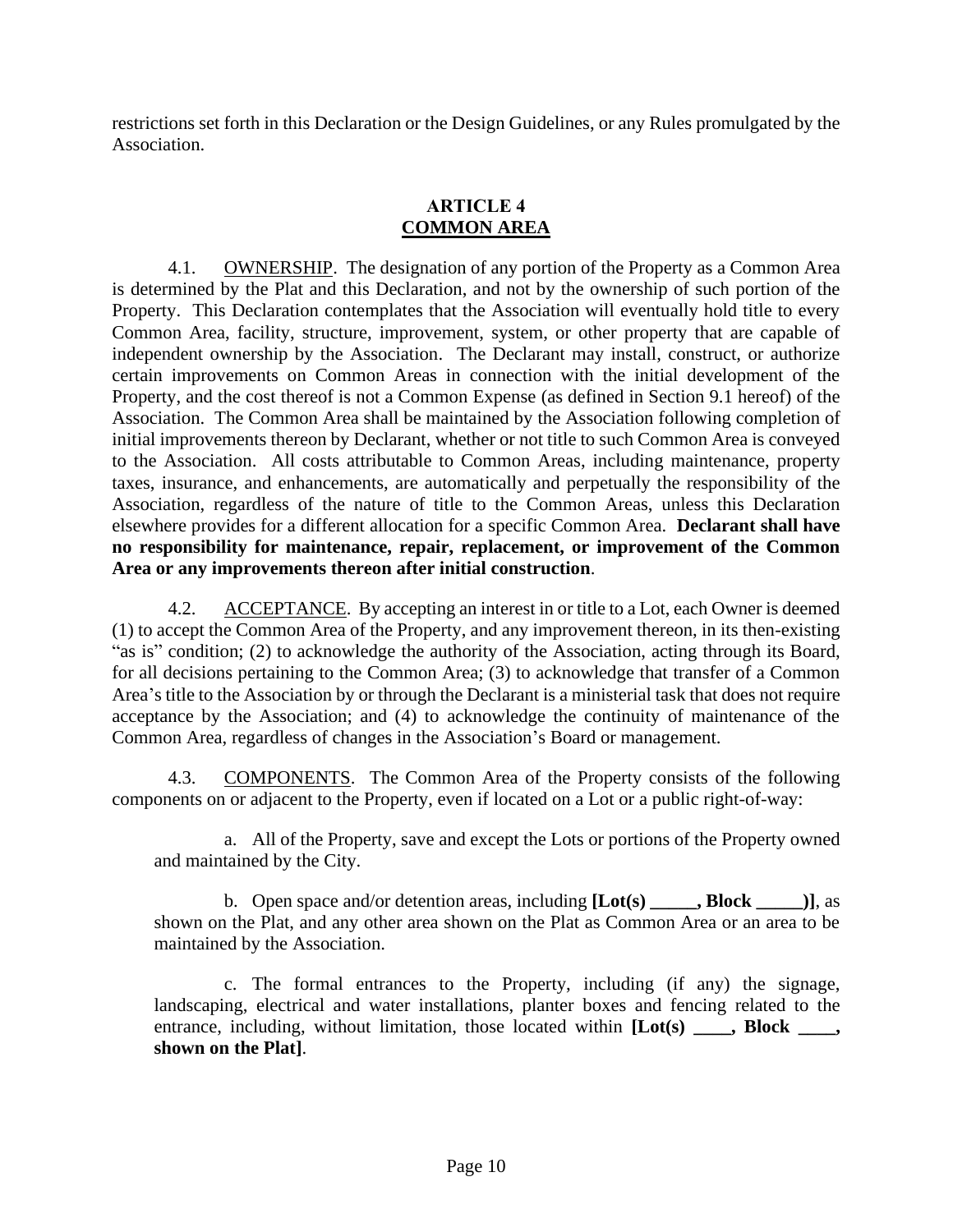d. Any screening walls, fences, live screening, berms, or detention ponds along any portion of the Property, including, without limitation, within any **["Wall Maintenance Easement" or "WME" shown on the Plat]**.

e. Any landscape buffers and/or landscaping within landscape easements shown on the Plat.

f. Landscaping on any Street within or adjacent to the Property, to the extent it is not maintained by the City.

g. Masonry and/or iron/ornamental metal fencing constructed along the perimeter of Lots that abut the public right-of-ways known or to be known as **["\_\_\_\_\_\_\_\_\_\_,"**   $\cdots$ ," and "\_\_\_\_\_\_\_\_\_\_\_\_."

h. Cluster mailboxes and pad sites therefor, provided that in the event that any damage, replacement or repair of cluster mailboxes or pad sites on which such cluster mailboxes are situated is required, such maintenance, repair and/or replacements shall be performed by the Association, and the cost and/or expense incurred by the Association therefor shall be charged on a pro rata basis as an Individual Assessment to the Owners that have mailbox units in such cluster mailbox or pad site being maintained, repaired and/or replaced.

i. The surface drainage and detention improvements, including, without limitation, landscaping, located within the drainage and/or detention easements shown on the Plat.

j. Any property adjacent to the Subdivision, if the maintenance of same is deemed to be in the best interests of the Association and if not prohibited by the Owner or operator of said property.

k. Any modification, replacement, or addition to any of the above-described areas and improvements.

l. Personal property owned by the Association, such as books and records, office equipment, and supplies.

4.4. EASEMENTS FOR COMMON AREA. The Declarant, for itself and for the benefit of the Association, is hereby granted an easement right of access to go upon any Lot as reasonably necessary to perform the Association's obligation hereunder or as reasonably required for the performance of maintenance and repairs and/or to replace any component of the Common Area, including, without limitation, cluster mailboxes, that may be located within or which may encroach upon the boundaries of such Owner's(s') Lot(s). The encroachment of any improvements which are part of the Common Area hereunder within the boundary of any Lot are hereby permitted so long as such encroachment does not unreasonably interfere with the primary use of any affected Lot for location and use as a Residence.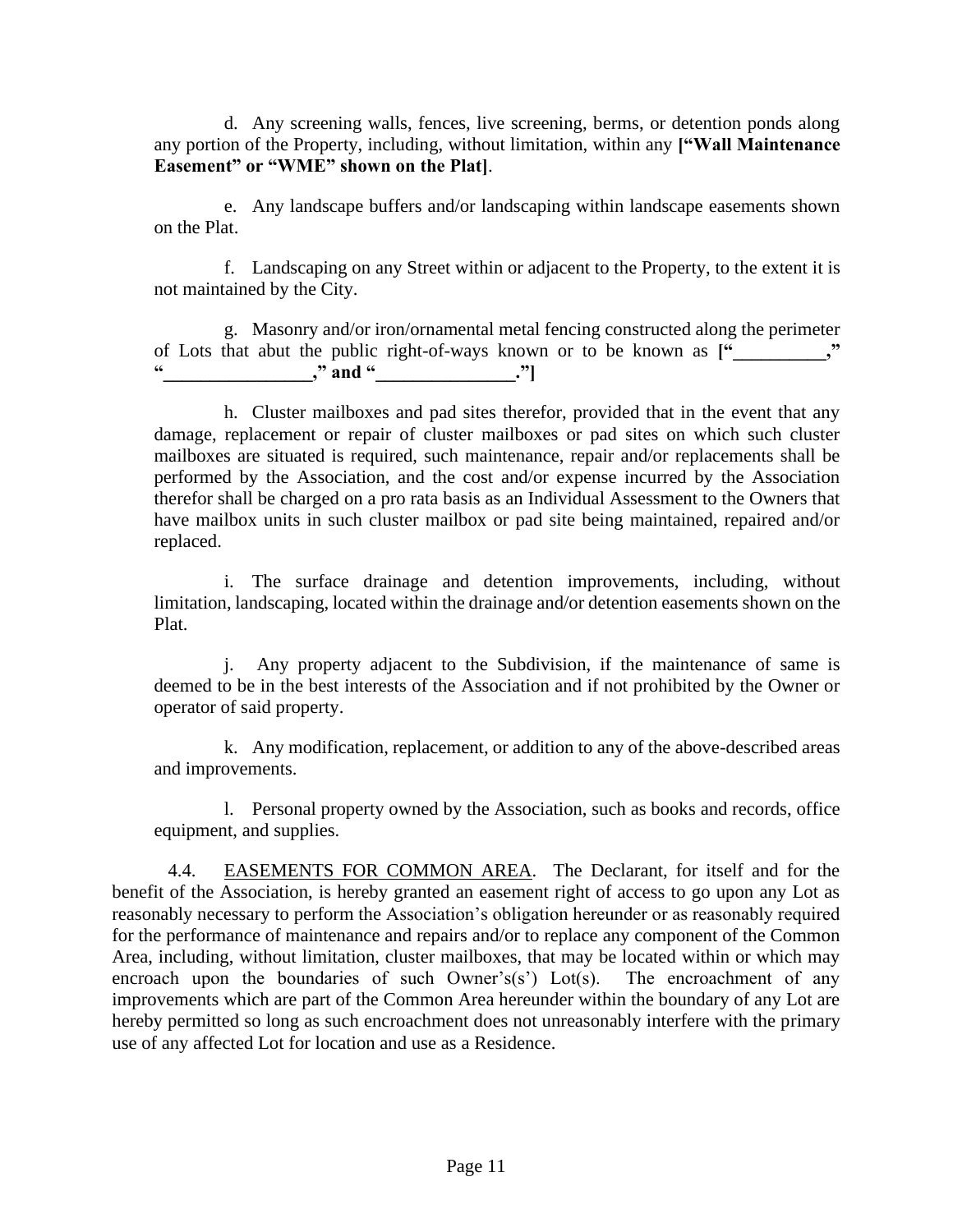## **ARTICLE 5 LOTS & RESIDENCES**

5.1. **LOTS.** The Property is platted into Lots, the boundaries of which are shown on the Plat, and which may not be obvious on visual inspection of the Property. Portions of the Lots are burdened with easements for the use and benefit of the Association, Owners, and Residents. Although the Property is platted into individually owned Lots, portions of the Lots may be maintained by the Association.

# **NOTE: WHILE YOU OWN YOUR LOT AND RESIDENCE, PORTIONS ARE CONTROLLED AND MAINTAINED BY THE ASSOCIATION**.

5.2. RESIDENCES. Each Lot is to be improved with a Residence. The Owner of a Lot owns every component of the Lot and Residence, including all the structural components and exterior features of the Residence and is responsible for the maintenance of the Residence and Lot as set forth in this Declaration.

5.3. ALLOCATION OF INTERESTS. The interests allocated to each Lot are calculated by the following formulas.

 $5.3.1.$ Common Expense Liabilities. The percentage or share of liability for Common Expenses allocated to each Lot is uniform for all Lots, regardless of the value, size, or location of the Lot or Residence.

 $5.3.2.$ Votes. The one vote appurtenant to each Lot is uniform and weighted equally with the vote for every other Lot, regardless of any other allocation appurtenant to the Lot.

# **ARTICLE 6 ARCHITECTURAL COVENANTS AND CONTROL**

6.1. PURPOSE. Because the Lots are part of a single, unified community, this Declaration creates rights to regulate the design, use, and appearance of the Lots and Common Areas in order to preserve and enhance the Property's value and architectural harmony. One purpose of this Article is to promote and ensure the level of taste, design, quality, and harmony by which the Property is developed and maintained. Another purpose is to prevent improvements and modifications that may be widely considered to be radical, curious, odd, bizarre, or peculiar in comparison to the existing improvements. A third purpose is to regulate the appearance of every aspect of proposed or existing improvements on a Lot, including but not limited to Residences, fences, landscaping, retaining walls, yard art, sidewalks and driveways, and further including replacements or modifications of original construction or installation. A fourth purpose is to provide for the adoption of the Architectural Reviewer of Design Guidelines, with the initial Design Guidelines adopted by the Association being attached hereto as Appendix C, and may be hereafter modified or amended from time to time by the Architectural Reviewer. During the Development Period, a primary purpose of this Article is to reserve and preserve Declarant's right of architectural control. **No exterior modification is allowed without the prior written consent of the Architectural Reviewer**.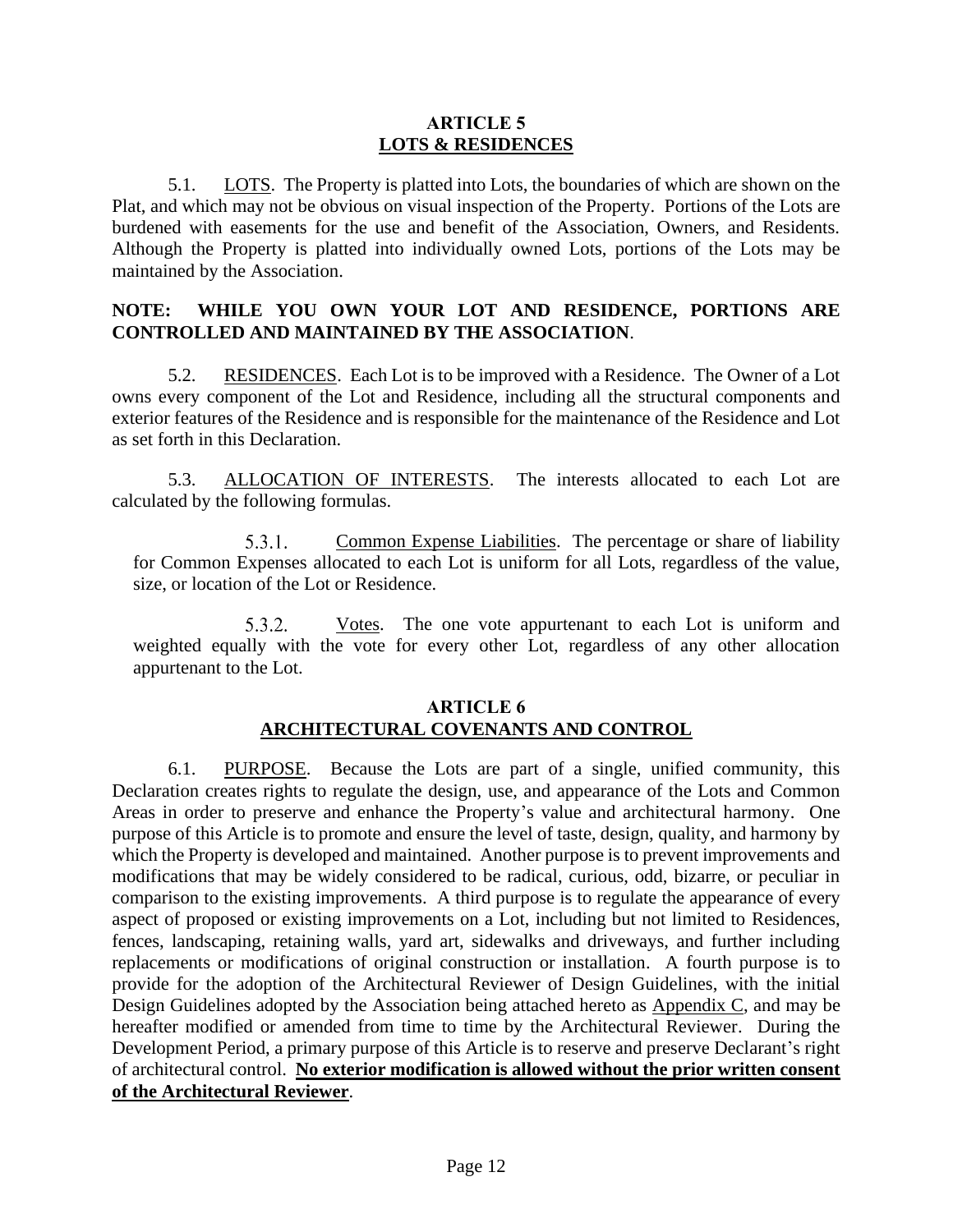6.2. ARCHITECTURAL CONTROL DURING THE DEVELOPMENT PERIOD. During the Development Period, neither the Association, the Board of directors, nor a committee appointed by the Association or Board (no matter how the committee is named) may involve itself with the approval of plans and specifications for new Residences to be constructed on vacant Lots. During the Development Period, the Architectural Reviewer for plans and specifications for new Residences to be constructed on vacant Lots is the Declarant or its delegates.

Declarant's Rights Reserved. Each Owner, by accepting an interest  $6.2.1.$ in or title to a Lot, whether or not it is so expressed in the instrument of conveyance, covenants and agrees that Declarant has a substantial interest in ensuring that the improvements within the Property enhance Declarant's reputation as a community developer and do not impair or adversely affect Declarant's ability to market its property or the ability of Builders (as defined in Appendix B) to sell Residences in the Property. Accordingly, each Owner agrees that during the Development Period - no improvements will be started or progressed on any Owner's Lot without the prior written approval of Declarant, which approval may be granted or withheld at Declarant's sole discretion. In reviewing and acting on an application for approval, Declarant may act solely in its self-interest and owes no duty to any other person or any organization. Declarant may designate one or more persons from time to time to act on its behalf in reviewing and responding to applications.

 $6.2.2.$ Delegation by Declarant. During the Development Period, Declarant may from time to time, but is not obligated to, delegate all or a portion of its reserved rights as "Architectural Reviewer" under this Article to (1) an ACC (as defined in Section 6.3 hereof) appointed by the Board, or (2) a committee comprised or architects, engineers, or other persons who may or may not be Members of the Association. Any such delegation must be in writing and must specify the scope of delegated responsibilities. Any such delegation is at all times subject to the unilateral rights of Declarant (1) to revoke such delegation at any time and reassume jurisdiction over the matters previously delegated, and (2) to veto any decision which Declarant in its sole discretion determines to be inappropriate or inadvisable for any reason.

Limits on Declarant's Liability. The Declarant has sole discretion  $6.2.3.$ with respect to taste, design, and all standards specified by this Article during the Development Period. The Declarant, and any delegate, officer, member, director, employee or other person or entity exercising Declarant's rights under this Article shall have no liability for its decisions made and in no event shall be responsible for: (1) errors in or omissions from the plans and specifications submitted, (2) supervising construction for the Owner's compliance with approved plans and specifications, or (3) the compliance of the Owner's plans and specifications with governmental codes and ordinances, state and federal laws.

 $6.2.4.$ Restrictions on Amendment. The provisions of this Section 6.2 may not be modified or amended during the Development Period without the express written consent of Declarant.

# **NOTE: YOU CANNOT INDIVIDUALIZE THE OUTSIDE OF YOUR RESIDENCE, EXCEPT AS OTHERWISE EXPRESSLY PERMITTED HEREIN, WITHOUT PRIOR APPROVAL OF THE ARCHITECTURAL REVIEWER. PLAN APPROVAL IS**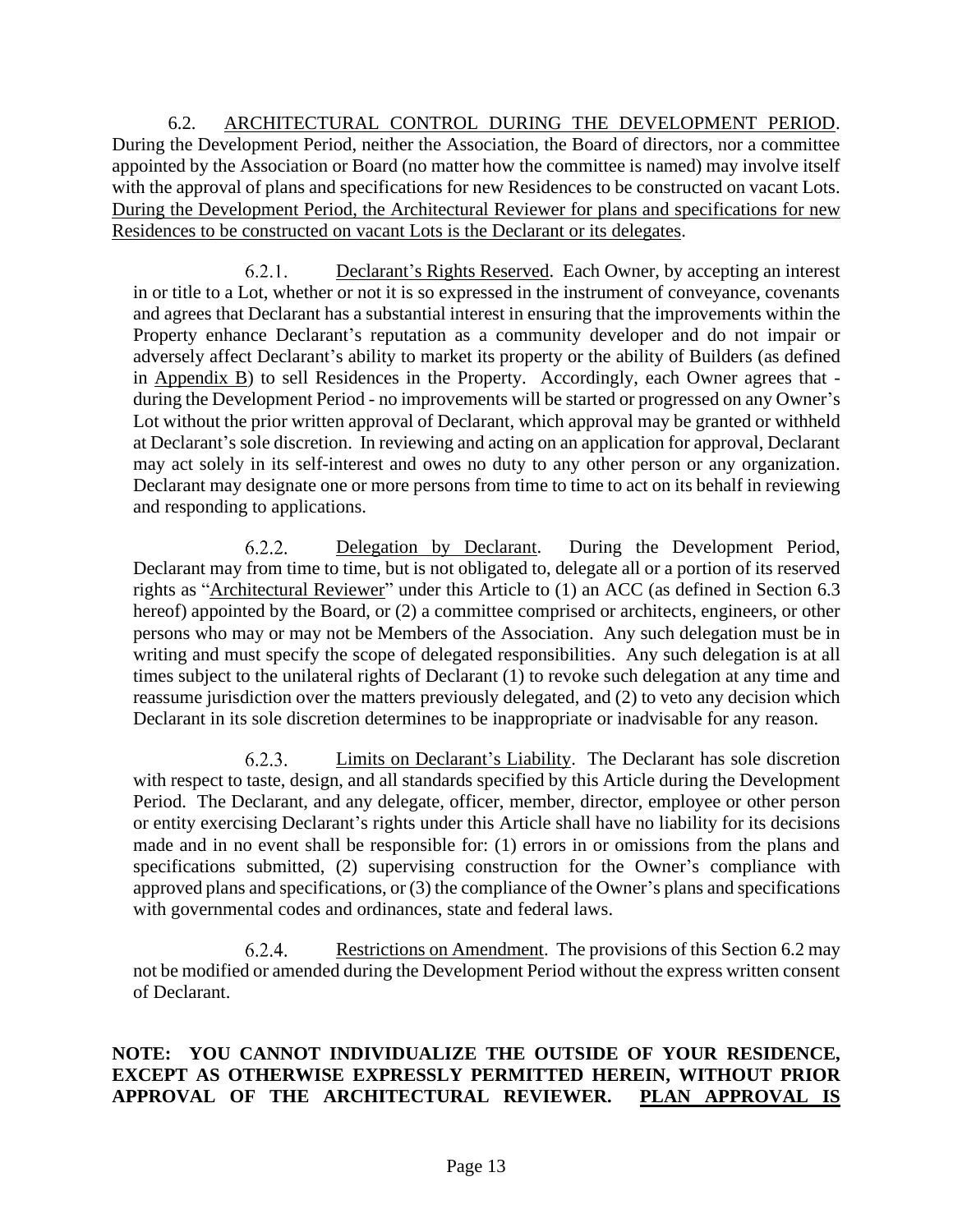**REQUIRED.** No Plat or plans for Residences or other improvements shall be submitted to the City or other applicable governmental authority for approval until such Plat and/or related construction plans have been approved in writing. Furthermore, no Residence or other improvements shall be constructed on any Lot within the Property until plans therefore have been approved in writing by the ACC or the Declarant as provided in this Article 6; provided that the Residence or other improvements in any event must comply with the requirements and restrictions set forth in this Declaration and the Design Guidelines established thereby.

6.3. ARCHITECTURAL CONTROL BY ASSOCIATION. Unless and until such time as Declarant delegates all or a portion of its reserved rights to the ACC, or the Development Period is terminated or expires, the Association has no jurisdiction over architectural matters. On termination or expiration of the Development Period, or earlier if delegated in writing by Declarant, the Association, acting through the ACC or its Board, if the Association has not yet established an ACC, will assume jurisdiction over architectural control and be the "Architectural Reviewer" for purposes hereunder.

 $6.3.1.$ ACC. The ACC will consist of at least 3 but not more than 5 persons appointed by the Board, pursuant to the Bylaws. Members of the ACC serve at the pleasure of the Board and may be removed and replaced at the Board's discretion. Members of the ACC need not be Owners or Residents, and may but need not include architects, engineers, and design professionals whose compensation, if any, may be established from time to time by the Board. After the period of Declarant control, a person may not be appointed or elected to serve on the ACC if the person is (a) a current Board member, (b) a current Board member's spouse; or (3) a person residing in a current Board member's household.

 $6.3.2.$ Limits on Liability. The ACC has sole discretion with respect to taste, design, and all standards specified by this Article. The members of the ACC have no liability for the ACC's decisions made in good faith, and which are not arbitrary or capricious. The ACC is not responsible for: (1) errors in or omissions from the plans and specifications submitted to the ACC, (2) supervising construction for the Owner's compliance with approved plans and specifications, or (3) the compliance of the Owner's plans and specifications with governmental codes and ordinances, state and federal laws.

6.4. PROHIBITION OF CONSTRUCTION, ALTERATION & IMPROVEMENT. Without the Architectural Reviewer's prior written approval, a person may not construct a Residence or make an addition, alteration, improvement, installation, modification, redecoration, or reconstruction of or to a Residence or any other part of the Property, if it will be visible from a Street, another Residence, another Lot, or the Common Area. The Architectural Reviewer has the right but not the duty to evaluate every aspect of construction, landscaping, and property use that may adversely affect the general value or appearance of the Property. The review of plans pursuant to this Declaration may be subject to all review and approval procedures set forth in guidelines, restrictions and/or requirements of applicable zoning or otherwise established by the by the Architectural Reviewer in its review of plans pursuant hereto.

6.5. ARCHITECTURAL APPROVAL. To request architectural approval, an Owner must make written application and submit to the Architectural Reviewer two identical sets of plans and specifications showing the nature, kind, shape, color, size, materials, and locations of the work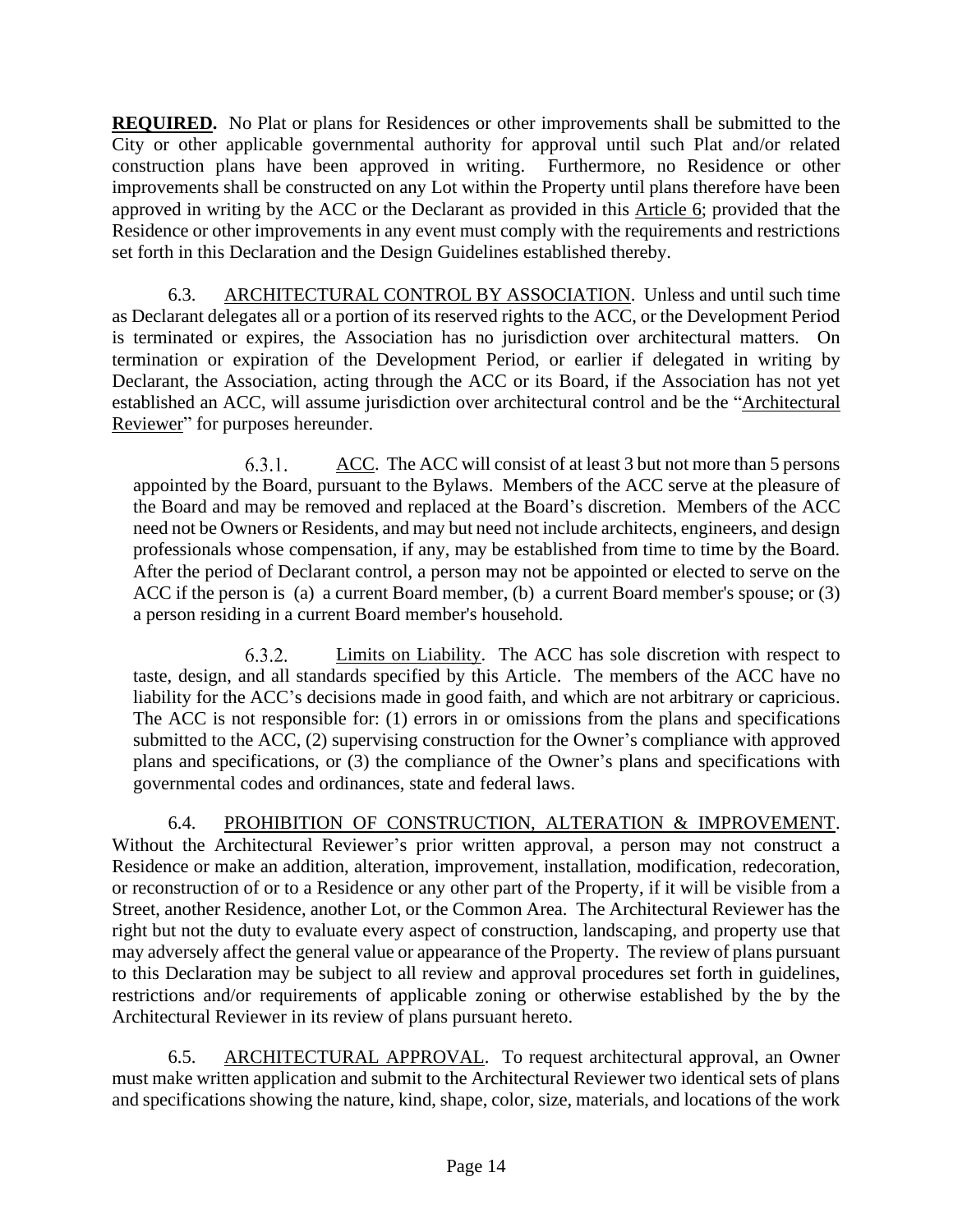to be performed. In support of the application, the Owner may but is not required to submit letters of support or non-opposition from Owners of Lots that may be affected by the proposed change. The application must clearly identify any requirement of this Declaration for which a variance is sought. The Architectural Reviewer will return one set of plans and specifications to the applicant marked with the Architectural Reviewer's response, such as "Approved," "Denied," or "More Information Required." Written notice of the determination of the Architectural Reviewer shall be provided to an applying Owner via certified mail, hand delivery or electronic delivery to the contact address of such Owner registered with the Association. Denials of the Architectural Reviewer must described the basis for denial in reasonable detail and changes, if any, in the application or improvements required as a condition to approval, and inform the Owner that the Owner may request a hearing under Section 209.00505(e) of the Texas Property Code on or before the 30th day after the date the notice was delivered by the Architectural Review to the Owner. A determination of the Architectural Reviewer may be appealed to the Board of the Association in accordance with Section 209.00505 of the Texas Property Code, and the Board shall hold a hearing within 30 days after an Owner's request for a hearing. The Architectural Reviewer will retain the other set of plans and specifications, together with the application, for the Association's files.

 $6.5.1.$ No Verbal Approval. Verbal approval by an Architectural Reviewer, the Declarant, an Association director or officer, a member of the ACC, or the Association's manager does not constitute architectural approval by the appropriate Architectural Reviewer, which must be in writing.

 $6.5.2.$ No Deemed Approval. The failure of the Architectural Reviewer to respond to an application submitted by an Owner may **NOT** be construed as approval of the application. Under no circumstance may approval of the Architectural Reviewer be deemed, implied, or presumed.

 $6.5.3.$ No Approval Required. Approval is not required for an Owner to remodel or repaint the interior of a Residence.

654 Building Permit. If the application is for work that requires a building permit from a governmental body, the Architectural Reviewer's approval is conditioned on the issuance of the appropriate permit. The Architectural Reviewer's approval of plans and specifications does not mean that they comply with the requirements of the governmental body. Alternatively, governmental approval does not ensure Architectural Reviewer approval.

 $6.5.5.$ Neighbor Input. The Architectural Reviewer may solicit comments on the application, including from Owners or Residents of Residences that may be affected by the proposed change, or from which the proposed change may be visible. Whether to solicit comments, from whom to solicit comments, and whether to make the comments available to the applicant is solely at the discretion of the Architectural Reviewer. The Architectural Reviewer is not required to respond to the commenter in ruling on the application.

 $6.5.6.$ Declarant Approved. Notwithstanding anything to the contrary in this Declaration, any improvement to the Property made or approved in writing by Declarant during the Development Period is deemed to have been approved by the Architectural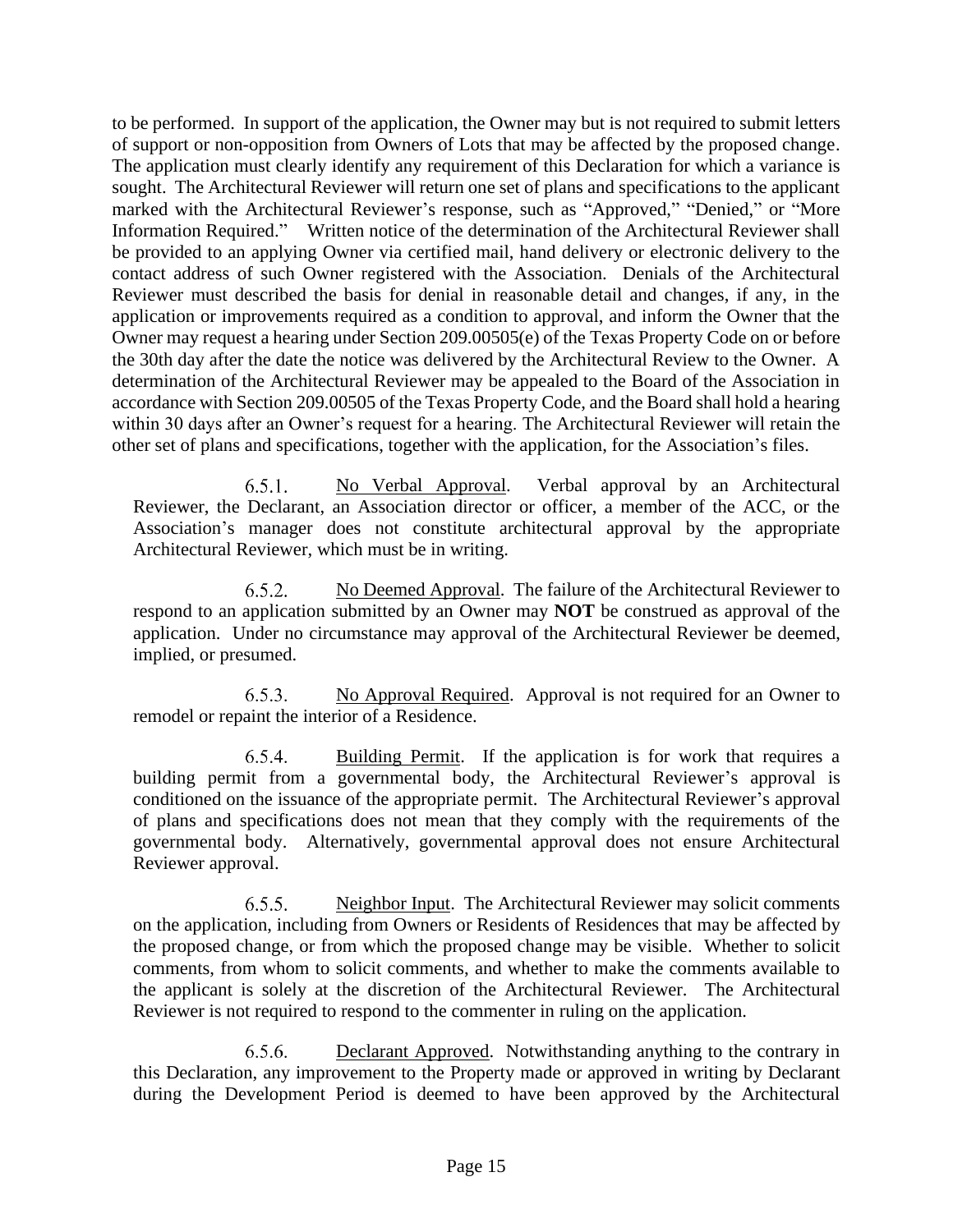Reviewer. The provisions of this Section 6.5.6 may not be modified or amended during the Development Period without the express written consent of Declarant.

# **ARTICLE 7 CONSTRUCTION AND USE RESTRICTIONS**

7.1. **VARIANCE**. The use of the Property is subject to the restrictions contained in this Declaration, and subject to Rules adopted pursuant to this Article. The Board or the Architectural Reviewer, as the case may be, may grant a variance or waiver of a restriction or Rule on a caseby-case basis when unique circumstances dictate, and may limit or condition its grant. To be effective, a variance must be in writing. The grant of a variance does not affect a waiver or estoppel of the Association's right to deny a variance in other circumstances. Approval of a variance or waiver may not be deemed, implied, or presumed under any circumstance.

7.2. PROHIBITION OF CONSTRUCTION, ALTERATION & IMPROVEMENT. Without the Architectural Reviewer's prior written approval, a person may not commence or continue any construction, alteration, addition, improvement, installation, modification, redecoration, or reconstruction of or to the Property, or do anything that affects the appearance, use, or structural integrity of the Property. The Architectural Reviewer has the right but not the duty to evaluate every aspect of construction and property use that may adversely affect the general value or appearance of the Property. No permanent structures may be constructed on any Lot without the prior written consent and approval of the Architectural Reviewer, including without limitation (i) children's playhouses and play sets, (ii) dog houses, (iii) greenhouses, (iv) gazebos, (v) pools, spas, and other water features, (vi) cabanas or pergolas, and (vii) buildings for storage of lawn maintenance equipment. Permanent structures that exceed the height of the fence line around the rear yard of any Lot shall be placed in the rear yard area behind and screened from the Street by the primary Residence constructed on such Lot.

7.3. **LIMITS TO RIGHTS**. No right granted to an Owner by this Article or by any provision of the Documents is absolute. The Documents grant rights with the expectation that the rights will be exercised in ways, places, and times that are customary for the Subdivision. This Article and the Documents as a whole do not try to anticipate and address every creative interpretation of the restrictions. The rights granted by this Article and the Documents are at all times subject to the Board's determination that a particular interpretation and exercise of a right is significantly inappropriate, unattractive, or otherwise unsuitable for the Subdivision, and thus constitutes a violation of the Documents. In other words, the exercise of a right or restriction must comply with the spirit of the restriction as well as with the letter of the restriction.

7.4. ASSOCIATION'S RIGHT TO PROMULGATE RULES. The Association, acting through its Board, is granted the right to adopt, amend, repeal, and enforce reasonable Rules, and penalties for infractions thereof, regarding the occupancy, use, disposition, maintenance, appearance, and enjoyment of the Property. In addition to the restrictions contained in this Article, each Lot is owned and occupied subject to the right of the Board to establish Rules, and penalties for infractions thereof, governing:

a. Use of Common Areas.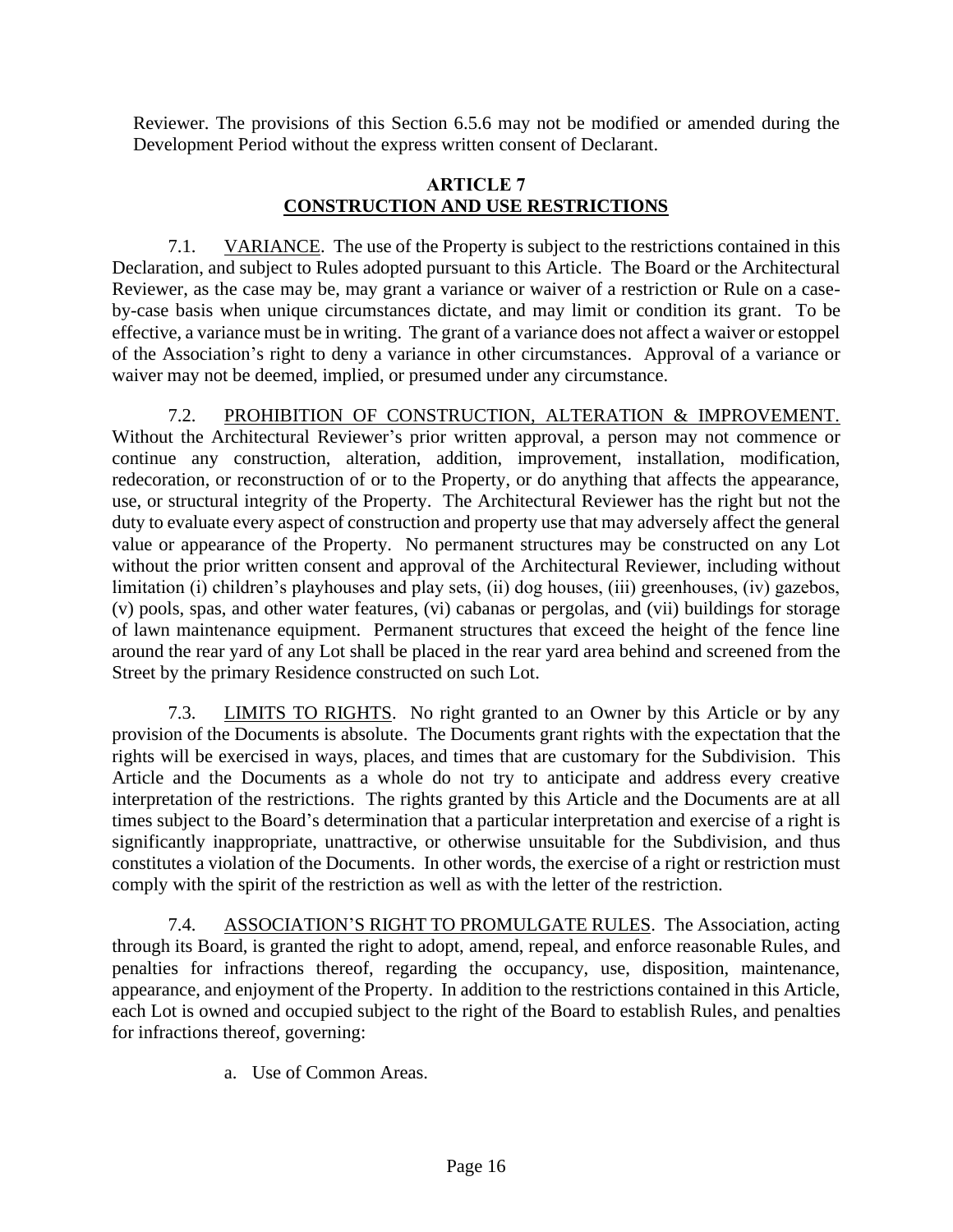b. Hazardous, illegal, or annoying materials or activities on the Property.

c. The use of Property-wide services provided through the Association.

d. The consumption of utilities billed to the Association.

e. The use, maintenance, and appearance of exteriors of Residences and Lots. The exterior of Residences may not be individualized.

f. Landscaping and maintenance of yards.Owners are charged with the responsibility of ensuring that sufficient watering is done to promote healthy growth of their lawn.

g. The occupancy and leasing of Residences.

h. Animals and restrictions as to the type and number of household pets shall be strictly enforced.

i. Vehicle regulations shall be strictly enforced. The Association shall have the right to contact a towing company for any vehicle that blocks driveways, fire hydrants, or presents a safety hazard at any time. **[Per City Zoning Ordinance No. \_\_\_\_\_\_\_\_\_\_\_\_\_\_\_\_\_, on-street parking is allowed within parallel spaces measuring \_\_\_ feet (\_\_\_') by \_\_\_ feet (\_\_\_') as shown on the Plat, provided that no parking shall be permitted within \_\_\_\_\_\_\_\_\_\_\_\_\_\_\_\_\_\_\_\_\_ or any undesignated parking spaces. Areas where on-street parking is prohibited may be marked by curb striping indicating "no parking."]**

j. Disposition of trash and control of vermin, termites, and pests.

k. Anything that interferes with maintenance of the Property, safety of the Owners, tenants, or guests, operation of the Association, administration of the Documents, or the quality of life for Residents.

7.5. ANIMALS. DOMESTIC ANIMALS ONLY. No wild animal, animal, bird, fish, reptile, poultry, swine, or insect of any kind may be kept, maintained, raised, or bred anywhere on the Property for a pet, commercial purpose or for food. Customary domesticated household pets may be kept subject to the Rules. The Board may adopt, amend, and repeal Rules regulating the types, sizes, numbers, locations, and behavior of animals at the Property. The Board may require or effect the removal of any animal determined to be in violation of this Section or the Rules. Unless the Rules provide otherwise:

 $7.5.1.$ Number. **No more than three pets** may be maintained in each Residence. Of the three pets, no more than three may be cats or dogs. Permission to maintain other types or additional numbers of household pets must be obtained in writing from the Board.

 $7.5.2$ Disturbance. Pets must be kept in a manner that does not disturb the peaceful enjoyment of Residents of other Lots. No pet may be permitted to bark, howl, whine, screech, or make other loud noises for extended or repeated periods of time. Owner shall ensure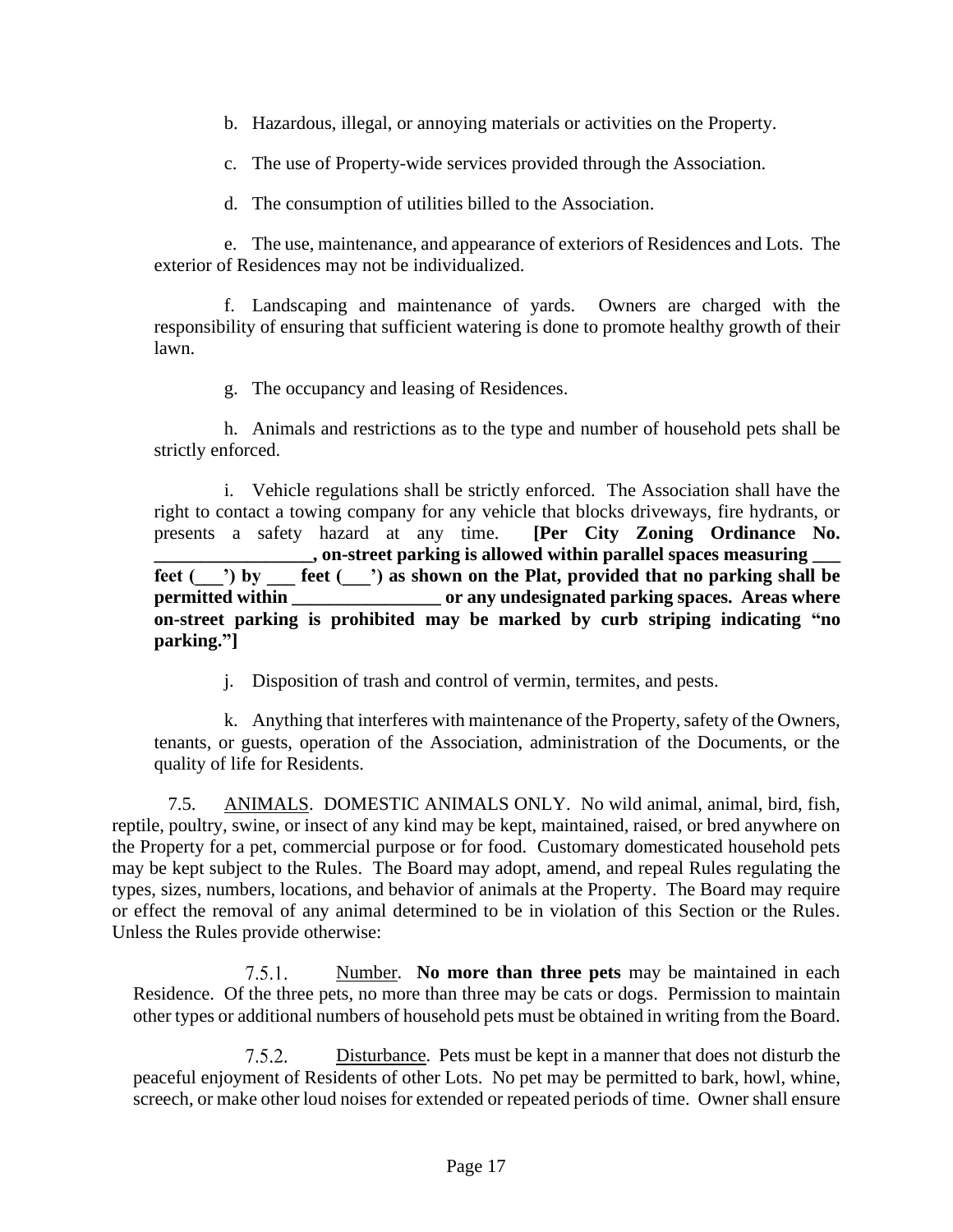that their pet(s) comply with these rules at all times. Pets must be kept on a leash when outside the Residence. The Board is the sole arbiter of what constitutes a threat or danger, disturbance or annoyance and may upon written notice require the immediate removal of the animal(s) should the Owner fail to be able to bring the animal into compliance with this Declaration or any Rules promulgated hereunder. Those pets which are permitted to roam free, or, in the sole discretion of the Board and to the extent permitted under applicable law, constitute a nuisance to the occupants of other Lots may issue an order to an Owner that such pet be removed upon request of the Board; provided, in no event shall the Board or Association be required to remove any pet from the Subdivision. If an Owner has failed to remove its pet from the Subdivision pursuant to any order of removal issued by the Board within three (3) days after such order is delivered to an Owner, such Owner shall be subject to fines hereunder and the Board may proceed with efforts to immediately remove the pet that is the subject to the order from the Subdivision. Notwithstanding anything contained herein to the contrary, the Board in its sole discretion and without incurring any further duty or obligation to Owners or Residents within the Property, may decide to take no action and refer complaining parties to the appropriate municipal or governmental authorities for handling and final disposition. **IF ANY ANIMAL OR PET IS A NUISANCE IN THE SUBDIVISION, HOMEOWNERS ARE ENCOURAGED TO CONTACT THEIR LOCAL ANIMAL CONTROL AUTHORITY FOR ASSISTANCE.** The Association shall have no liability or obligation to ensure removal of a pet from the Subdivision that is a nuisance and cannot be held liable or responsible if any enforcement actions taken by the Association under this Section 7.5.2 are unsuccessful. Any Owner of a pet that attacks another person or animal within the is subject to a \$1,000 fine per occurrence (each day of violation being deemed to be an occurrence), whether or not such Owner's pet inflicted harm on a person.

 $7.5.3.$ Indoors/Outdoors. A permitted pet must be maintained inside the Residence, and may not be kept on a patio. No pet is allowed on the Common Area unless carried or leashed.

 $7.5.4.$ Pooper Scooper. A Resident is responsible for the removal of his pet's wastes from the Property. Unless the Rules provide otherwise, a Resident must prevent his pet from relieving itself on the Common Area, or the Lot of another Owner. The Association may levy fines up to \$300.00 per occurrence for any Owner who violates this section and does not comply with the rules as set forth herein.

 $7.5.5.$ Liability. An Owner is responsible for any property damage, injury, or disturbance caused or inflicted by an animal kept on the Lot. **EACH OWNER BY ACCEPTANCE OF TITLE TO ITS LOT HEREBY RELEASES AND WAIVES THE ASSOCIATION, DECLARANT, THE BOARD AND/OR ITS MANAGING AGENT AND THEIR RESPECTIVE MEMBERS, EMPLOYEES, DESIGNEES, ADMINISTRATORS, INSPECTORS, CONTRACTORS, AND AGENTS, AND AGREES TO INDEMNIFY AND DEFEND SAME AND HOLD THEM HARMLESS FROM AND AGAINST ANY CLAIMS, LIABILITIES, LOSS, DAMAGE, COSTS AND EXPENSES, INCLUDING BUT NOT LIMITED TO ATTORNEYS' FEES, IN CONNECTION WITH OR ARISING OUT OF ANY ACTIONS OR ATTACK BY OWNER'S PET OR BY ANY PET RESIDING ON AN OWNER'S LOT WITHIN THE SUBDIVISION. ALL BREEDS OF PETS THAT ARE DETERMINED TO BE**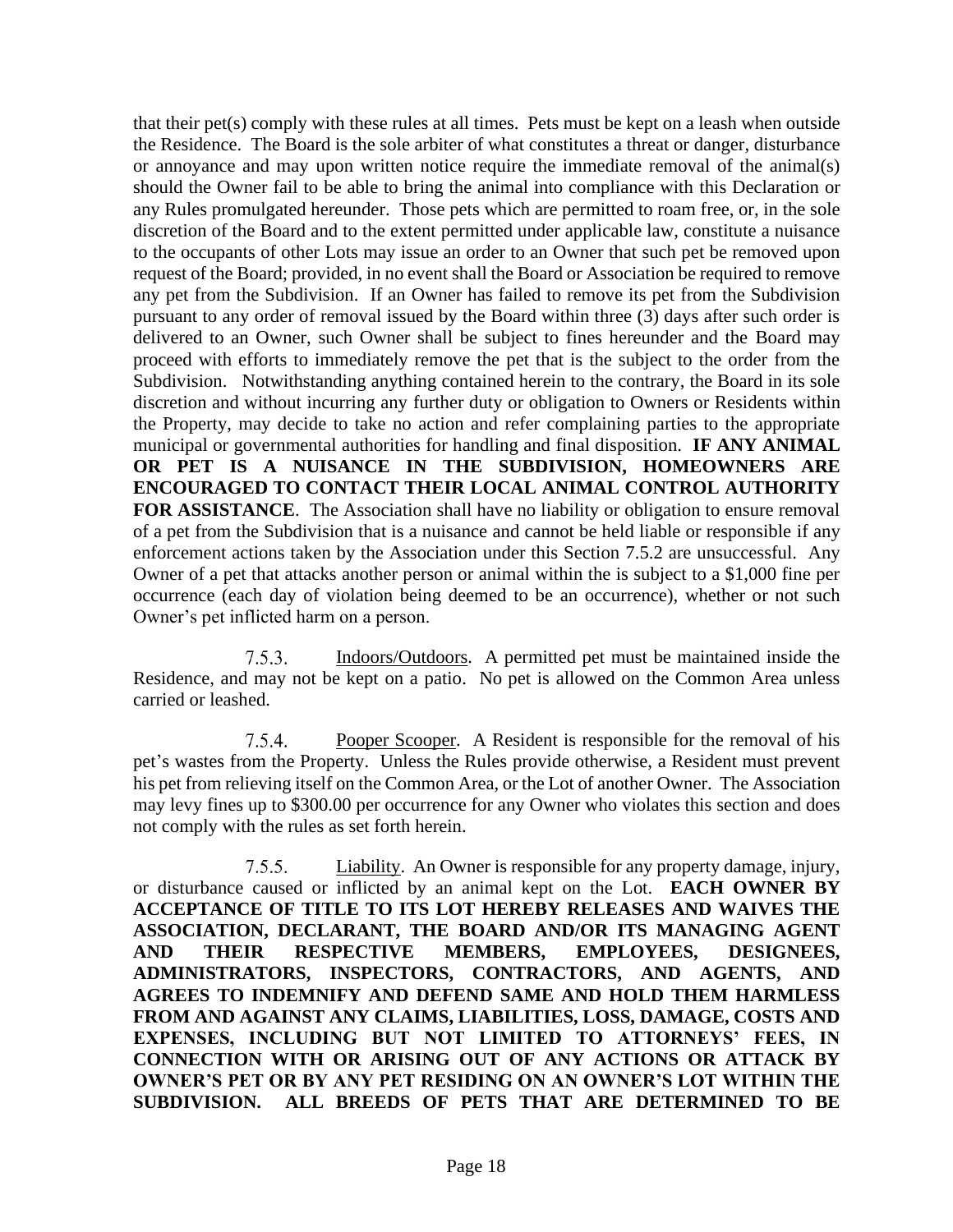# **AGGRESSIVE OR VICIOUS BREEDS BY THE BOARD OR ANY APPLICABLE GOVERNMENTAL AUTHORITY (INCLUDING SPECIFICALLY, WITHOUT LIMITATION, PIT BULLS OR ROTTWEILERS) ARE STRICTLY PROHIBITED WITHIN THE SUBDIVISION AND ARE DEEMED TO BE A NUISANCE AND SUBJECT TO REMOVAL PROVISIONS SET FORTH HEREIN**.

7.6. ANNOYANCE. No Lot or Common Area may be used in any way that: (1) may reasonably be considered annoying to neighbors; (2) may be calculated to reduce the desirability of the Property as a residential neighborhood; (3) may endanger the health or safety of Residents of other Lots; (4) may result in the cancellation of insurance on the Property; or (5) violates any law or Governmental Requirement. The Board has the sole authority to determine what constitutes an annoyance.

7.7. APPEARANCE. Both the Lot and the Residence must be maintained in a manner so as not to be unsightly when viewed from the Street or neighboring Lots or Common Areas. The Architectural Reviewer is the arbitrator of acceptable appearance standards.

7.8. ACCESSORY STRUCTURES AND SHEDS. Accessory structures and sheds such as dog houses, gazebos, metal storage sheds, playhouses, play sets and greenhouses - are not allowed to be located on any Lot in a manner where such structures and/or sheds are visible from any adjacent Lot, the Street or any Common Area without the prior written approval of the Architectural Reviewer.

7.9. BARBECUE; FIRE PIT. Exterior fires are prohibited on the Property unless contained in commercial standard grilling or fire pit device or approved in writing by the Board.

7.10. COLOR CHANGES. The colors of a Residence, fences, exterior decorative items, window treatments, and all other improvements on a Lot that are visible from the Street, a Common Area, or another Lot or Residence, are subject to regulation and approval by an Architectural Reviewer. Because the relative merits of any color are subjective matters of taste and preference, the Architectural Reviewer determines the colors that are acceptable to the Association. A Resident may not change or add colors that are visible from the Street, a Common Area, or another Lot or Residence without the prior written approval of the Architectural Reviewer.

7.11. YARDS. This Section applies to a Lot's yard that is visible from the Common Areas, adjacent Lots or any Street. An Owner will maintain his yard in a neat and attractive manner that is consistent with the Subdivision and shall water his yard with the appropriate amounts of water needed to keep the yard healthy and alive. The Association shall consider water restrictions should any such restriction apply. A yard may never be used for storage. All sports or play items as well as barbeque grills or other items or structures must be stored out of view at all times when not in use. No basketball goals may be used without the express written permission of the Architectural Reviewer. In any event, portable basketball goals approved in writing by the Architectural Reviewer may not be kept in the street, in the driveway, or within or in a manner that blocks a sidewalk, and goals may not be placed in the grass area located between the front building line and street. Portable goals must be kept in the driveway when in use and stored out of public view when not in use. Permanent basketball goals are prohibited without express consent in writing from the Reviewer, and, in any event, no basketball goal may be mounted to the exterior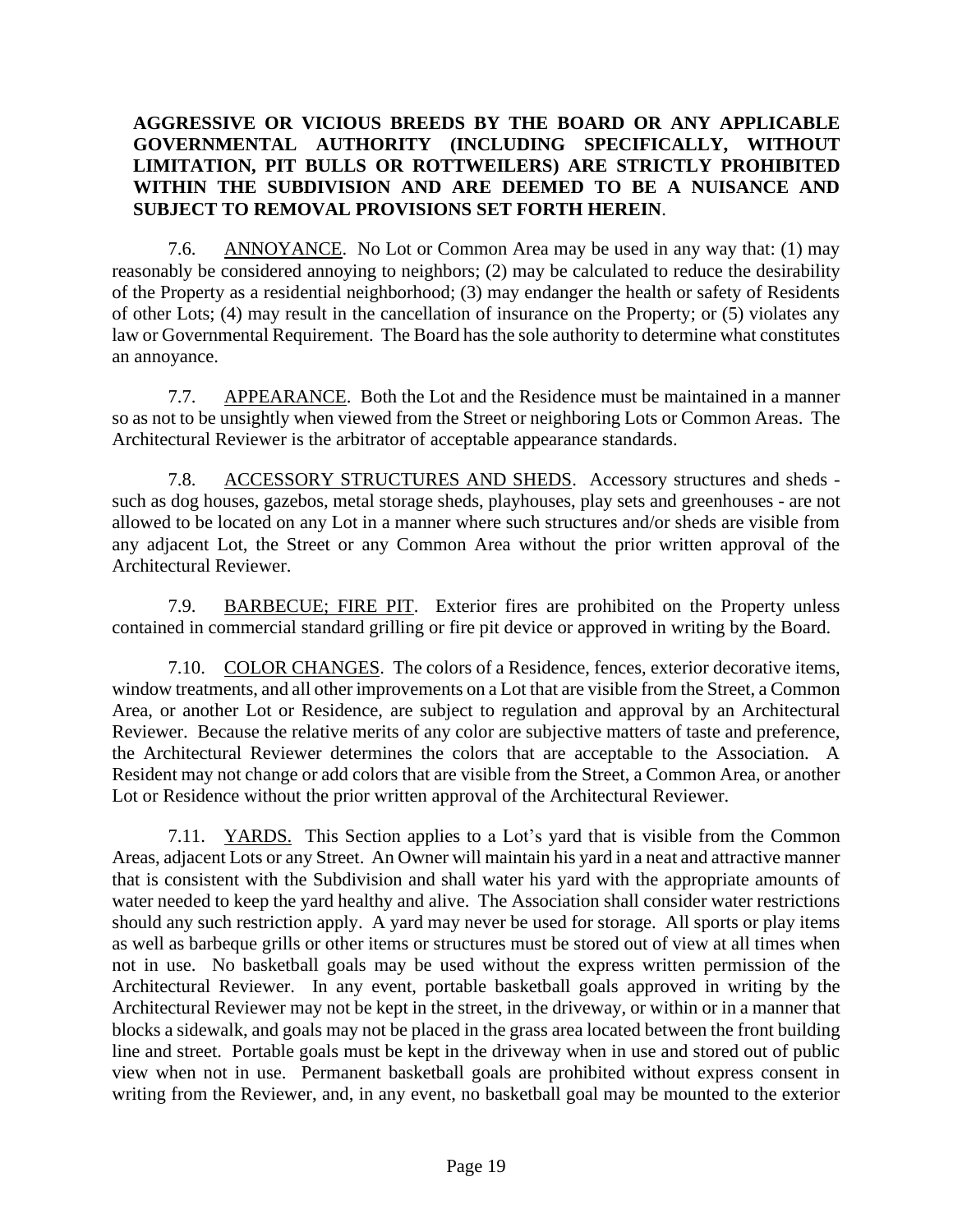of the Residence or placed as a permanent structure. Goals must be kept in good repair at all times and may not use unsightly weights such as tires, sand bags, or rocks unless the Owner can provide written proof from the manufacturer that such weights are the recommended means of weighing down the goal. *No synthetic turf of any kind is allowed in any portion of the front, rear or sides of any yard without prior written consent and approval of the Architectural Reviewer, which may be withheld in its sole discretion.* **Periodic trimming of trees and shrubs as well as the installation of annual or perennial flowers to the front yards of a Residence may be required by the Association. The kind of annual or perennial flowers shall be determined by the Board of Directors who may rely on recommendations of the landscaper contracted to maintain Common Areas within the Subdivision.**

7.12. DECLARANT PRIVILEGES. In connection with the development and marketing of the Property, Declarant has reserved a number of rights and privileges to use the Property in ways that are not available to other Owners and Residents, as provided in Appendix B of this Declaration. Declarant's exercise of a Development Period right that appears to violate a Rule or a use restriction of this Article does not constitute waiver or abandonment of the restriction by the Association. The provisions of this Section 7.12 may not be modified or amended during the Development Period without the express written consent of Declarant.

7.13. DECORATION. Residents are prohibited from individualizing and decorating the exteriors of their Residence other than holiday decorations placed no more than two (2) weeks before the holiday and removed within two (2) weeks after the holiday. What is appealing and attractive to one person, may be objectionable to another. For that reason, except for the permitted time periods for holiday decorations permitted by the first sentence of this Section 7.13, the Association prohibits exterior "decorations" by Owners without the prior written approval of the Architectural Reviewer. Examples of exterior decorations are windsocks, potted plants, and benches, name signs on tiles, hanging baskets, bird feeders, awnings, window sill birdfeeders, yard gnomes, and clay frogs.

7.14. DRAINAGE. No person may interfere with the established drainage pattern over any part of the Property unless an adequate alternative provision for proper drainage has been approved by the Board.

7.15. DRIVEWAYS. The driveway portion of a Lot may not be used for any purpose that interferes with its ongoing use as a route of vehicular access to the garage. Driveways shall be treated with a decorative concrete aggregate, with one of the following finishes:

- 1. Exposed Aggregate
- 2. Stained Concrete
- 3. Salt Finished Concrete
- 4. Broom finish

Without the Board's prior approval, a driveway may not be used: (1) for storage purposes, including storage of boats, trailers (of any kind), sports vehicles of any kind, and inoperable vehicles; or (2) for any type of repair or restoration of vehicles. Barbeque grills must be removed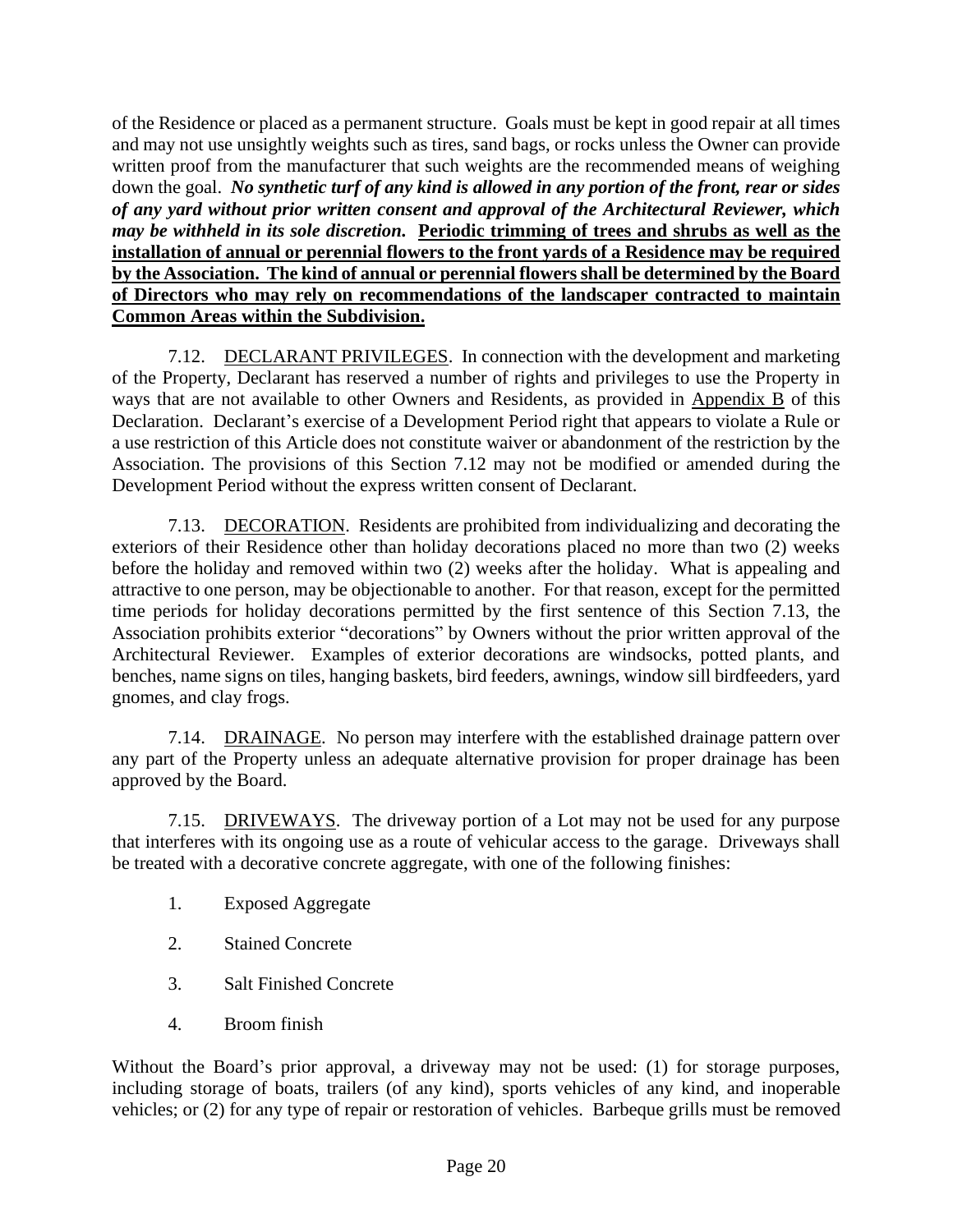when not in use. Basketball goals, if approved by written permission of the Architectural Reviewer, must be removed when not in use and may be stored by lying on its side in the rear fenced yard of the Lot, if applicable.

7.16. FIRE SAFETY. No person may use, misuse, cover, disconnect, tamper with, or modify the fire and safety equipment of the Property, including the sprinkler heads and water lines in and above the ceilings of the Residence, or interfere with the maintenance and/or testing of same by persons authorized by the Association or by public officials.

7.17. GARAGES. Without the Board's prior written approval, the original garage area of a Residence may not be enclosed or used for any purpose that prohibits the parking of **[two (2)]** standard-size operable vehicles therein. Garage doors are to be kept closed at all times except when a vehicle is entering or leaving. The garage set back shall not be less than **[\_\_\_\_\_ feet (\_\_\_') from the front/side/rear Lot boundary line]**. All garages shall be **[rear alley/ front/ J-swing or side]** loading garages and garage doors shall be metal, patterned, and with a wood-like texture.. Builder may have the option of cladding garage doors in stained wood upon written permission of the Architectural Reviewer.

7.18. GUNS, FIREARMS AND WEAPONS; FIREWORKS. Hunting and shooting are not permitted anywhere on or from the Property. No toys, weapons or firearms, including, without limitation, air rifles, BB guns, sling-shots or other item that is designed to cause harm to any person, animal or property may be used in a manner to cause such harm (whether intentionally or negligently or otherwise) to any person, animal or property. Violation of this restriction is subject to an immediate fine of up to \$1,000 per occurrence after the first notification (which may be given in writing or verbally, to the extent permitted under applicable law). Fireworks are strictly prohibited. Use of fireworks in the Subdivision is subject to a monetary fine of \$1,000.00 for each violation. A sworn affidavit signed by a witness with legal capacity made under penalty of perjury attesting to the violation and specifying the date of approximate time of such violation which is received by the Association shall be sufficient evidence of such violation

7.19. LANDSCAPING. *No person may perform landscaping, planting, or gardening on the Common Area, without the Board's prior written authorization. No synthetic turf is allowed in any portion of the front, rear or sides of any yard without prior written consent and approval of the Architectural Reviewer, which may be withheld in its sole discretion.*

7.20. LEASING OF RESIDENCES. No more than ten percent (10%) of the residences within the Subdivision may be leased to a non-Owner occupant at any given time without the express written consent and approval of the Declarant during the Development Period and thereafter, Board, which may be withheld in the Declarant's or Board's sole and absolute discretion. Furthermore, the Declarant during the Development Period and thereafter the Board, may waive the leasing restrictions under this Section 7.20 on any portion of the Property by filing instrument in writing with respect to such portion of the Property evidencing that waiver. The Declarant during the Development Period and thereafter the Board may grant a variance of this use restriction on a case by case basis at the sole and absolute discretion of the Declarant or the Board, as applicable. An Owner must deliver a copy of any proposed lease for approval by the Board as a condition to the effectiveness of such Lease, and any proposed lease must include a requirement that the tenant and any occupants of a residence by such Lease fully comply with the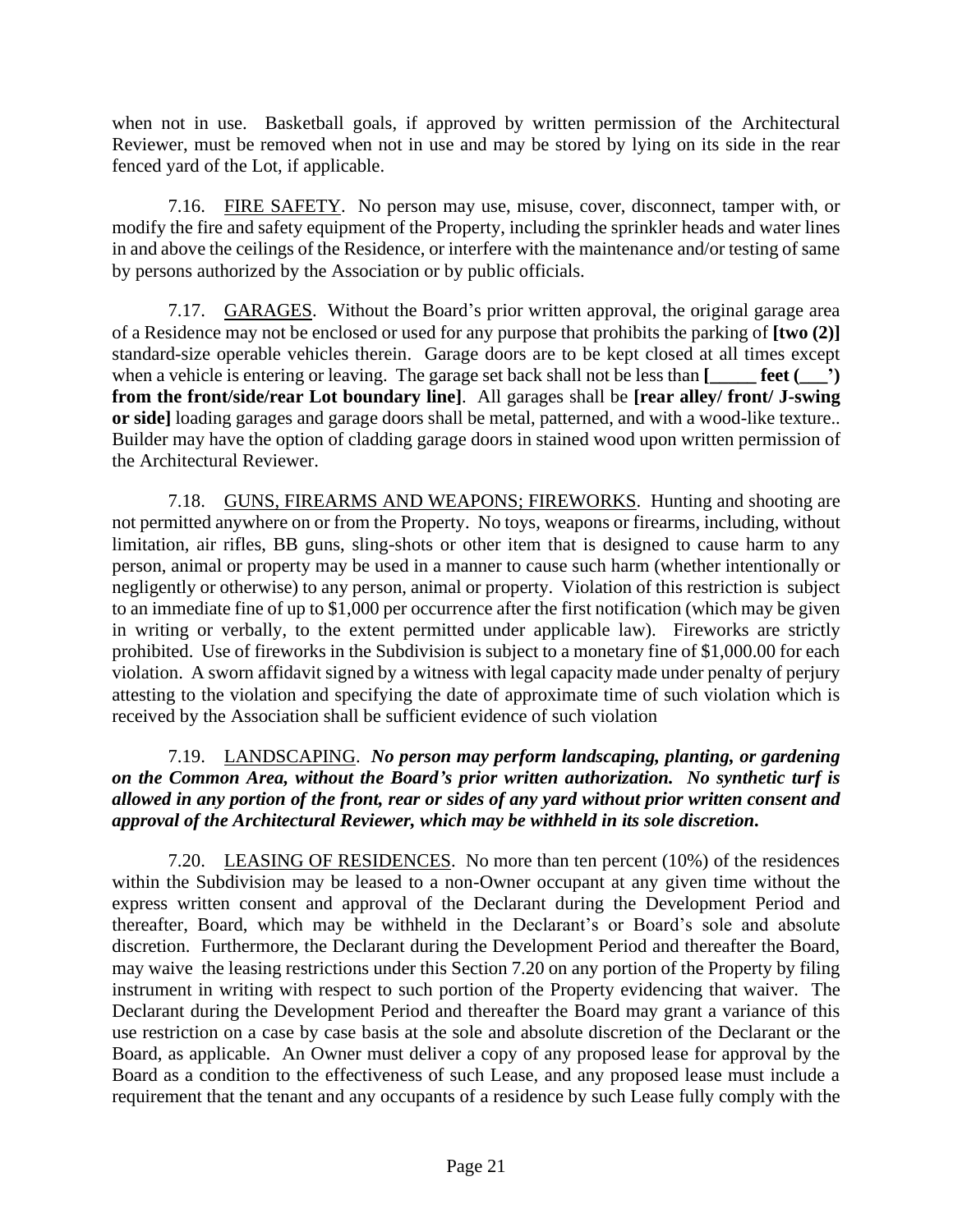terms of this Declaration and that such Tenant agree to be jointly and severally liable to the Association for any fines, fees or assessments levied against the tenant or any occupant of a residence on a Lot by such lease (the "Required Lease Terms"). Whether or not it is so stated in a lease, every lease is subject to this Declaration and any rules, regulations, Design Guidelines or other dedicatory instruments promulgated hereunder. An Owner is responsible for providing its tenant with copies of this Declaration, and any and all rules, regulations, Design Guidelines or other dedicatory instruments promulgated hereunder, and notifying its tenant of changes thereto. Failure by the tenant or his invitees to comply with this Declaration and any rules, regulations, Design Guidelines or other dedicatory instruments promulgated hereunder is deemed to be a default under the lease. *When the Association notifies an Owner of its tenant's violation, the Owner will promptly obtain his tenant's compliance or exercise its rights as a landlord for tenant's breach of lease. If the tenant's violation continues or is repeated, and if the Owner is unable, unwilling, or unavailable to obtain his tenant's compliance, then the Association has the power and right (but is not obligated) to pursue the remedies of a landlord under the lease or state law for the default, including eviction of the tenant*. THE OWNER OF A LEASED LOT IS LIABLE TO THE ASSOCIATION FOR ANY EXPENSES INCURRED BY THE ASSOCIATION IN CONNECTION WITH ENFORCEMENT OF THIS DECLARATION, AND ANY AND ALL RULES, REGULATIONS, DESIGN GUIDELINES OR OTHER DEDICATORY INSTRUMENTS PROMULGATED HEREUNDER AGAINST HIS TENANT. The Board may reject any proposed lease that would result in more than ten percent (10%) of the residences in the Subdivision being leased to non-Owner occupants or which fail to include the Required Lease Terms. Notwithstanding the foregoing or anything to the contrary contained herein, during the Declarant Control Period, neither Declarant nor any Builder shall be subject to the leasing restriction contained in this Section 2.5(p) with respect to any Lot owned by Builder, and Lots owned by Builder or Declarant during the Declarant Control Period that are leased by Declarant or such Builder shall not be accounted for in determining the ten percent (10%) cap on leased residences in the Subdivision. The Association is not liable to the Owner for any damages, including lost rents, suffered by the Owner in relation to the Association's enforcement of this Declaration, and any and all rules, regulations, Design Guidelines or other dedicatory instruments promulgated hereunder against the Owner's tenant. The Association has the right to request each Owner leasing a Residence or Lot in the Subdivision subject to this Declaration provide the Association with the following regarding the lease or tenant thereunder:

7.20.1. The contact information, including name, mailing address, phone number, and e-mail address of each person who will reside on the Owner's Residence or Lot under the terms of such lease; and

> $7.20.2.$ The commencement date and term of such lease.

7.21. NOISE & ODOR. A Resident of a Residence must exercise reasonable care to avoid making or permitting to be made loud, disturbing, or objectionable noises or noxious odors that are likely to disturb or annoy Residents of neighboring Residences. The Rules promulgated by the Association may limit, discourage, or prohibit noise-producing activities and items in the Residences and on the Common Areas within the Subdivision. The Association shall provide an Owner with notice of its violation of this use restriction, and if an Owner receives more than one notice in any 12 month period, upon receipt of the second notice from the Association, the Owner shall be subject to fines hereunder. Notwithstanding anything contained herein to the contrary,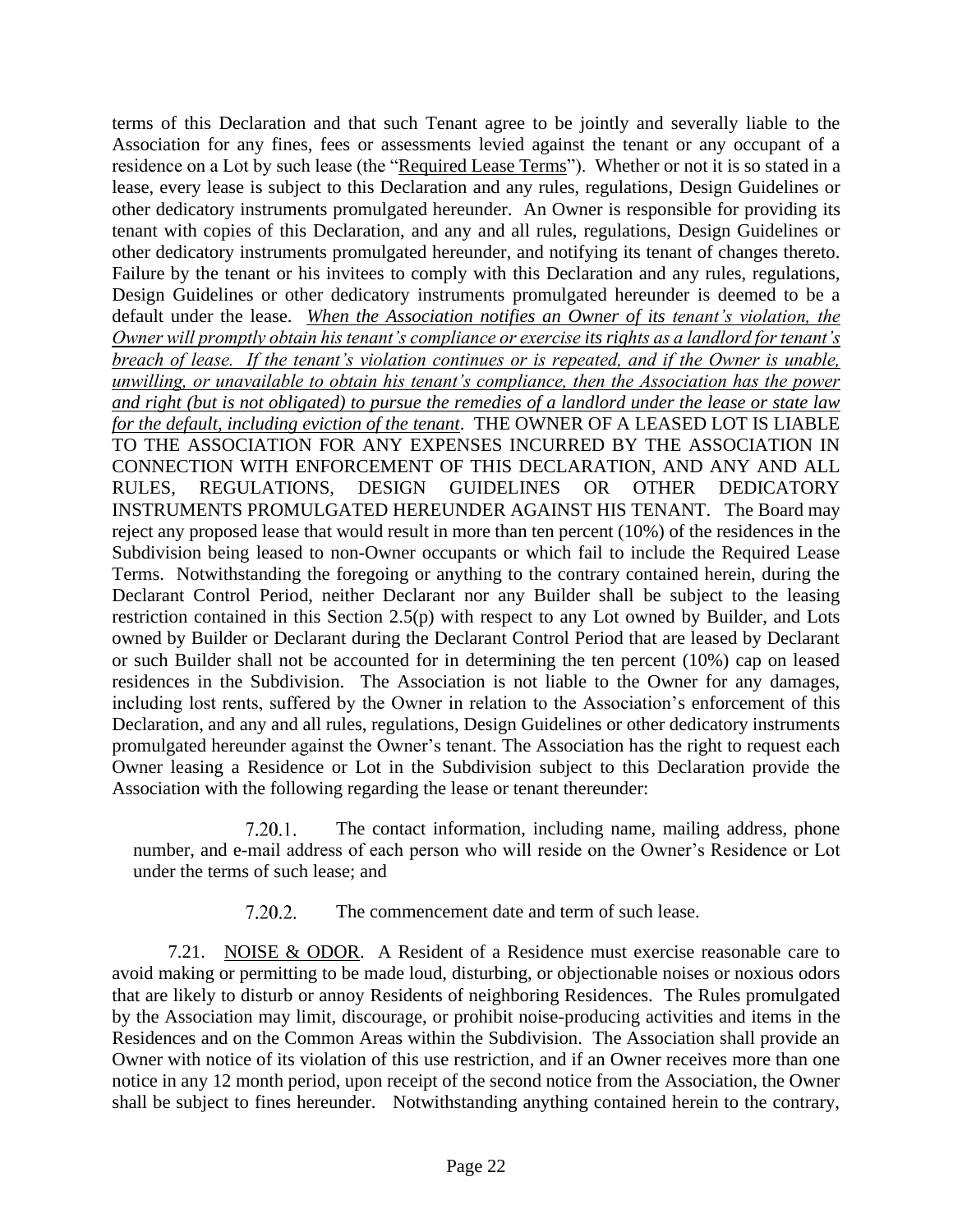the Board in its sole discretion and without incurring any further duty or obligation to Owners and Residents within the Property, may decide to take no action and refer complaining parties to the appropriate municipal or governmental authorities for handling and final disposition. **IF ANY NOISE OR ODOR BECOMES IS A NUISANCE IN THE SUBDIVISION, RESIDENTS ARE ENCOURAGED TO CONTACT THEIR LOCAL LAW ENFORCEMENT OFFICIALS FOR ASSISTANCE**. The Association shall have no liability or obligation to ensure the Subdivision or any Owner or Resident of a Residence therein is free from nuisance and cannot be held liable or responsible if any enforcement actions taken by the Association under this Section 7.21 are unsuccessful. **EACH OWNER AND RESIDENT BY ACCEPTANCE OF TITLE TO ITS LOT HEREBY RELEASES AND WAIVES THE ASSOCIATION, DECLARANT, THE BOARD AND/OR ITS MANAGING AGENT AND THEIR RESPECTIVE MEMBERS, EMPLOYEES, DESIGNEES, ADMINISTRATORS, INSPECTORS, CONTRACTORS, AND AGENTS, AND AGREES TO INDEMNIFY AND DEFEND SAME AND HOLD THEM HARMLESS FROM AND AGAINST ANY CLAIMS, LIABILITIES, LOSS, DAMAGE, COSTS AND EXPENSES, INCLUDING BUT NOT LIMITED TO ATTORNEYS' FEES, IN CONNECTION WITH OR ARISING OUT OF ANY ACTIONS OR INACTIONS OF AN OWNER OR THE RESIDENTS OF SUCH OWNERS LOT THAT RESULTS IN NOISE OR ODORS THAT MAY BE A NUISANCE TO OTHERS WITHIN THE SUBDIVISION.** Any Owner in violation of this Section 7.21 is subject to a \$1,000 fine per occurrence (each day of violation being deemed to be an occurrence).

7.22. OCCUPANCY - NUMBERS. The Board may adopt Rules regarding the occupancy of Residences. If the Rules fail to establish occupancy standards, no more than one person per bedroom may occupy a Residence, subject to the exception for familial status. The Association's occupancy standard for Residents who qualify for familial status protection under the fair housing laws may not be more restrictive than the minimum (i.e., the fewest people per Residence) permitted by the U. S. Department of Housing and Urban Development. Other than the living area of the Residence, no thing or structure on a Lot, such as the garage, may be occupied as a residence or business at any time by any person.

7.23. OCCUPANCY - TYPES. A person may not occupy a Residence if the person constitutes a direct threat to the health or safety of other persons, or if the person's occupancy would result in substantial physical damage to the property of others. This Section does not and may not be construed to create a duty for the Association or a selling Owner to investigate or screen purchasers or prospective purchasers of Residences. By owning or occupying a Residence, each person acknowledges that the Subdivision is subject to local, state, and federal fair housing laws and ordinances. Accordingly, this Section may not be used to discriminate against classes or categories of people.

7.24. RESIDENTIAL USE. The use of a Residence is limited exclusively to residential purposes or any other use permitted by this Declaration. This residential restriction does not, however, prohibit a Resident from using a Residence for personal business or professional pursuits provided that: (1) the uses are incidental to the use of the Residence as a residence; (2) the uses conform to applicable Governmental Requirements; (3) there is no external evidence of the uses; (4) the uses do not entail visits to the Residence by employees or the public in quantities that materially increase the number of vehicles entering and exiting the Subdivision; and (5) the uses do not interfere with Residents' use and enjoyment of neighboring Residences or Common Areas.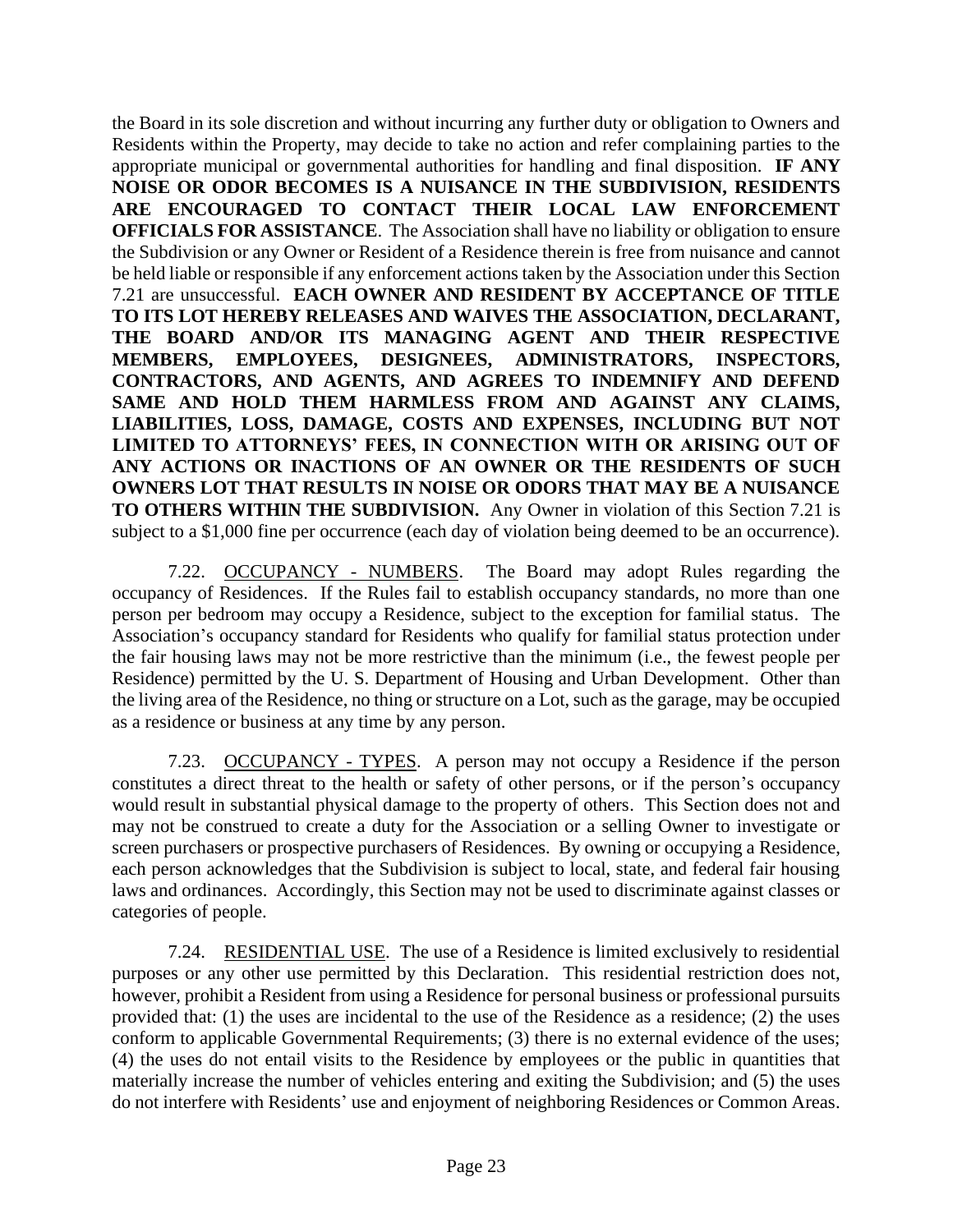7.25. SIGNS. No signs, including signs advertising the Residences for sale or lease, or unsightly objects may be erected, placed, or permitted to remain on the Property or to be visible from windows in the Residence without either (i) written authorization of the Board, or (ii) with respect to certain signage, strict compliance with the Design Guidelines applicable to such signage. If the Board authorizes signs, the Board's authorization may specify the location, nature, dimensions, number, and time period of any advertising sign. As used in this Section, "sign" includes, without limitation, lettering, images, symbols, pictures, shapes, lights, banners, and any other representation or medium that conveys a message. The Association may affect the immediate removal of any sign or object that violates this Section or which the Board deems inconsistent with neighborhood standards without liability for trespass or any other liability connected with the removal. Notwithstanding the foregoing, if public law - such as Texas Election Code Section 259.002 and local ordinances - grants an Owner the right to place political signs on the Owner's Lot, the Association may not prohibit an Owner's exercise of such right. The Association may adopt and enforce Rules regulating every aspect of political signs on Owners' Lots to the extent not prohibited or protected by public law. Unless the Rules or public law provide otherwise (1) a political sign may not be displayed more than 90 days before or 10 days after an election to which the sign relates; (2) a political sign must be ground-mounted; (3) an Owner may not display more than one political sign for each candidate or ballot item; and (4) a political sign may not have any of the attributes itemized in Texas Election Code Section 259.002(d)), to the extent that statute applies to the Lot.

7.26. STRUCTURAL INTEGRITY. No person may directly or indirectly impair the structural soundness or integrity of any Residence, nor do any work or modification that will impair an easement or real property right.

7.27. TELEVISION. Each Resident of the Property will avoid doing or permitting anything to be done that may unreasonably interfere with the television, radio, telephonic, electronic, microwave, cable, or satellite reception on the Property. Antennas, satellite or microwave dishes, and receiving or transmitting towers that are visible from a Street or from another Lot are prohibited within the Property, except (1) reception-only antennas or satellite dishes designed to receive television broadcast signals, (2) antennas or satellite dishes that are one meter or less in diameter and designed to receive direct broadcast satellite service (DBS), or (3) antennas or satellite dishes that are one meter or less in diameter or diagonal measurement and designed to receive video programming services via multipoint distribution services (MDS) (collectively, the "Antenna") are permitted if located (a) inside the Residence (such as in an attic or garage) so as not to be visible from outside the Residence, (b) in a fenced yard, or (c) attached to or mounted on the rear wall of a Residence below the eaves. If an Owner determines that an Antenna cannot be located in compliance with the above guidelines without precluding reception of an acceptable quality signal, the Owner may install the Antenna in the least conspicuous location on the Lot or Residence thereon where an acceptable quality signal can be obtained. The Association may adopt reasonable Rules for the location, appearance, camouflaging, installation, maintenance, and use of the Antennas to the extent permitted by public law. An Owner must have written permission of the Association or Architectural Reviewer to install any apparatus to the roof of the structure.

7.28. TRASH. Each Resident will endeavor to keep the Property clean and will dispose of all refuse in receptacles designated specifically by the Association or by the City for that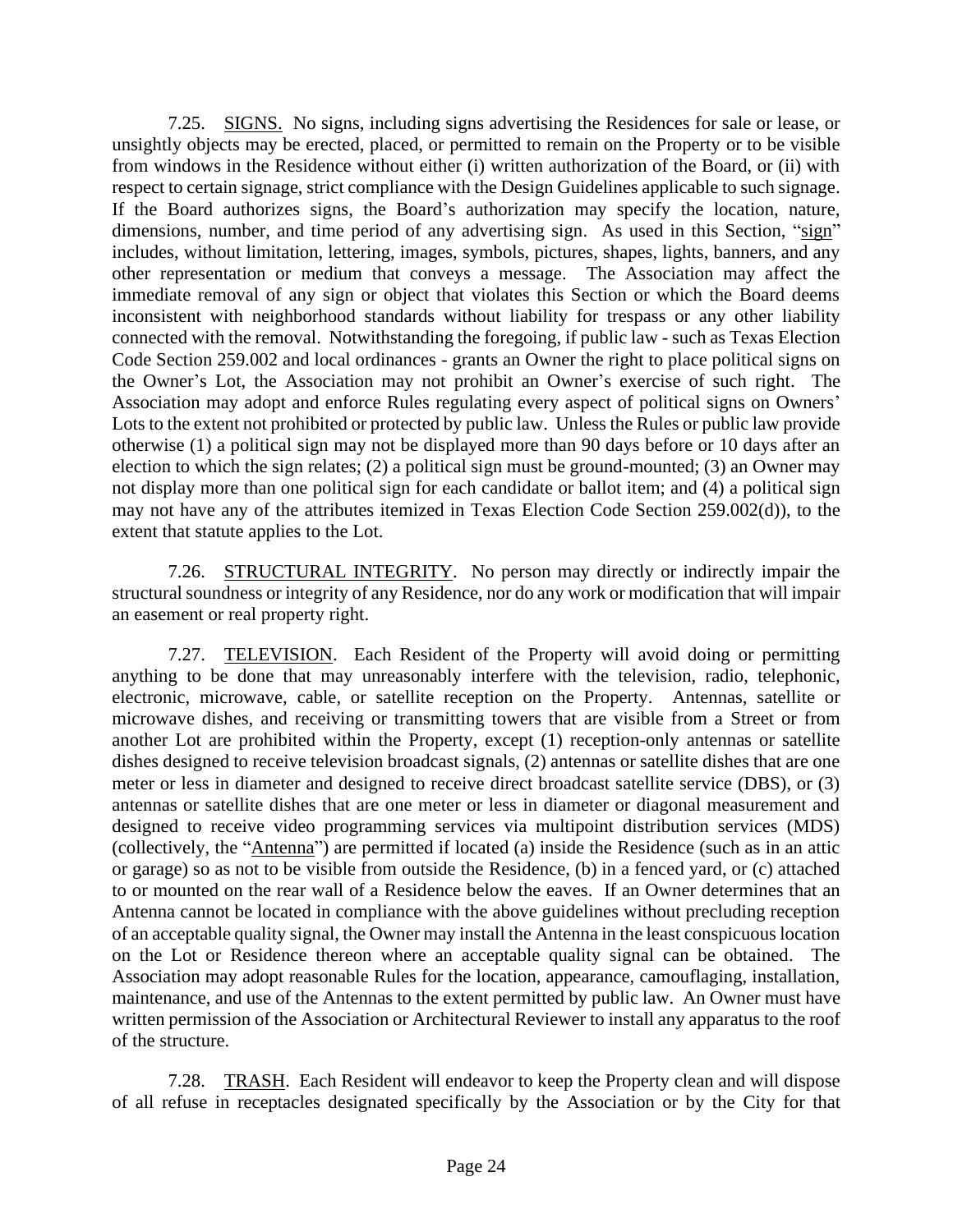purpose. Trash must be placed entirely within the designated receptacle. No trash may be left outside a designated container. The Board may adopt, amend, and repeal Rules regulating the disposal and removal of trash from the Property. If the Rules fail to establish hours for curbside trash containers, the container may be in the designated area from dusk on the evening before trash pick-up day until dusk on the day of trash pick-up. *At all other times, trash containers, garbage or other waste must be kept in sanitary containers and shall be kept inside the garage or otherwise out of public view or screened from view and may not be visible from a Street, Common Area, or another Residence. Bulk trash may not be stored or left out for more than twelve (12) hours prior to bulk trash pick-up. The construction or installation of concrete pads for trash cans requires prior written consent of the Architectural Reviewer. The Association shall diligently pursue any violations and exercise self-help to initiate clean-up when necessary and shall bill back the costs to the Owner's account.*

7.29. VARIATIONS. Nothing in this Declaration may be construed to prevent the Architectural Reviewer from (1) establishing standards for one Residence, type of Residence, or phase in the Property that are different from the standards for other Residences or phases, or (2) approving a system of controlled individualization of Residence's(s') exteriors.

7.30. VEHICLES. All vehicles on the Property, whether owned or operated by the Residents or their families and guests, are subject to this Section and Rules adopted by the Board. The Board may adopt, amend, and repeal Rules regulating the types, sizes, numbers, conditions, uses, appearances, and locations of vehicles on the Property. The Board may affect the removal of any vehicle in violation of this Section or the Rules without liability to the owner or operator of the vehicle.

Parking in Street. **NO PARKING IN THE STREET EXCEPT**   $7.30.1.$ **IN DESIGNATED PARRALLEL PARKING SPACES PERMITTED BY CITY ORDINANCE**. All guest parking shall be restricted to the designated parking spaces provided throughout the Subdivision. Owners shall utilize their garages and driveways for vehicle parking. Vehicles that are not prohibited below may park only in designated head-in parking areas, subject to the continuing right of the Association to adopt reasonable Rules if circumstances warrant.

Prohibited Vehicles. Without prior written Board approval, the 7.30.2. following types of vehicles and vehicular equipment - mobile or otherwise - may not be kept, parked, or stored anywhere on the Property - including overnight parking on Streets, driveways, and visitor parking spaces - if the vehicle is visible from a Street or from another Residence: mobile homes, motor homes, buses, trailers, boats, inoperable vehicles, commercial truck cabs, trucks with tonnage over one ton, vehicles which are not customary personal passenger vehicles, and any vehicle which the Board deems to be a nuisance, unsightly, or inappropriate. This restriction does not apply to vehicles and equipment temporarily on the Property in connection with the construction or maintenance of a Residence. Vehicles that transport inflammatory or explosive cargo are prohibited from the Property at all times.

7.31. WINDOW TREATMENTS. All window treatments within a Residence, that are visible from the Street or another Residence, must be maintained in good condition and must not detract from the appearance of the Property. The Architectural Reviewer may require an Owner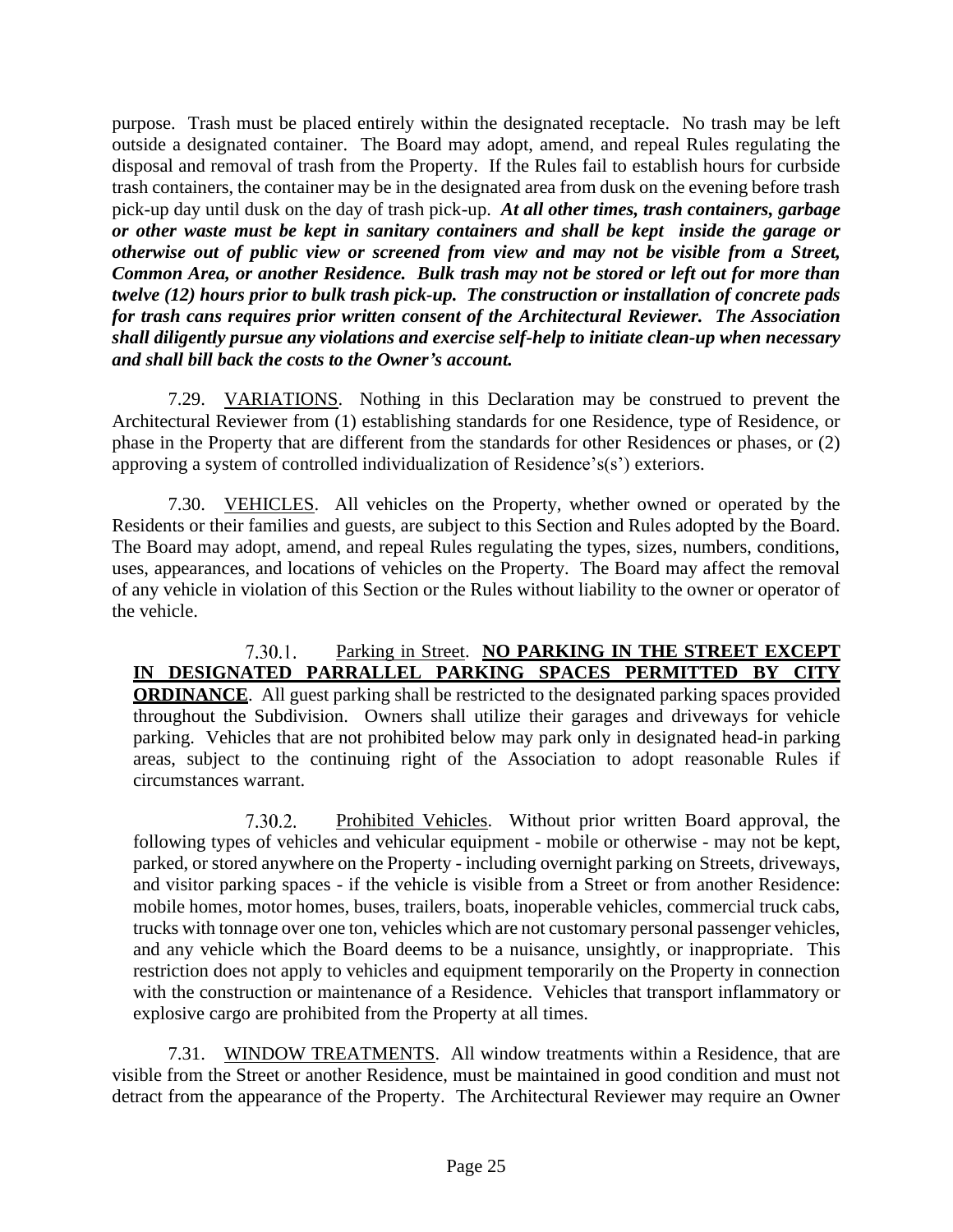to change or remove a window treatment, window film, window screen, or window decoration that the Architectural Reviewer determines to be inappropriate, unattractive, or inconsistent with the Property's window standards. The Architectural Reviewer may prohibit the use of certain colors or materials for window treatments. If the Rules fail to establish a different standard, all window treatments - as seen from the Street - must be white in color **[and the style must be \_\_\_\_\_\_\_\_\_\_\_\_\_\_\_\_\_\_\_\_\_**].

# **NOTE: BEFORE YOU BUY THOSE WINDOW COVERINGS, GET ARCHITECTURAL APPROVAL.**

7.32. FLAGS. Each Owner and Resident of the Subdivision has a right to fly the flag on his Lot. The United States flag ("Old Glory") and/or the Texas state flag ("Lone Star Flag"), and/or an official or replica flag of any branch of the United States armed forces, may be displayed in a respectful manner on each Lot, subject to reasonable standards adopted by the Association for the height, size, illumination, location, and number of flagpoles, all in compliance with section 259.002 of the Texas Election Code. All flag displays must comply with public flag laws. No other types of flags, pennants, banners, kites, or similar types of displays are permitted on a Lot if the display is visible from a Street or Common Area. Unless the Rules provide otherwise, a flag must be wall-mounted to the first floor facade of the residence, and no in-ground flag pole is permitted on a Lot.

7.33. USE OF ASSOCIATION AND SUBDIVISION NAME. The use of the name of the Association or the Subdivision, or any variation thereof, in any capacity without the express written consent of the Declarant during the Declarant Control Period, and thereafter the Board, is strictly prohibited. Additionally, the use of any logo adopted by the Association or the Subdivision, or use of any photographs of the entryway signage or other Subdivision signs or monuments or Common Properties without the express written consent of the Declarant during the Declarant Control Period, and thereafter the Board, is strictly prohibited

7.34. DRONES AND UNMANNED AIRCRAFT. Any Owner operating or using a drone or unmanned aircraft within the Property and related airspace must register such drone or unmanned aircraft with the Federal Aviation Administration ("FAA"), to the extent required under applicable FAA rules and regulations, and mark such done or unmanned aircraft prominently with the serial number or registration number on the drone or unmanned aircraft for identification purposes. BY ACCEPTANCE OF TITLE TO ANY PORTION OF THE PROPERTY, EACH OWNER ACKNOWLEDGES THAT USE OF A DRONE OR UNMANNED AIRCRAFT TO TAKE IMAGES OF PRIVATE PROPERTY OR PERSONS WITHOUT CONSENT MAY BE A VIOLATION OF TEXAS LAW AND CLASS C MISDEMEANOR SUBJECT TO LEGAL ACTION AND FINES UP TO \$10,000. IT IS YOUR RESPONSIBILITY TO KNOW AND COMPLY WITH ALL LAWS APPLICABLE TO YOUR DRONE AND/OR UNMANNED AIRCRAFT USE.

7.35 NOISE, TRAFFIC, AND LIGHT DISCLOSURE. By acquiring an ownership interest in a Lot, an Owner acknowledges that the Lot and the Subdivision are in the vicinity of the Recreational Facilities, which may include (without limitation) retail, commercial and recreational areas, special event venue(s) and performance center(s), and lagoon and beach facilities, and related facilities and improvements, which may be privately owned, operated and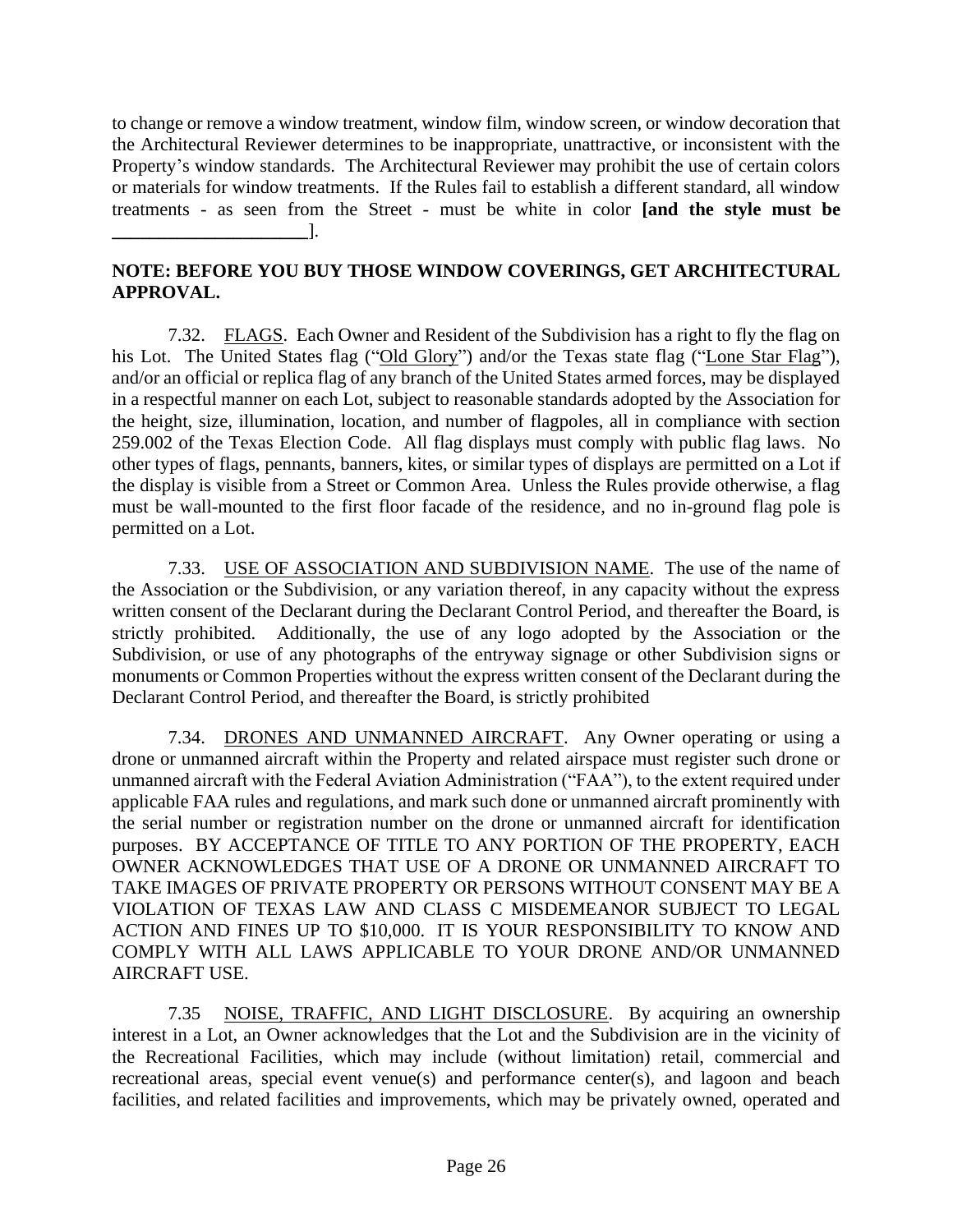maintained. In this regard, each Owner shall acknowledge and agree that the use and operation of the Recreational Facilities may result in irregular vehicle and pedestrian traffic patterns, increased vehicular and pedestrian traffic, increases in parking of vehicles on streets within or in the vicinity of the Subdivision, and noise and lights which may not be typical of a residential subdivision. IN NO EVENT SHALL THE PROXIMITY OF THE SUBDIVISION TO THE RECREATIONAL FACILITIES AND ANY RESULTING TRAFFIC, PARKING, NOISE, LIGHTS or OTHER CONDITIONS RELATED TO THE OPERATION AND USE THEREOF BE CONSIDERED A NUISANCE OR A VIOLATION OF ANY OF THE COVENANTS, CONDITIONS AND/OR RESTRICTIONS APPLICABLE TO THE SUBDIVISION.

#### **ARTICLE 8 ASSOCIATION AND MEMBERSHIP RIGHTS**

8.1. ASSOCIATION. By acquiring an ownership interest in a Lot, a person is automatically and mandatorily a Member of the Association.

8.2. BOARD. Unless the Documents expressly reserve a right, action, or decision to the Owners, Declarant, or another party, the Board acts in all instances on behalf of the Association. Unless the context indicates otherwise, references in the Documents to the "*Association*" may be construed to mean "*the Association acting through its board of directors*."

8.3. THE ASSOCIATION. The duties and powers of the Association are those set forth in the Documents, primarily the Bylaws, together with the general and implied powers of a property owners association and a nonprofit corporation organized under the laws of the State of Texas. Generally, the Association may do any and all things that are lawful and necessary, proper, or desirable in operating for the peace, health, comfort, and general benefit of its Members, subject only to the limitations on the exercise of such powers as stated in the Documents. Among its duties, the Association levies and collects Assessments, maintains the Common Areas, and pays the expenses of the Association, such as those described in Section 9.4 below. The Association comes into existence on the earlier of (1) filing of its Certificate of Formation of the Association with the Texas Secretary of State or  $(2)$  the initial levy of Assessments against the Lots and Owners. The Association will continue to exist at least as long as the Declaration is effective against the Property, regardless of whether its corporate charter lapses from time to time. Notwithstanding the foregoing, the Association may not be voluntarily dissolved without the prior written consent of the City.

8.4. GOVERNANCE. The Association will be governed by a Board of directors elected by the Members. Unless the Association's Bylaws or Certificate of Formation provide otherwise, the Board will consist of at least 3 persons elected at the annual meeting of the Association, or at a special meeting called for that purpose. The Association will be administered in accordance with the Bylaws. Unless the Documents provide otherwise, any action requiring approval of the Members may be approved in writing by Owners of at least a Majority of all Lots, or at a meeting of Owners, by at least a Majority of the votes of Owners that are present at such meeting (subject to quorum requirements being met).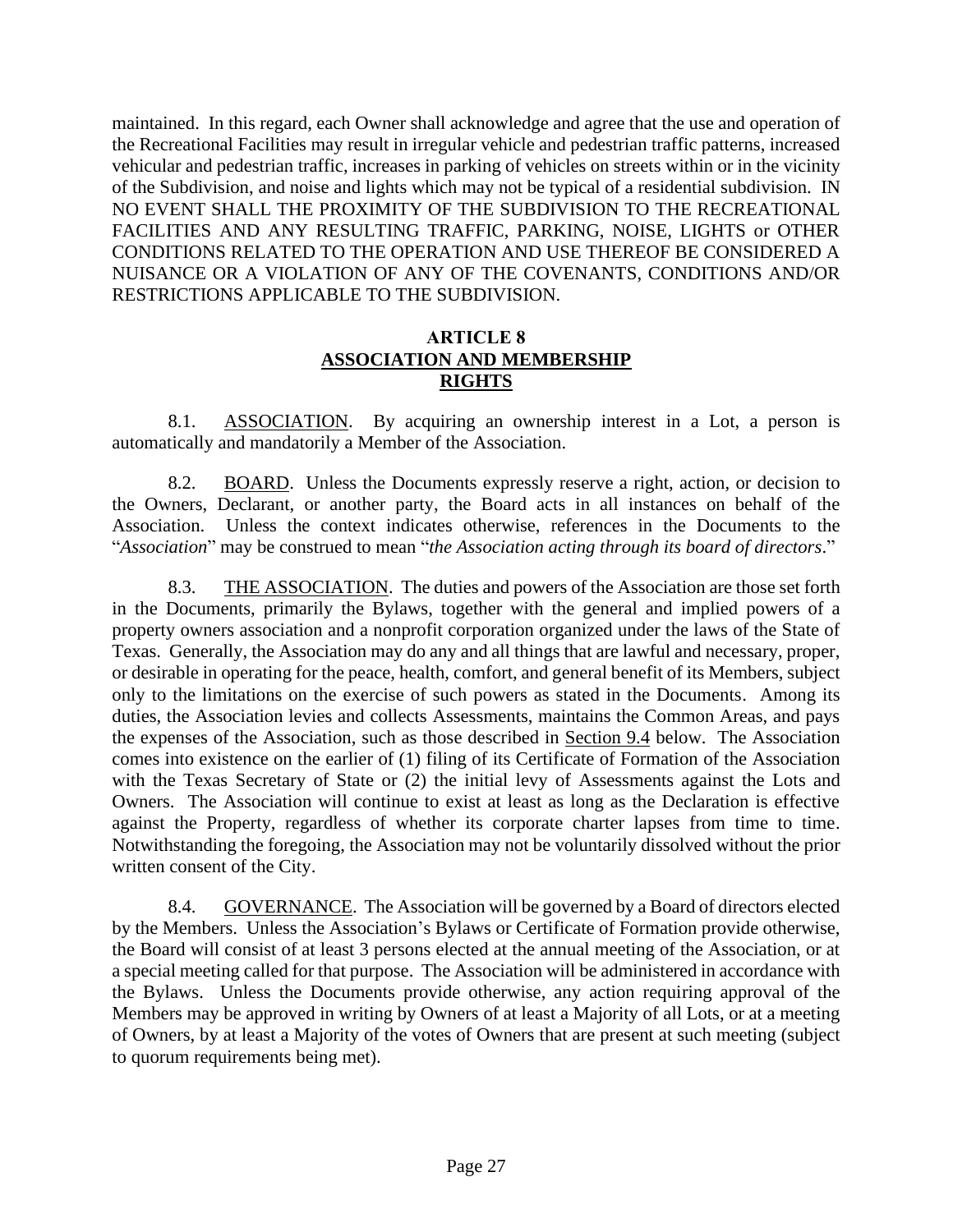8.5. MEMBERSHIP. Each Owner and all successive Owners are mandatory Members of the Association, ownership of a Lot being the sole qualification for membership. Membership is appurtenant to and may not be separated from ownership of the Lot. The Board may require satisfactory evidence of transfer of ownership before a purported Owner is entitled to vote at meetings of the Association. If a Lot is owned by more than one person or entity, the co-owners shall combine their vote in such a way as they see fit, but there shall be no fractional votes and no more than one (1) vote with respect to any Lot. A Member who sells his Lot under a contract for deed may delegate his membership rights to the contract purchaser, provided a written assignment is delivered to the Board. However, the contract seller remains liable for all Assessments attributable to his Lot until fee title to the Lot is transferred.

8.6. VOTING. One vote is appurtenant to each Lot. The total number of votes equals the total number of Lots in the Property. If additional property is made subject to this Declaration, the total number of votes will be increased automatically by the number of additional Lots included in the property annexed into the Property subject to this Declaration. Each vote is uniform and equal to the vote appurtenant to every other Lot, except during the Declarant Control Period as permitted in Appendix B. Cumulative voting is not allowed. Votes may be cast by written proxy, according to the requirements of the Association's Bylaws.

8.7. VOTING BY CO-OWNERS. The one vote appurtenant to a Lot is not divisible. If only one of the multiple co-owners of a Lot is present at a meeting of the Association, that person may cast the vote allocated to the Lot. If more than one of the co-owners is present, the Lot's one vote may be cast with the co-owners' unanimous agreement. Co-owners are in unanimous agreement if one of the co-owners casts the vote and no other co-owner makes prompt protest to the person presiding over the meeting. Any co-owner of a Lot may vote by ballot or proxy, and may register protest to the casting of a vote by ballot or proxy by the other co-owners. If the person presiding over the meeting or balloting receives evidence that the co-owners disagree on how the one appurtenant vote will be cast, the vote will not be counted.

8.8. BOOKS & RECORDS. The Association will maintain copies of the Documents and the Association's books, records, and financial statements. Books and records of the Association will be made available for inspection and copying pursuant to Section 209.005 of the Texas Property Code and any Rules adopted by the Association.

8.9. INDEMNIFICATION. The Declarant, the Association and managing agent, and their respective directors, officers, agents, members, employees, and representatives, and any member of the Board, the Architectural Reviewer, ACC and other officer, agent or representative of the Association (collectively, the "Indemnified Parties"), shall not be personally liable for the debts, obligations or liabilities of the Association. The Indemnified Parties shall not be liable for any mistake of judgment, whether negligent or otherwise, except for their own individual willful misfeasance or malfeasance, misconduct, bad faith, intentional wrongful acts or as otherwise expressly provided in the Documents. The Indemnified Parties shall have no personal liability with respect to any contract or other commitment made by them, in good faith, on behalf of the Association. **THE ASSOCIATION, AS A COMMON EXPENSE OF THE ASSOCIATION, SHALL INDEMNIFY AND HOLD HARMLESS THE INDEMNIFIED PARTIES FROM ANY AND ALL EXPENSES, LOSS OR LIABILITY TO OTHERS, INCLUDING ATTORNEY'S FEES, REASONABLY INCURRED BY OR IMPOSED ON THE**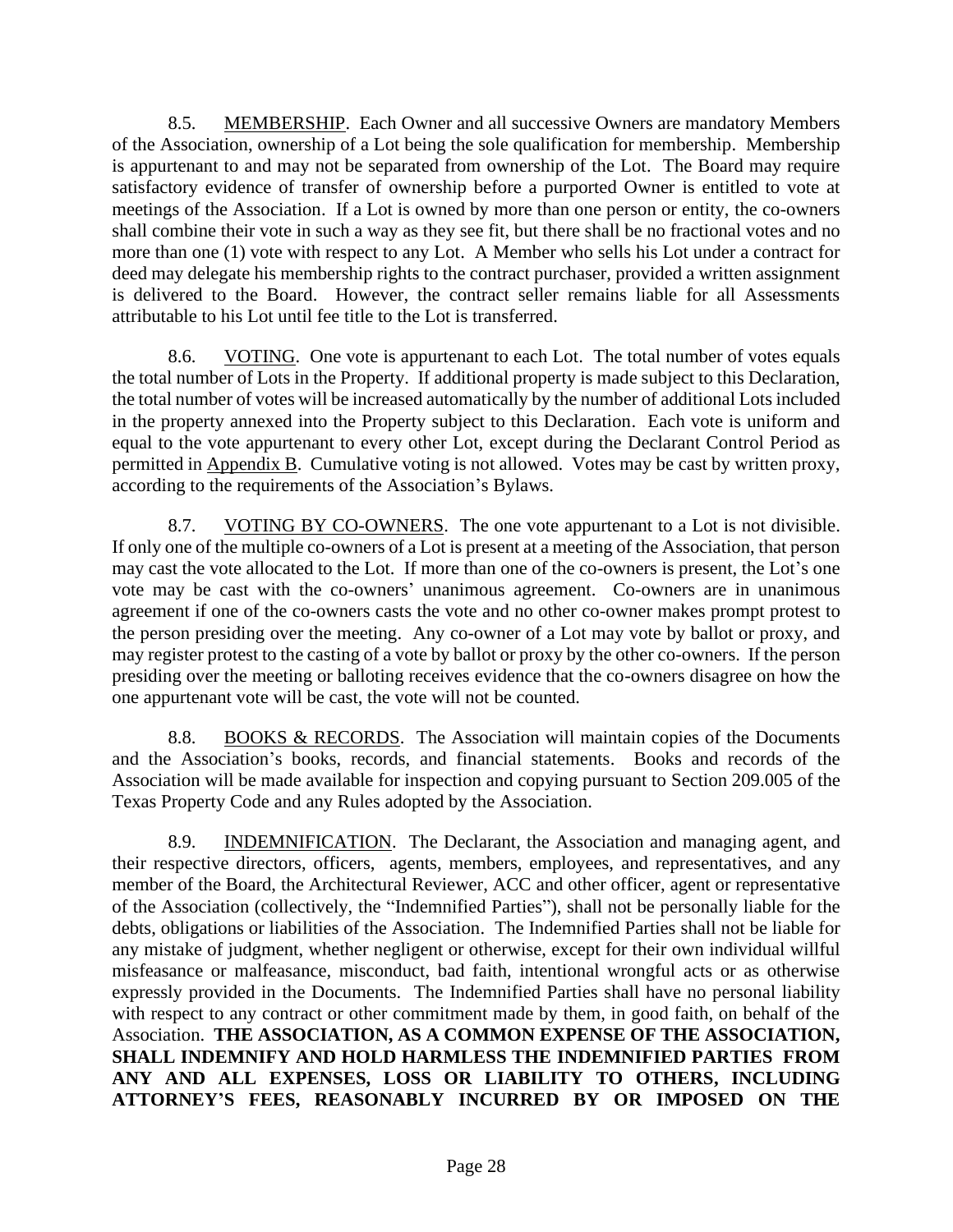**INDEMNIFIED PARTY IN CONNECTION WITH AN ACTION, SUIT, OR PROCEEDING TO WHICH THE INDEMNIFIED PARTY IS A PARTY BY REASON OF BEING OR HAVING BEEN AN INDEMNIFIED PARTY HEREUNDER OR ON ACCOUNT OF ANY CONTRACT OR COMMITMENT ENTERED INTO BY ANY INDEMNIFIED PARTY IN ITS CAPACITY HEREUNDER (TO THE EXTENT NOT COVERED BY INSURANCE PROCEEDS) AGAINST EXPENSES. IN ADDITION, EACH INDEMNIFIED PARTY SHALL BE INDEMNIFIED AND HELD HARMLESS BY THE ASSOCIATION, AS A COMMON EXPENSE OF THE ASSOCIATION, FROM ANY EXPENSE, LOSS OR LIABILITY TO OTHERS (TO THE EXTENT NOT COVERED BY INSURANCE PROCEEDS) BY REASONS OF HAVING SERVED AS SUCH DIRECTOR, OFFICER, AGENT, MEMBER, EMPLOYEE AND/OR REPRESENTATIVE AND IN SUCH CAPACITY AND AGAINST ALL EXPENSES, LOSSES AND LIABILITIES, INCLUDING, BUT NOT LIMITED TO, COURT COSTS AND REASONABLE ATTORNEYS' FEES, INCURRED BY OR IMPOSED UPON SUCH INDEMNIFIED PARTY IN CONNECTION WITH ANY PROCEEDING TO WHICH SUCH PERSON MAY BE A PARTY OR HAVE BECOME INVOLVED BY REASON OF BEING SUCH DIRECTOR, OFFICER, AGENT, MEMBER, EMPLOYEE AND/OR REPRESENTATIVE AT THE TIME ANY SUCH EXPENSES, LOSSES OR LIABILITIES ARE INCURRED SUBJECT TO ANY PROVISIONS REGARDING INDEMNITY CONTAINED IN THE ASSOCIATION DOCUMENTS, EXCEPT IN CASES WHEREIN THE EXPENSES, LOSSES AND LIABILITIES ARISE FROM A PROCEEDING IN WHICH SUCH INDEMNIFIED PARTY IS ADJUDICATED GUILTY OF WILLFUL MISFEASANCE OR MALFEASANCE, MISCONDUCT OR BAD FAITH IN THE PERFORMANCE OF SUCH PERSON'S DUTIES OR INTENTIONAL WRONGFUL ACTS OR ANY ACT EXPRESSLY SPECIFIED IN THE ASSOCIATION DOCUMENTS AS AN ACT FOR WHICH ANY LIMITATION OF LIABILITY SET FORTH IN THE ASSOCIATION DOCUMENTS IS NOT APPLICABLE; PROVIDED, HOWEVER, THIS INDEMNITY DOES COVER LIABILITIES RESULTING FROM SUCH INDEMNIFIED PARTY'S NEGLIGENCE. AN INDEMNIFIED PARTY IS NOT LIABLE FOR A MISTAKE OF JUDGMENT, NEGLIGENT OR OTHERWISE. AN INDEMNIFIED PARTY IS LIABLE FOR HIS OR HER WILLFUL MISFEASANCE, MALFEASANCE, MISCONDUCT, OR BAD FAITH. THIS RIGHT TO INDEMNIFICATION DOES NOT EXCLUDE ANY OTHER RIGHTS TO WHICH PRESENT OR FORMER INDEMNIFIED PARTIES MAY BE ENTITLED. ANY RIGHT TO INDEMNIFICATION PROVIDED HEREIN SHALL NOT BE EXCLUSIVE OF ANY OTHER RIGHTS TO WHICH A DIRECTOR, OFFICER, AGENT, MEMBER, EMPLOYEE AND/OR REPRESENTATIVE, OR FORMER DIRECTOR, OFFICER, AGENT, MEMBER, EMPLOYEE AND/OR REPRESENTATIVE, MAY BE ENTITLED. THE ASSOCIATION MAY MAINTAIN GENERAL LIABILITY AND DIRECTORS' AND OFFICERS' LIABILITY INSURANCE TO FUND THIS OBLIGATION. ADDITIONALLY, THE ASSOCIATION MAY INDEMNIFY A PERSON WHO IS OR WAS AN EMPLOYEE, TRUSTEE, AGENT, OR ATTORNEY OF THE ASSOCIATION, AGAINST ANY LIABILITY ASSERTED AGAINST HIM AND INCURRED BY HIM IN THAT CAPACITY AND ARISING OUT OF THAT CAPACITY.** Any insurance policies obtained by the Association shall name the Declarant and the managing agent as "additional insured" on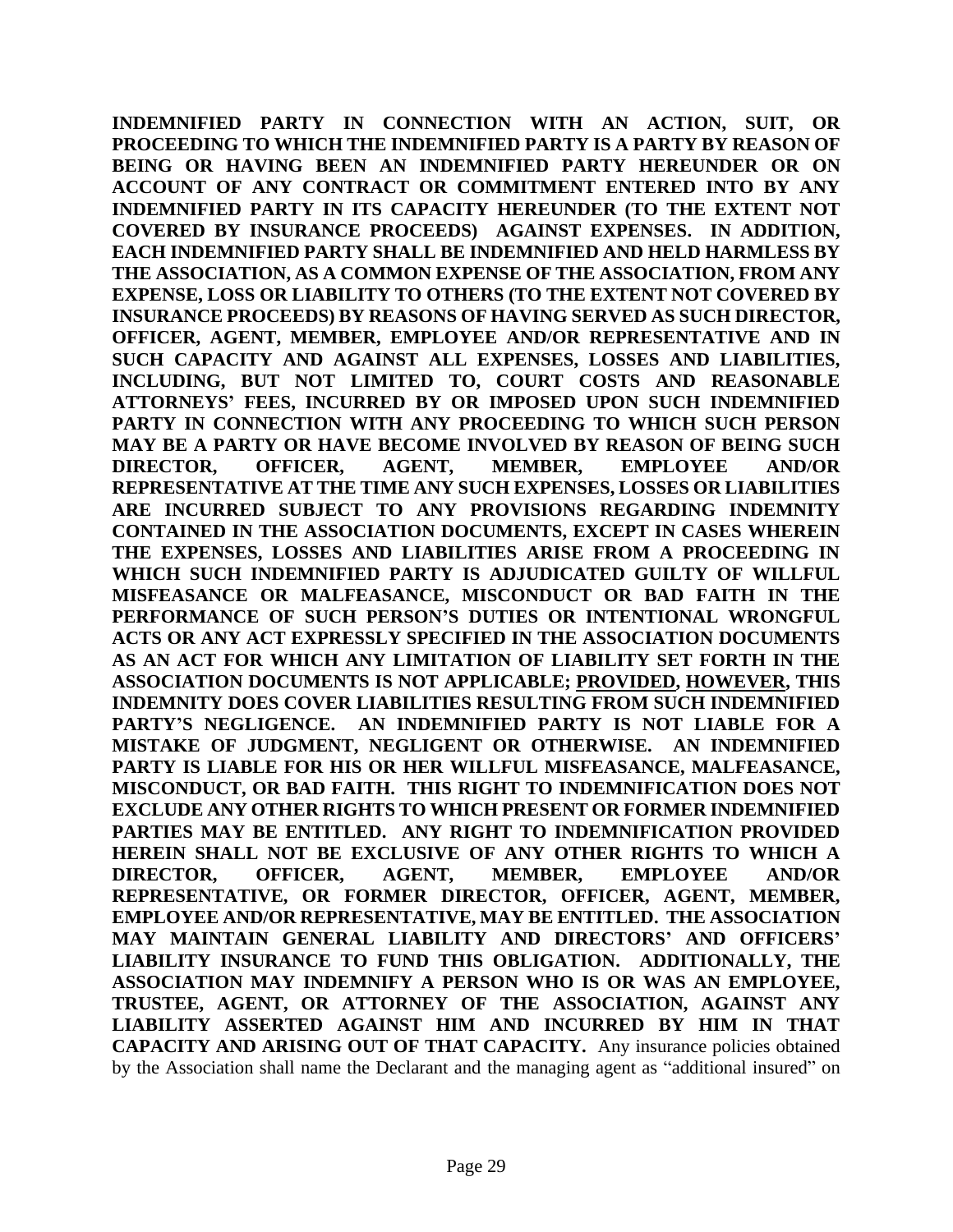such policies. The provisions of this Section 8.9 may not be modified or amended during the Development Period without the express written consent of Declarant.

8.10. **ADDITIONALLY, THE ASSOCIATION MAY INDEMNIFY A PERSON WHO IS OR WAS AN EMPLOYEE, TRUSTEE, AGENT, OR ATTORNEY OF THE ASSOCIATION, AGAINST ANY LIABILITY ASSERTED AGAINST HIM AND INCURRED BY HIM IN THAT CAPACITY AND ARISING OUT OF THAT CAPACITY**. The provisions of this Section 8.10 may not be modified or amended during the Development Period without the express written consent of Declarant.

8.11. OBLIGATIONS OF OWNERS. Without limiting the obligations of Owners under the Documents, each Owner has the following obligations:

8.11.1. Pay Assessments. Each Owner will pay Assessments properly levied by the Association against the Owner or his Lot, and will pay Regular Assessments without demand or written statement by the Association. Payment of Assessments is NOT contingent upon the provision, existence, or construction of any common elements or amenity.

8.11.2. Comply. Each Owner will comply with the Documents as amended from time to time.

Reimburse. Owner will pay for damage to the Property caused by 8.11.3. the negligence or willful misconduct of the Owner, a Resident of the Owner's Lot, or the Owner or Resident's family, guests, employees, contractors, agents, or invitees.

8.11.4. Liability. Each Owner is liable to the Association for violations of the Documents by the Owner, a Resident of the Owner's Lot, or the Owner or Resident's family, guests, employees, agents, or invitees, and for costs incurred by the Association to obtain compliance, including attorney's fees whether or not suit is filed.

8.12. HOME RESALES. This Section applies to every sale or conveyance of a Lot or an interest in a Lot by an Owner other than Declarant or a Builder:

8.12.1. Resale Certificate. An Owner intending to sell his Residence will notify the Association and will request a Resale Certificate (herein so called) from the Association. The Resale Certificate (as defined in Section 8.12.4 hereof) shall include such information as may be required under Section 207.003(b) of the Texas Property Code; provided, however, that the Association or its agents may, and probably will, charge a reasonable and necessary fee in connection with preparation of the Resale Certificate not to exceed \$375.00 to cover its administrative costs or otherwise to assemble, copy and deliver the Resale Certificate, and may charge a reasonable and necessary fee in connection with preparation of any update to the Resale Certificate not to exceed \$75.00, which fee(s), as applicable, must be paid upon the earlier of (i) delivery of the Resale Certificate to an Owner, or (ii) the Owner's closing of the sale or transfer of his/her Residence or Lot. Declarant is exempt from any and all Resale Certificate fees. Resale Certificates shall be delivered by the Association or managing agent in any event within five (5) days after the second request delivered by an Owner to the Association via certified mail, return receipt requested, or via hand delivery with evidence of receipt by the Association.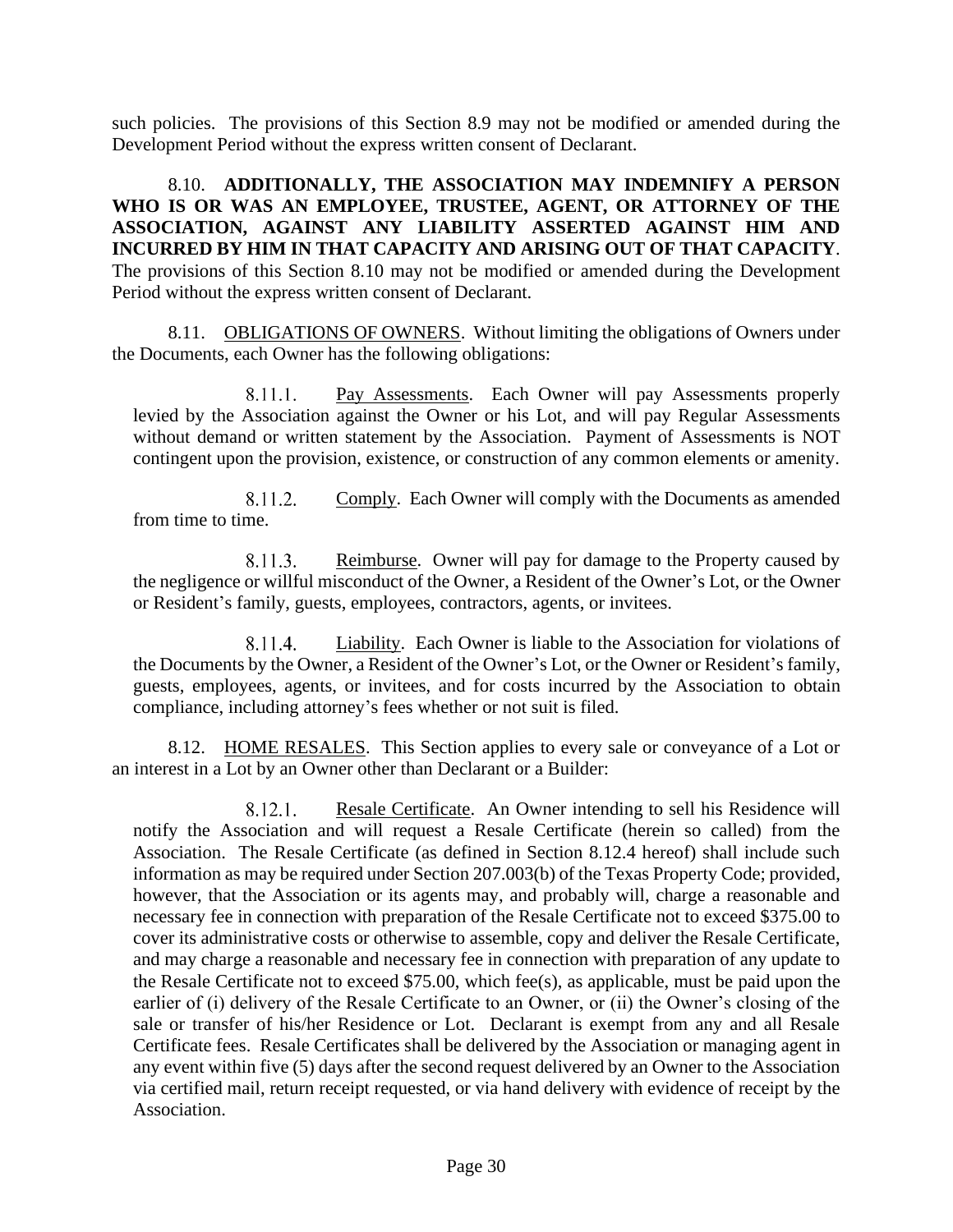8.12.2. No Right of First Refusal. The Association does not have a right of first refusal and may not compel a selling Owner to convey the Owner's Lot to the Association.

Reserve Fund Contribution. At time of transfer of a Lot by any 8.12.3. Owner (other than by Declarant), a "Reserve Fund Contribution" (herein so called) shall be paid to the Association in the amount of **Five Hundred and No/100 Dollars (\$500.00)**, as may be increased annually by action of the Board by an additional amount equal to up to fifty percent (50%) of the Reserve Fund Contribution collected in the prior calendar year without joinder or consent of any other Owner or Member. Reserve Fund Contributions shall be deposited in the Association's "Reserve Fund" (herein so called). The Reserve Fund Contribution may be paid by the seller or buyer, and will be collected at closing of the transfer of a Lot, provided in no event shall any Reserve Fund Contribution be due or owing in connection with a transfer by Declarant. If the Reserve Fund Contribution is not collected at closing, the buyer remains liable to the Association for the Reserve Fund Contribution until paid. The Reserve Fund Contribution is not refundable and may not be regarded as a prepayment of or credit against Regular Assessments or Special Assessments. *The Association shall primarily use the Reserve Fund as security to ensure availability of funds to make membership fee payments due under the Membership Fee Agreement; provided, however, any and all funds deposited and held in the Reserve Fund in excess of \_\_\_\_\_\_ percent (\_\_\_\_\_%) of the then current membership fees due under the Membership Fee Agreement may be additionally used by the Association for operating and/or administrative expenses of the Association, or for the maintenance and upkeep of any area of the grounds, Common Areas, or any portion of the development, at any time and from time to time, as needed so long as the Association is the responsible party for said maintenance and upkeep*. Declarant may but, shall have no obligation, to establish or subsidize a Reserve Fund for the Association.

8.12.4. Other Transfer-Related Fees. The Board may, at its sole discretion, enter into a contract with a managing agent to oversee the daily operation and management of the Association. A number of independent fees may be charged in relation to the transfer of title to a Lot, including but not limited to fees for Resale Certificates, estoppel certificates, copies of Documents, compliance inspections, ownership record changes, and priority processing, provided the fees are customary in amount, kind, and number for the local marketplace are not refundable and may not be regarded as a prepayment of or credit against Regular Assessments or Special Assessments, and are in addition to the contribution to the Reserve Fund or Working Capital Fund. The managing agent may, and probably will, have fees, which will be charged to an Owner for the transfer of a significant estate or fee simple title to a Lot and the issuance of a "Resale Certificate" (herein so called), which fees shall not exceed \$**375** for the initial Resale Certificate, and **\$75** for any update of a Resale Certificate in accordance with Section 8.121 above. The Association or its agent shall not be required to issue a Resale Certificate until payment for the cost thereof has been received by the Association or its agent; provided, however, in any event the Resale Certificates shall be delivered by the Association or managing agent within five (5) days after the second request delivered by an Owner to the Association via certified mail, return receipt requested, or via hand delivery with evidence of receipt by the Association. Transfer fees other than the fees for the issuance of a Resale Certificate shall in no event exceed the current annual rate of Regular Assessments applicable at the time of the transfer/sale for each Residence being conveyed and are not refundable and may not be regarded as a prepayment of or credit against Regular Assessments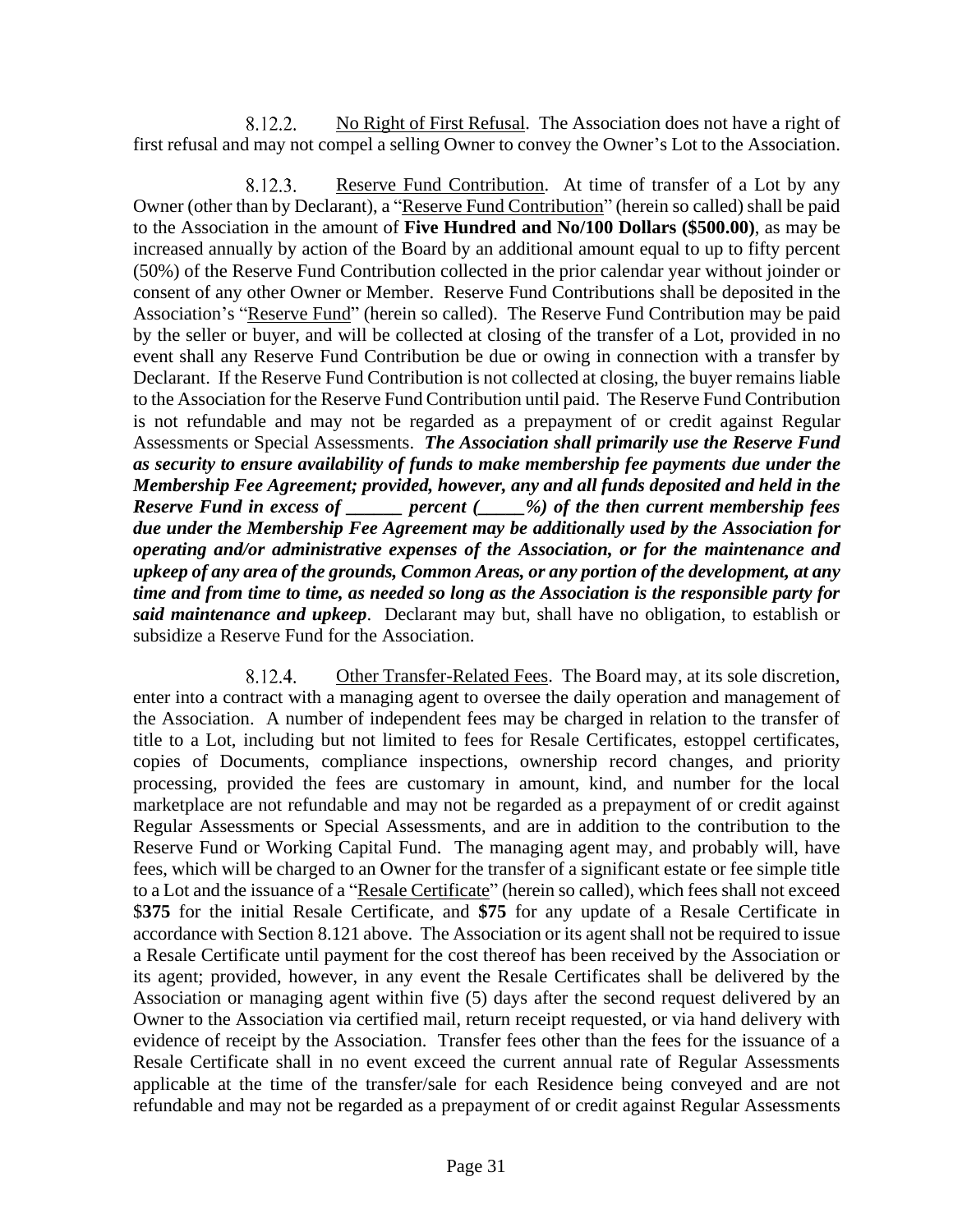or Special Assessments, and are in addition to the contribution to the Reserve Fund or Working Capital Fund. This Section does not obligate the Board or any third party to levy such fees. Transfer-related fees charged by or paid to a managing agent are not subject to the Association's Assessment Lien (as defined in Section 11.1 hereof), and are not payable by the Association. The Association or its managing agent may pursue any rights or remedies to collect transfer fees or other expenses incurred in connection with producing a Resale Certificate and providing related services in connection with a transfer, and the Board and members of the Association will not interfere with such efforts. Declarant is exempt from transfer related fees and fees for any Resale Certificates.

8.12.5. Information. Within thirty days after acquiring an interest in a Lot, an Owner will provide the Association with the following information: a copy of the settlement statement or deed by which Owner has title to the Lot; the Owner's email address (if any), U. S. postal address, and phone number; any mortgagee's name, address, and loan number; the name and phone number of any Resident other than the Owner; the name, address, and phone number of Owner's managing agent, if any.

8.13 Right of Action By Association**.** Notwithstanding anything contained in the Documents, the Association shall not have the power to institute, defend, intervene in, settle or compromise litigation, arbitration or administrative proceedings: (1) in the name of or on behalf of or against any Owner (whether one or more); or (2) pertaining to a Claim, as defined in Section 16.1.1 below, relating to the design or construction of improvements on a Lot (whether one or more), including Residences. Notwithstanding anything contained in the Documents, this Section 8.13 may not be amended or modified without Declarant's written and acknowledged consent, and Members entitled to cast at least one hundred percent (100%) of the total number of votes of the Association, which must be part of the recorded amendment instrument.

#### **ARTICLE 9 COVENANT FOR ASSESSMENTS**

9.1. POWER TO ESTABLISH ASSESSMENTS AND PURPOSE OF ASSESSMENTS. The Association is empowered to establish and collect Assessments as provided in this Article 9 for the purpose of obtaining funds to maintain the Common Area, perform its other duties, and otherwise preserve and further the operation of the Property as a first-class, quality residential subdivision. The purposes for which Assessments may be used to fund the costs and expenses of the Association (the "Common Expenses") in performing or satisfying any right, duty or obligation of the Association hereunder or under any of the Documents, including, without limitation, maintaining, operating, managing, repairing, replacing or improving the Common Area, or any improvements thereon; paying any membership fees or dues for the Members' rights to use the Fitness Center for the benefit of the members of the Association pursuant to any Documents; mowing grass and maintaining grades and signs; paying legal fees and expenses incurred in enforcing this Declaration; paying expenses incurred in collecting and administering Assessments; paying insurance premiums for liability and fidelity coverage for the ACC, the Board and the Association; paying operational and administrative expenses of the Association; and satisfying any indemnity obligation under the Association Documents. The Board may reject partial payments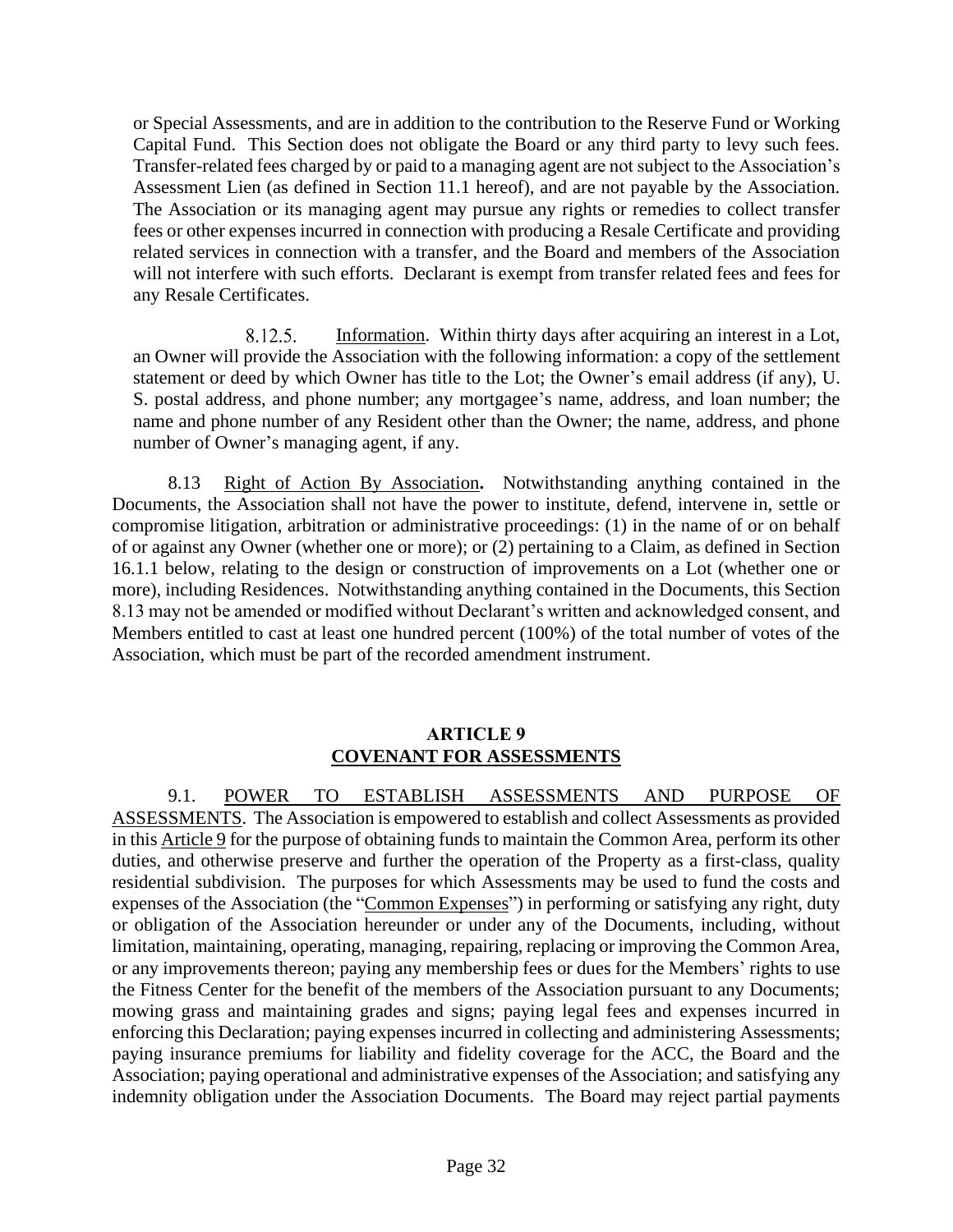and demand payment in full of all amounts due and owing the Association. The Board is specifically authorized to establish a policy governing how payments are to be applied. The Association will use Assessments for the general purposes of preserving and enhancing the Property, and for the common benefit of Owners and Residents, including but not limited to maintenance of real and personal property, management and operation of the Association, and any expense reasonably related to the purposes for which the Property was developed. If made in good faith, the Board's decision with respect to the use of Assessments is final.

9.2. PERSONAL OBLIGATION. An Owner is obligated to pay Assessments levied by the Board against the Owner or his Lot. An Owner makes payment to the Association at its principal office or at any other place the Board directs. Payments must be made in full regardless of whether an Owner has a dispute with the Association, another Owner, or any other person or entity regarding any matter to which this Declaration pertains. No Owner may exempt himself from his Assessment liability by waiver of the use or enjoyment of the Common Area or by abandonment of his Lot. An Owner's obligation is not subject to offset by the Owner, nor is it contingent on the Association's performance of the Association's duties. Payment of Assessments is both a continuing affirmative covenant personal to the Owner and a continuing covenant running with the Lot.

9.3. CONTROL FOR ASSESSMENT INCREASES. This Section of the Declaration may not be amended without the approval of Owners of at least two-thirds (2/3) of the Lots. In addition to other rights granted to Owners by this Declaration, Owners have the following powers and controls over the Association's budget:

Veto Increased Dues. At least 30 days prior to the effective date of  $9.3.1.$ an increase in Regular Assessments wherein the Regular Assessments due will increase **more than** fifty percent (50%) from the previous year's Regular Assessments the Board will notify an Owner of each Lot of the amount of, the budgetary basis for, and the effective date of the increase. The increase will automatically become effective unless at least a Majority of Owners disapprove the increase by petition or at a meeting of the Association, subject to rights of the Board under Section 9.4.1 below. In that event, the last-approved budget will continue in effect until a revised budget is approved. Increases of fifty percent (50%) or less shall not require a vote of the Owners, and may be approved by Declarant during the Development Period or, thereafter, by the Board.

 $9.3.2.$ Veto Special Assessment. At least 30 days prior to the effective date of a Special Assessment that is an amount **more than** fifty percent (50%) from the then current year's Regular Assessments, the Board will notify an Owner of each Lot of the amount of, the budgetary basis for, and the effective date of the Special Assessment. The Special Assessment will automatically become effective unless at least a Majority of Owners disapprove the Special Assessment by petition or at a meeting of the Association. Special Assessments that are fifty percent (50%) or less of the then current year's Regular Assessment amount shall not require a vote of the Owners, and may be approved by Declarant during the Development Period or, thereafter, by the Board.

9.4. TYPES OF ASSESSMENTS. There are six types of Assessments: Regular Assessments, Special Assessments, Insurance Assessments, Individual Assessments, and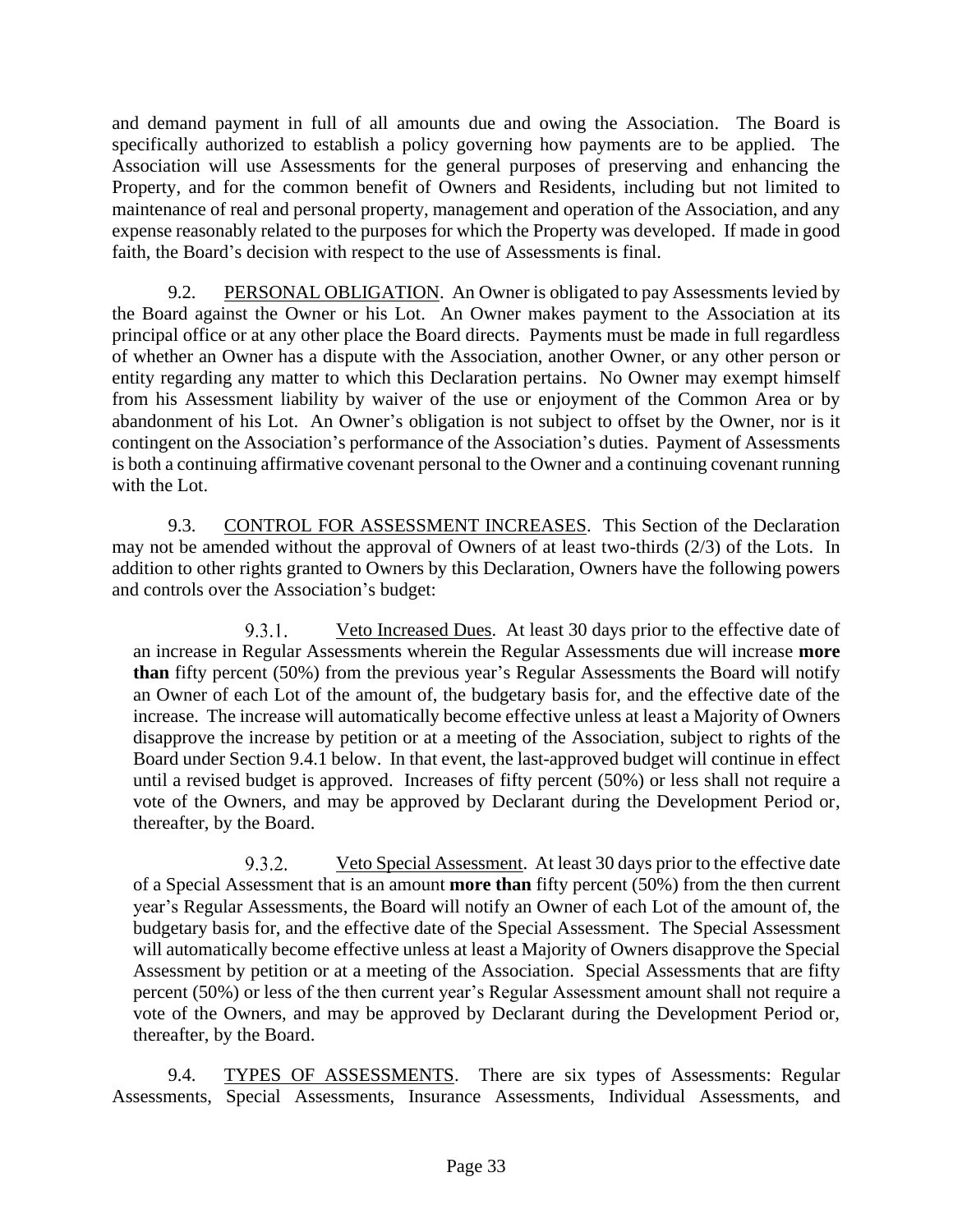Deficiency Assessments. Regular Assessments shall be reoccurring Assessments payable as defined in this Section 9.4 and more particularly as described in Section 9.4.1 and 9.4.4 below.

9.4.1. Regular Assessments. Regular Assessments are based on the annual budget. If the Board does not approve an annual budget or fails to determine new Regular Assessments for any year, or delays in doing so, Owners will continue to pay the Regular Assessment as last determined. **The Regular Assessment has been initially set at \_\_\_\_\_\_\_\_\_\_\_\_\_\_\_\_\_\_\_\_\_\_\_\_\_\_\_\_ AND NO/100 DOLLARS (\$\_\_\_\_\_\_\_\_\_\_\_\_.00) per Lot per year for the calendar year of and 1st full calendar year after the recordation of this Declaration. Regular Assessments shall be paid on an annual basis (unless the Board determines a different schedule). Regular Assessments shall be due on the first (1st) day of the first month of the year in which they are due and shall be considered late if not paid by the tenth (10th) day of the month in which they are due.**

If during the course of a year and thereafter the Board determines that Regular Assessments are insufficient to cover the estimated Common Expenses for the remainder of the year, the Board may increase Regular Assessments for the remainder of the fiscal year in an amount that covers the estimated deficiency up to twenty-five percent (25%) without a vote of the Owners as set forth in Section 9.3.1 above. Notwithstanding the foregoing or the terms of Section 9.3.1 above, in the event that either (i) the Board determines that due to unusual circumstances the maximum annual Regular Assessment even as increased by fifty percent (50%) will be insufficient to enable the Association to pay the Common Expenses, or (ii) the Assessment increases resulting in an increase in excess of fifty percent (50%) above the previous year's Regular Assessment, then in such event, the Board shall have the right to increase the maximum annual Regular Assessment by the amount necessary to provide sufficient funds to cover the Common Expenses without the approval of the Members as provided herein; provided, however, the Board shall only be allowed to make one (1) such increase per calendar year pursuant to this Section 9.4.1 and the terms of Section 9.3.1 shall apply for any additional increases of the Regular Assessment in a calendar year.

Regular Assessments are used for Common Expenses related to the reoccurring, periodic, and anticipated responsibilities of the Association, including but not limited to:

a. Maintenance, repair, and replacement, as necessary, of the Common Area, including any private Streets, striping, paving, or other parking area maintenance.

b. Membership fees under the Membership Agreement for use of the Fitness Center;

c. Utilities billed to the Association.

d. Services billed to the Association and serving all Lots.

e. Taxes on property owned by the Association and the Association's income taxes.

f. Management, legal, accounting, auditing, and professional fees for services to the Association.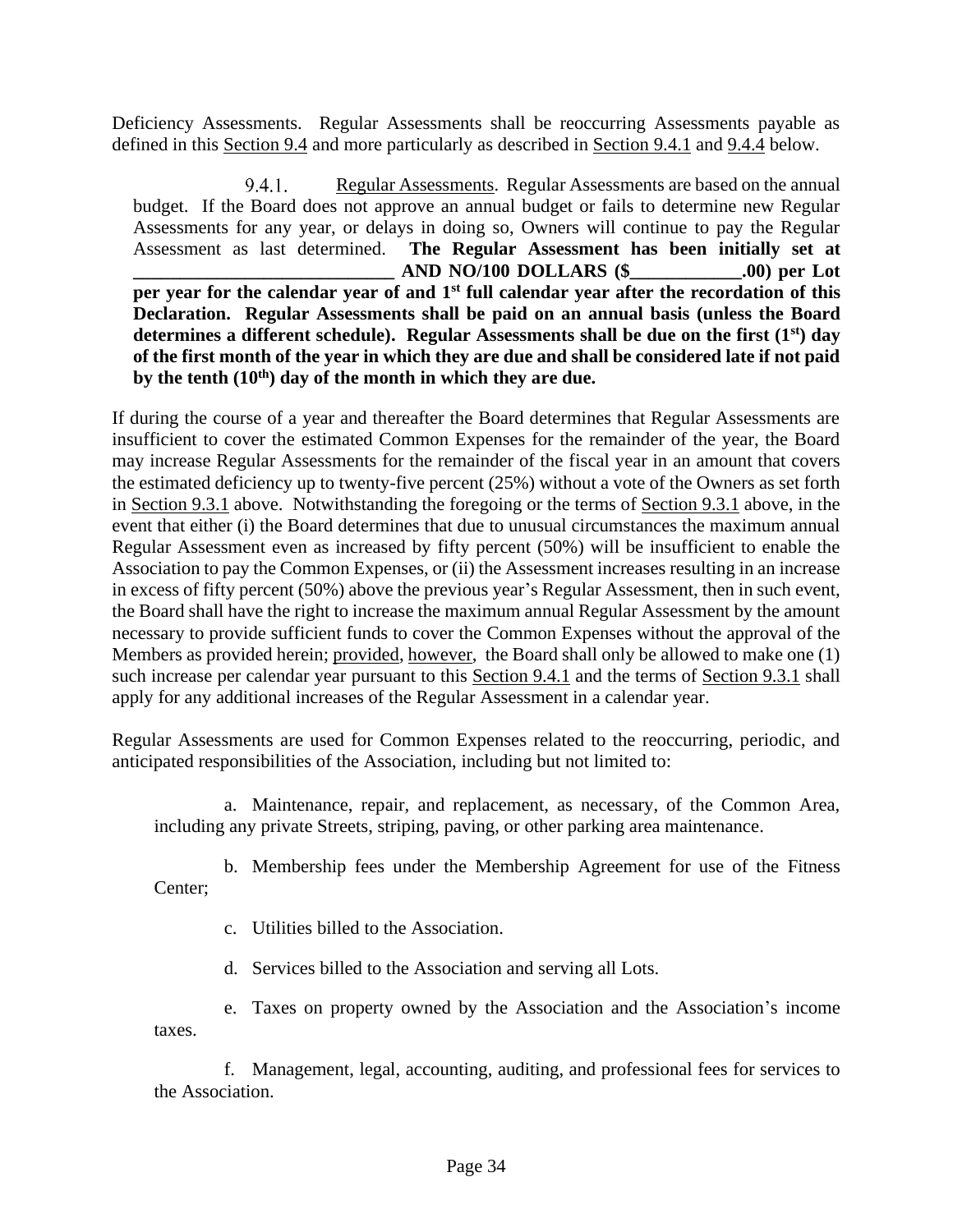g. Costs of operating the Association, such as telephone, postage, office supplies, printing, meeting expenses, and educational opportunities of benefit to the Association.

h. Premiums and deductibles on insurance policies and bonds required by this Declaration or deemed by the Board to be necessary or desirable for the benefit of the Association, including fidelity bonds and directors' and officers' liability insurance.

i. Contributions to the reserve funds.

j. Any other expense which the Association is required by law or the Documents to pay, or which in the opinion of the Board is necessary or proper for the operation and maintenance of the Property or for enforcement of the Documents.

9.4.2. Special Assessments. In addition to Regular Assessments, and subject to the Owners' control for certain Assessment increases, the Board may levy one or more Special Assessments against all Lots for the purpose of defraying, in whole or in part, Common Expenses not anticipated by the annual budget or the Reserve Funds. Special Assessments do not require the approval of the Owners, except that Special Assessments for the following purposes must be approved by at least a Majority of Owners:

a. Acquisition of real property, other than the purchase of a Lot at the sale foreclosing the Association's lien against the Lot.

b. Construction of additional capital improvements within the Property, but not replacement of existing improvements.

c. Any expenditure that may reasonably be expected to significantly increase the Association's responsibility and financial obligation for operations, insurance, maintenance, repairs, or replacement.

9.4.3. Insurance Assessments. The Association's insurance premiums are Common Expenses that must be included in the Association's annual budget. However, if any deductible or unforeseen insurance expense occurs in a calendar year that was not included in the annual budget of the Association, the Association may levy an Insurance Assessment (herein so called). If the Association levies an Insurance Assessment, the Association must disclose the Insurance Assessment in Resale Certificates prepared by the Association.

9.4.4. Individual Assessments. In addition to Regular Assessments, Special Assessments, and Insurance Assessments, the Board may levy an Individual Assessment against a Lot and its Owner. Individual Assessments may include, but are not limited to: interest, late charges, and collection costs on delinquent Assessments; reimbursement for costs incurred in bringing an Owner or his Lot into compliance with the Documents; fines for violations of the Documents; insurance deductibles; transfer-related fees and Resale Certificate fees; fees for estoppel letters and project documents; reimbursement for damage or waste caused by willful or negligent acts; Common Expenses that benefit fewer than all of the Lots, which may be assessed according to benefit received; fees or charges levied against the Association on a per-Lot basis; and "pass through" expenses for services to Lots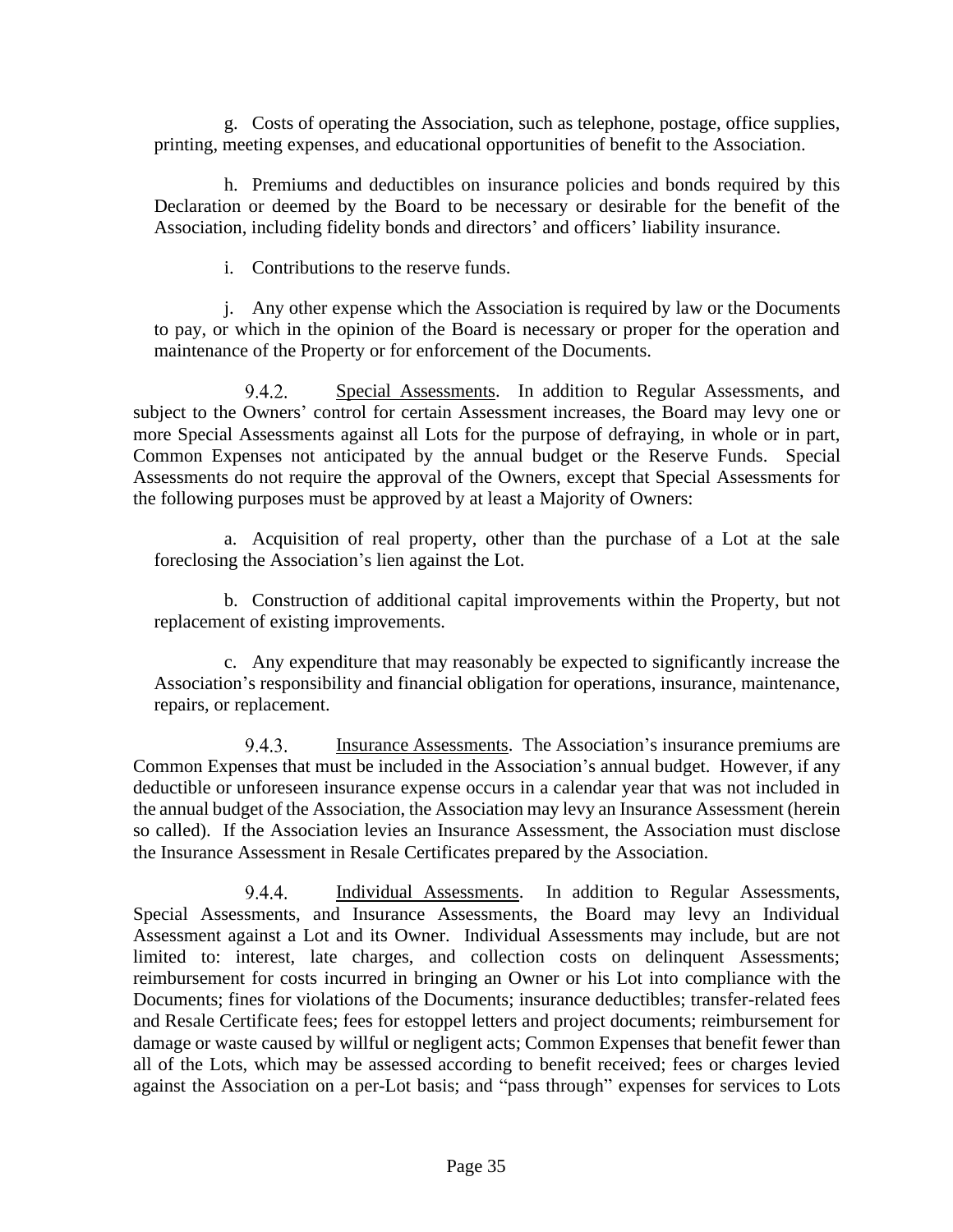provided through the Association and which are equitably paid by each Lot according to benefit received.

 $9.4.5.$ Deficiency Assessments. The Board may levy a Deficiency Assessment against all Lots for the purpose of defraying, in whole or in part, the cost of repair or restoration if insurance proceeds or condemnation awards prove insufficient. The Declarant shall not be responsible or liable for any deficit in the Association's funds or any Deficiency Assessments. The Declarant may, but is under no obligation to, subsidize any liabilities incurred by the Association, and the Declarant may, but is not obligated to, lend funds to the Association to enable it to defray its expenses, provided the terms of such loans are on reasonable market conditions at the time.

9.4.6 Fitness Center Assessments. To the extent the membership fees due under the Membership Agreement are not accounted for in the Regular Assessments, the Owner of each Lot in the Subdivision must pay to the Association an additional annual assessment (the "Fitness Center Assessment") commencing on the date on which the Fitness Center is substantially completed for the period from such date through December 31 of such calendar year, and thereafter in two equal installments on or before January 1 and on or before July 1st of each calendar year. The Fitness Center will be deemed to be substantially completed as of the date on which the Fitness Center is capable of being used for its intended purpose. The rate of the annual Fitness Center Assessment levied per Lot shall be the amount determined by the sum of the membership fees due for such calendar year (plus any partial calendar year prior to the then current calendar year in for which membership fees were charged) under the Membership Agreement divided by the total number of finally platted Lots located within the Subdivision as of January 1 of such calendar year. The rate of the annual Fitness Center Assessment may be adjusted (increased or decreased) by the Association based on the amount of membership fees charged by the owner of the Fitness Center pursuant to the terms of the Membership Agreement. A Builder is obligated to pay the full amount of the Fitness Center Assessment for each Lot owned commencing on the date the Lot is acquired by the Builder and continuing for so long as the Builder owns the Lot. Payment of the Fitness Center Assessment is due in two equal installments on January  $1<sup>st</sup>$  and on July  $1<sup>st</sup>$  of each year and will become delinquent if payment is not received by the Association by January 31<sup>st</sup> or July 31<sup>st</sup> (as the case may be) of the year in which it became due. Payment of the Fitness Center Assessment is secured by the lien established in Article 10 of this Declaration; a Fitness Center Assessment is also the personal obligation of the person who was the Owner of the Lot at the time the Fitness Center Assessment became due. The Fitness Center Assessment is subject to the same charges and remedies for non-payment that are set forth in Article 10 of this Declaration. Each Owner of a Lot in the Subdivision is entitled to use and enjoy the Fitness Center, subject to rules and regulations relating to the use and operation thereof and the terms of the Membership Agreement.

## NOTICE IS HEREBY GIVEN THAT THE FITNESS CENTER IS NOT OWNED BY THE ASSOCIATION AND THE ASSOCIATION IS NOT LIABLE OR RESPONSIBLE FOR THE MAINTENANCE OR OPERATION OF SUCH FITNESS CENTER.

The provisions of this Section 9.4 may not be modified or amended during the Development Period without the express written consent of Declarant, which consent may be withheld in Declarant sole and absolute discretion.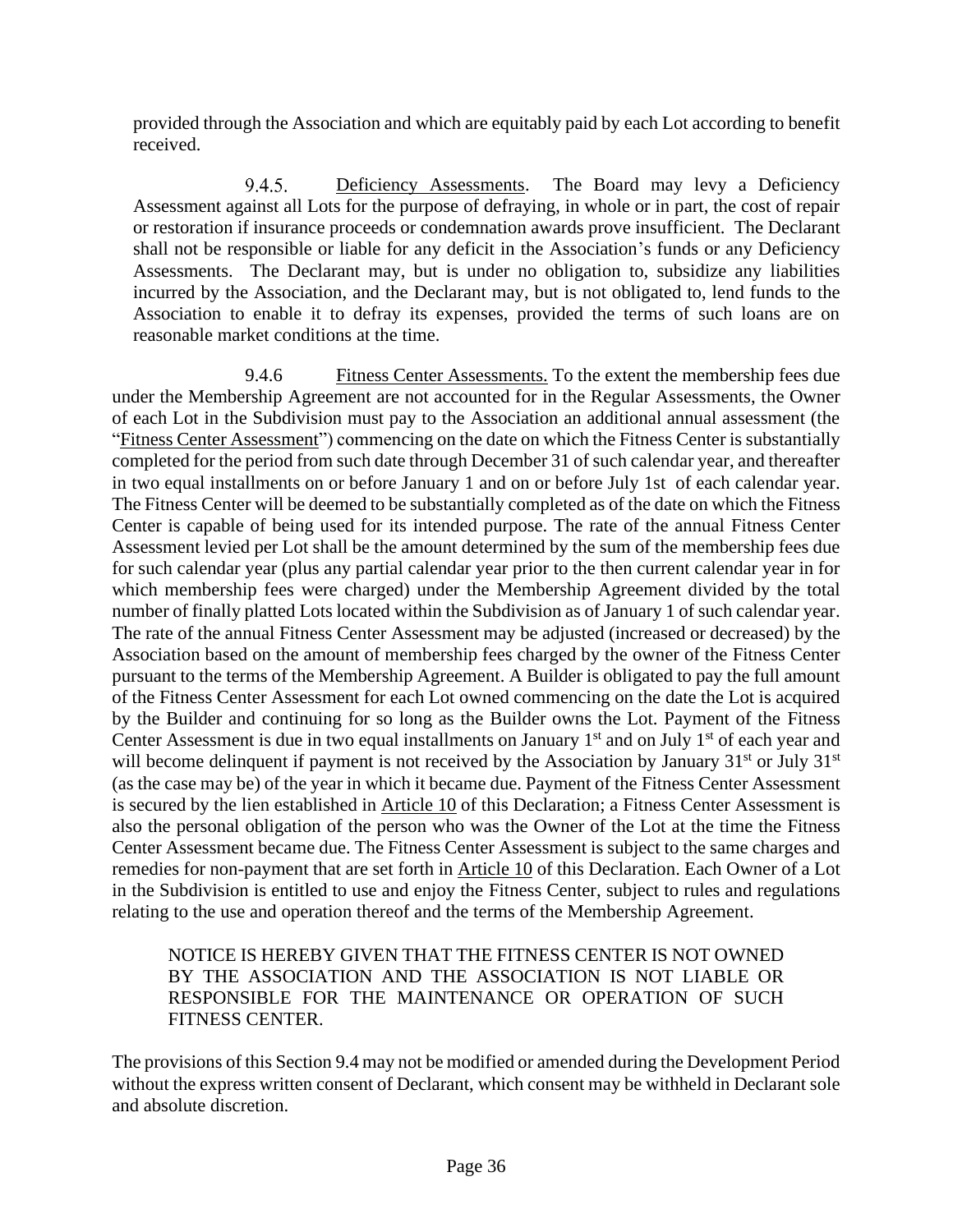9.5. BASIS & RATE OF ASSESSMENTS. The share of liability for Common Expenses allocated to each Lot is uniform for all Lots, regardless of a Lot's location or the value and size of the Lot or Residence; subject, however, to the exemption for Declarant provided below and in Appendix B.

9.6. DECLARANT OBLIGATION. Declarant's obligation for an exemption from Assessments is described in Appendix B. Unless Appendix B creates an affirmative assessment obligation for Declarant, a Lot that is owned by Declarant during the Development Period is exempt from mandatory assessment by the Association. Declarant has a right to reimbursement for any Assessment paid to the Association by Declarant during the Development Period, but only after the Declarant Control Period. This provision may not be construed to prevent Declarant from making a loan or voluntary monetary donation to the Association, provided it is so characterized. The provisions of this Section 9.6 may not be modified or amended during the Development Period without the express written consent of Declarant.

9.7. ANNUAL BUDGET. The Board will prepare and approve an estimated annual budget for each fiscal year at an open meeting of the Board held in accordance with requirements under Section 209.0051 of the Texas Property Code and the Bylaws. For each calendar year or a part thereof during the term of this Declaration and after recordation of the initial final Plat of any portion of the Property, the Board shall establish an estimated budget of the Common Expenses to be incurred by the Association for the forthcoming year in performing and satisfying its rights, duties and obligations, which Common Expenses may include, without limitation, amounts due from Owners, and which budget adopted by the Board may include one or more line items to establish reserve accounts (on a restricted, non-restricted, or other basis). Based upon such budget, the Association shall then assess each Lot an annual fee which shall be paid by each Owner in advance in accordance with Section 9.4.1 hereof. The Association shall notify each Owner of the Regular Assessments for the ensuing year by December 31st of the preceding year, but failure to give such notice shall not relieve any Owner from its obligation to pay Assessments. Any Assessment not paid within ten (10) days of the date due shall be delinquent and shall thereafter be subject to interest at the rate of twelve percent (12%) per annum or the maximum rate permitted by Applicable Law, whichever is less, at the discretion of the Board, (the "Default Interest Rate") as well as late and collection fees. As to any partial year, Assessments on any Lot shall be appropriately prorated.

9.8. DUE DATE. **The Board may levy Regular Assessments on any periodic basis annually, quarterly, or monthly**. Regular Assessments are due on the first day of the period for which levied. Special Assessments, Insurance Assessments, Individual Assessments and Deficiency Assessments are due on the date stated in the notice of such Assessment or, if no date is stated, within 10 days after notice of the Assessment is given. Assessments are delinquent if not received by the Association on or before the due date.

9.9. ASSOCIATION'S RIGHT TO BORROW MONEY. The Association is granted the right to borrow money, subject to the consent of at least a Majority of Owners and the ability of the Association to repay the borrowed funds from Assessments; provided, however, during the Development Period, the Declarant may loan funds to the Association without consent or approval of the Owners, to enable the Association to defray its expenses, provided the terms of such loans are on reasonable market conditions at the time. To assist its ability to borrow, the Association is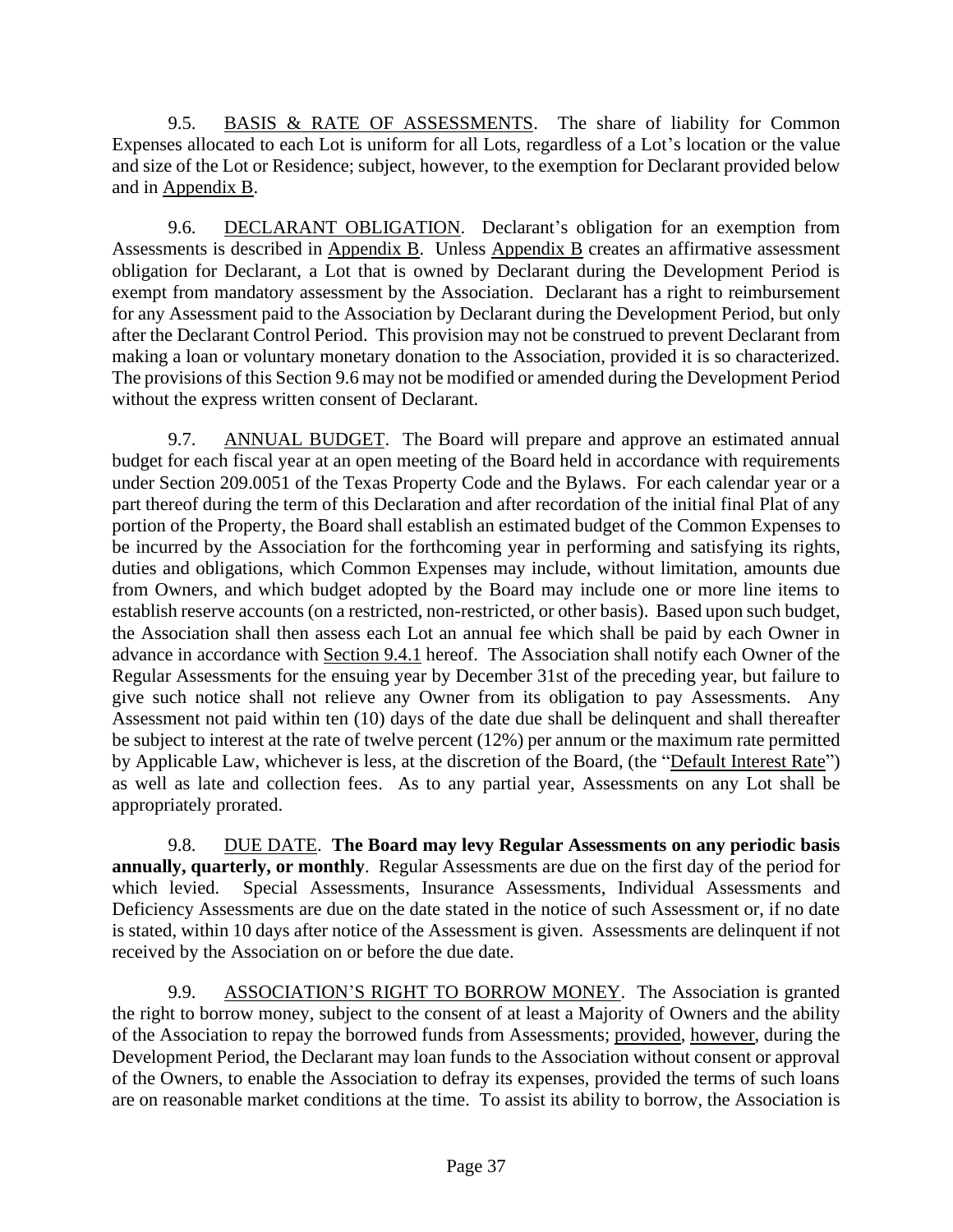granted the right to encumber, mortgage, pledge, or deed in trust any of its real or personal property, and the right to assign its right to future income, as security for money borrowed or debts incurred, provided that the rights of the lender in the pledged property are subordinate and inferior to the rights of the Owners hereunder.

9.10. LIMITATIONS OF INTEREST. The Association, and its officers, directors, managers, and attorneys, intend to conform strictly to the applicable usury laws of the State of Texas. Notwithstanding anything to the contrary in the Documents or any other Document or agreement executed or made in connection with the Association's collection of Assessments, the Association will not in any event be entitled to receive or collect, as interest, a sum greater than the maximum amount permitted by Applicable Law. If from any circumstances whatsoever, the Association ever receives, collects, or applies as interest a sum in excess of the maximum rate permitted by Applicable Law, the excess amount will be applied to the reduction of unpaid Special Assessments and Regular Assessments, or reimbursed to the Owner if those Assessments are paid in full.

### **ARTICLE 10 ASSESSMENT LIEN**

10.1. ASSESSMENT LIEN. Each Owner, by accepting an interest in or title to a Lot, whether or not it is so expressed in the instrument of conveyance, covenants and agrees to pay Assessments to the Association. Each Assessment is a charge on the Lot and is secured by a continuing Assessment Lien (as defined below) on the Lot. Each Owner, and each prospective Owner, is placed on notice that his title may be subject to the continuing Assessment Lien for Assessments attributable to a period prior to the date he purchased his Lot.

10.2. SUPERIORITY OF ASSESSMENT LIEN. The Assessment Lien is superior to all other liens and encumbrances on a Lot, except only for (1) real property taxes and assessments levied by governmental and taxing authorities, (2) a deed of trust or vendor's lien recorded before this Declaration, (3) a recorded deed of trust lien securing a loan for construction of the original Residence, and (4) a first or senior purchase money vendor's lien or deed of trust lien recorded before the date on which the delinquent Assessment became due.

The Assessment Lien is subordinate and inferior to a recorded deed of trust lien that secures a first or senior purchase money mortgage, an FHA-insured mortgage, or a VA-guaranteed mortgage.

10.3. EFFECT OF MORTGAGEE'S FORECLOSURE. Foreclosure of a superior lien extinguishes the Association's claim against the Lot for unpaid Assessments that became due before the sale, but does not extinguish the Association's claim against the former Owner. The purchaser at the foreclosure sale of a superior lien is liable for Assessments coming due from and after the date of the sale, and for the Owner's pro rata share of the pre-foreclosure deficiency as an Association expense.

10.4. NOTICE AND RELEASE OF NOTICE. The Association's lien for Assessments is created by recordation of this Declaration, which constitutes record notice and perfection of the lien. No other recordation of a lien or notice of lien is required. However, the Association, at its option, may cause a notice of the lien to be recorded in the county's Real Property Records. If the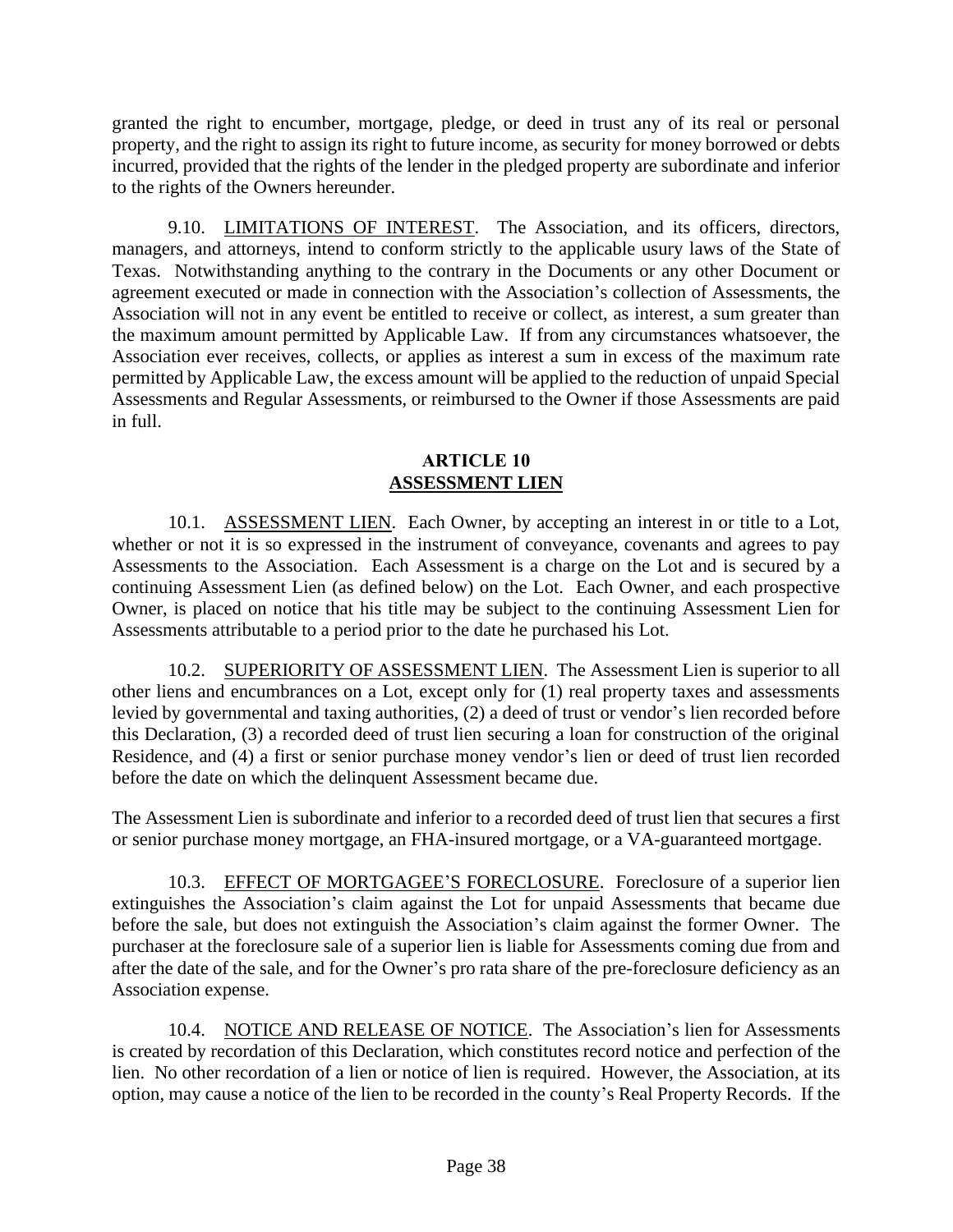debt is cured after a notice has been recorded, the Association will record a release of the notice at the expense of the curing Owner.

10.5. POWER OF SALE. By accepting an interest in or title to a Lot, each Owner grants to the Association a private power of nonjudicial sale in connection with the Association's Assessment Lien. The Board may appoint, from time to time, any person, including an officer, agent, trustee, substitute trustee, or attorney, to exercise the Association's lien rights on behalf of the Association, including the power of sale. The appointment must be in writing and may be in the form of a resolution recorded in the minutes of a Board meeting.

10.6. FORECLOSURE OF LIEN. The Assessment Lien may be enforced by judicial or nonjudicial foreclosure. A foreclosure must comply with the requirements of Applicable Law, such as Chapter 209 of the Texas Property Code. A nonjudicial foreclosure must be conducted in accordance with the provisions applicable to the exercise of powers of sale as set forth in Section 51.002 of the Texas Property Code, or in any manner permitted by law. In any foreclosure, the Owner is required to pay the Association's costs and expenses for the proceedings, including reasonable attorneys' fees, subject to applicable provisions of the Bylaws and Applicable Law, such as Chapter 209 of the Texas Property Code. The Association has the power to bid on the Lot at foreclosure sale and to acquire, hold, lease, mortgage, and convey same. The Association may not foreclose the Assessment Lien if the debt consists solely of fines and/or a claim for reimbursement of attorney's fees incurred by the Association.

## **ARTICLE 11 EFFECT OF NONPAYMENT OF ASSESSMENTS**

An Assessment is delinquent if the Association does not receive payment in full by the Assessment's due date. The Association, acting through the Board, is responsible for taking action to collect delinquent Assessments. The Association's exercise of its remedies is subject to Applicable Laws, such as Chapter 209 of the Texas Property Code, and pertinent provisions of the Bylaws. From time to time, the Association may delegate some or all of the collection procedures and remedies, as the Board in its sole discretion deems appropriate, to the Association's manager, an attorney, or a debt collector. Neither the Board nor the Association, however, is liable to an Owner or other person for its failure or inability to collect or attempt to collect an Assessment. The following remedies are in addition to and not in substitution for all other rights and remedies which the Association has:

11.1. RESERVATION, SUBORDINATION, AND ENFORCEMENT OF ASSESSMENT LIEN. Declarant hereby reserves for the benefit of itself and the Association, a continuing contractual lien (the "Assessment Lien") against each Lot to secure payment of (1) the Assessments imposed hereunder and (2) payment of any amounts expended by such Declarant or the Association in performing a defaulting Owner's obligations as provided for in the Documents. THE OBLIGATION TO PAY ASSESSMENTS IN THE MANNER PROVIDED FOR IN THIS ARTICLE, TOGETHER WITH INTEREST FROM SUCH DUE DATE AT THE DEFAULT INTEREST RATE SET FORTH (IF APPLICABLE), THE CHARGES MADE AS AUTHORIZED IN THIS DECLARATION, ALL VIOLATION FINES AND THE COSTS OF COLLECTION, INCLUDING, BUT NOT LIMITED TO, REASONABLE ATTORNEYS' FEES, IS SECURED BY A CONTINUING CONTRACTUAL ASSESSMENT LIEN AND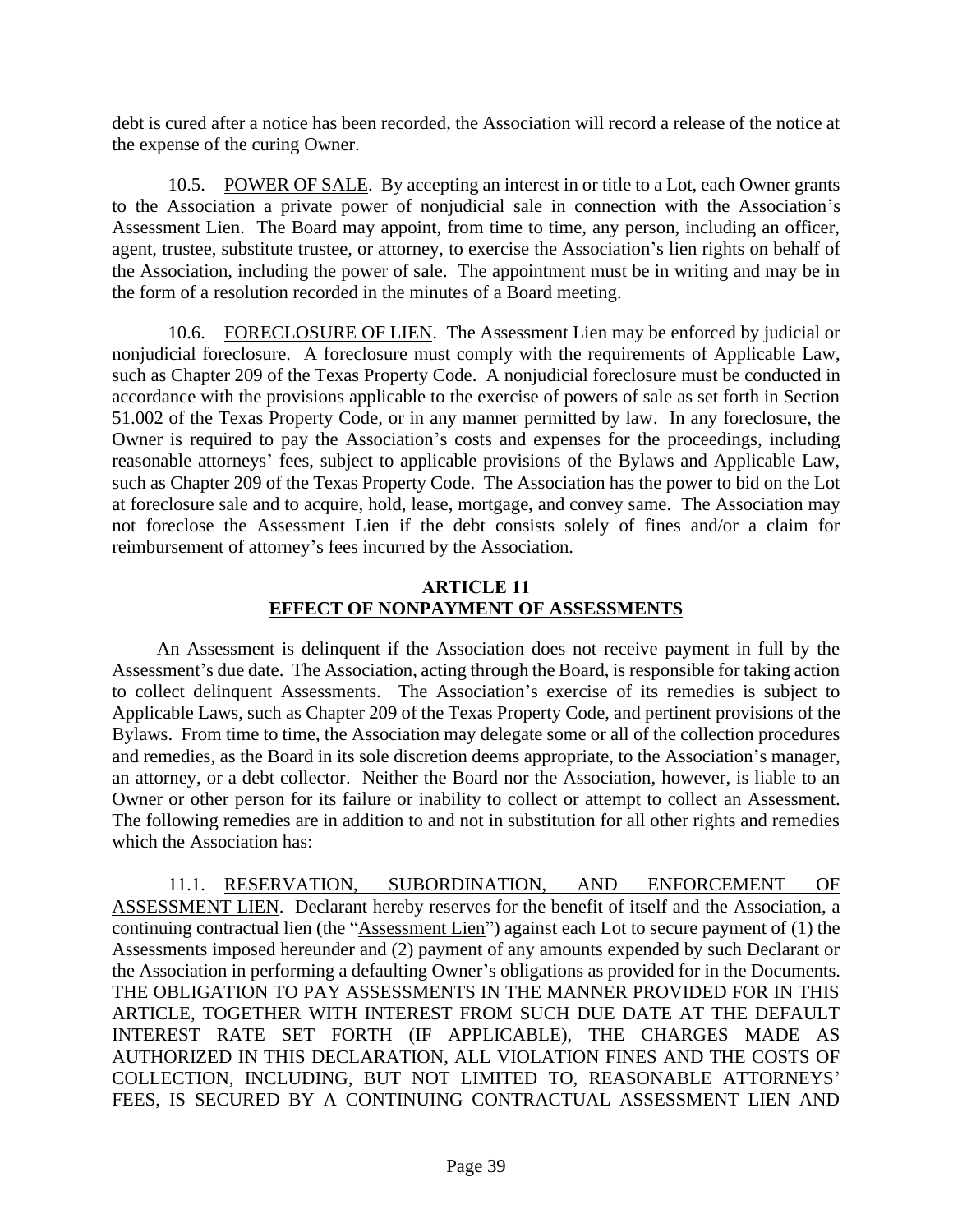CHARGE ON THE LOT COVERED BY SUCH ASSESSMENT, WHICH SHALL BIND SUCH LOT AND THE OWNERS THEREOF AND THEIR HEIRS, SUCCESSORS, DEVISEES, PERSONAL REPRESENTATIVES AND ASSIGNEES. The continuing contractual Assessment Lien shall attach to the Lots as of the date of the recording of this Declaration in the Official Public Records of Collin County, Texas, and such Assessment Lien shall be superior to all other liens except as otherwise provided in this Declaration. Each Owner, by accepting conveyance of a Lot, shall be deemed to have agreed to pay the Assessments herein provided for and to the reservation of the Assessment Lien. The Assessment Lien shall be subordinate only to the liens of any valid first lien mortgage or deed of trust encumbering a particular Lot and the Assessment Lien established by the terms of this Declaration. Sale or transfer of any Lot shall not affect the Assessment Lien. However, the sale or transfer of any Lot pursuant to a first mortgage or deed of trust foreclosure (whether by exercise of power of sale or otherwise) or any proceeding in lieu thereof, shall only extinguish the Assessment Lien as to payments which became due prior to such sale or transfer. No sale or transfer shall relieve such Lot from liability and the Assessment Lien for any Assessments thereafter becoming due. The Assessment Lien may be non-judicially foreclosed by power of sale in accordance with the provisions of Section 51.002 of the Texas Property Code (or any successor provision) or may be enforced judicially. Each Owner, by accepting conveyance of a Lot, expressly grants the Association a power of sale in connection with the foreclosure of the Assessment Lien. The Board is empowered to appoint a trustee, who may be a member of the Board, to exercise the powers of the Association to non-judicially foreclose the Assessments Lien in the manner provided for in Section 51.002 of the Texas Property Code (or any successor statute). The Association, through duly authorized agents, shall have the power to bid on the Lot at foreclosure sale and to acquire and hold, lease, mortgage and convey the same. The rights and remedies set forth in this Declaration are subject to the Texas Residential Property Owners Protection Act, as amended from time to time (Texas Property Code, Section 209.001 *et seq.*).

Notices of Delinquency or Payment. The Association, the  $11.1.1.$ Association's attorney or the Declarant may file notice (a "Notice of Unpaid Assessments") of any delinquency in payment of any Assessment in the Official Public Records of Collin County, Texas. THE ASSESSMENT LIEN MAY BE ENFORCED BY FORECLOSURE OF THE ASSESSMENT LIEN UPON THE DEFAULTING OWNER'S LOT BY THE ASSOCIATION SUBSEQUENT TO THE RECORDING OF THE NOTICE OF UNPAID ASSESSMENTS EITHER BY JUDICIAL FORECLOSURE OR BY NONJUDICIAL FORECLOSURE THROUGH A PUBLIC SALE IN LIKE MANNER AS A MORTGAGE ON REAL PROPERTY IN ACCORDANCE WITH THE TEXAS PROPERTY CODE, AS SUCH MAY BE REVISED, AMENDED, SUPPLEMENTED OR REPLACED FROM TIME TO TIME. Upon the timely curing of any default for which a notice was recorded by the Association, the Association, through its attorney, is hereby authorized to file of record a release of such notice upon payment by the defaulting Owner of a fee, to be determined by the Association but not to exceed the actual cost of preparing and filing a release. Upon request of any Owner, any title company on behalf of such Owner or any Owner's mortgagee, the Board, through its agents, may also issue certificates evidencing the status of payments of Assessments as to any particular Lot (i.e., whether they are current or delinquent and if delinquent, the amount thereof). The Association or its managing agent may impose a reasonable fee for furnishing such certificates or statements.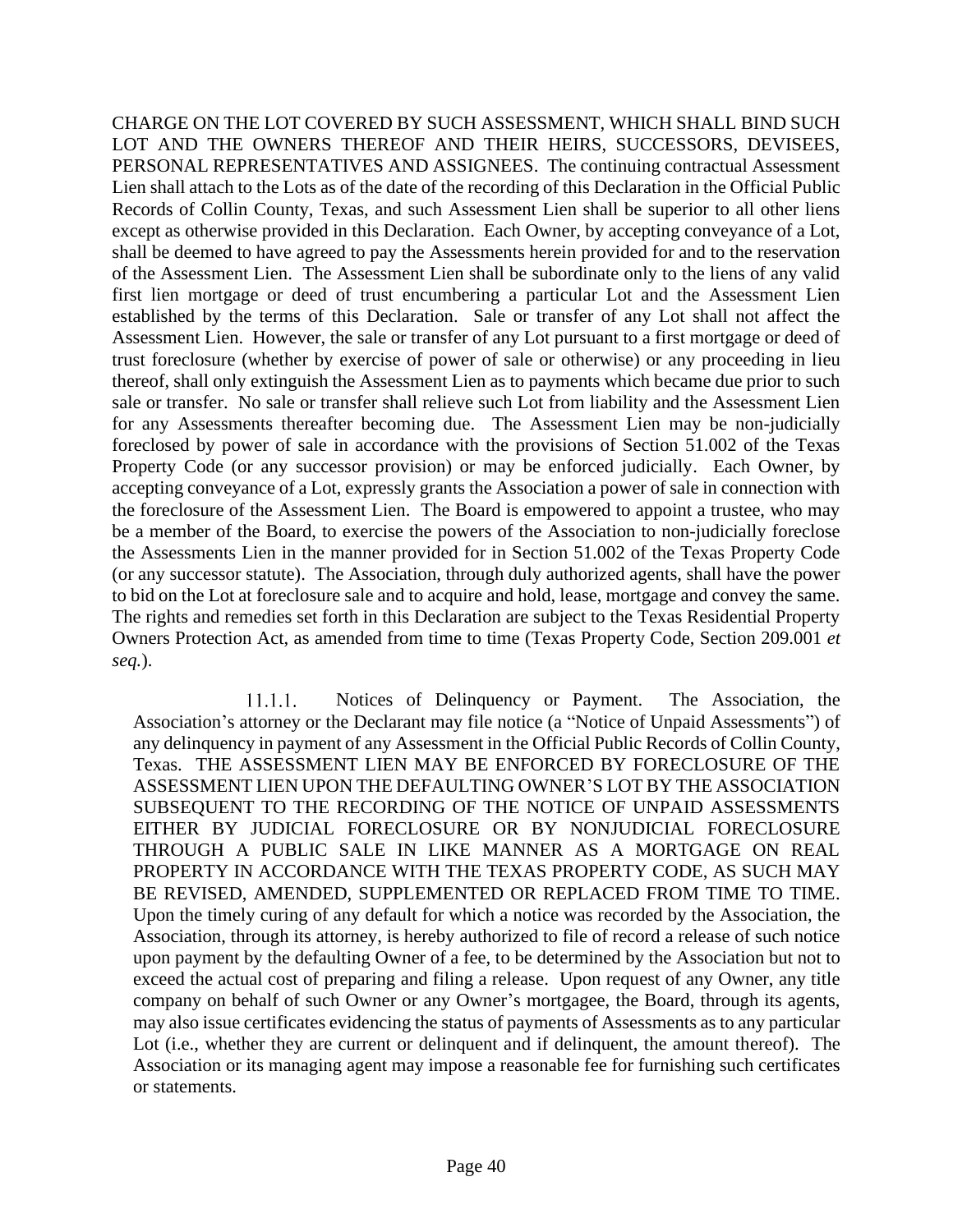$11.1.2.$ Suit to Recover. The Association may file suit to recover any unpaid Assessment and, in addition to collecting such Assessment and interest thereon, may also recover all expenses reasonably expended in enforcing such obligation, including reasonable attorneys' fees and court costs.

11.2. **INTEREST.** Delinquent Assessments are subject to interest from the due date until paid, at the Default Interest Rate.

11.3. LATE AND OTHER FEES. Delinquent Assessments are subject to late fees which shall be Twenty-Five and No/100 Dollars (\$25.00) per month for each month any portion of Assessments due are not paid and is payable to the Association. This amount may be reviewed and adjusted by the Board from time to time as needed to compensate the Association with any rise in costs and expenses associated with the collection of delinquencies to an account. Late fees will be assessed to the delinquent Owner's account. Bank fees for non-sufficient funds or for any other reason charged to the Association which is in relation to a payment received by an Owner and not honored by the Owner's bank or any other financial institution and/or source shall be charged back to the Owner's account for reimbursement to the Association.

11.4. COSTS OF COLLECTION. The Owner of a Lot against which Assessments are delinquent is liable for reimbursement of reasonable costs incurred to collect the delinquent Assessments, including attorney's fees and processing fees charged by the managing agent. There shall be a late charge in the amount of Twenty-Five and No/100 Dollars (\$25.00) payable to the Association which shall be for the reimbursement of costs and fees incurred by the Association for the processing and collection of delinquent accounts. The managing agent shall have the right to charge a monthly collection fee in the amount of Fifteen and No/100 Dollars (\$15.00) for each month an account is delinquent. Additional fees for costs involving the processing of demand letters and notice of intent of attorney referral shall apply; a fee of not less than Ten and No/100 dollars (\$10.00) shall be charged for each demand letter or attorney referral letter prepared and processed. Other like notices requiring extra processing and handling which include but, are not limited to certified and/or return receipt mail processing shall also be billed back to the Owner's account for reimbursement to the Association or its managing agent. Collection fees and costs shall be added to the delinquent Owner's account. The Declarant, during the Development Period, the Association through its Board, or the Association's managing agent may report delinquent Owners to a credit reporting agency only if:

The delinquency is not the subject of a pending dispute between the  $11.4.1.$ Owner and the Association; and

 $11.4.2.$ at least thirty (30) business days before reporting to a credit reporting service, the Association sends, via certified mail, hand delivery, electronic delivery, or by other delivery means acceptable between the delinquent Owner and the Association, a detailed report of all delinquent charges owed; and

 $11.4.3.$ the delinquent Owner has been given the opportunity to enter into a payment plan.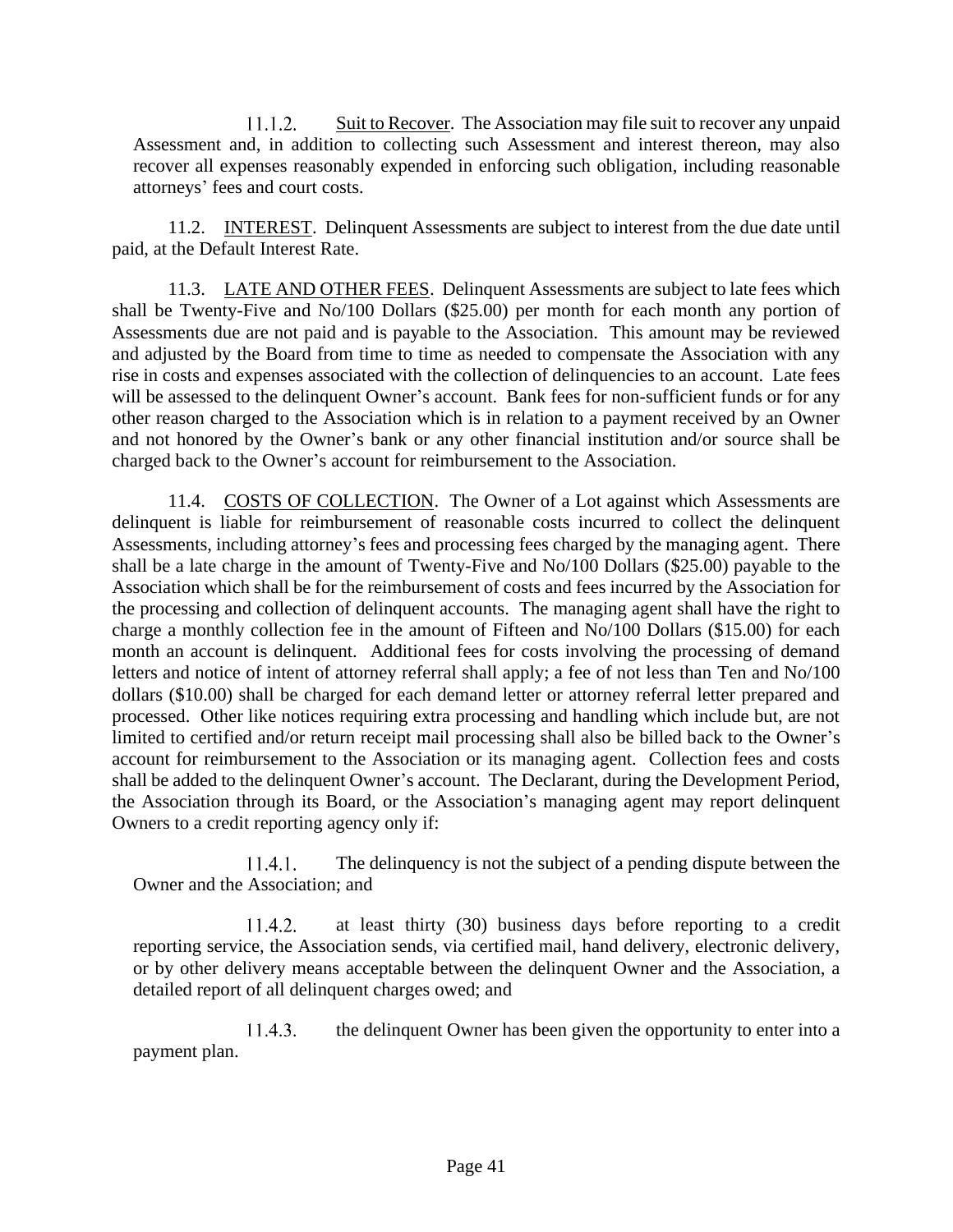The Association may not charge a fee for the reporting of an Owner to any credit reporting agency of the delinquent payment history of assessments, fines, and fees of such Owner to a credit reporting service.

11.5. ACCELERATION. If an Owner defaults in paying an Assessment that is payable in installments, the Association may accelerate the remaining installments on 10 days' written notice to the defaulting Owner. The entire unpaid balance of the Assessment becomes due on the date stated in the notice, subject to the alternative payment schedule guidelines now or hereafter adopted by the Association through its Board in accordance with Section 209.0062 of the Texas Property Code, as modified or amended from time to time. The Association is not required to offer an Owner who defaults on a payment plan the option of entering into a second or other payment plan for a minimum of two (2) years.

11.6. SUSPENSION OF USE AND VOTE. The Association may suspend the right of Owners and Residents to use Common Areas, Fitness Center, and common services (if any) during the period of delinquency, pursuant to the procedures established in the Bylaws and subject to prior notice of such suspension delivered to such Owner and/or Residents via certified mail. The Association may not suspend the right to vote appurtenant to the Lot to the extent such suspension would be prohibited under the Texas Residential Property Owners Protection Act, as amended from time to time (Texas Property Code, Section 209.001 *et seq.*). Suspension does not constitute a waiver or discharge of the Owner's obligation to pay Assessments. Further procedures for membership voting are located in Article 8 hereof or in the Bylaws. **Notwithstanding the foregoing or anything to the contrary contained herein, for as long as required under the Texas Residential Property Owners Protection Act, as amended from time to time (Texas Property Code, Section 209.001** *et seq.***), nothing contained in this Section shall prohibit a Member's vote from being exercised by such Member to elect directors of the Board on matters that affect such Member's rights or responsibilities with respect to the Lot owned by it, at any meeting of or action taken by the Members of the Association at any meeting.**

11.7. MONEY JUDGMENT. The Association may file suit seeking a money judgment against an Owner delinquent in the payment of Assessments, without foreclosing or waiving the Association's Assessment Lien.

11.8. NOTICE TO MORTGAGEE. The Association may notify and communicate with the holder of any lien against a Lot regarding the Owner's default in payment of Assessments.

11.9. FORECLOSURE OF ASSESSMENT LIEN. As provided by this Declaration, the Association may foreclose its lien against the Lot by judicial or nonjudicial means.

11.10. APPLICATION OF PAYMENTS. The Board may adopt and amend policies regarding the application of payments. The Association may refuse to accept partial payment, i.e., less than the full amount due and payable. The Association may also refuse to accept payments to which the payer attaches conditions or directions contrary to the Board's policy for applying payments. The Association's policy may provide that endorsement and deposit of a payment does not constitute acceptance by the Association, and that acceptance occurs when the Association posts the payment to the Lot's account.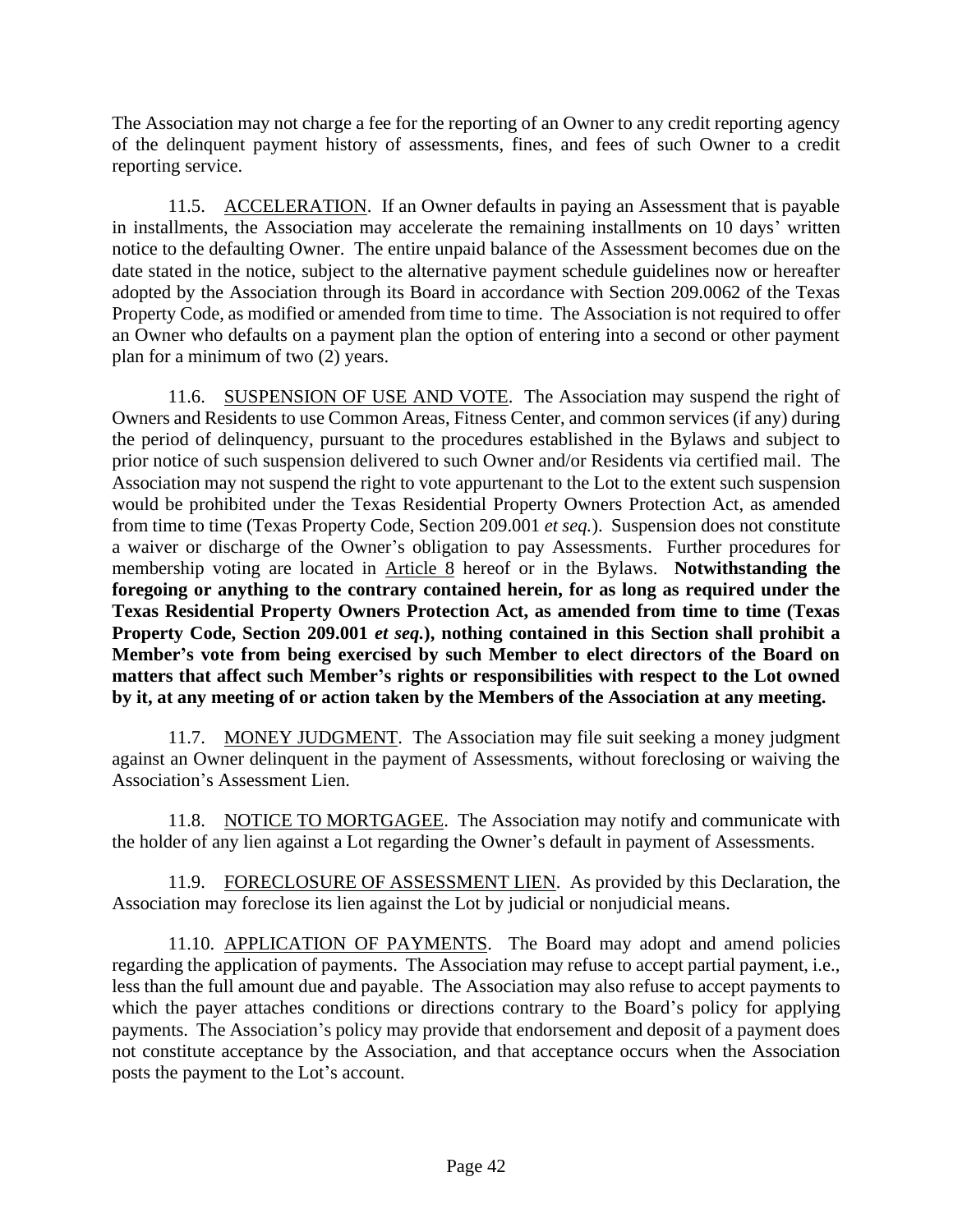11.11. JOINT AND SEVERAL LIABILITY FOR MEMBERSHIP FEES. Each Owner by acceptance of a deed to a Lot acknowledges and agrees that such Owner is jointly and severally liable with the Association for such Owner's proportionate share of any membership fees due from the Association to the owner of the Fitness Center for the rights of access and use of the Fitness Center by Members under the Membership Agreement. The owner of the Fitness Center is a third party beneficiary with respect to this Section 11.11.

### **ARTICLE 12 ENFORCING THE DOCUMENTS**

12.1. NOTICE AND HEARING. Before the Association may exercise its remedies for a violation of the Documents or damage to the Property, the Association must give an Owner written notice and an opportunity for a hearing, according to the requirements and procedures in this Declaration, the Bylaws and in Applicable Law, such as Chapter 209 of the Texas Property Code, as amended from time to time. Notices are also required before an Owner is liable to the Association for certain charges, including reimbursement of attorney's fees incurred by the Association. A minimum of two (2) notices of not more than ten (10) days each shall be required for most violations except prior notice is not required with respect to entry onto a Lot by the Association to cure violations that are an emergency or hazardous in nature or pose a threat or nuisance to the Association or another Owner. Not later than ten (10) days before the Association holds a hearing under Chapter 209 of the Texas Property Code, the Association shall provide to an Owner a packet containing all documents, photographs, and communications relating to the matter the Association intends to introduce at the hearing; failing which the Owner is entitled to a fifteen (15) day postponement of the hearing. During the hearing, the Association (through a member of the Board of designated representative) shall first present the Association's case against the Owner. An Owner or its designated representative is then entitled to present the Owner's information and issues relevant to the appeal or dispute.

12.2. REMEDIES. The remedies provided in this Article for breach of the Documents are cumulative and not exclusive. In addition to other rights and remedies provided by the Documents and by law, the Association has the following right to enforce the Documents, subject to applicable notice and hearing requirements (if any):

 $12.2.1.$ Nuisance. The result of every act or omission that violates any provision of the Documents is a nuisance, and any remedy allowed by law against a nuisance, either public or private, is applicable against the violation.

 $12.2.2.$ Fine. The Association may levy reasonable charges, as an individual Assessment, against an Owner and his Lot if the Owner or Resident, or the Owner or Resident's family, guests, employees, agents, or contractors violate a provision of the Documents. Fines may be levied for each act of violation or for each day a violation continues, and does not constitute a waiver or discharge of the Owner's obligations under the Documents. Fines may be levied by lump sum or as cumulative. The minimum fine amount to be levied shall be \$50.00. After the third fine, the fine amount shall increase in increments of no less than \$50.00 each week until the violation is remedied. The maximum fine per violation occurrence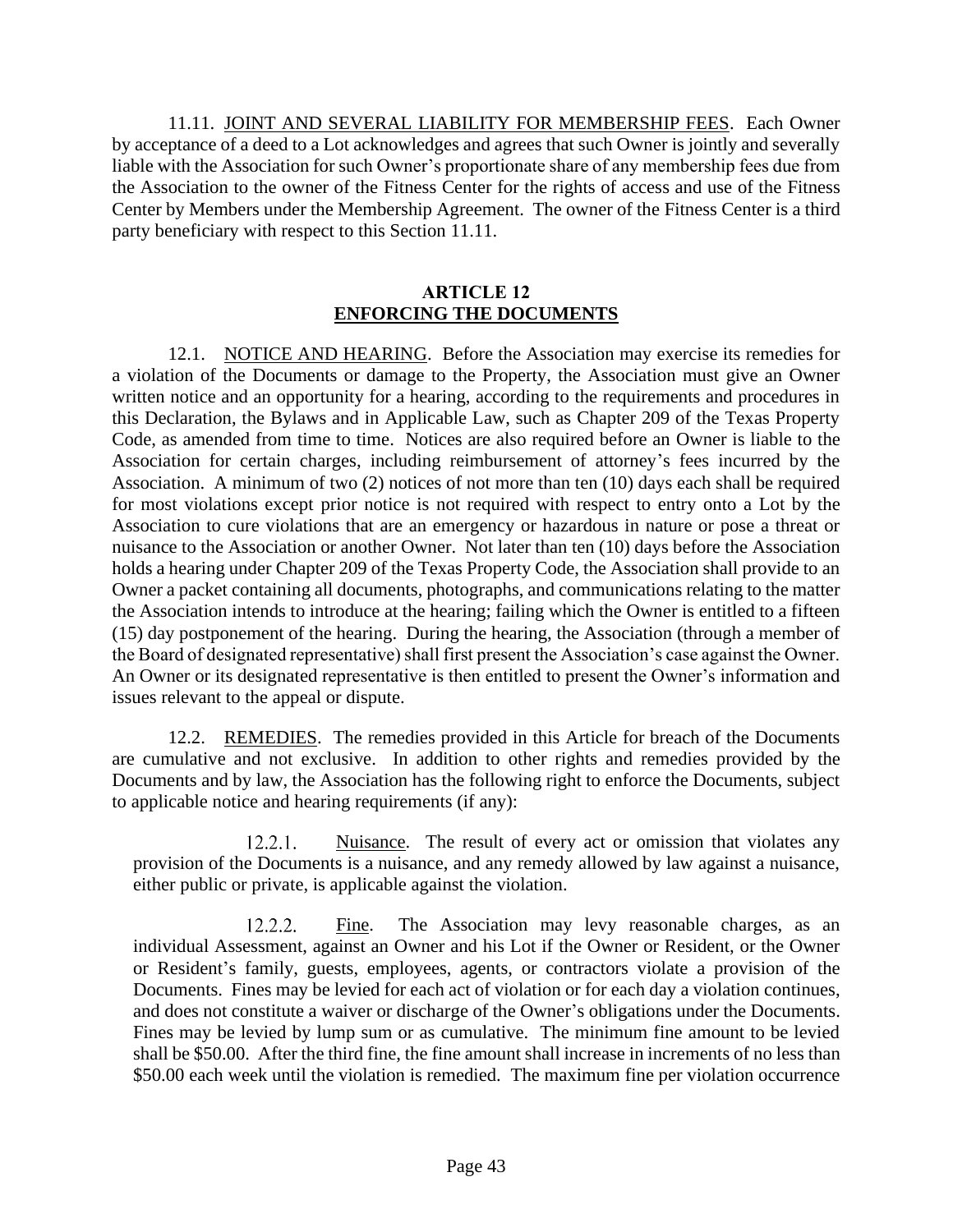that may be levied is \$1,000.00. The Association must notice an Owner via certified mail prior to levying any fine or charges against such Owner under this Section 12.2.2.

 $12.2.3.$ Suspension. The Association may suspend the right of Owners and Residents to use Common Areas for any period during which the Owner or Resident, or the Owner or Resident's family, guests, employees, agents, or contractors violate the Documents, pursuant to the procedures as outlined in the Bylaws. A suspension does not constitute a waiver or discharge of the Owner's obligations under the Documents. The Association must notice an Owner via certified mail prior to suspending an Owners or rights to use Common Areas under this Section 12.2.3.

Self-Help. The Association has the right to enter any part of the  $12.2.4.$ Property, including Lots, to abate or remove, using force as may reasonably be necessary, any erection, thing, animal, person, vehicle, or condition that violates the Documents. In exercising this right, the Board is not trespassing and is not liable for damages related to the abatement. The Board may levy its costs of abatement against the Lot and Owner as an Individual Assessment. The Board will make reasonable efforts to give the violating Owner at least one ten (10) day prior notice of its intent to exercise self-help. The notice may be given in any manner likely to be received by the Owner. Prior notice is not required (1) in the case of emergencies, (2) to remove violative signs, (3) to remove violative debris, or (4) to remove any other violative item or to abate any other violative condition that is easily removed or abated and that is considered a nuisance, dangerous, health hazard, or an eyesore to the Subdivision.

 $12.2.5.$ Suit. Failure to comply with the Documents will be grounds for an action to recover damages or for injunctive relief to cause any such violation to be remedied, or both. Prior to commencing any legal proceeding, the Association will give the defaulting party reasonable notice and an opportunity to cure the violation.

12.3. BOARD DISCRETION. The Board may use its sole discretion in determining whether to pursue a violation of the Documents, provided the Board does not act in an arbitrary or capricious manner. In evaluating a particular violation, the Board may determine that under the particular circumstances (1) the Association's position is not sufficiently strong to justify taking any or further action; (2) the provision being enforced is or may be construed as inconsistent with Applicable Law; (3) although a technical violation may exist, it is not of such a material nature as to be objectionable to a reasonable person or to justify expending the Association's resources; or (4) that enforcement is not in the Association's best interests, based on hardship, expense, or other reasonable criteria.

12.4. NO WAIVER. The Association and every Owner has the right to enforce all restrictions, conditions, covenants, liens, and charges now or hereafter imposed by the Documents. Failure by the Association or by any Owner to enforce a provision of the Documents is not a waiver of the right to do so thereafter. If the Association does waive the right to enforce a provision, that waiver does not impair the Association's right to enforce any other part of the Documents at any future time. No officer, director, or Member of the Association is liable to any Owner for the failure to enforce any of the Documents at any time.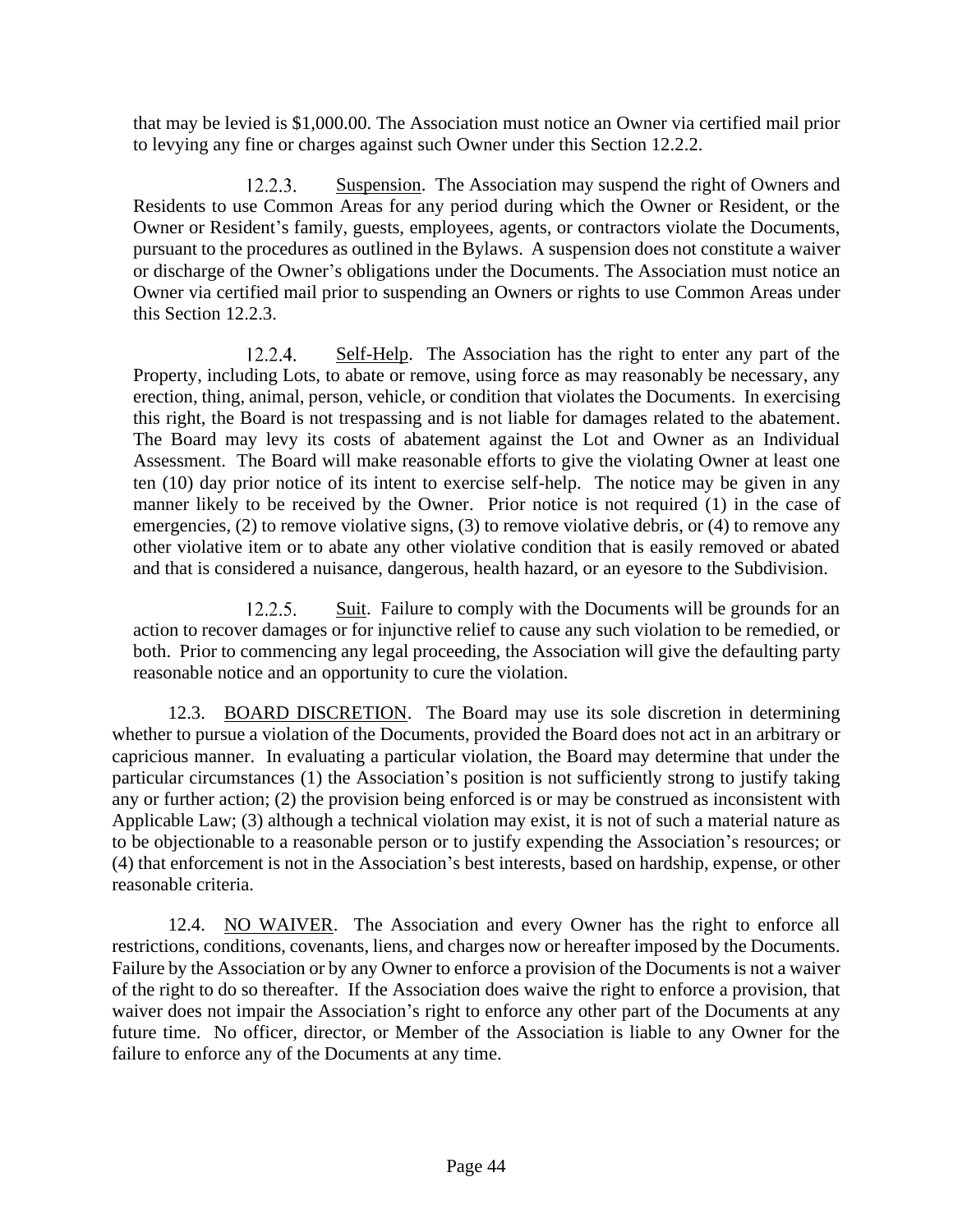12.5. RECOVERY OF COSTS. The costs of curing or abating a violation are at the expense of the Owner or other person responsible for the violation. At the Board's sole discretion, a fine may be levied against a renter or lessee other than the Owner however, should the renter or lessee fail to pay the fine within the time allotted, the Owner shall be responsible for the fine which shall be added to the Owner's account. If legal assistance is obtained to enforce any provision of the Documents, or in any legal proceeding (whether or not suit is brought) for damages or for the enforcement of the Documents or the restraint of violations of the Documents, the prevailing party is entitled to recover from the non-prevailing party all reasonable and necessary costs incurred by it in such action, including reasonable attorneys' fees.

#### **ARTICLE 13 MAINTENANCE AND REPAIR OBLIGATIONS**

13.1. OVERVIEW. Generally, the Association maintains the Common Areas, and the Owner maintains his Lot and Residence. If an Owner fails to maintain his Lot, the Association may perform the work at the Owner's expense.

13.2. ASSOCIATION MAINTAINS. The Association's maintenance duties will be discharged when and how the Board deems appropriate. The Association maintains, repairs, and replaces, as a Common Expense, the portions of the Property listed below, regardless of whether the portions are on Lots or Common Areas.

a. The Common Areas.

b. Any real and personal property owned by the Association but which is not a Common Area, such as a Lot owned by the Association.

c. Any property adjacent to the Subdivision if maintenance of same is deemed to be in the best interests of the Association, and if not prohibited by the Owner or operator of said property.

d. Any area, item, easement, or service - the maintenance of which is assigned to the Association by this Declaration or by the Plat.

The City or its lawful agents, after due notice to the Association and opportunity to cure, may maintain the Common Areas, landscape systems and any other features or elements that are required to be maintained by the Association and the Association fails to do so. The City or its lawful agents, after due notice to the Association, may remove any landscape systems, features or elements that cease to be maintained by the Association. The City or its lawful agents, after due notice to the Association and opportunity to cure, may also perform the responsibilities of the Association and its Board if the Association fails to do so in compliance with any provisions of the agreements, covenants or restrictions of the Association or of any applicable City codes or regulations. All costs incurred by the City in performing said responsibilities as addressed in this paragraph shall be the responsibility of the Association. The City may also avail itself of any other enforcement actions available to the City pursuant to state law or City codes or regulations, with regard to the items addressed in this paragraph. **THE ASSOCIATION AGREES TO INDEMNIFY AND HOLD THE CITY HARMLESS FROM ANY AND ALL COSTS, EXPENSES, SUITS, DEMANDS, LIABILITIES OR DAMAGES INCLUDING**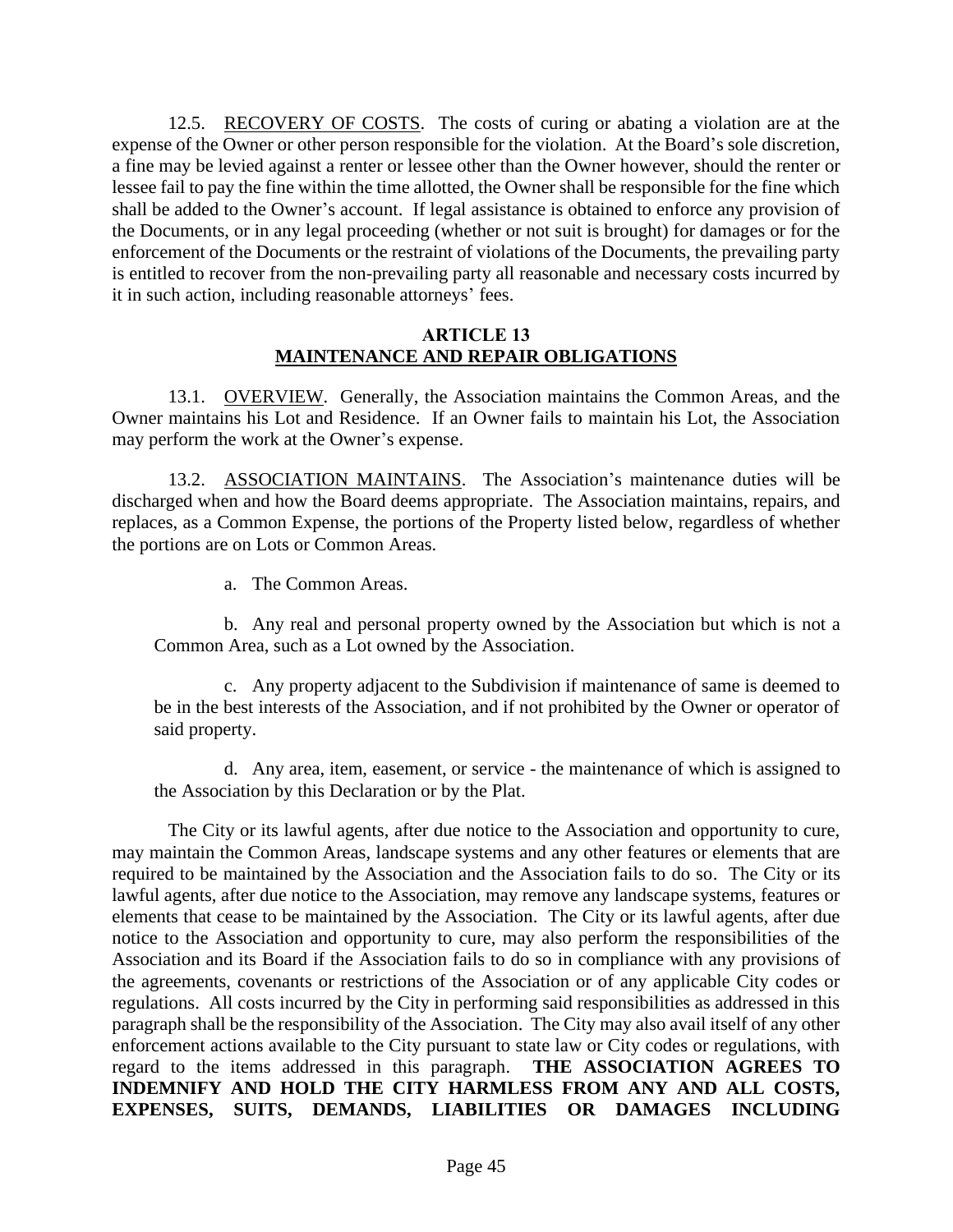## **ATTORNEY FEES AND COSTS OF SUIT, INCURRED OR RESULTING FROM THE CITY'S MAINTENANCE OF THE COMMON AREAS AND/OR REMOVAL OF ANY LANDSCAPE SYSTEMS, FEATURES OR ELEMENTS THAT CEASE TO BE MAINTAINED BY THE ASSOCIATION.**

13.3. OWNER RESPONSIBILITY. Every Owner has the following responsibilities and obligations for the maintenance, repair, and replacement of the Property, subject to the architectural control requirements of Article 6 and the use restrictions of Article 7.

 $13.3.1.$ **Avoid Damage**. An Owner may not do any work or to fail to do any work which, in the reasonable opinion of the Board, would materially jeopardize the soundness and safety of the Property, reduce the value of the Property, adversely affect the appearance of the Property, or impair any easement relating to the Property.

 $13.3.2.$ **Responsible for Damage**. An Owner is responsible for his own willful or negligent acts and those of his or the Resident's family, guests, agents, employees, or contractors when those acts necessitate maintenance, repair, or replacement to the Common Areas, or the property of another Owner**.**

 $13.3.3.$ **Owner's Obligations to Repair.** Each Owner shall at his sole cost and expense, maintain and repair his Lot and the improvements situated thereon, keeping the same in good condition and repair at all times. In the event that any Owner shall fail to maintain and repair his Lot and such improvements as required hereunder, the Association, in addition to all other remedies available to it hereunder or by law, and without waiving any of said alternative remedies, shall have the right but not the obligation, subject to the notice and cure provisions, through its agents and employees, to enter upon said Lot and to repair, maintain and restore the Lot and the exterior of the buildings and any other improvements erected thereon; and each Owner (by acceptance of a deed for his Lot) hereby covenants and agrees to repay to the Association the cost thereof immediately upon demand, and the failure of any such Owner to pay the same shall carry with it the same consequences as the failure to pay any assessments hereunder when due. Maintenance shall include the upkeep in good repair of all fences, exterior portions of the Residence including trim, gutters, garage door, windows, lawn, driveway and sidewalk; this list is not intended to be inclusive and other maintenance requirements are at the sole discretion of the Board

13.4. OWNER'S DEFAULT IN MAINTENANCE. If the Board determines that an Owner has failed to properly discharge his obligation to maintain, repair, and replace items for which the Owner is responsible, the Board may give the Owner written notice of the Association's intent to provide the necessary maintenance at Owner's expense. The notice must state, with reasonable particularity, the maintenance deemed necessary and a reasonable period of time in which to complete the work. If the Owner fails or refuses to timely perform the maintenance, the Association may do so at Owner's expense, which is an Individual Assessment against the Owner and his Lot. In case of an emergency, however, the Board's responsibility to give the Owner written notice may be waived and the Board may take any action it deems necessary to protect persons or property, the cost of the action being the Owner's expense.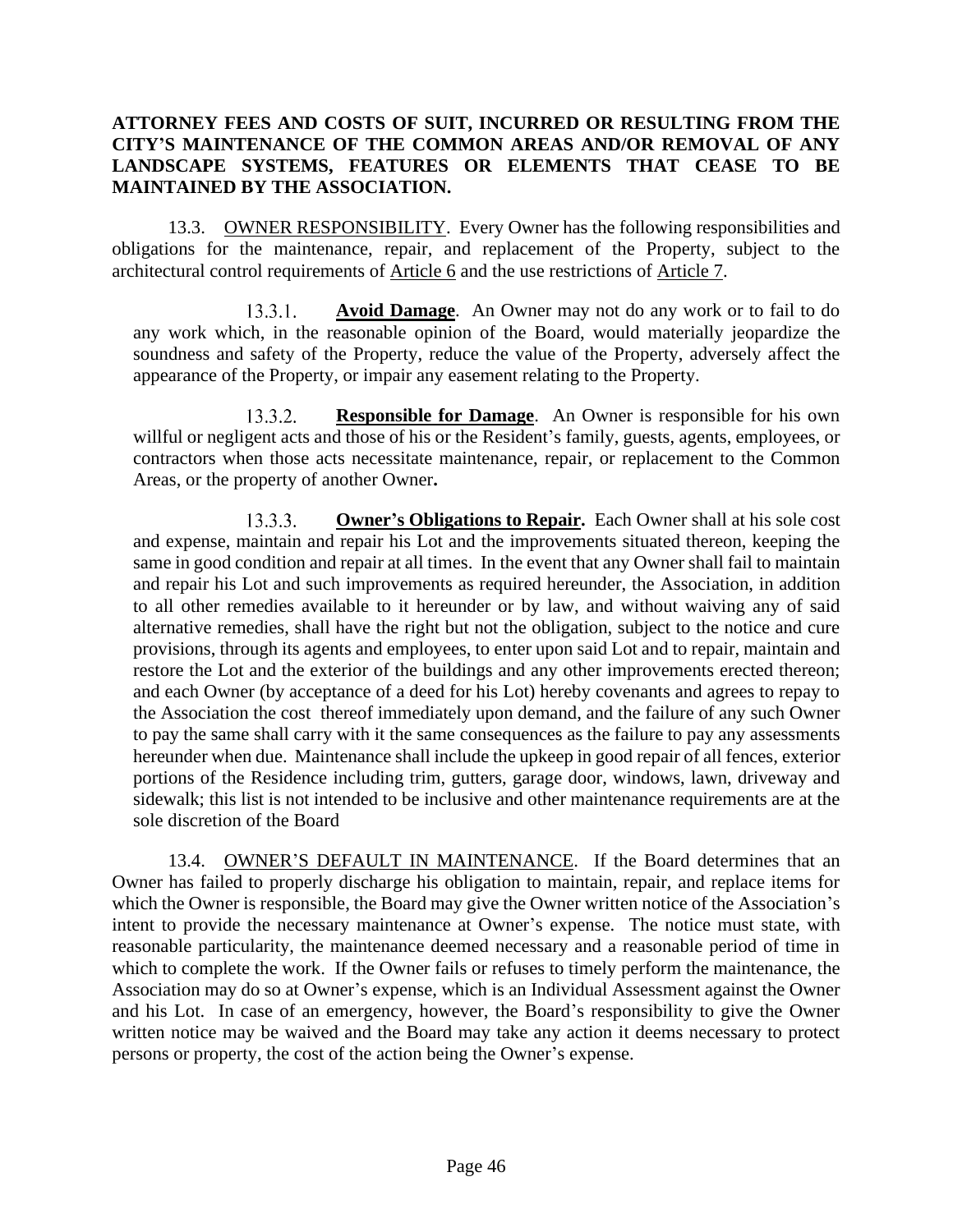13.5. CONCRETE. Minor cracks in poured concrete, including foundations, garage floors, sidewalks, driveways, and patio slabs, are inevitable as a result of the natural movement of soil (expansion and contraction), shrinkage during the curing of the concrete, and settling of the Residence. Such minor cracking is typically an aesthetic consideration without structural significance.

13.6. MOLD. In the era in which this Declaration is written, the public and the insurance industry have a heightened awareness of and sensitivity to anything pertaining to mold. Because many insurance policies do not cover damages related to mold, Owners should be proactive in identifying and removing visible surface mold, and in identifying and repairing sources of water leaks in the Residence. To discourage mold in his Residence, each Resident should maintain an inside humidity level under sixty percent. For more information about mold, the Owner should consult a reliable source, such as the U. S. Environmental Protection Agency.

# **ARTICLE 14 INSURANCE**

14.1. GENERAL PROVISIONS. All insurance affecting the Property is governed by the provisions of this Article, with which the Owners and the Board will make every reasonable effort to comply. Insurance policies and bonds obtained and maintained by the Owners must be issued by responsible insurance companies authorized to do business in the State of Texas. Each insurance policy maintained by the Owner should contain a provision requiring the insurer to endeavor to give at least 10 days' prior written notice to the Board before the policy may be canceled, terminated, materially modified, or allowed to expire, by either the insurer or the insured.

14.2. PROPERTY INSURANCE BY OWNER(S). To the extent it is reasonably available; the Owners will obtain property insurance for all improvements and property within a Residence or Lot owned by such Owner insurable by the Owner. This insurance must be in an amount sufficient to cover the replacement cost of any repair or reconstruction in event of damage or destruction from any insured hazard. In insuring the Residence and Lot owned by it, the Owner may be guided by types of policies and coverage's customarily available for similar types of properties. As used in this Article, "Building Standard" refers to the typical Residence for the Property, as originally constructed, and as modified over time by changes in replacement materials and systems that are typical for the market and era.

 $14.2.1.$ Limitation of Liability. The Association shall not be liable: (i) for injury or damage to any person or property caused by the elements or by the Owner or Resident, or any other person or entity, or resulting from any utility, rain, snow or ice which may leak or flow from or over any portion of the Common Areas, or from any pipe, drain, conduit, appliance or equipment which the Association is responsible to maintain hereunder; or (ii) to any Owner or Resident of any Residence for any damage or injury caused in whole or in part by the Association's failure to discharge its maintenance responsibilities hereunder, to the extent not covered by available insurance proceeds.

14.3. LIABILITY INSURANCE BY OWNER. Notwithstanding anything to the contrary in this Declaration, to the extent permitted by Applicable Law, each Owner is liable for damage to the Property caused by the Owner or by persons for whom the Owner is responsible.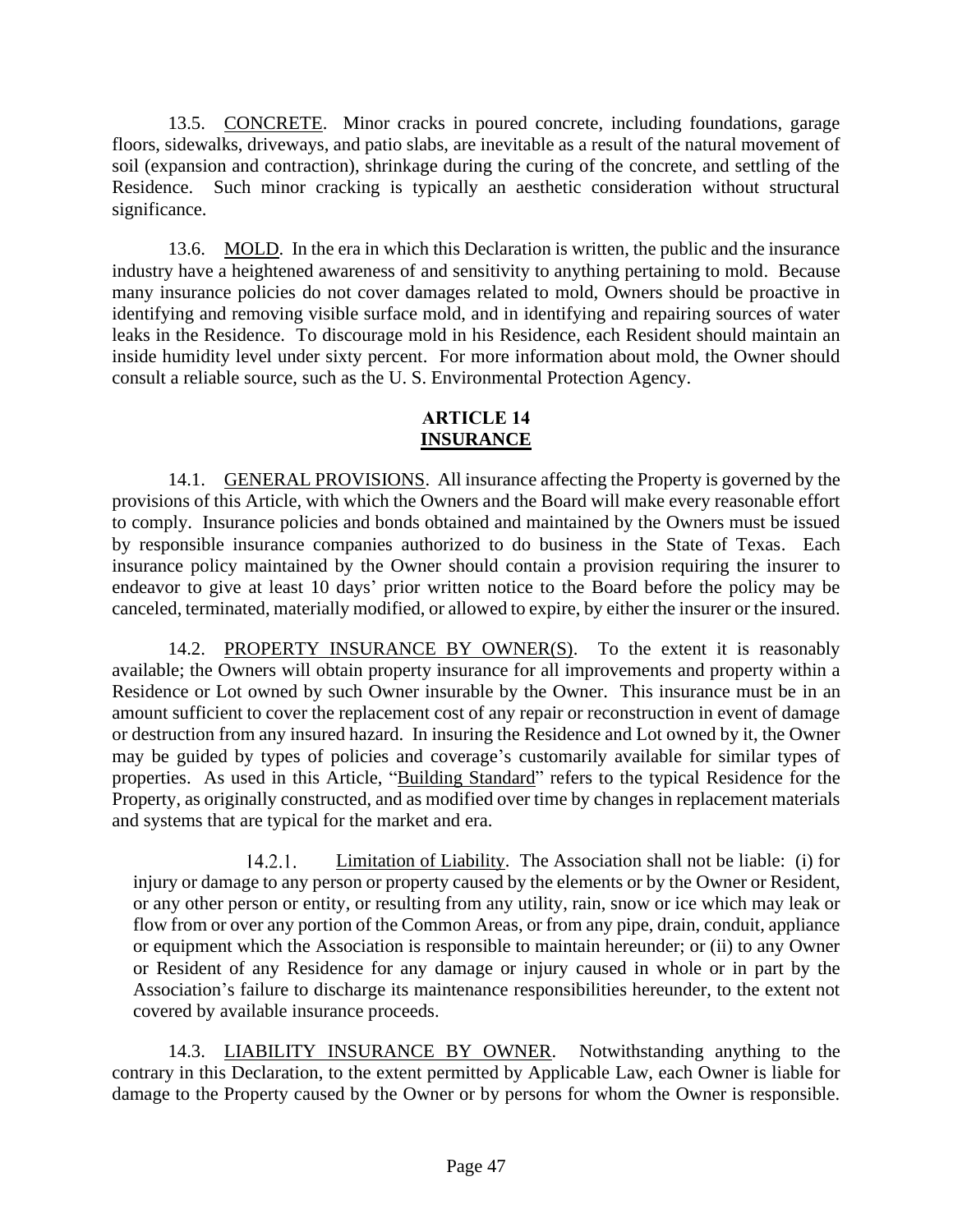Each Owner is hereby required to obtain and maintain general liability insurance to cover this liability as well as occurrences within his Residence, in amounts sufficient to cover the Owner's liability for damage to the property of others in the Property, whether such damage is caused willfully and intentionally, or by omission or negligence.

14.4. OWNER'S GENERAL RESPONSIBILITY FOR INSURANCE. Each Owner, at his expense, will maintain all insurance coverage's required of Owners by the Association pursuant to this Article. Each Owner will provide the Association with proof or a certificate of insurance on request by the Association from time to time. If an Owner fails to maintain required insurance, or to provide the Association with proof of same, the Board may obtain insurance on behalf of the Owner who will be obligated for the cost as an Individual Assessment. The Board may establish additional minimum insurance requirements, including types and minimum amounts of coverage, to be individually obtained and maintained by Owners if the insurance is deemed necessary or desirable by the Board to reduce potential risks to the Association or other Owners. Each Owner and Resident is solely responsible for insuring his Residence and his personal property in his Residence and on his Lot, including furnishings, vehicles, and stored items.

# **ARTICLE 15 AMENDMENTS**

15.1. CONSENTS REQUIRED. As permitted by this Declaration, certain amendments of this Declaration may be executed by Declarant alone, or by the Board alone without the consent or joinder of the Members. To the extent required by the City, any proposed amendment which is for the purpose of amending the provisions of this Declaration or the Association's agreements pertaining to the use, operation, maintenance and/or supervision of any screening walls, private Streets, or private alleys that are the responsibility of the Association, and associated assessments, shall not be effective until written consent from the City for such amendment is obtained.

15.2. METHOD OF AMENDMENT. This Declaration may be amended by any method selected by the Board from time to time, pursuant to the Bylaws, provided the method gives an Owner of each Lot the substance if not exact wording of the proposed amendment, and a description of the effect of the proposed amendment. In any event, this Declaration may be amended by written instrument recorded in the Real Property Records approved by affirmative vote of Members holding at least sixty-seven percent (67%) of all votes of Members of the Association taken at a meeting of Members duly called at which quorum is present (or by written consent of Members holding at least sixty-seven percent (67%) of all votes of Members in lieu of a vote of Members); provided such amendment is additionally approved in writing by Declarant during the Development Period.

15.3. EFFECTIVE. To be effective, an amendment must be in the form of a written instrument (1) referencing the name of the Property, the name of the Association, and the recording data of this Declaration and any amendments hereto; (2) signed and acknowledged by an officer of the Association, certifying the requisite approval of Declarant, so long as Declarant owns one (1) lot within the Subdivision, or the directors and, if required, any mortgagees under a first lien mortgage or deed of trust encumbering a Lot; and (3) recorded in the Real Property Records of every county in which the Property is located, except as modified by the following section.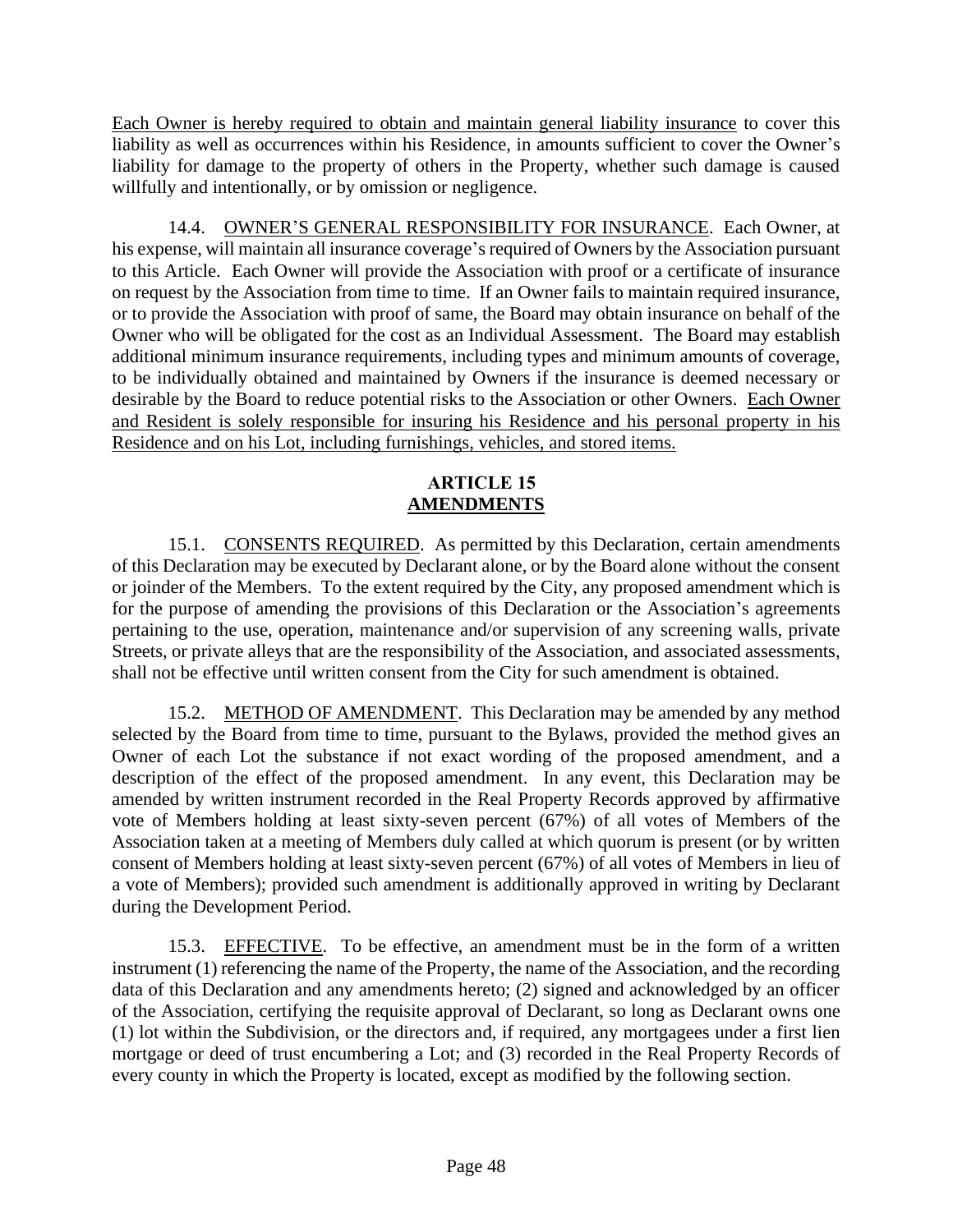15.4. DECLARANT PROVISIONS. Subject to any consent from the City which is required pursuant to Section 15.1, Declarant has an exclusive right to unilaterally amend this Declaration for the purposes stated in Appendix B. An amendment that may be executed by Declarant alone is not required to name the Association or to be signed by an officer of the Association. No amendment may affect Declarant's rights under this Declaration without Declarant's written and acknowledged consent, which must be part of the recorded amendment instrument. This Section may not be amended without Declarant's written and acknowledged consent. **Further, and without regard to whether or not the Declarant has been released from obligations and duties to the Association, during the Development Period or so long as the Declarant holds record title to at least one (1) Lot and holds same for sale in the ordinary course of business, neither the Association nor its Board, nor any member of the Association nor Owner shall take any action that will impair or adversely affect the rights of the Declarant or cause the Declarant to suffer any financial, legal or other detriment, including but not limited to, any direct or indirect interference with the sale of Lots. In the event there is a breach of this Section, it is acknowledged that any monetary award which may be available would be an insufficient remedy and therefore, in addition to all other remedies, the Declarant shall be entitled to injunctive relief restraining the Association, its Board or any member of the Association from further breach of this Section.** The provisions of this Section 15.4 may not be modified or amended during the Development Period without the express written consent of Declarant

15.5. ORDINANCE COMPLIANCE. When amending the Documents, the Association must consider the validity and enforceability of the amendment in light of current public law, including without limitation applicable zoning or other City requirements.

15.6. MERGER. Merger or consolidation of the Association with another association must be evidenced by an amendment to this Declaration. The amendment must be approved by Majority of Owners. Upon a merger or consolidation of the Association with another association, the property, rights, and obligations of another association may, by operation of law, be added to the properties, rights, and obligations of the Association as a surviving corporation pursuant to the merger. The surviving or consolidated association may administer the provisions of the Documents within the Property, together with the covenants and restrictions established upon any other property under its jurisdiction. No merger or consolidation, however, will affect a revocation, change, or addition to the covenants established by this Declaration within the Property.

15.7. TERMINATION. Termination of the terms of this Declaration is according to the following provisions. In the event of substantially total damage, destruction, or public condemnation of the Property, an amendment to terminate must be approved by Owners of at least two-thirds of the Lots. In the event of public condemnation of the entire Property, an amendment to terminate may be executed by the Board without a vote of Owners. In all other circumstances, an amendment to terminate must be approved by Owners of at least eighty-five percent (85%) of the Lots. Any termination of the terms of this Declaration shall require the written approval of the City.

15.8. CONDEMNATION. In any proceeding, negotiation, settlement, or agreement concerning condemnation of the Common Area, the Association will be the exclusive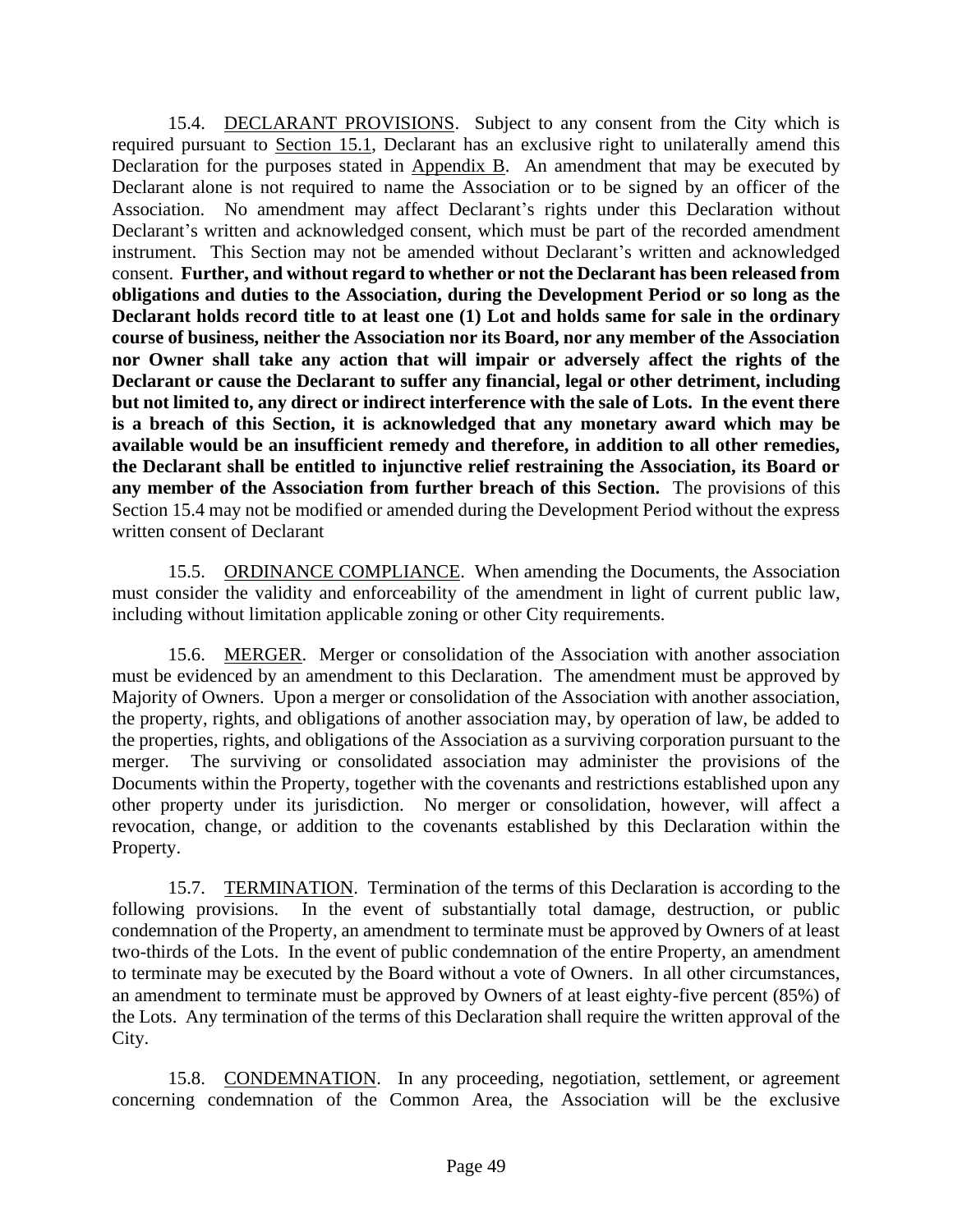representative of the Owners. The Association may use condemnation proceeds to repair and replace any damage or destruction of the Common Area, real or personal, caused by the condemnation. Any condemnation proceeds remaining after completion, or waiver, of the repair and replacement will be deposited in the Association's Reserve Funds.

#### **ARTICLE 16 DISPUTE RESOLUTION**

16.1. INTRODUCTION & DEFINITIONS. The Association, the Owners, Declarant, all persons subject to this Declaration, and any person not otherwise subject to this Declaration who agrees to submit to this Article (collectively, the "Parties") agree to encourage the amicable resolution of disputes involving the Property and to avoid the emotional and financial costs of litigation and arbitration if at all possible. Accordingly, each Party hereby covenants and agrees that this Article applies to all Claims as hereafter defined. The provisions of this Article 16 shall be specifically enforceable under applicable law in any court having jurisdiction thereof. Notwithstanding anything contained in the Documents, this Article 16 may only be amended with the prior written approval of the Declarant, and Owners holding 100% of votes in the Association. As used in this Article only, the following words, when capitalized, have the following specified meanings:

> $16.1.1.$ "Claim" means:

a. Claims relating to the rights and/or duties of Declarant, the Association, any managing agent engaged by the Declarant or the Association, or the Architectural Reviewer, under the Documents.

b. Claims relating to the acts or omissions of the Declarant, the Association or a Board member or officer of the Association during Declarant's control and administration of the Association, and any claim asserted against the Architectural Reviewer.

c. Claims relating to the design or construction of the Property, including Common Area, Residences, or any improvements located on the Lots.

 $16.1.2.$ "Claimant" means any Party having a Claim against any other Party.

"Respondent" means any Party against which a Claim has been  $16.1.3.$ asserted by a Claimant.

16.2. MANDATORY PROCEDURES. Claimant may not initiate any proceeding before any administrative tribunal seeking redress or resolution of its Claim until Claimant has complied with the procedures of this Article. As provided in Section 16.9 below, a Claim will be resolved by binding arbitration. A Claimant, whether Owner or the Association, may not consolidate any Claims or bring a Claim on behalf of any class; provided however, a Respondent may join or add additional parties to a Claim as may be allegedly responsible in whole or in any part for matters which are the subject of such Claims.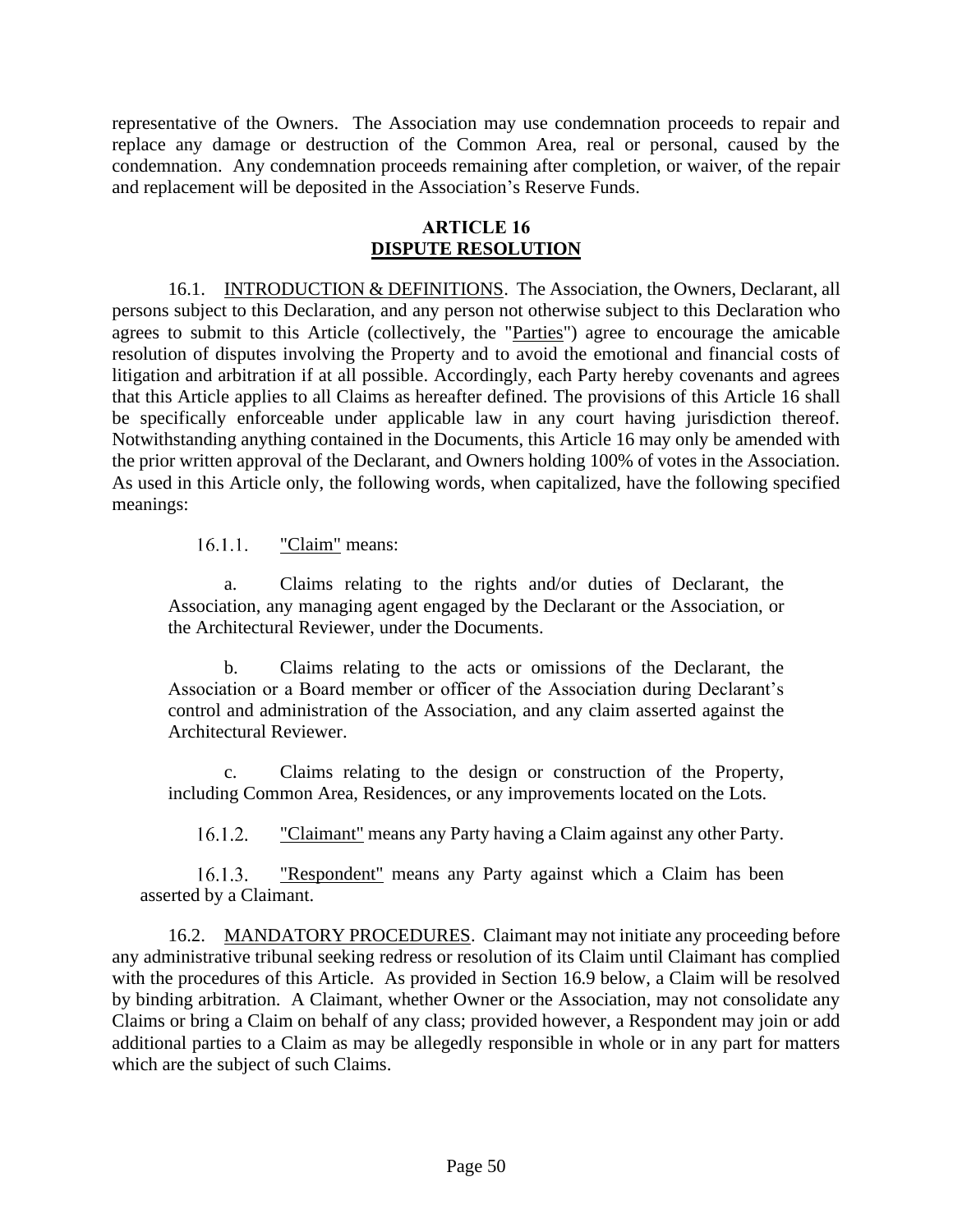16.3. CLAIM AFFECTING COMMON AREAS. In accordance with Section 8.13 of this Declaration, the Association does not have the power or right to institute, defend, intervene in, settle, or compromise litigation or administrative proceedings: (1) in the name of or on behalf of any Owner (whether one or more); or (2) pertaining to a Claim, as defined in Section 16.1.1 below, relating to the design or construction of improvements on a Lot (whether one or more), including Residences. In the event the Association or an Owner asserts a Claim related to the Common Areas, as a precondition to providing the Notice defined in Section 16.5, initiating the mandatory dispute resolution procedures set forth in this Article 16, or taking any other action to prosecute a Claim related to the Common Areas, the Association or Owner, as applicable, must:

Independent Report on the Condition of the Common Areas. Obtain an  $16.3.1.$ independent third-party report (the "Common Area Report") from a licensed professional engineer which: (1) identifies the Common Areas subject to the Claim including the present physical condition of the Common Areas; (2) describes any modification, maintenance, or repairs to the Common Areas performed by the Owner(s) and/or the Association; (3) provides specific and detailed recommendations regarding remediation and/or repair of the Common Areas subject to the Claim. For the purposes of this Section, an independent third-party report is a report obtained directly by the Association or an Owner and paid for by the Association or Owner, as applicable, and not prepared by a person employed by or otherwise affiliated with the attorney or law firm that represents or will represent the Association or Owner in the Claim. As a precondition to providing the Notice described in Section 16.5, the Association or Owner must provide at least ten (10) days prior written notice of the inspection, calculated from the date or receipt of such notice, to each party subject to a Claim which notice shall identify the independent third-party engaged to prepare the Common Area Report, the specific Common Areas to be inspected, and the date and time the inspection will occur. Each party subject to a Claim may attend the inspection, personally or through an agent. Upon completion, the Common Area Report shall be provided to each party subject to a Claim. In addition, before providing the Notice described in Section 16.5, the Association or the Owner, as applicable, shall have permitted each party subject to a Claim the right, for a period of ninety (90) days, to inspect and correct, any condition identified in the Common Area Report.

 $16.3.2.$ Claim by the Association - Owner Meeting and Approval. If the Claim is prosecuted by the Association, the Association must first obtain approval from Members holding sixty-seven percent (67%) of the votes in the Association to provide the Notice described in Section 16.5, initiate the mandatory dispute resolution procedures set forth in this Article 16, or take any other action to prosecute a Claim, which approval from Members must be obtained at a special meeting of Members called in accordance with the Bylaws. The notice of meeting required hereunder will be provided pursuant to the Bylaws but the notice must also include: (1) the nature of the Claim, the relief sought, the anticipated duration of prosecuting the Claim, and the likelihood of success; (2) a copy of the Common Area Report; (3) a copy of any proposed engagement letter, with the terms of such engagement between the Association and an attorney to be engaged by the Association to assert or provide assistance with the claim (the "Engagement Letter"); (4) a description of the attorney fees, consultant fees, expert witness fees, and court costs, whether incurred by the Association directly or for which it may be liable if it is not the prevailing party or that the Association will be required, pursuant to the Engagement Letter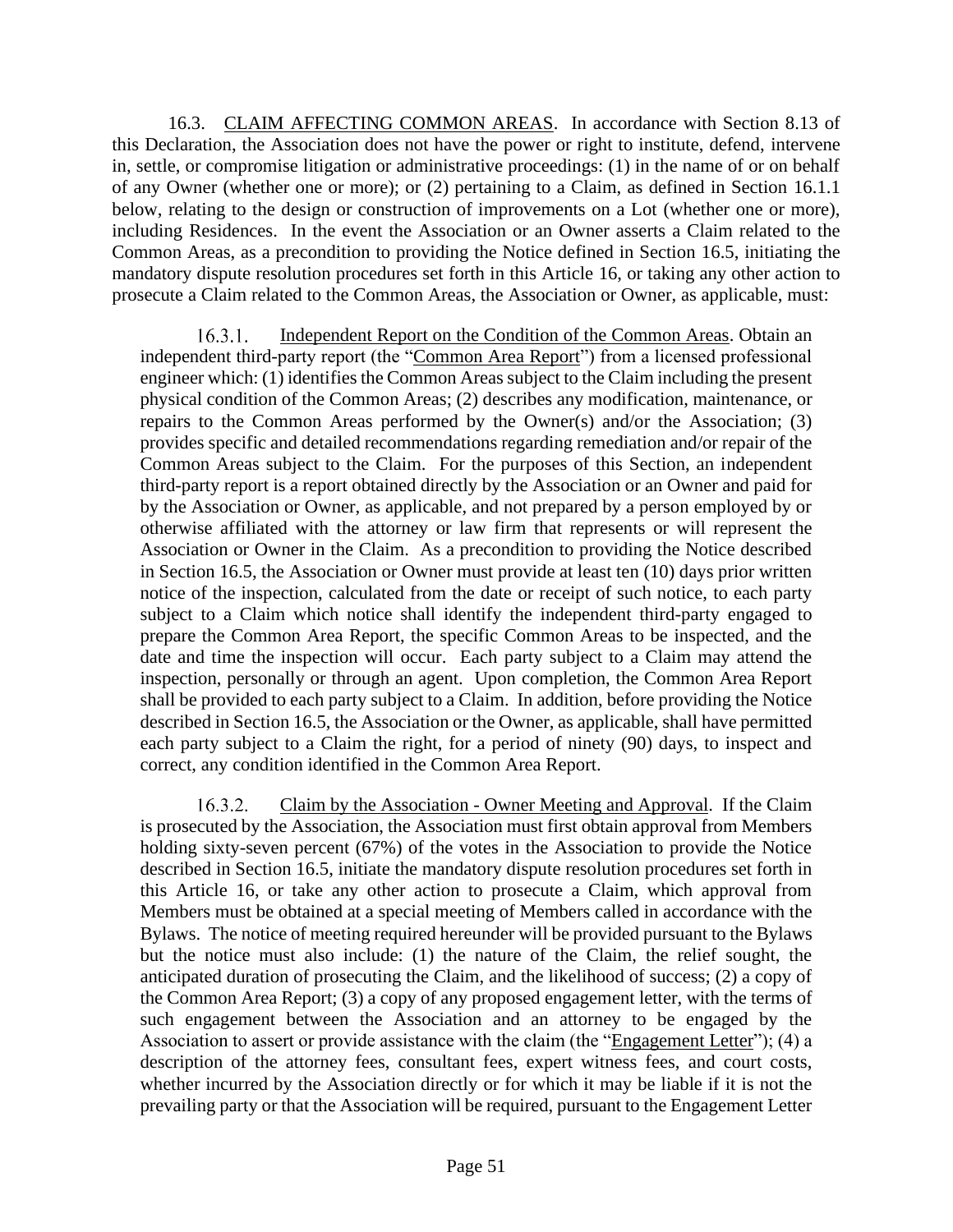or otherwise, to pay if the Association elects to not proceed with the Claim; (5) a summary of the steps previously taken, and proposed to be taken, to resolve the Claim; (6) an estimate of the impact on the value of each Residence if the Claim is prosecuted and an estimate of the impact on the value of each Residence after resolution of the Claim; (7) an estimate of the impact on the marketability of each Residence if the Claim is prosecuted and during prosecution of the Claim, and an estimate of the impact on the value of each Residence during and after resolution of the Claim; (8) the manner in which the Association proposes to fund the cost of prosecuting the Claim; and (9) the impact on the finances of the Association, including the impact on present and projected reserves, in the event the Association is not the prevailing party. The notice required by this paragraph must be prepared and signed by a person other than, and not employed by or otherwise affiliated with, the attorney or law firm that represents or will represent the Association or Owner, as applicable, in the Claim. In the event Members approve providing the Notice described in Section 16.5, or taking any other action to prosecute a Claim, the Members holding a Majority of the votes in the Association, at a special meeting called in accordance with the Bylaws, may elect to discontinue prosecution or pursuit of the Claim.

16.4. CLAIM BY OWNERS – IMPROVEMENTS ON LOTS. Notwithstanding anything contained herein to the contrary, in the event a warranty is provided to an Owner by the Declarant relating to the design or construction of any improvements located on a Lot, then this Article 16 will only apply to the extent that this Article 16 is more restrictive than such Owner's warranty, as determined in the sole discretion of the Declarant providing such warranty (if any). If a warranty has not been provided to an Owner relating to the design or construction of any improvements located on a Lot, then this Article 16 will apply. If an Owner brings a Claim, as defined in Section 16.1.1, relating to the design or construction of any improvements located on a Lot (whether one or more), as a precondition to providing the Notice defined in Section 16.5, initiating the mandatory dispute resolution procedures set forth in this Article 16, or taking any other action to prosecute a Claim, the Owner must obtain an independent third-party report (the "Owner Improvement Report") from a licensed professional engineer which: (1) identifies the improvements subject to the Claim including the present physical condition of the improvements; (2) describes any modification, maintenance, or repairs to the improvements performed by the Owner(s) and/or the Association; and (3) provides specific and detailed recommendations regarding remediation and/or repair of the improvements subject to the Claim. For the purposes of this Section, an independent third-party report is a report obtained directly by the Owner and paid for by the Owner, and not prepared by a person employed by or otherwise affiliated with the attorney or law firm that represents or will represent the Owner in the Claim. As a precondition to providing the Notice described in Section 16.5, the Owner must provide at least ten (10) days prior written notice of the inspection, calculated from the date of receipt of such notice, to each party subject to a Claim which notice shall identify the independent third-party engaged to prepare the Owner Improvement Report, the specific improvements to be inspected, and the date and time the inspection will occur. Each party subject to a Claim may attend the inspection, personally or through an agent. Upon completion, the Owner Improvement Report shall be provided to each party subject to a Claim. In addition, before providing the Notice described in Section 16.5, the Owner shall have permitted each party subject to a Claim the right, for a period of ninety (90) days, to inspect and correct, any condition identified in the Owner Improvement Report.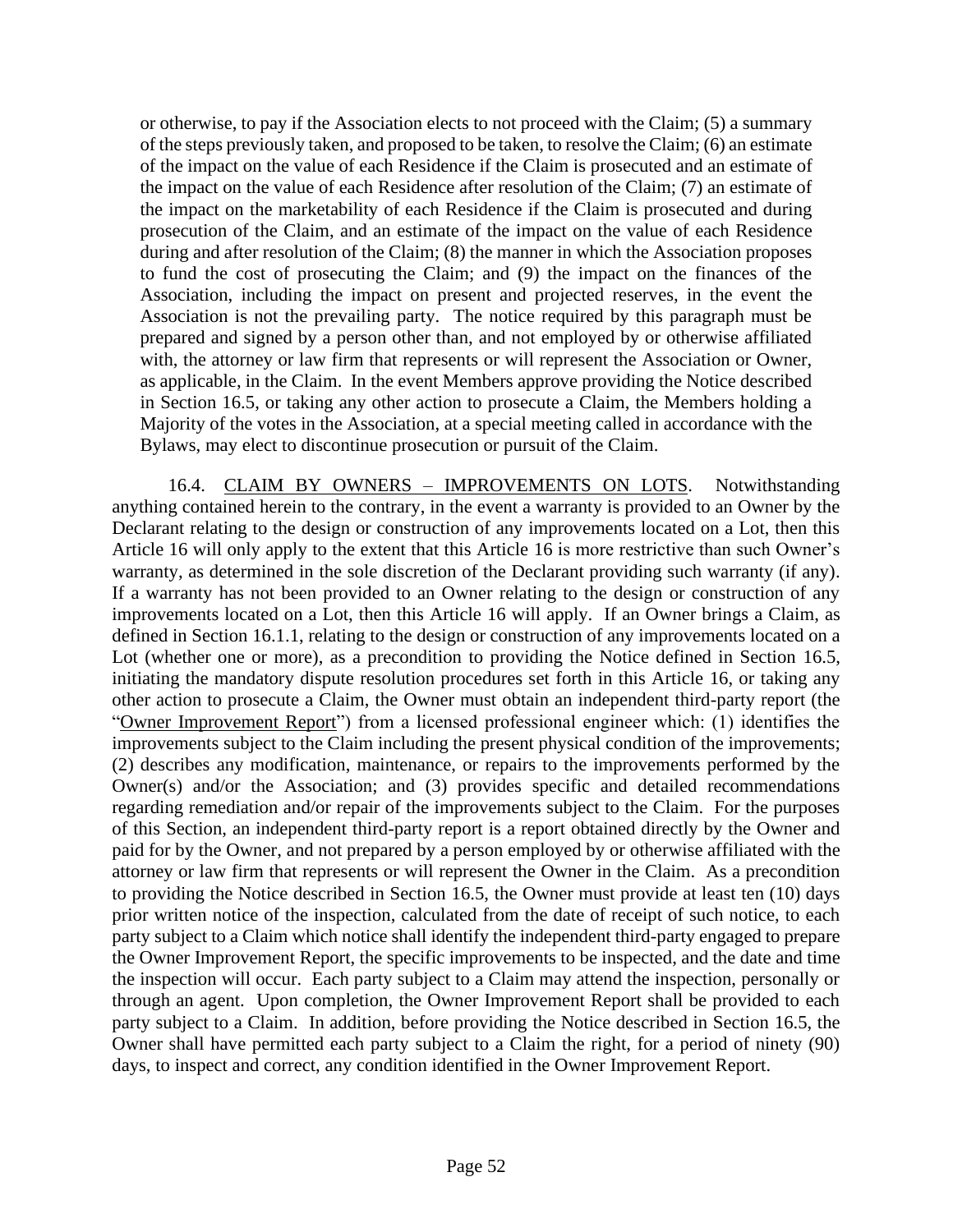16.5. NOTICE. Claimant must notify Respondent in writing of the Claim (the "Notice"), stating plainly and concisely: (1) the nature of the Claim, including date, time, location, persons involved, and Respondent's role in the Claim; (2) the basis of the Claim (i.e., the provision of the Documents or other authority out of which the Claim arises); (3) what Claimant wants Respondent to do or not do to resolve the Claim; and (4) that the Notice is given pursuant to this Section. For Claims governed by Chapter 27 of the Texas Property Code, the time period for negotiation in Section 16.6 below, is equivalent to the sixty (60) day period under Section 27.004 of the Texas Property Code. If a Claim is subject to Chapter 27 of the Texas Property Code, the Claimant and Respondent are advised, in addition to compliance with Section 16.6, to comply with the terms and provisions of Section 27.004 during such sixty (60) day period. Section 16.6 does not modify or extend the time period set forth in Section 27.004 of the Texas Property Code. Failure to comply with the time periods or actions specified in Section 27.004 could affect a Claim if the Claim is subject to Chapter 27 of the Texas Property Code. The one hundred and twenty (120) day period for mediation set forth in Section 16.7 below, is intended to provide the Claimant and Respondent with sufficient time to resolve the Claim in the event resolution is not accomplished during negotiation. If the Claim is not resolved during negotiation, mediation pursuant to Section 16.7 is required without regard to the monetary amount of the Claim.

If the Claimant is the Association, the Notice will also include: (a) a true and correct copy of the Common Area Report; (b) a copy of the Engagement Letter; (c) copies of all reports, studies, analyses, and recommendations obtained by the Association related to the Common Area which forms the basis of the Claim; (d) a true and correct copy of the special meeting notice provided to Members in accordance with Section 16.3.2 above; and (e) reasonable and credible evidence confirming that Members holding sixty-seven percent (67%) of the votes in the Association approved providing the Notice. If the Claimant is not the Association and pertains to the Common Area, the Notice will also include a true and correct copy of the Common Area Report. If the Claimant is not the Association and pertains to improvements on a Lot, the Notice will also include a true and correct copy of the Owner Improvement Report.

16.6. NEGOTIATION. Claimant and Respondent will make every reasonable effort to meet in person to resolve the Claim by good faith negotiation. Within sixty days after Respondent's receipt of the Notice, Respondent and Claimant will meet at a mutually-acceptable place and time to discuss the Claim. At such meeting or at some other mutually-agreeable time, Respondent and Respondent's representatives will have full access to the Property that is subject to the Claim for the purposes of inspecting the Property. If Respondent elects to take corrective action, Claimant will provide Respondent and Respondent's representatives and agents with full access to the Property to take and complete corrective action.

16.7. MEDIATION. If the Parties do not agree upon a mediator within such 30 days, or negotiate but do not resolve the Claim through negotiation within 120 days from the date of the Notice (or within such other period as may be agreed on by the Parties), Claimant will have thirty additional days within which to submit the Claim to mediation under the auspices of a mediation center or individual mediator on which the Parties mutually agree. The mediator must have at least five years of experience serving as a mediator and must have technical knowledge or expertise appropriate to the subject matter of the Claim. If Claimant does not submit the Claim to mediation within the thirty-day period, Claimant is deemed to have waived the Claim, and Respondent is released and discharged from any and all liability to Claimant on account of the Claim.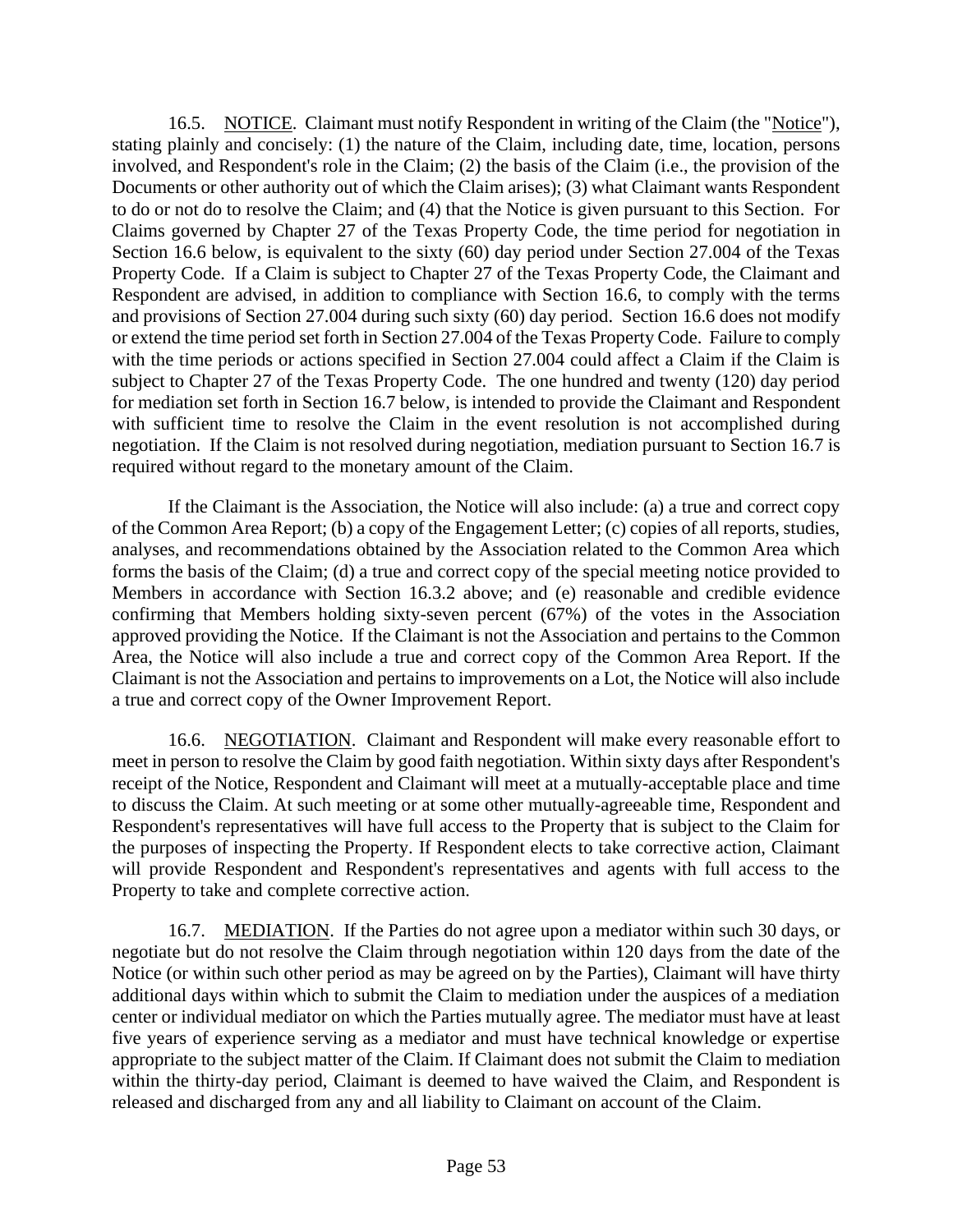16.8. TERMINATION OF MEDIATION. If the Parties do not settle the Claim within 30 days after submission to mediation or within a time deemed reasonable by the mediator, the mediator will issue a notice of termination of the mediation proceedings indicating that the Parties are at an impasse and the date that mediation was terminated. Thereafter, Claimant may file suit or initiate arbitration proceedings on the Claim, as appropriate and permitted by this Article.

16.9. BINDING ARBITRATION-CLAIMS**.** All Claims must be settled by binding arbitration. Claimant or Respondent may, by summary proceedings (e.g., a plea in abatement or motion to stay further proceedings), bring an action in court to compel arbitration of any Claim not referred to arbitration as required by this Section 16.9.

 $16.9.1.$ Governing Rules. If a Claim has not been resolved after mediation as required by Section 16.7, the Claim will be resolved by binding arbitration in accordance with the terms of this Section 16.9 and the rules and procedures of the American Arbitration Association ("AAA") or, if the AAA is unable or unwilling to act as the arbitrator, then the arbitration shall be conducted by another neutral reputable arbitration service selected by Respondent in Collin County, Texas. Regardless of what entity or person is acting as the arbitrator, the arbitration shall be conducted in accordance with the AAA's "Construction Industry Dispute Resolution Procedures" and, if they apply to the disagreement, the rules contained in the Supplementary Procedures for Consumer-Related Disputes. If such rules have changed or been renamed by the time a disagreement arises, then the successor rules will apply. Also, despite the choice of rules governing the arbitration of any Claim, if the AAA has, by the time of Claim, identified different rules that would specifically apply to the Claim, then those rules will apply instead of the rules identified above. In the event of any inconsistency between any such applicable rules and this Section 16.9, this Section 16.9 will control. Judgment upon the award rendered by the arbitrator shall be binding and not subject to appeal except as provided in Section 16.9.4, but may be reduced to judgment or enforced in any court having jurisdiction. Notwithstanding any provision to the contrary or any applicable rules for arbitration, any arbitration with respect to Claims arising hereunder shall be conducted by a panel of three (3) arbitrators, to be chosen as follows:

a. One arbitrator shall be selected by Respondent, in its sole and absolute discretion;

b. One arbitrator shall be selected by the Claimant, in its sole and absolute discretion; and

c. One arbitrator shall be selected by mutual agreement of the arbitrators having been selected by Respondent and the Claimant, in their sole and absolute discretion.

 $16.9.2$ Exceptions to Arbitration; Preservation of Remedies. No provision of, nor the exercise of any rights under, this Section 16.9 will limit the right of Claimant or Respondent, and Claimant and the Respondent will have the right during any Claim, to seek, use, and employ ancillary or preliminary remedies, judicial or otherwise, for the purposes of realizing upon, preserving, or protecting upon any property, real or personal, that is involved in a Claim, including, without limitation, rights and remedies relating to: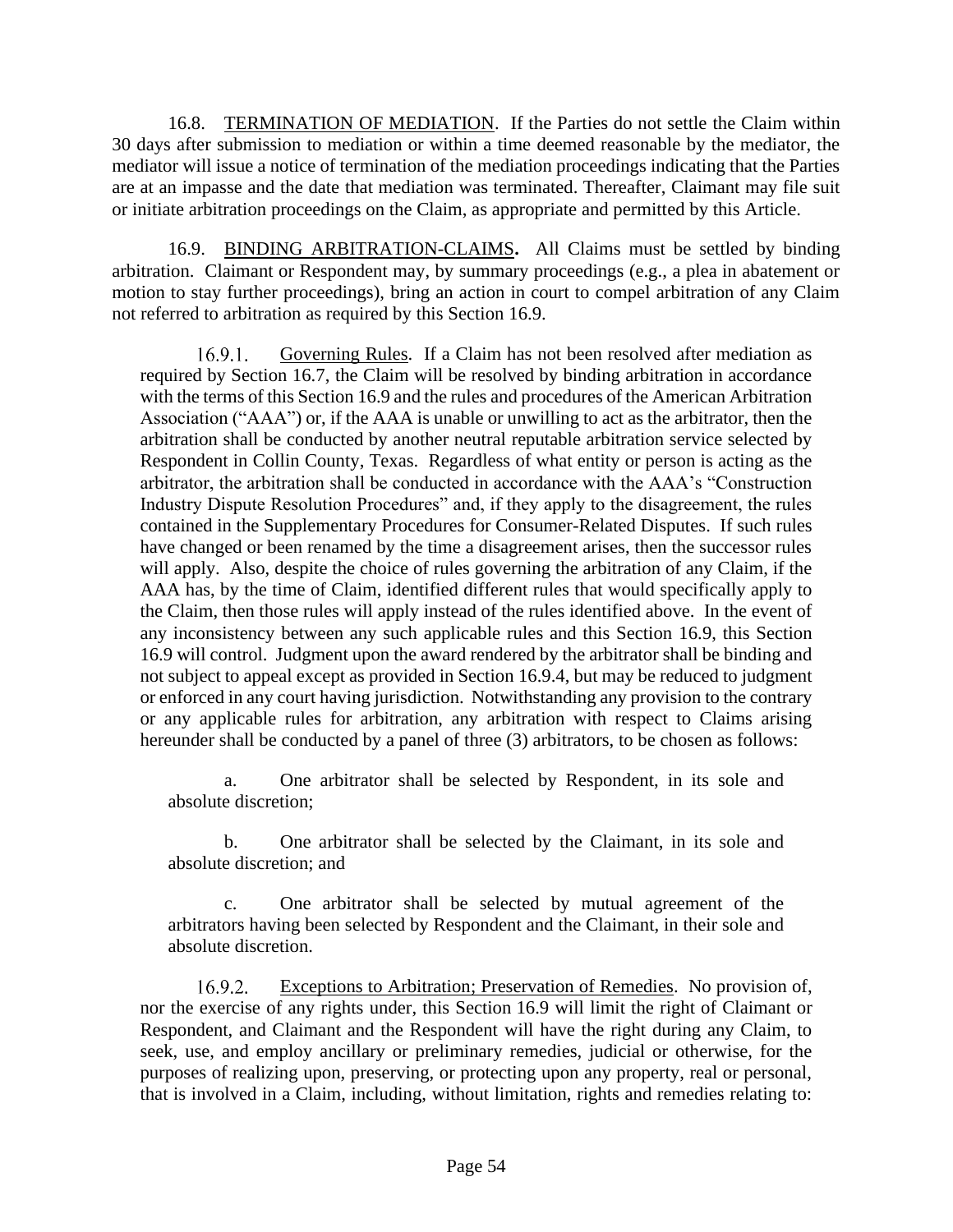(1) exercising self-help remedies (including set-off rights); or (2) obtaining provisions or ancillary remedies such as injunctive relief, sequestration, attachment, garnishment, or the appointment of a receiver from a court having jurisdiction before, during, or after the pendency of any arbitration. The institution and maintenance of an action for judicial relief or pursuit of provisional or ancillary remedies or exercise of self-help remedies shall not constitute a waiver of the right of any party to submit the Claim to arbitration nor render inapplicable the compulsory arbitration provisions hereof.

 $16.9.3.$ Statute of Limitations. All statutes of limitation that would otherwise be applicable shall apply to any arbitration proceeding under this Section 16.9.

16.9.4. Scope of Award; Modification or Vacation of Award. The arbitrator shall resolve all Claims in accordance with the applicable substantive law. The arbitrator may grant any remedy or relief that the arbitrator deems just and equitable and within the scope of this Section 16.9 and subject to Section 16.10 below (attorney's fees and costs may not be awarded by the arbitrator); provided, however, that for a Claim, or any portion of a Claim governed by Chapter 27 of the Texas Property Code, or any successor statute, in no event shall the arbitrator award damages which exceed the damages a Claimant would be entitled to under Chapter 27 of the Texas Property Code. In all arbitration proceedings the arbitrator shall make specific, written findings of fact and conclusions of law. In all arbitration proceedings the parties shall have the right to seek vacation or modification of any award that is based in whole, or in part, on (1) factual findings that have no legally or factually sufficient evidence, as those terms are defined in Texas law; (2) conclusions of law that are erroneous; (3) an error of federal or state law; or (4) a cause of action or remedy not expressly provided under existing state or federal law. In no event may an arbitrator award speculative, consequential, or punitive damages for any Claim.

 $16.9.5.$ Other Matters. To the maximum extent practicable, an arbitration proceeding hereunder shall be concluded within one hundred and eighty (180) days of the filing of the Claim for arbitration by notice from either party to the other. Arbitration proceedings hereunder shall be conducted in Collin County, Texas. The arbitrator shall be empowered to impose sanctions and to take such other actions as the arbitrator deems necessary to the same extent a judge could pursuant to the Federal Rules of Civil Procedure, the Texas Rules of Civil Procedure and Applicable Law. Each party agrees to keep all Claims and arbitration proceedings strictly confidential, except for disclosures of information required in the ordinary course of business of the parties or by Applicable Law or regulation. In no event shall any party discuss with the news media or grant any interviews with the news media regarding a Claim or issue any press release regarding any Claim without the written consent of the other parties to the Claim.

16.10. ALLOCATION OF COSTS. Notwithstanding any provision in this Declaration to the contrary, each Party bears all of its own costs incurred prior to and during the proceedings described in the Notice, Negotiation, Mediation and Arbitration sections above, including its attorney's fees. Respondent and Claimant will equally divide all expenses and fees charged by the mediator and arbitrator.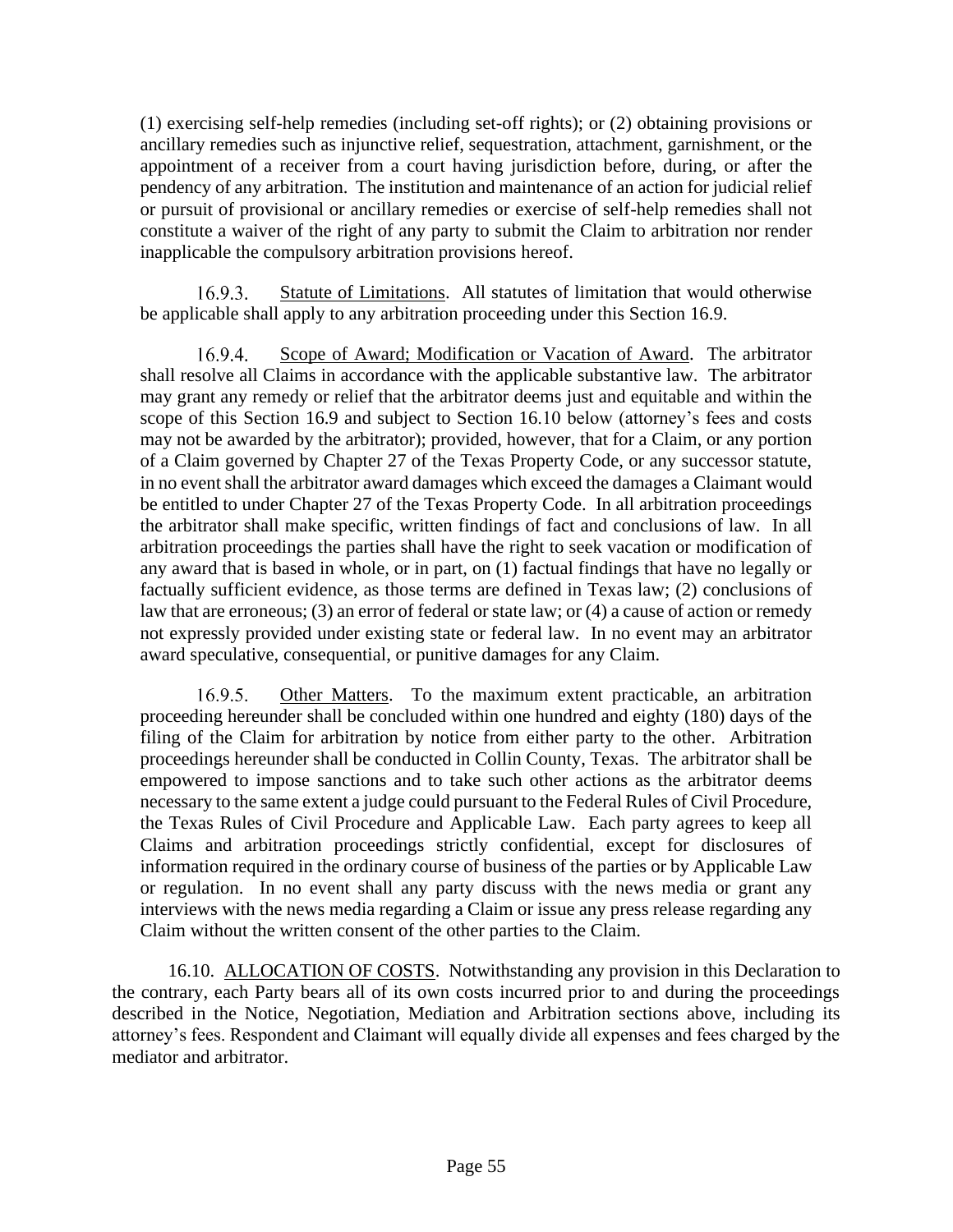16.11. GENERAL PROVISIONS. A release or discharge of Respondent from liability to Claimant on account of the Claim does not release Respondent from liability to persons who are not Party to Claimant's Claim.

### 16.12. PERIOD OF LIMITATION.

16.12.1. For Actions by an Owner. The exclusive period of limitation for any of the Parties to bring any Claim, including, but not limited to, a Claim of construction defect or defective design of a Residence, shall be the earliest of: (1) for Claims alleging construction defect or defective design, two years and one day from the date that the Owner discovered or reasonably should have discovered evidence of the Claim; (2) for Claims other than those alleging construction defect or defective design, four years and one day from the date that the Owner discovered or reasonably should have discovered evidence of the Claim; or (3) for all Claims, the applicable statute of limitations under Texas law. In no event shall this Section 16.12.1 be interpreted to extend any period of limitations under Texas law.

16.12.2. For Actions by the Association. The exclusive period of limitation for the Association to bring any Claim, including, but not limited to, a Claim of construction defect or defective design of the Common Areas, shall be the earliest of: (1) for Claims alleging construction defect or defective design, two years and one day from the date that the Association or its agents discovered or reasonably should have discovered evidence of the Claim; (2) for Claims other than those alleging construction defect or defective design of the Common Areas, four years and one day from the date that the Association discovered or reasonably should have discovered evidence of the Claim; or (3) for all Claims, the applicable statute of limitations under Texas law. In no event shall this Section 16.12.2 be interpreted to extend any period of limitations under Texas law.

16.13. LITIGATION APPROVAL & SETTLEMENT. The Association must levy a Special Assessment to fund the estimated costs of arbitration, including estimated attorney's fees, conducted pursuant to this Article 16 or any judicial action initiated by the Association. The Association may not use its annual operating income or reserve funds or savings to fund arbitration or litigation, unless the Association's annual budget or a savings account was established and funded from its inception as an arbitration and litigation reserve fund.

16.14. LIMITATION ON CONSOLIDATION OR JOINDER. No mediation, arbitration, or other action arising out of or relating to this Declaration or any other Documents shall include, by consolidation or joinder or in any other manner, the Declarant, the Association, any managing agent engaged by the Declarant, the Association, or the Architectural Reviewer as a "Respondent" in such Claim, except by written consent containing specific reference to this Declaration signed by the Declarant, the Association, any managing agent engaged by the Declarant or the Association, or the Architectural Reviewer named as Respondent, as applicable, the Claimant, and any other person or entity sought to be joined. Consent to mediation, arbitration or other proceeding involving an additional person or entity shall not constitute consent to mediation, arbitration or other proceeding to resolve a Claim not described therein or with a person or entity not named or described therein. Notwithstanding the foregoing, the Declarant if \named as a "Respondent" in a Claim, may, at its option and in its sole and absolute discretion, elect to join or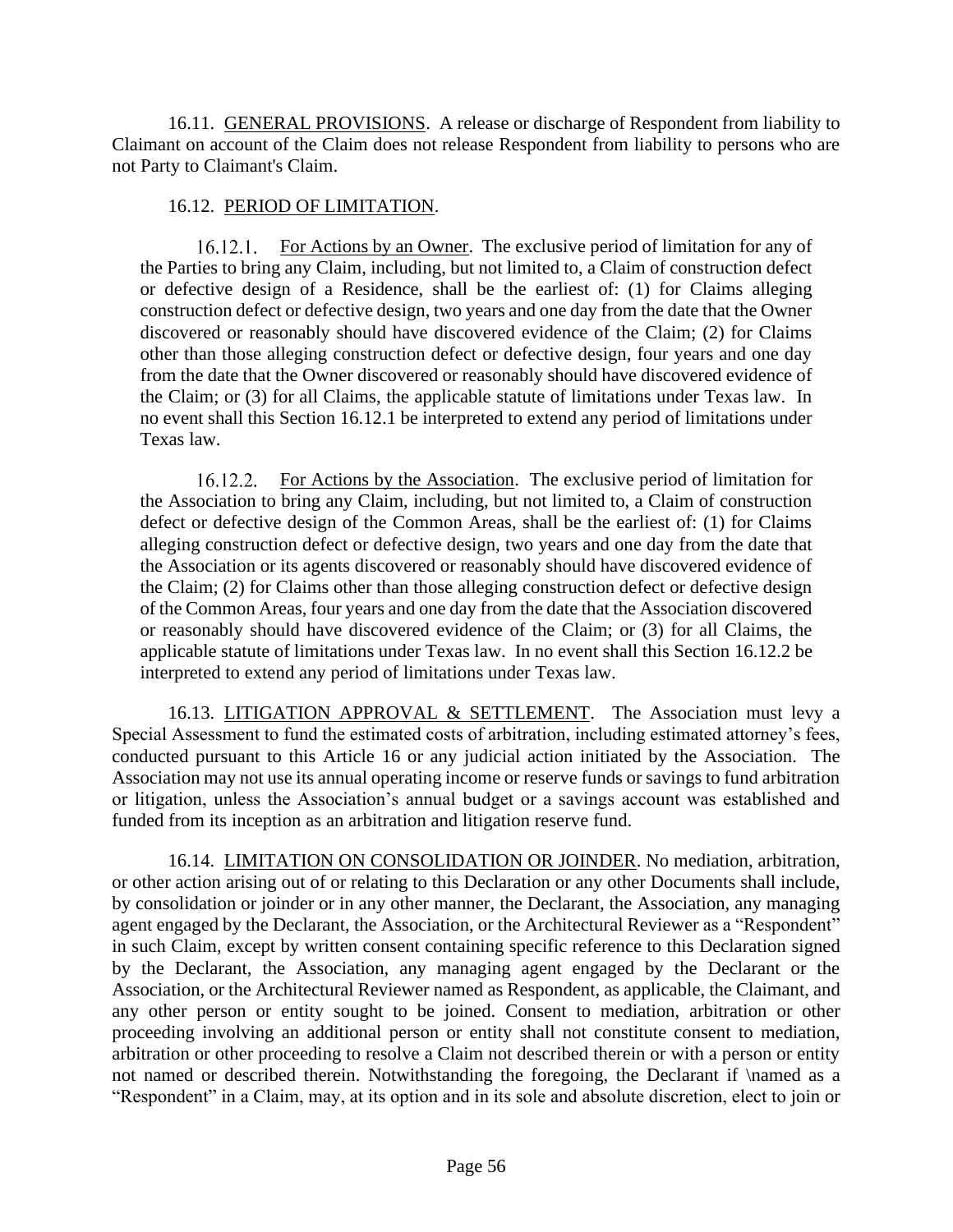consolidate mediation or arbitration with a Claimant and other Claimant(s) or any other party having an interest in the proceedings. Each Owner by taking title to any Lot hereby consents to such joinder or consolidation, which may be ordered at the sole discretion or election of the Declarant.

16.15. RESTRICTIONS ON AMENDMENT. The provisions of this Article 16 may not be modified or amended during the Development Period without the express written consent of Declarant.

### **ARTICLE 17 GENERAL PROVISIONS**

17.1. COMPLIANCE. The Owners hereby covenant and agree that the administration of the Association will be in accordance with the provisions of the Documents and Applicable Laws, regulations, and ordinances, as same may be amended from time to time, of any governmental or quasi-governmental entity having jurisdiction over the Association or Property.

17.2. HIGHER AUTHORITY. The Documents are subordinate to federal and state law, and local ordinances. Generally, the terms of the Documents are enforceable to the extent they do not violate or conflict with local, state, or federal law or ordinance.

17.3. NOTICE. All demands or other notices required to be sent to an Owner or Resident by the terms of this Declaration may be sent by ordinary or certified mail, postage prepaid, to the party's last known address as it appears on the records of the Association at the time of mailing. If an Owner fails to give the Association an address for mailing notices, all notices may be sent to the Owner's Lot, and the Owner is deemed to have been given notice whether or not he actually receives it. A minimum of two (2) notices informing an Owner of an existing violation (emergency violations excluded) will be required. Each notice shall provide the Owner not less than ten (10) days to cure the violation. If Owner does not cure the violation after two (2) notices are delivered, the Association shall proceed with a fine notice and subsequent fines or with self-help whichever the Association deems appropriate.

17.4. LIBERAL CONSTRUCTION. The terms and provision of each Document are to be liberally construed to give effect to the purposes and intent of the Document. All doubts regarding a provision, including restrictions on the use or alienability of Property, will be resolved in favor of the operation of the Association and its enforcement of the Documents, regardless which party seeks enforcement.

17.5. SEVERABILITY. Invalidation of any provision of this Declaration by judgment or court order does not affect any other provision, which remains in full force and effect. The effect of a general statement is not limited by the enumeration of specific matters similar to the general.

17.6. CAPTIONS. In all Documents, the captions of articles and sections are inserted only for convenience and are in no way to be construed as defining or modifying the text to which they refer. Boxed notices are inserted to alert the reader to certain provisions and are not to be construed as defining or modifying the text.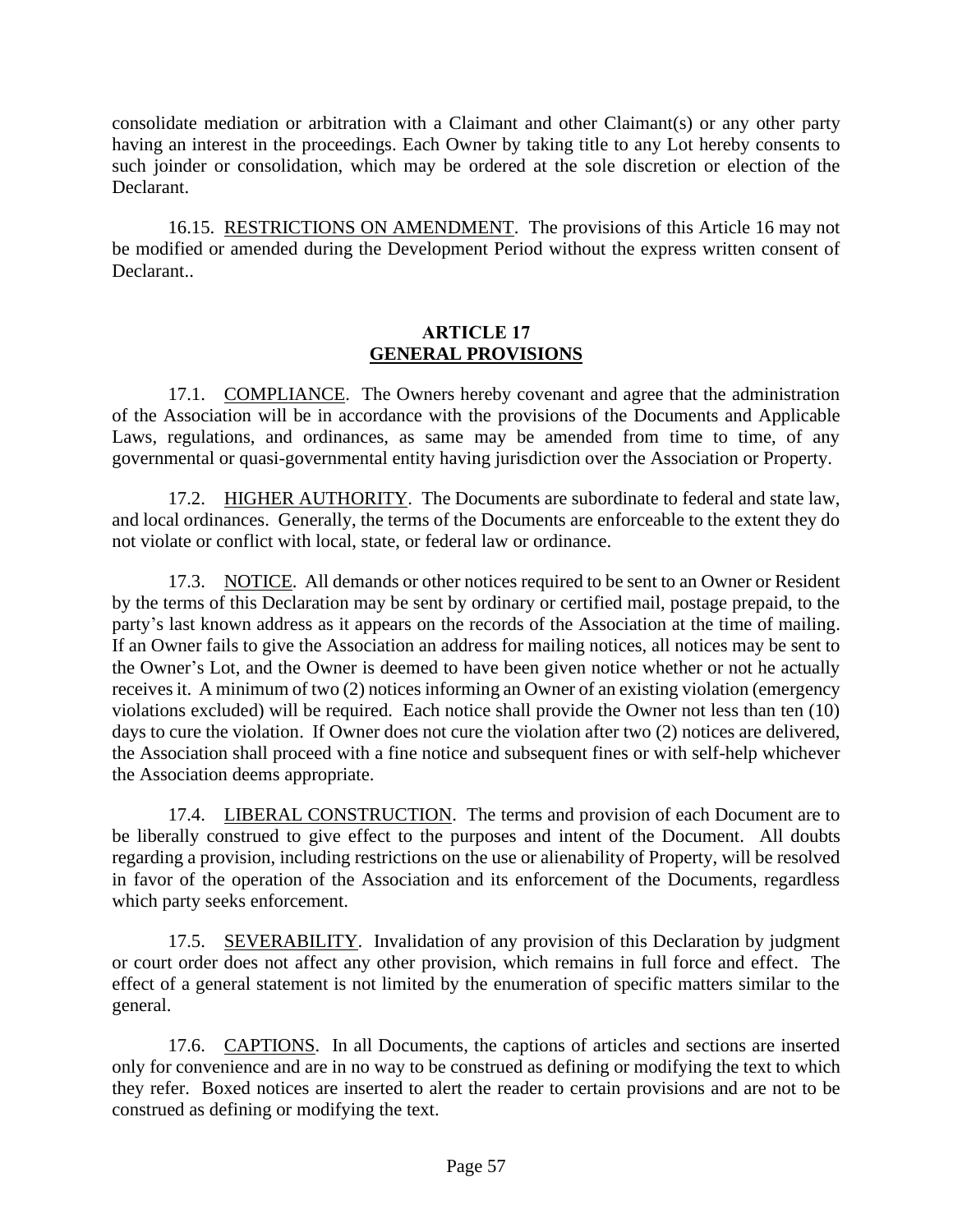17.7. APPENDIXES. The following appendixes are attached to this Declaration and incorporated herein by reference:

A – Description of Subject Land

- B Declarant Representations & Reservations
- C Design Guidelines
- D Certificate of Formation, Organizational Consent and Bylaws of the Association

17.8. INTERPRETATION. Whenever used in the Documents, unless the context provides otherwise, a reference to a gender includes all genders. Similarly, a reference to the singular includes the plural, the plural the singular, where the same would be appropriate.

17.9. CITY AUTHORIZATION TO ENFORCE. The City shall have the right, but not the obligation, to enforce the rights granted to City in this Declaration without the necessity of City being a party to this Declaration or an Owner.

17.10. DURATION. Unless terminated or amended by Owners as permitted herein, the provisions of this Declaration shall run with and bind the Property, and will remain in effect initially for ninety-nine (99) years from the date this Declaration is recorded, and shall automatically renew without any action from the Association for successive ten (10) year periods to the extent permitted by law, unless previously terminated in accordance with Section 15.7 hereof.

[Signature page follows this page]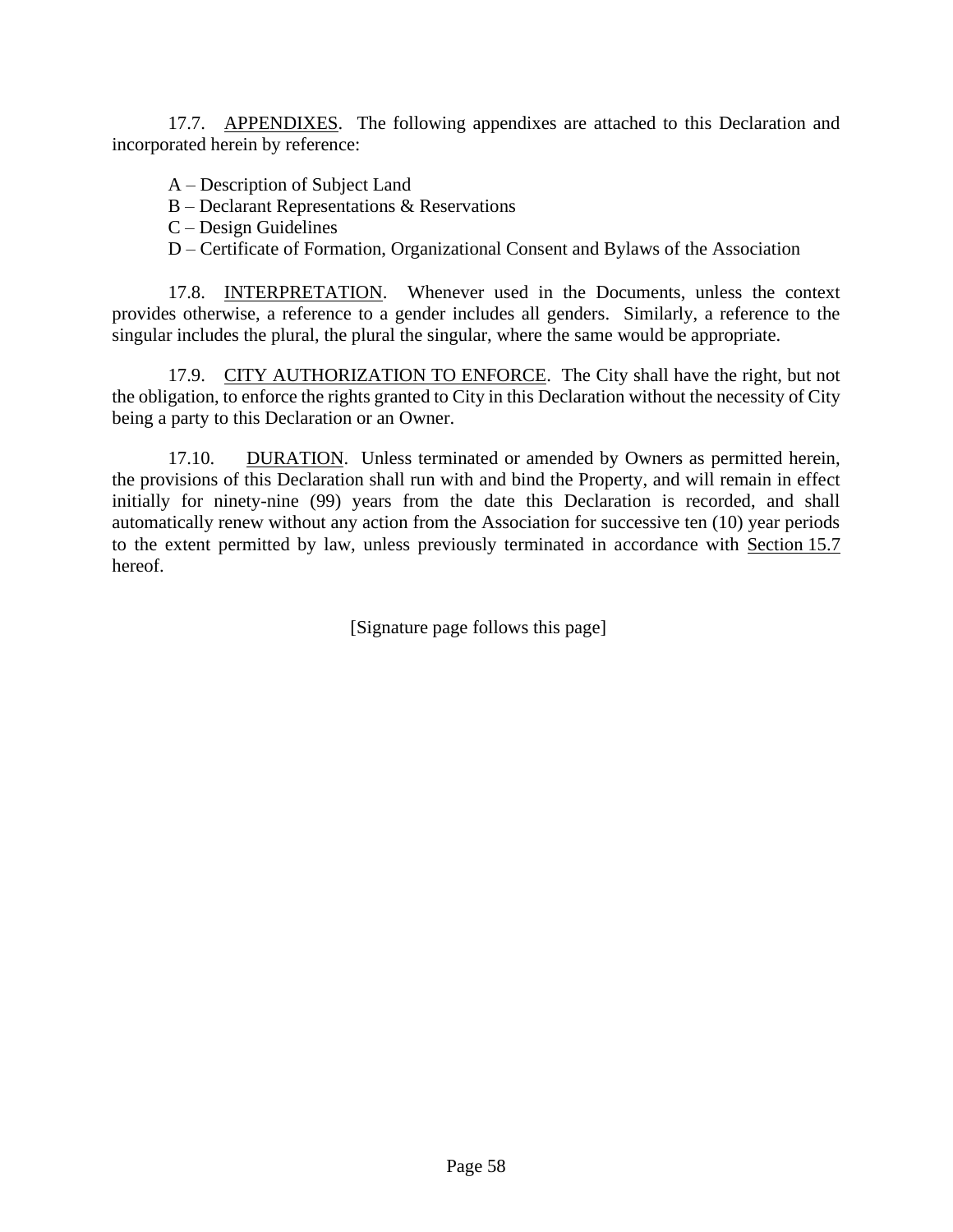SIGNED on this  $\_\_\_\_\$  day of  $\_\_\_\_\_\_\_\_\$  20 $\_\_\_\_\$ .

### DECLARANT:

*[Signature Block]*

STATE OF TEXAS  $\S$ § COUNTY OF \_\_\_\_\_\_\_\_\_\_ §

BEFORE ME, the undersigned authority, on this day personally appeared the <u>contract of</u> the contract of *[Declarant Entity Name]*, a *[State of Formation and Entity Type]*, known to me to be the person and officer whose name is subscribed to the foregoing instrument, and acknowledged to me that he executed the same for the purposes and consideration therein expressed, and as the act and deed of said *[Entity Type]* and in the capacity therein stated.

GIVEN UNDER MY HAND AND SEAL OF OFFICE, on this \_\_\_\_\_\_\_ day of  $\frac{1}{20}$ , 20\_.

Notary Public, State of Texas

[SEAL]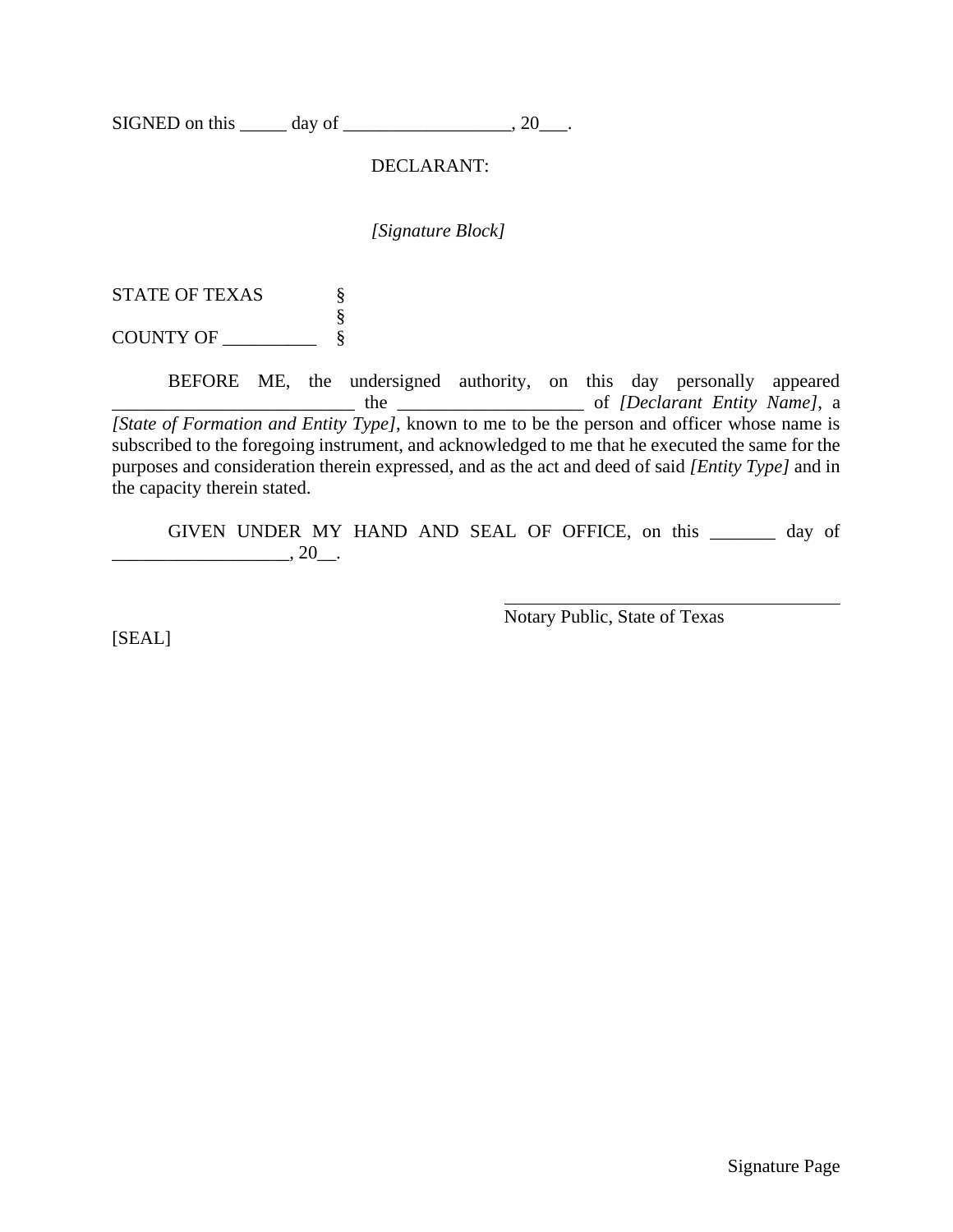### CONSENT AND SUBORDINATION OF LIENHOLDER

| The undersigned, being the beneficiary under that certain <i>Deed of Trust</i> , Assignment of      |  |  |  |  |  |
|-----------------------------------------------------------------------------------------------------|--|--|--|--|--|
| <b>Leases and Rents, Security Agreement and Fixture Filing</b> dated as of                          |  |  |  |  |  |
|                                                                                                     |  |  |  |  |  |
| 20, in Document Number _______________________________, in the Official                             |  |  |  |  |  |
| Public Records of Collin County, Texas, together with any modifications, supplements,               |  |  |  |  |  |
| restatements or amendments thereto, hereby consents to the foregoing Declaration of Covenants,      |  |  |  |  |  |
| Conditions and Restrictions for The Venetian at Celina, as may be amended and modified pursuant     |  |  |  |  |  |
| to the terms thereof from time to time (as amended and modified, the " <b>Declaration</b> ") to be  |  |  |  |  |  |
| applicable to the Land, in accordance with the terms thereof, and furthermore subordinates its lien |  |  |  |  |  |
| rights and interests in and to the Land to the terms, provisions, covenants, conditions and         |  |  |  |  |  |
| restrictions under the Declaration so that foreclosure of its lien will not extinguish the terms,   |  |  |  |  |  |
| provisions, covenants, conditions and restrictions under the Declaration.                           |  |  |  |  |  |

| By:<br>Name: |  |
|--------------|--|
| Title:       |  |

**\_\_\_\_\_\_\_\_\_\_\_\_\_\_\_\_\_\_\_\_\_\_\_\_\_\_\_\_\_\_\_\_\_**,

STATE OF TEXAS \ § COUNTY OF \_\_\_\_\_\_\_\_\_\_ §

BEFORE ME, the undersigned authority, on this day personally appeared  $\Box$ , the  $\Box$ \_\_\_\_\_\_\_\_\_\_\_\_\_\_\_\_\_\_\_\_\_\_\_\_\_\_\_\_\_\_\_\_\_\_\_, known to me to be the person and officer whose name is subscribed to the foregoing instrument, and acknowledged to me that s/he executed the same for the purposes and consideration therein expressed, and as the act and deed of said **EXECUTE:** And in the capacity therein stated.

GIVEN UNDER MY HAND AND SEAL OF OFFICE, on this \_\_\_\_\_\_\_ day of  $\frac{1}{20}$ , 20\_.

Notary Public, State of Texas

[SEAL]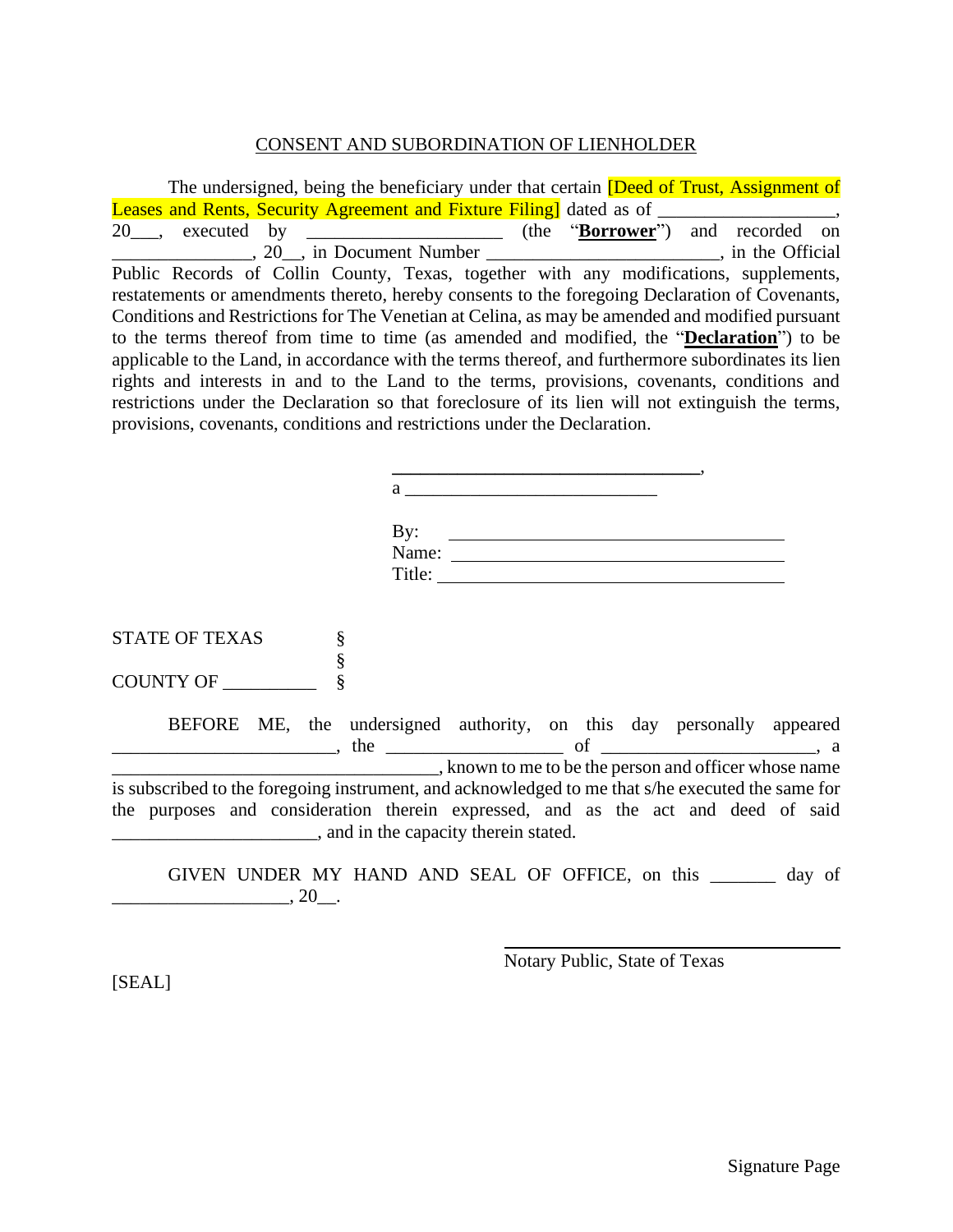### **APPENDIX "A" TO DECLARATION OF COVENANTS, CONDITIONS AND RESTRICTIONS FOR THE VENETIAN AT CELINA**

### **REAL PROPERTY LEGAL DESCRIPTION**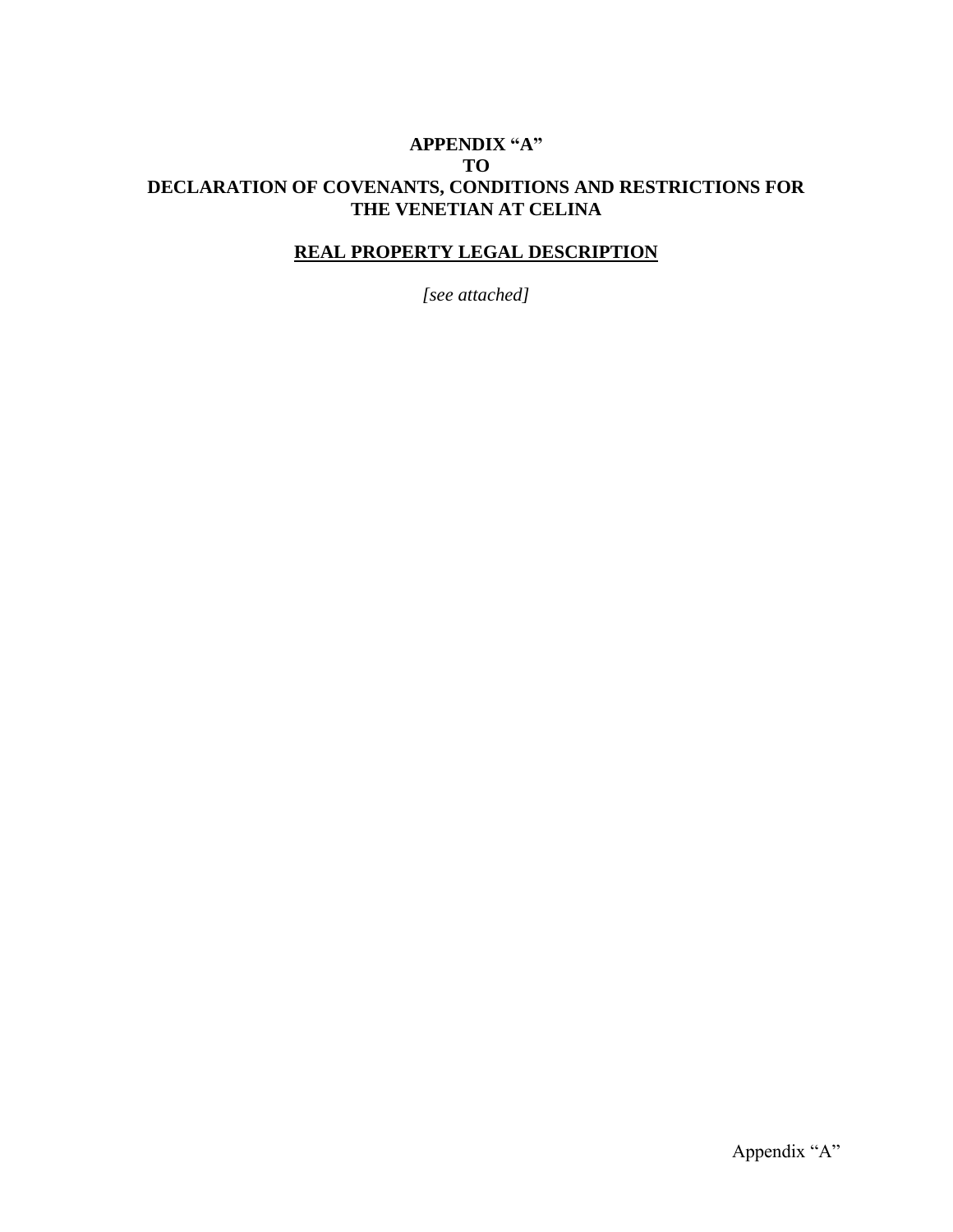### **APPENDIX "B" TO DECLARATION OF COVENANTS, CONDITIONS AND RESTRICTIONS FOR THE VENETIAN AT CELINA**

#### **DECLARANT REPRESENTATIONS & RESERVATIONS**

#### B.1. GENERAL PROVISIONS.

B.1.1. Introduction. Declarant intends the Declaration to be perpetual and understands that provisions pertaining to the initial development, construction, marketing, and control of the Property will become obsolete when Declarant's role is complete upon expiration of the Development Period. As a courtesy to future users of the Declaration, who may be frustrated by then-obsolete terms, Declarant is compiling the Declarant-related provisions in this Appendix. The terms of Appendix "B" may not be modified or amended without the express written consent of Declarant.

B.1.2. General Reservation & Construction. Notwithstanding other provisions of the Documents to the contrary, nothing contained therein may be construed to, nor may any mortgagee, other Owner, or the Association, prevent or interfere with the rights contained in this Appendix which Declarant hereby reserves exclusively unto itself and its successors and assigns. In case of conflict between this Appendix and any other Document, this Appendix controls. This Appendix may not be amended without the prior written consent of Declarant. To the extent any proposed amendment is for the purpose of either amending the provisions of this Declaration or the Association's agreements pertaining to the use, operation, maintenance and/or supervision of any facilities, structures, improvements, systems, Common Areas, private Streets or grounds that are the responsibility of the Association, prior written consent of the City may be required. The terms and provisions of this Appendix must be construed liberally to give effect to Declarant's intent to protect Declarant's interests in the Property.

B.1.3. Purpose of Development and Declarant Control Periods. This Appendix gives Declarant certain rights during the Development Period and the Declarant Control Period to ensure a complete and orderly build out and sellout of the Property, which is ultimately for the benefit and protection of Owners and mortgagees. Declarant may not use its control of the Association and the Property for an advantage over the Owners by way of retention of any residual rights or interests in the Association or through the creation of any contractual agreements which the Association may not terminate without cause with ninety days' notice.

B.1.4. Definitions. As used in this Appendix and elsewhere in the Documents, the following words and phrases, when capitalized, have the following specified meanings:

a. "Builder" means a person or entity which purchases, or contracts to purchase, a Lot from Declarant or from a Builder for the purpose of constructing a Residence for resale or under contract to an Owner other than Declarant. As used in this Declaration, Builder does not refer to Declarant or to any home building or home marketing company that is an affiliate of Declarant.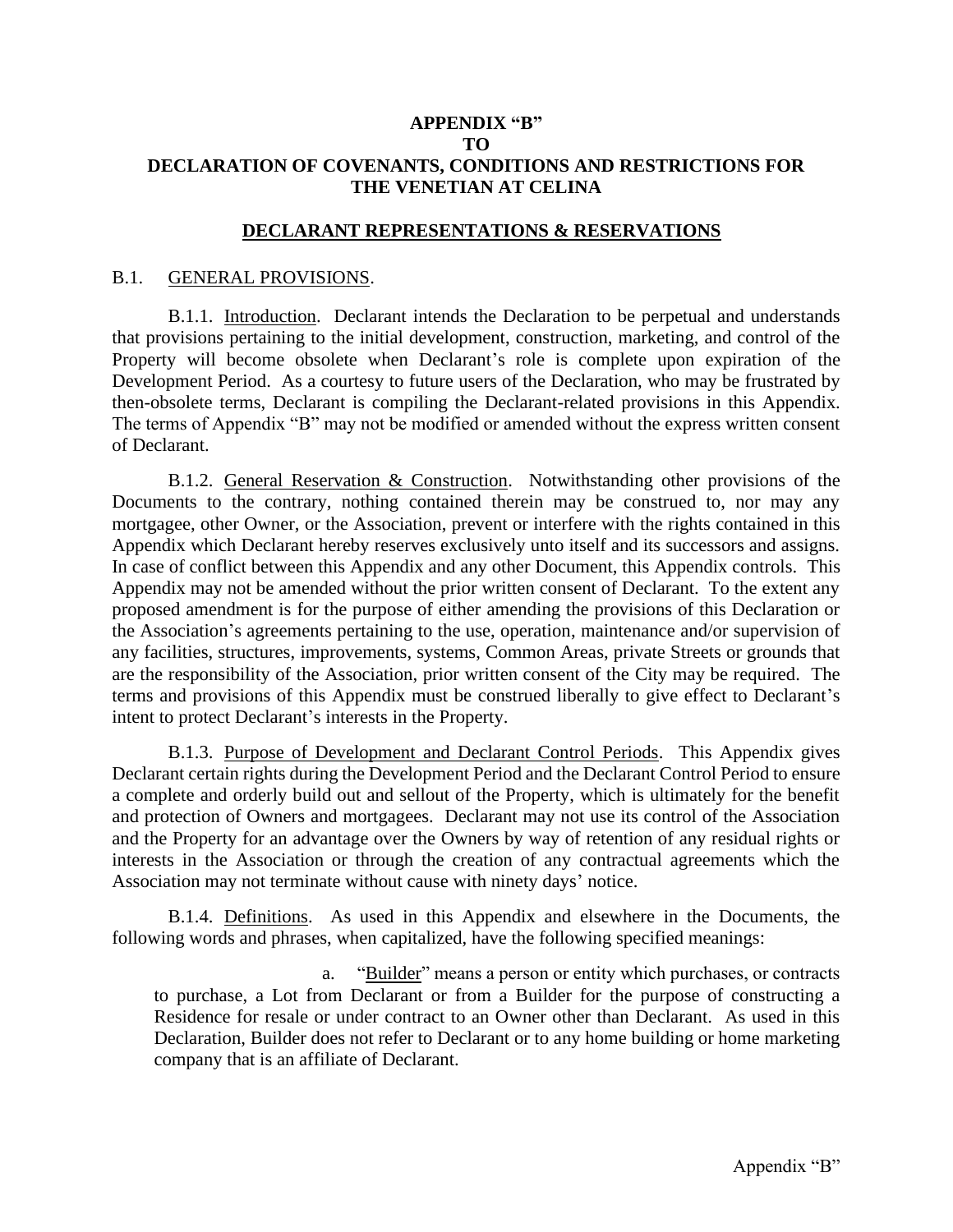b. "Declarant Control Period" means that period of time during which Declarant controls the operation of this Association. The duration of the Declarant Control Period will be from the date this Declaration is recorded for a maximum period not to exceed the earlier of:

- (1) fifty (50) years from date this Declaration is recorded.
- (2) the date title to the Lots and all other portions of the Property has been conveyed to Owners other than Builders or Declarant.

B.1.5. Builders. Declarant, through its affiliates, intends to construct Residences on the Lots in connection with the sale of the Lots. However, Declarant may, without notice, sell some or all of the Lots to one or more Builders to improve the Lots with Residences to be sold and occupied.

B.2. DECLARANT CONTROL PERIOD RESERVATIONS. Declarant reserves the following powers, rights, and duties during the Declarant Control Period:

B.2.1. Officers & Directors. During the Declarant Control Period, the Board may consist of three persons. **During the Declarant Control Period, Declarant appoints, remove, and replace any officer or director of the Association, none of whom need be Members or Owners, and each of whom is indemnified by the Association as a "Leader;"** provided, however, that on or before the date which is the earlier of (i) one hundred twenty (120) days after Declarant has sold seventy five percent (75%) of the Lots that may be developed within the Property, or (ii) ten (10) years after the date of recordation of this Declaration, at least one-third (1/3) of the directors on the Board shall be elected by non-Declarant Owners.

B.2.2. Weighted Votes. During the Declarant Control Period, Declarant shall hold Class B Member status and the vote appurtenant to each Lot owned by Declarant is weighted twenty (20) times that of the vote appurtenant to a Lot owned by another Owner. In other words, during the Declarant Control Period, Declarant may cast the equivalent of twenty (20) votes for each Lot owned by Declarant on any issue before the Association. On termination of the Declarant Control Period, Declarant's Class B Member status shall expire (subject to Section B.7.4 of this Appendix "B" below) and thereafter, the vote appurtenant to Declarant's Lots is weighted uniformly with all other votes.

B.2.3. Budget Funding. During the Declarant Control Period only, Declarant is responsible for the difference between the Association's operating expenses and the Regular Assessments received from Owners other than Declarant, and will either levy a special assessment to fund such deficit or provide any additional funds necessary to pay actual cash outlays of the Association. At the Declarant's sole discretion, funds provided for the purpose of offsetting a deficit may be treated as a loan. On termination of the Declarant Control Period, Declarant will cease being responsible for the difference between the Association's operating expenses and the Assessments received from Owners other than Declarant. Declarant is not responsible for funding the Reserve Fund and may, at its sole discretion, require the Association to use Reserve Funds when available to pay operating expenses prior to the Declarant funding any deficit.

B.2.4. Declarant Assessments. During the Declarant Control Period, any real property owned by Declarant is not subject to Assessments by the Association.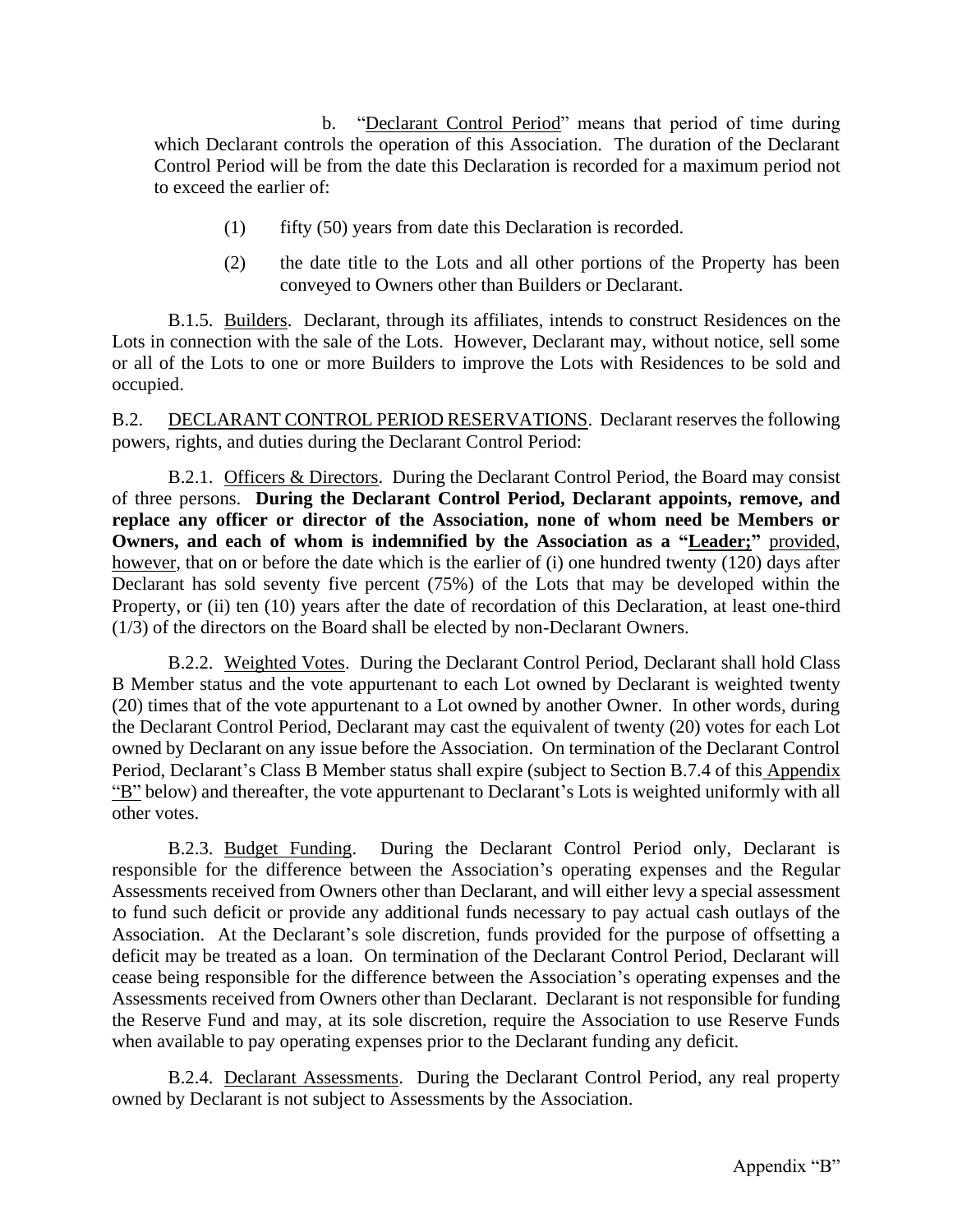B.2.5. Builder Obligations. During the Declarant Control Period only, Declarant has the right but not the duty (1) to reduce or waive the Assessment obligation of a Builder, and (2) to exempt a Builder from any or all liabilities for transfer-related fees charged by the Association or its manager, provided the agreement is in writing. Absent such an exemption, any Builder who owns a Lot is liable for all Assessments and other fees charged by the Association in the same manner as any Owner.

B.2.6. Commencement of Assessments. During the initial development of the Property, Declarant may elect to postpone the Association's initial levy of Regular Assessments until a certain number of Lots are sold. During the Declarant Control Period, Declarant will determine when the Association first levies Regular Assessments against the Lots. Prior to the first levy, Declarant will be responsible for all operating expenses of the Association; however, Declarant may elect to treat any advance made by the Declarant to cover the operating or any other expenses of the Association as a loan to the Association subject to reimbursement by the Association.

B.2.7. Expenses of Declarant. Expenses related to the completion and marketing of the Property will be paid by Declarant and are not expenses of the Association.

B.2.8. Budget Control and Termination of Association Contracts. During the Declarant Control Period, the right of Owners to veto Assessment increases or Special Assessments is not effective and may not be exercised. During the Declarant Control Period, any contracts entered into by the Association may not be terminated without the prior written consent of Declarant.

B.2.9. Organizational Meeting. Within sixty days after the end of the Declarant Control Period, or sooner at the Declarant's option, Declarant will call an organizational meeting of the Members of the Association for the purpose of electing, by vote of the Owners, directors to the Board. Written notice of the organizational meeting must be given to an Owner of each Lot at least ten days but not more than sixty (60) days before the meeting. For the organizational meeting, Owners of ten percent (10%) of the Lots constitute a quorum. The directors elected at the organizational meeting will serve as the Board until the next annual meeting of the Association or a special meeting of the Association called for the purpose of electing directors, at which time the staggering of terms will begin. At this transition meeting, the Declarant will transfer control over all utilities related to the Common Areas owned by the Association and Declarant will provide information to the Association, if not already done so, relating to the total costs to date related to the operation and maintenance of the Common Areas.

B.3. DEVELOPMENT PERIOD RESERVATIONS. Declarant reserves the following easements and rights, exercisable at Declarant's sole discretion, at any time during the Development Period:

B.3.1. Changes in Development Plan. Declarant may modify the initial development plan to respond to perceived or actual changes and opportunities in the marketplace. Subject to approval by (1) a governmental entity, if applicable, and (2) the Owner of the land or Lots to which the change would directly apply (if other than Declarant), Declarant may (a) change the sizes, dimensions, and configurations of Lots and Streets; (b) change the minimum Residence size; (c) change the building setback requirements; and (d) eliminate or modify any other feature of the Property.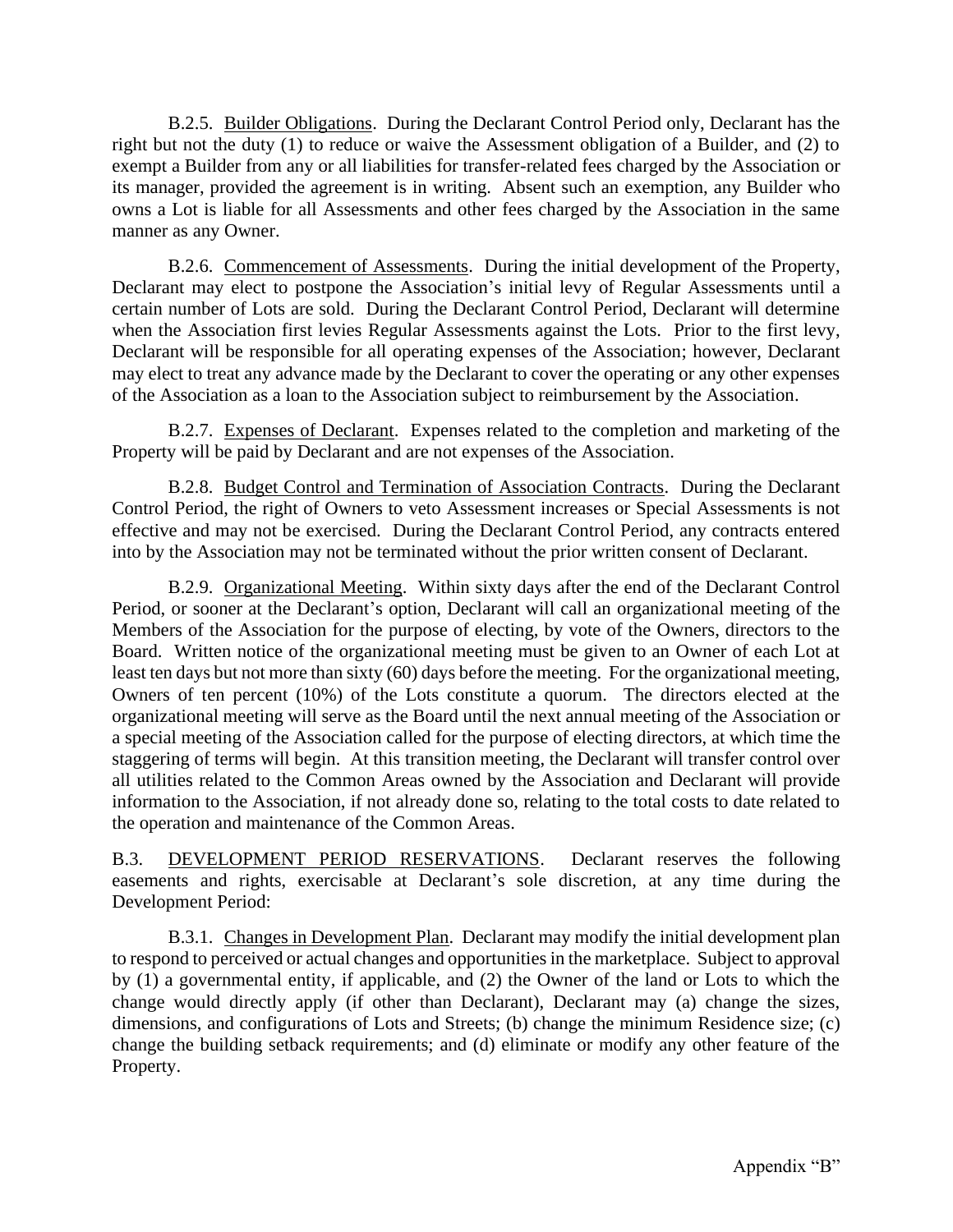B.3.2. Builder Limitations. Declarant may require its approval (which may not be unreasonably withheld) of all documents and materials used by a Builder in connection with the development and sale of Lots, including without limitation promotional materials; deed restrictions; forms for deeds, Lot sales, and Lot closings. Without Declarant's prior written approval, a Builder may not use a sales office or model in the Property to market residences, Lots, or other products located outside the Property.

B.3.3. Architectural Control. **During the Development Period, Declarant has the absolute right to serve as the Architectural Reviewer pursuant to Article 6.** Declarant may from time to time, but is not obligated to, delegate all or a portion of its reserved rights under Article 6 and this Appendix to (1) an ACC appointed by the Board, or (2) a committee comprised of architects, engineers, or other persons who may or may not be Members of the Association. Any such delegation is at all times subject to the unilateral rights of Declarant (1) to revoke such delegation at any time and reassume jurisdiction over the matters previously delegated and (2) to veto any decision which Declarant in its sole discretion determines to be inappropriate or inadvisable for any reason. Declarant also has the unilateral right to exercise architectural control over vacant Lots in the Property. **Neither the Association, the Board of directors, nor a committee appointed by the Association or Board (no matter how the committee is named) may involve itself with the approval of new Residences and related improvements on vacant Lots.**

B.3.4. Amendment. During the Development Period, Declarant may amend this Declaration and the other Documents to include Bylaws, without consent of the Board, other Owners or mortgagee, or Members for any purpose, including without limitation the following purposes:

- a. To create Lots, easements, and Common Areas within the Property.
- b. To subdivide, combine, or reconfigure Lots.

c. To convert Lots into Common Areas and Common Areas back to Lots.

d. To modify the construction and use restrictions of Article 7 of this Declaration.

e. To merge the Association with another property owners association.

f. To comply with the requirements of an underwriting lender.

g. To resolve conflicts, clarify ambiguities, and to correct misstatements, errors, or omissions in the Documents.

h. To enable any reputable title insurance company to issue title insurance coverage on the Lots.

i. To enable an institutional or governmental lender to make or purchase mortgage loans on the Lots.

j. To change the name or entity of Declarant.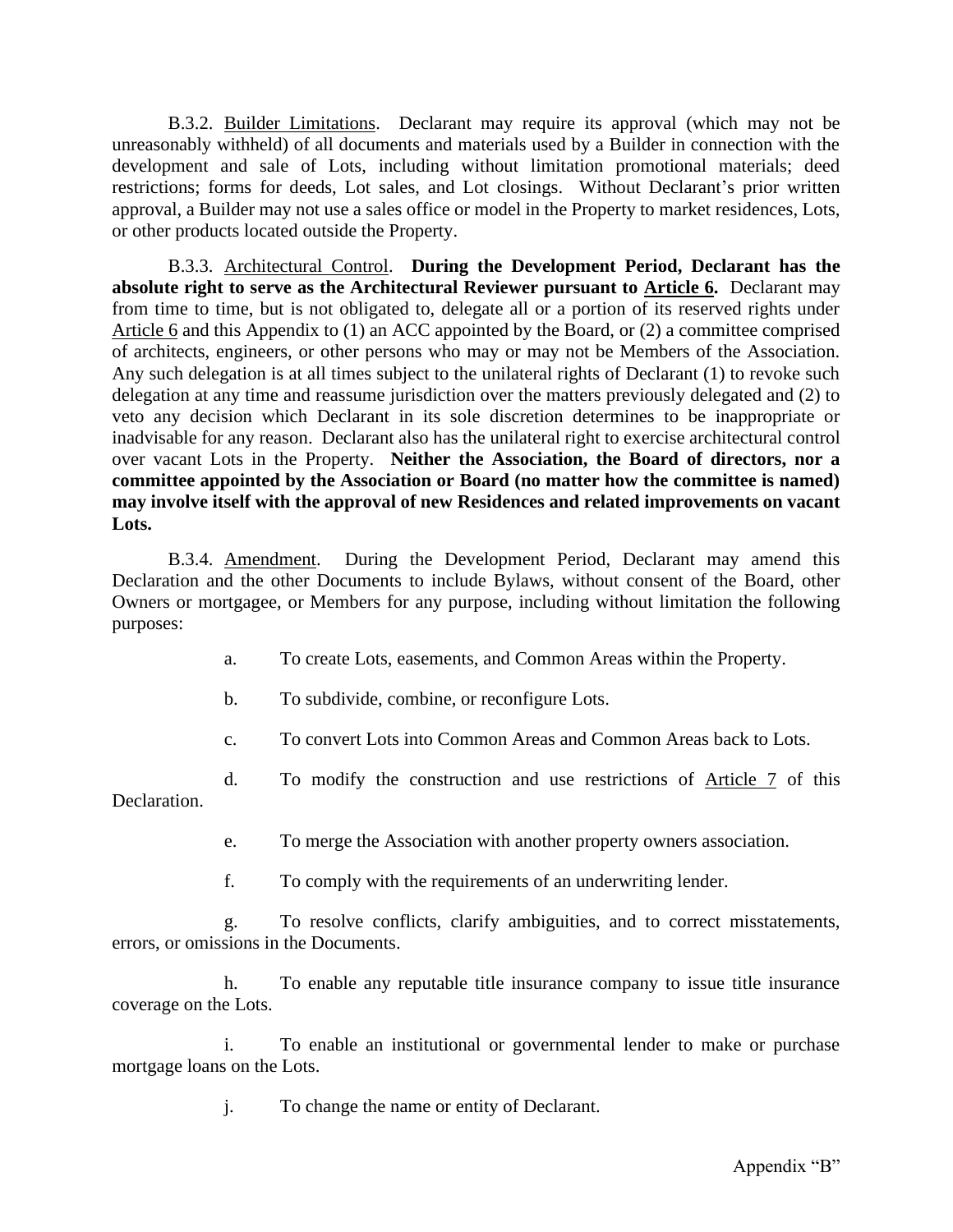- k. To change the name of the addition in which the Property is located.
- l. To change the name of the Association.

m. For any other purpose, provided the amendment has no material adverse effect on any right of any Owner.

B.3.5. Completion. During the Development Period, Declarant has (1) the right to complete or make improvements indicated on the Plat; (2) the right to sell or lease any Lot owned by Declarant; and (3) an easement and right to erect, construct, and maintain on and in the Common Area, and Lots owned or leased by Declarant whatever Declarant determines to be necessary or advisable in connection with the construction, completion, management, maintenance, leasing, and marketing of the Property, including, without limitation, parking areas, temporary buildings, temporary fencing, portable toilets, storage areas, dumpsters, trailers, and commercial vehicles of every type.

B.3.6. Easement to Inspect & Right to Correct. During the Development Period, Declarant reserves for itself the right, but not the duty, to inspect, monitor, test, redesign, correct, and relocate any structure, improvement or condition that may exist on any portion of the Property, including the Lots, and a perpetual nonexclusive easement of access throughout the Property to the extent reasonably necessary to exercise this right. Declarant will promptly repair, at its sole expense, any damage resulting from the exercise of this right. By way of illustration but not limitation, relocation of a screening wall located on a Lot may be warranted by a change of circumstance, imprecise siting of the original wall, or desire to comply more fully with public codes and ordinances. This Section may not be construed to create a duty for Declarant or the Association.

B.3.7. Promotion. During the Development Period, Declarant reserves for itself an easement and right to place or install signs, banners, flags, display lighting, potted plants, exterior decorative items, seasonal decorations, temporary window treatments, and seasonal landscaping on the Property, including items and locations that are prohibited to other Owners and Residents, for purposes of promoting, identifying, and marketing the Property and/or Declarant's Residences, Lots, developments, or other products located outside the Property. Declarant reserves an easement and right to maintain, relocate, replace, or remove the same from time to time within the Property. Declarant also reserves the right to sponsor marketing events – such as open houses, MLS tours, and broker's parties – at the Property to promote the sale of Lots. During the Development Period, Declarant also reserves (1) the right to permit Builders to place signs and promotional materials on the Property and (2) the right to exempt Builders from the sign restriction in this Declaration.

B.3.8. Offices. During the Development Period, Declarant reserves for itself the right to use Residences owned or leased by Declarant as models, storage areas, and offices for the marketing, management, maintenance, customer service, construction, and leasing of the Property and/or Declarant's developments or other products located outside the Property. Also, Declarant reserves for itself the easement and right to make structural changes and alterations on and to Lots and Residences used by Declarant as models, storage areas, and offices, as may be necessary to adapt them to the uses permitted herein.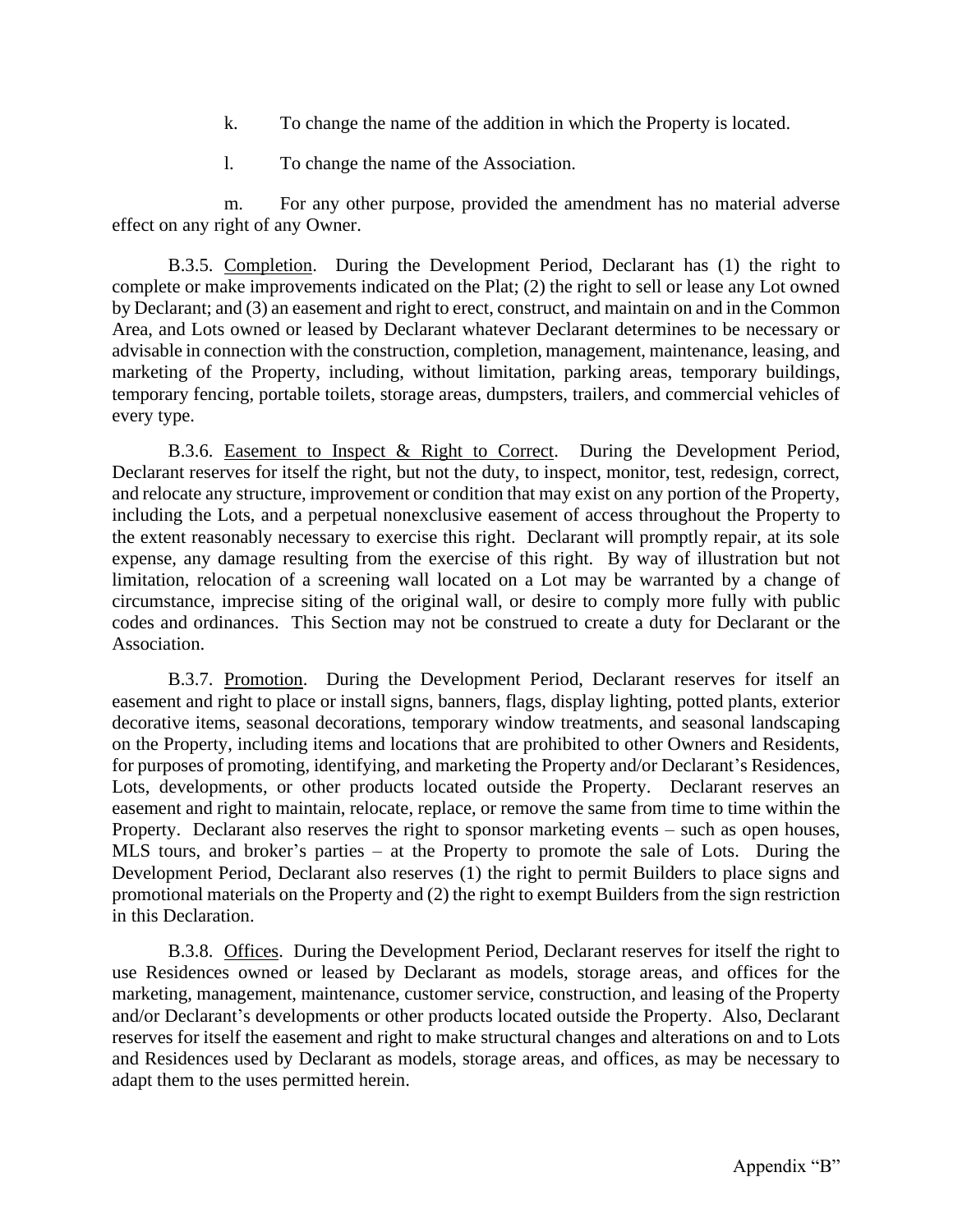B.3.9. Access. During the Development Period, Declarant has an easement and right of ingress and egress in and through the Property for purposes of constructing, maintaining, managing, and marketing the Property and the Property Subject to Annexation (as hereinafter defined), and for discharging Declarant's obligations under this Declaration.

Declarant also has the right to provide a reasonable means of access for the home buying public through any existing or future gate that restricts vehicular access to the Property in connection with the active marketing of Lots and Residences by Declarant or Builders, including the right to require that the gate be kept open during certain hours and/or on certain days. This provision may not be construed as an obligation or intent to gate the Property.

B.3.10.Utility Easements. During the Development Period, Declarant may grant permits, licenses, and easements over, in, on, under, and through the Property for utilities, roads, and other purposes necessary for the proper development and operation of the Property. Declarant reserves the right to make changes in and additions to the easements on any Lot, as shown on the Plat, to more efficiently or economically install utilities or other improvements. Utilities may include, but are not limited to, water, sewer, trash removal, electricity, gas, telephone, television, cable, internet service, and security. To exercise this right as to land that is not a Common Area or not owned by Declarant, Declarant must have the prior written consent of the Owner.

B.3.11.Assessments. For the duration of the Development Period, any Lot owned by Declarant is not subject to mandatory assessment by the Association until the date Declarant transfers title to an Owner other than Declarant. If Declarant owns a Lot on the expiration or termination of the Development Period, from that day forward Declarant is liable for Assessments on each Lot owned by Declarant in the same manner as any Owner.

B.3.12.Land Transfers. During the Development Period, any transfer of an interest in the Property to or from Declarant is not subject to any transfer-related provision in the Documents, including without limitation on an obligation for transfer or Resale Certificate fees, and the transfer-related provisions of Article 8 of this Declaration. The application of this provision includes without limitation Declarant's Lot take-downs, Declarant's sale of Lots to Builders, and Declarant's sale of Lots to homebuyers.

B.4. COMMON AREAS. Declarant will convey title to the Common Areas, including any and all facilities, structures, improvements and systems of the Common Areas owned by Declarant, to the Association by one or more deeds – with or without warranty. Any initial Common Area improvements will be installed, constructed, or authorized by Declarant, the cost of which is not a Common Expense of the Association. At the time of conveyance to the Association, the Common Areas will be free to encumbrance except for the property taxes accruing for the year of conveyance the terms of this Declaration and matters reflected on the Plat. Declarant's conveyance of title is a ministerial task that does not require and is not subject to acceptance by the Association or the Owners. The transfer of control of the Association at the end of the Declarant Control Period is not a transfer of Common Areas requiring inspection, evaluation, acceptance, or approval of Common Area improvements by the Owners. Declarant is under no contractual or other obligation to provide amenities of any kind or type.

B.5. WORKING CAPITAL FUND. Declarant may (but is not required to) establish a separate working capital fund for the Association which shall be different from the Reserve Fund set forth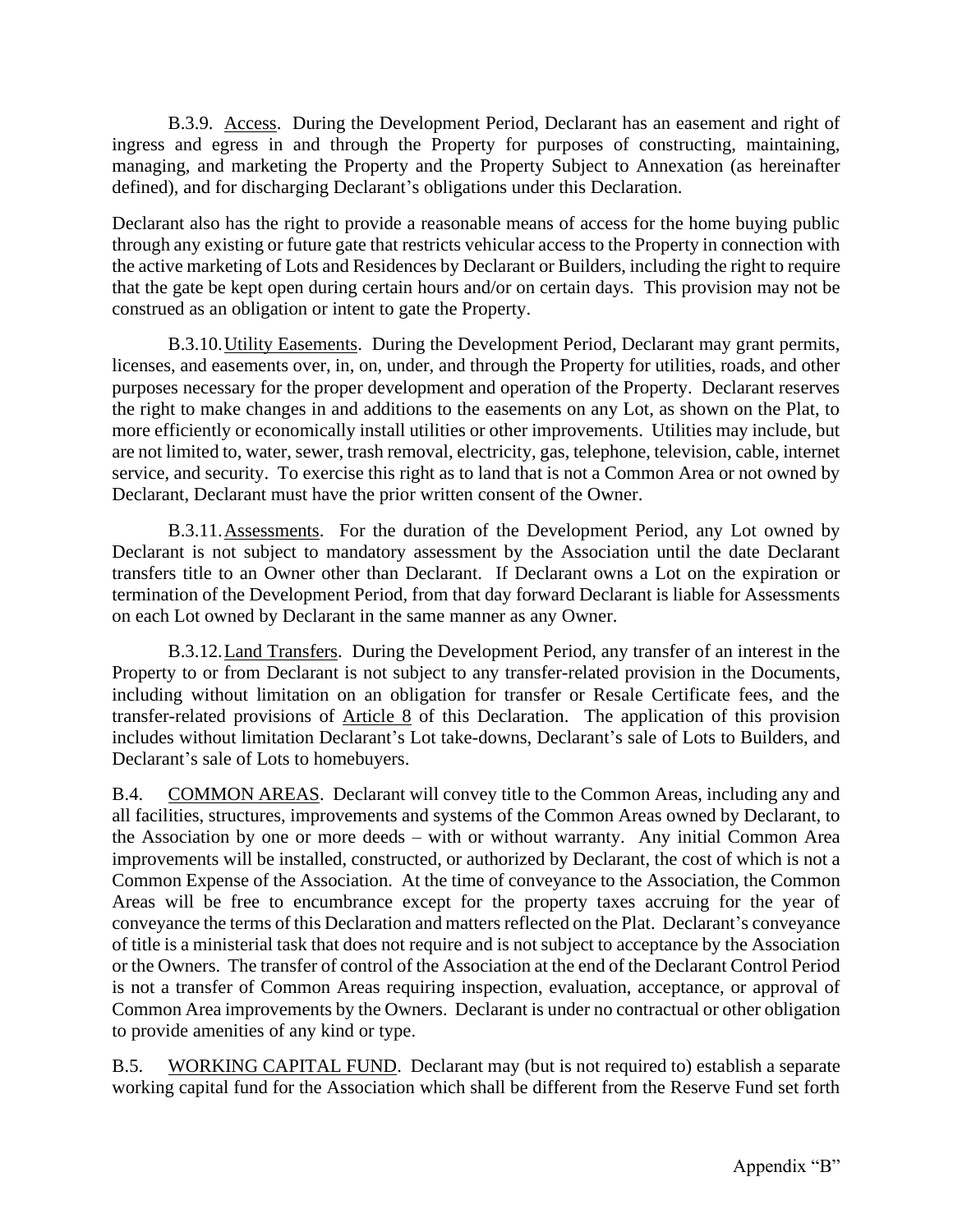in the Declaration, Section 8.11.3, by requiring purchasers of Lots to make a one-time contribution to this fund, subject to the following conditions:

a. The amount of the contribution to this fund will be (each referred to herein as a "Working Capital Contribution"):

- (i) for transfers from Declarant to an Owner, one hundred percent (100%) of the annual assessment charged hereunder;
- (ii) for transfers from a Builder to an Owner, one hundred percent (100%) of the annual assessment charged hereunder; and
- (iii) for transfers from non-Builder Owners to an Owner, the greater of (i) one hundred percent (100%) of the annual assessment charged hereunder, or (ii)  $\$\,$  .00.

No Working Capital Contributions shall be due will be collected on the closing of the sale of the Lot to a Declarant, a Successor Declarant, or Declarant-affiliate. Declarant may elect, at Declarant's sole and absolute discretion, to reduce the Working Capital Contribution due from a Builder or exempt a Builder from the obligation to make a Working Capital Contribution hereunder

b. Subject to the foregoing, a Lot's contribution should be collected from the Owner at closing upon sale of Lot from Builder to Owner; Declarant acknowledges that this condition may create an inequity among the Owners, but deems it a necessary response to the diversification of marketing and closing Lot sales.

c. Working Capital Contributions to the working capital fund are not advance payments of any Assessments or made in lieu of other reserve fund payments or amounts to be collected or due hereunder in the event of a transfer of a Lot and are not refundable to the contributor by the Association or by Declarant. This may not be construed to prevent a selling Owner from negotiating reimbursement of the contribution from a purchaser. Funds may be used for any operating, administrative and/or maintenance needs of the Association, including, without limitation, funding for the Association's operating needs during the Declarant Control Period in the event of a deficit in the Association's operating budget.

d. Declarant will transfer the balance of the working capital fund, if any, to the Association's Reserve Fund on or before termination of the Declarant Control Period.

B.6. SUCCESSOR DECLARANT. Declarant may designate one or more successor Declarants (herein so called) for specified designated purposes and/or for specified portions of the Property, or for all purposes and all of the Property. To be effective, the designation must be in writing, signed and acknowledged by Declarant and successor Declarant, and recorded in the Real Property Records of Collin County, Texas. Declarant (or Successor Declarant) may subject the designation of successor Declarant to limitations and reservations. Unless the designation of successor Declarant provides otherwise, a successor Declarant has the rights of Declarant under this Section and may designate further successor Declarants.

B.7. Declarant's Right to Annex Adjacent Property**.** Declarant hereby reserves for itself and its affiliates and/or any of their respective successors and assigns the right to annex any real property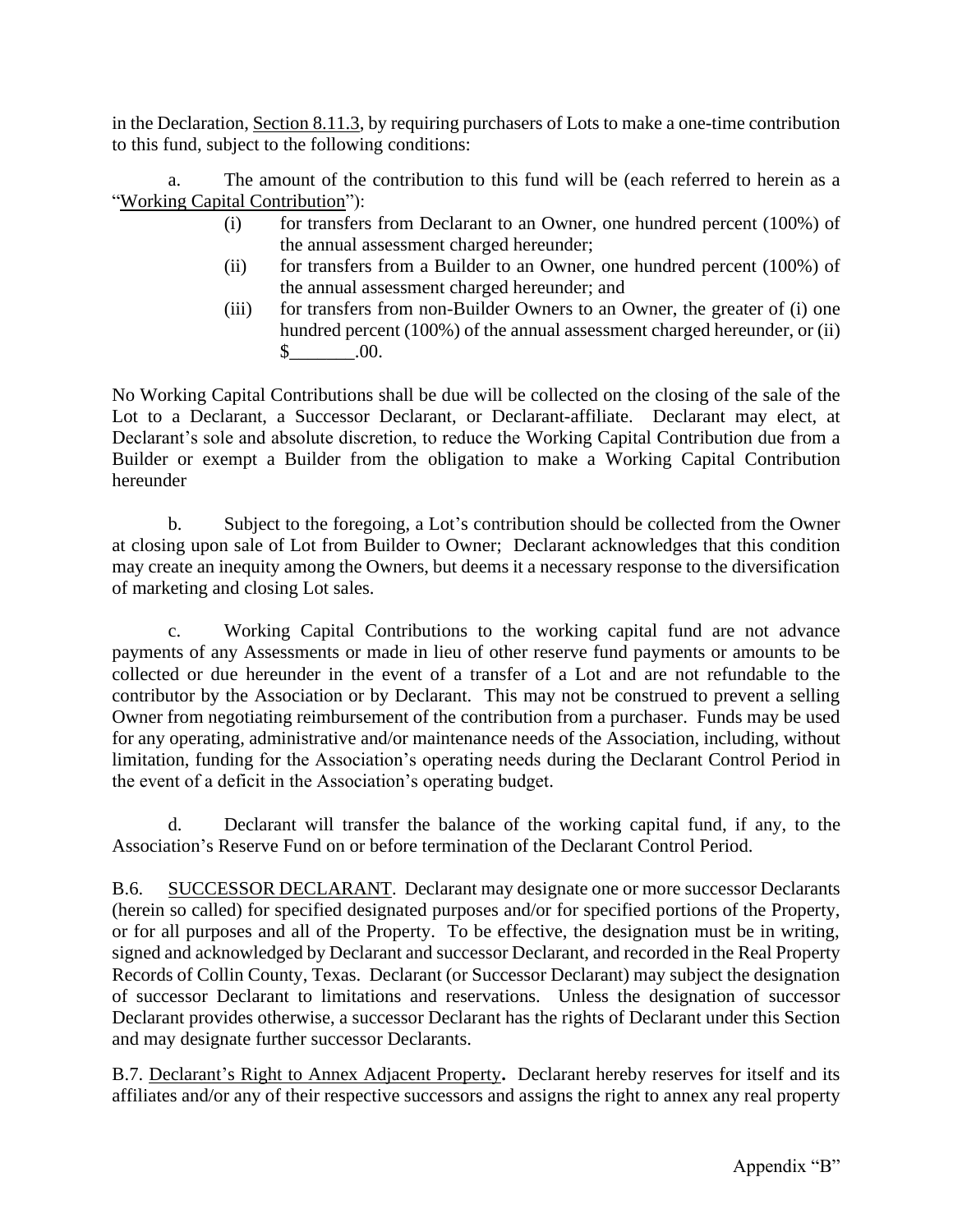in the vicinity of the Property (the "Property Subject to Annexation") into the scheme of this Declaration as provided in this Declaration. Notwithstanding anything herein or otherwise to the contrary, Declarant and/or such affiliates, successors and/or assigns, subject to annexation of same into the real property, shall have the exclusive unilateral right, privilege and option (but never an obligation), from time to time, for as long as Declarant owns any portion of the Property or Property Subject to Annexation, to annex (a) all or any portion of the Property Subject to Annexation owned by Declarant, and (b) subject to the provisions of this Declaration and the jurisdiction of the Association, any additional property located adjacent to or in the immediate vicinity of the Property (collectively, the "Annexed Land"), by filing in the Official Public Records of Collin County, Texas, a Supplemental Declaration expressly annexing any such Annexed Land. Such Supplemental Declaration shall not require the vote of the Owners, the Members of the Association, or approval by the Board or other action of the Association or any other person or entity, subject to the prior annexation of such Annexed Land into the real property. Any such annexation shall be effective upon the filing of such Supplemental Declaration in the Official Public Records of Collin County, Texas (with consent of Owner(s) of the Annexed Land, if not Declarant). Declarant shall also have the unilateral right to transfer to any successor Declarant, Declarant's right, privilege and option to annex Annexed Land, provided that such successor Declarant shall be the developer of at least a portion of the Annexed Land and shall be expressly designated by Declarant in writing to be the successor or assignee to all or any part of Declarant's rights hereunder.

B.7.1. Procedure for Annexation**.** Any such annexation shall be accomplished by the execution by Declarant, and the filing for record by Declarant (or the other Owner of the property being added or annexed, to the extent such other Owner has received a written assignment from Declarant of the right to annex hereunder) of a Supplemental Declaration which must set out and provide for the following:

- (i) A legally sufficient description of the Annexed Land being added or annexed, which Annexed Land must as a condition precedent to such annexation be included in the real property;
- (ii) That the Annexed Land is being annexed in accordance with and subject to the provisions of this Declaration, and that the Annexed Land being annexed shall be developed, held, used, sold and conveyed in accordance with, and subject to, the provisions of this Declaration as theretofore and thereafter amended; provided, however, that if any Lots or portions thereof being so annexed are to be treated differently than any of the other Lots (whether such difference is applicable to other Lots included therein or to the Lots now subject to this Declaration), the Supplemental Declaration should specify the details of such differential treatment and a general statement of the rationale and reasons for the difference in treatment, and if applicable, any other special or unique covenants, conditions, restrictions, easements or other requirements as may be applicable to all or any of the Lots or other portions of Annexed Land being annexed;
- (iii) That all of the provisions of this Declaration, as amended, shall apply to the Annexed Land being added or annexed with the same force and effect as if said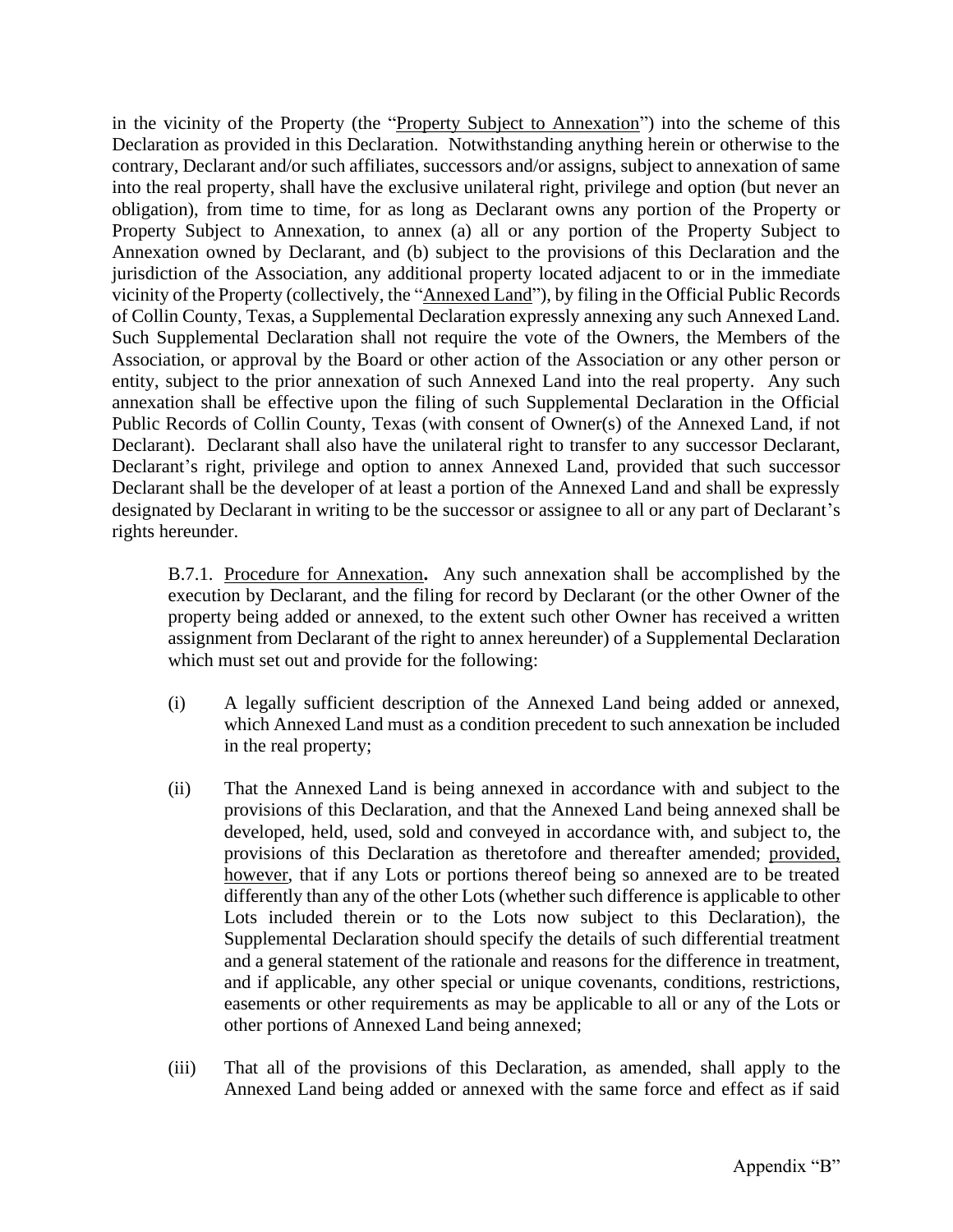Annexed Land were originally included in this Declaration as part of the initial Property subject to this Declaration, with the total number of Lots increased accordingly;

- (iv) That an Assessment Lien is therein created and reserved in favor of the Association to secure collection of the Assessments as provided in this Declaration, and as provided for, authorized or contemplated in the Supplemental Declaration, and setting forth the first year Regular Assessments and the amount of any other then applicable Assessments (if any) for the Lots within the Annexed Land being made subject to this Declaration; and
- (v) Such other provisions as the Declarant therein shall deem appropriate.

B.7.2. Amendment**.** The provisions of this Section B.7. or its sub-sections may not be amended without the express written consent of Declarant (and Declarant's successors and assigns in accordance with the terms hereof).

B.7.3. No Duty to Annex**.** Nothing herein contained shall establish any duty or obligation on the part of the Declarant or any Member to annex any property to this Declaration and no Owner of the property excluded from this Declaration shall have any right to have such property annexed thereto.

B.7.4. Effect of Annexation on Class B Membership**.** In determining the number of Lots owned by the Declarant for the purpose of Class B Membership status the total number of Lots covered by this Declaration and located in such Declarant's portion of the Property, including all Lots acquired by the Declarant and annexed thereto, shall be considered. If Class B Membership has previously lapsed but annexation of additional property restores the ratio of Lots owned by the Declarant to the number required by Class B Membership, such Class B Membership shall be reinstated until it expires pursuant to the terms of the Declaration.

*[End of Appendix B]*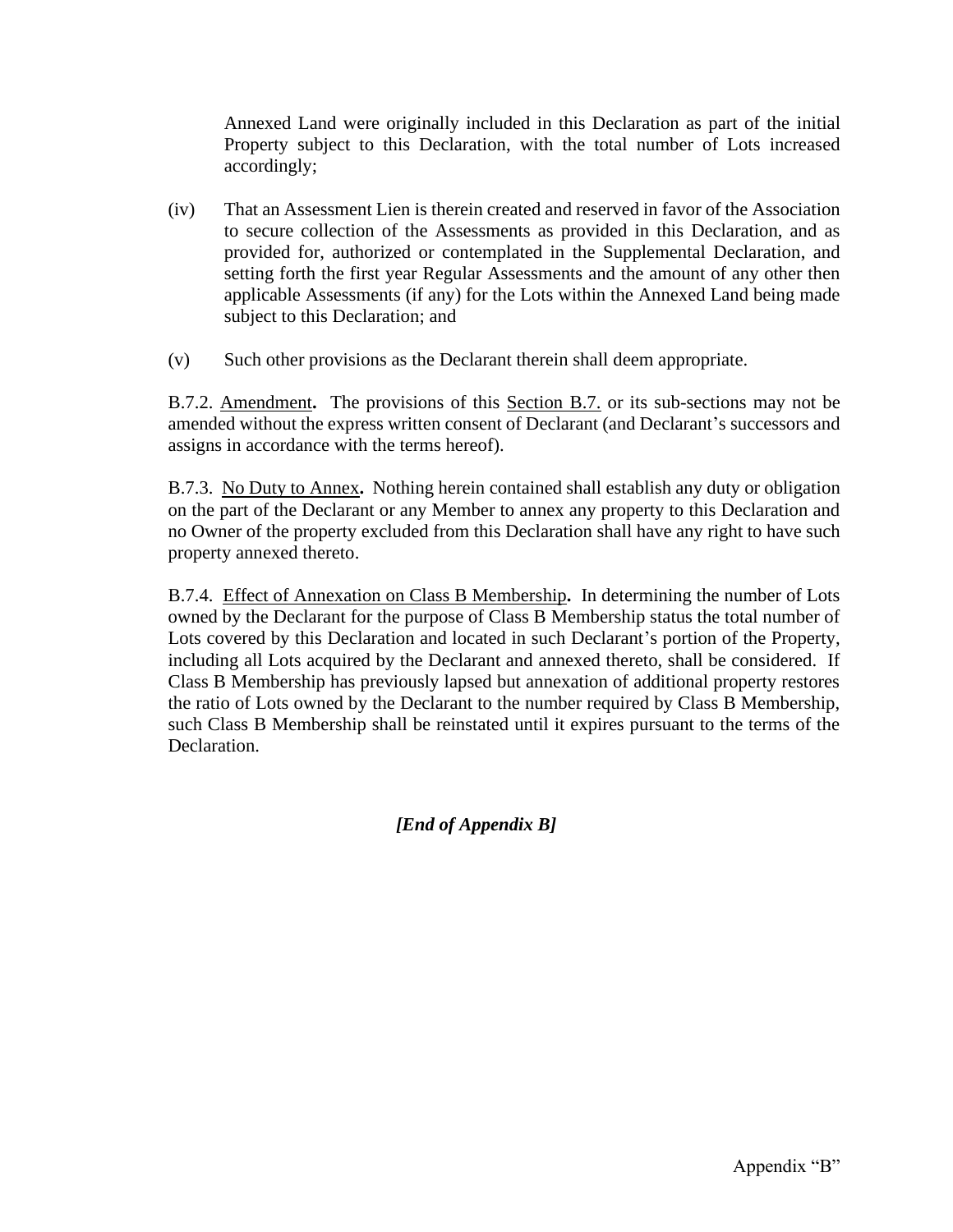### **APPENDIX "C" TO DECLARATION OF COVENANTS, CONDITIONS AND RESTRICTIONS FOR THE VENETIAN AT CELINA**

#### **DESIGN GUIDELINES**

**PART ONE:**

**SECTION 1.1 FLAGS AND FLAGPOLES. ALL FLAGS, REGARDLESS OF SIZE OR PLACEMENT, AND FLAGPOLES MUST HAVE THE PRIOR WRITTEN CONSENT OF THE ARCHITECTURAL REVIEWER/ACC. NO DISPLAY OR INSTALLATION OF A FLAG OR FLAGPOLE IS ALLOWED WITHOUT WRITTEN CONSENT. THE ASSOCIATION THROUGH ITS BOARD AND/OR THE ACC RESERVES THE RIGHT TO REMOVE ANY UNAUTHORIZED FLAG WITHOUT NOTICE OR CONSENT OF THE OWNER.**

- 1.1.1 The only flags which may be displayed are: (i) the flag of the United States of America; (ii) the flag of the State of Texas; and (iii) an official or replica flag of any branch of the United States armed forces. No other types of flags, pennants, banners, kits or similar types of displays are permitted on a Lot if the display is visible from a Street or Common Area.
- 1.1.2 The flag of the United States must be displayed in accordance with 4 U.S.C. Sections 5-10.
- 1.1.3 The flag of the State of Texas must be displayed in accordance with Chapter 3100 of the Texas Government Code.
- 1.1.4 Any freestanding flagpole, or flagpole attached to a residence, shall be constructed of permanent, long-lasting materials. The materials used for the flagpole shall be harmonious with the residence, and must have a silver finish with a gold or silver ball at the top. The flagpole must not exceed three (3) inches in diameter. Limitations as to size and placement may be exercised when setbacks and limited yard space are a factor.
- 1.1.5 The display of a flag, or the location and construction of the supporting flagpole, shall comply with applicable Zoning, easements, and setbacks of record.
- 1.1.6 A displayed flag, and the flagpole on which it is flown, shall be maintained in good condition at all times. Any flag that is deteriorated must be replaced or removed. Any flagpole that is structurally unsafe or deteriorated shall be repaired, replaced, or removed.
- 1.1.7 Only one flagpole will be allowed per Lot. No such limitation applies in Common Areas. A flagpole can either be securely attached to the face of the residence (no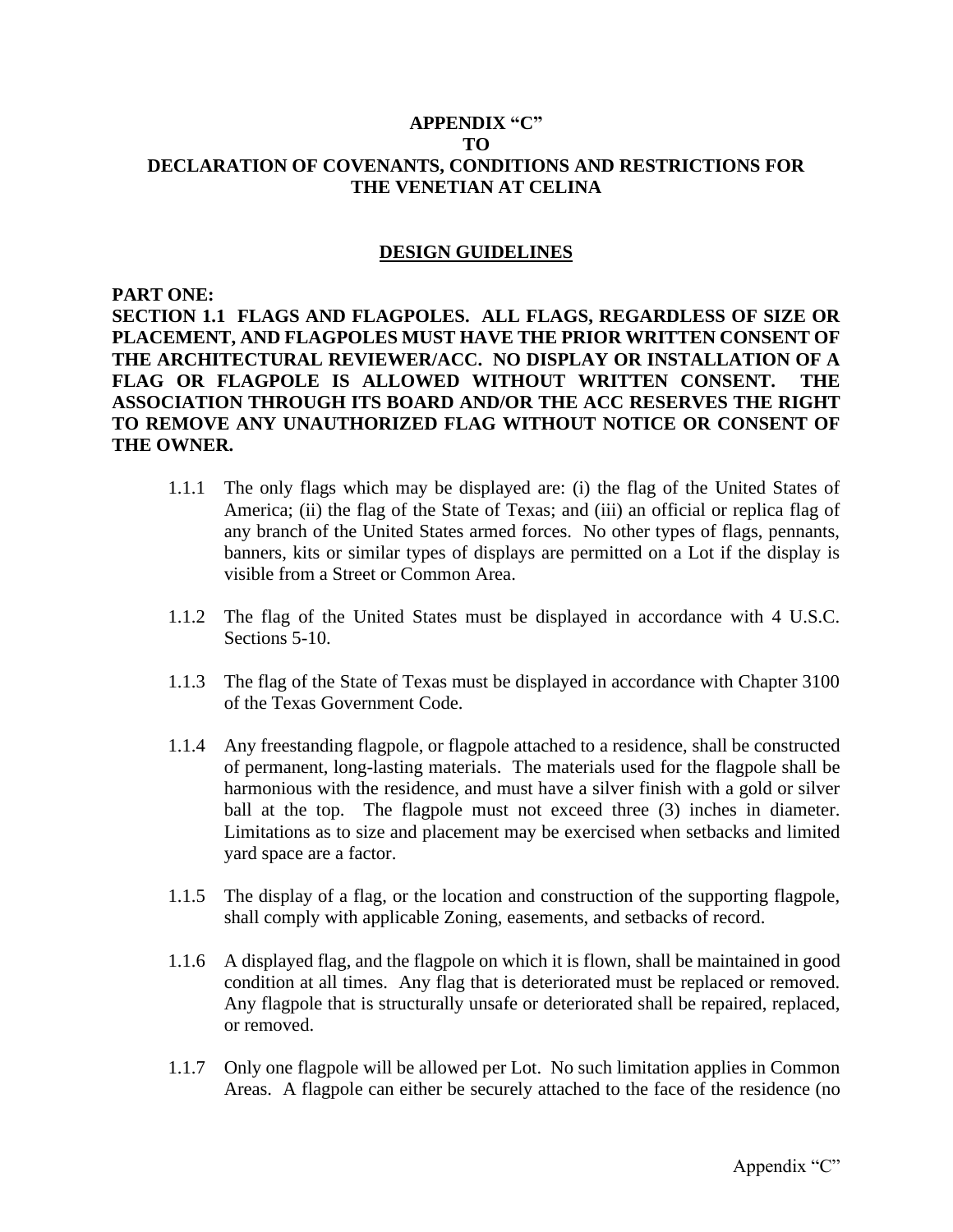other structure) or be a freestanding flagpole. A flagpole attached to the residence may not exceed 4 feet in length. A freestanding flagpole may not exceed twenty (20) feet in height. Any freestanding flagpole must be located in either the front yard or backyard of a Lot, and there must be a distance of at least five (5) feet between the flagpole and the property line.

- 1.1.8 Any flag flown or displayed on a freestanding flagpole may be no smaller than 3'x5' and no larger than 4'x6'.
- 1.1.9 Any flag flown or displayed on a flagpole attached to the residence may be no larger than  $3'x5'$ .
- 1.1.10 Any freestanding flagpole must be equipped to minimize halyard noise. The preferred method is through the use of an internal halyard system. Alternatively, swivel snap hooks must be covered or "Quiet Halyard" flag snaps installed. Neighbor complaints of noisy halyards are a basis to have flagpole removed until Owner resolves the noise complaint.
- 1.1.11 The illumination of a flag is allowed so long as it does not create a disturbance to other residents in the community. Solar powered, pole mounted light fixtures are preferred as opposed to ground mounted light fixtures. Compliance with all municipal requirements for electrical ground mounted installations must be certified by Owner. Flag illumination may not shine into another residence. Neighbor complaints regarding flag illumination are a basis to prohibit further illumination until Owner resolves complaint.
- 1.1.12 Flagpoles shall not be installed in any Common Area or property maintained by the Association except by Declarant developing the initial improvements within such Common Area.
- 1.1.13 All freestanding flagpole installations must receive prior written approval from the Declarant, the ACC or other reviewing authority established under the Declaration.

### **SECTION 1.2 RAIN BARRELS OR RAINWATER HARVESTING SYTEMS. SPECIFIC APPROVAL IN WRITING FROM THE ARCHITECTURAL REVIEWER/ACC IS REQUIRED.**

- 1.2.1 Rain barrels or rain water harvesting systems and related system components (collectively, "Rain Barrels") may only be installed after receiving the written approval of the Declarant, the ACC or other reviewing authority established under the Declaration.
- 1.2.2 Rain barrels may not be installed upon or within the Common Areas, except by Declarant installing the initial improvements within such Common Area, or with written approval of the Declarant or ACC.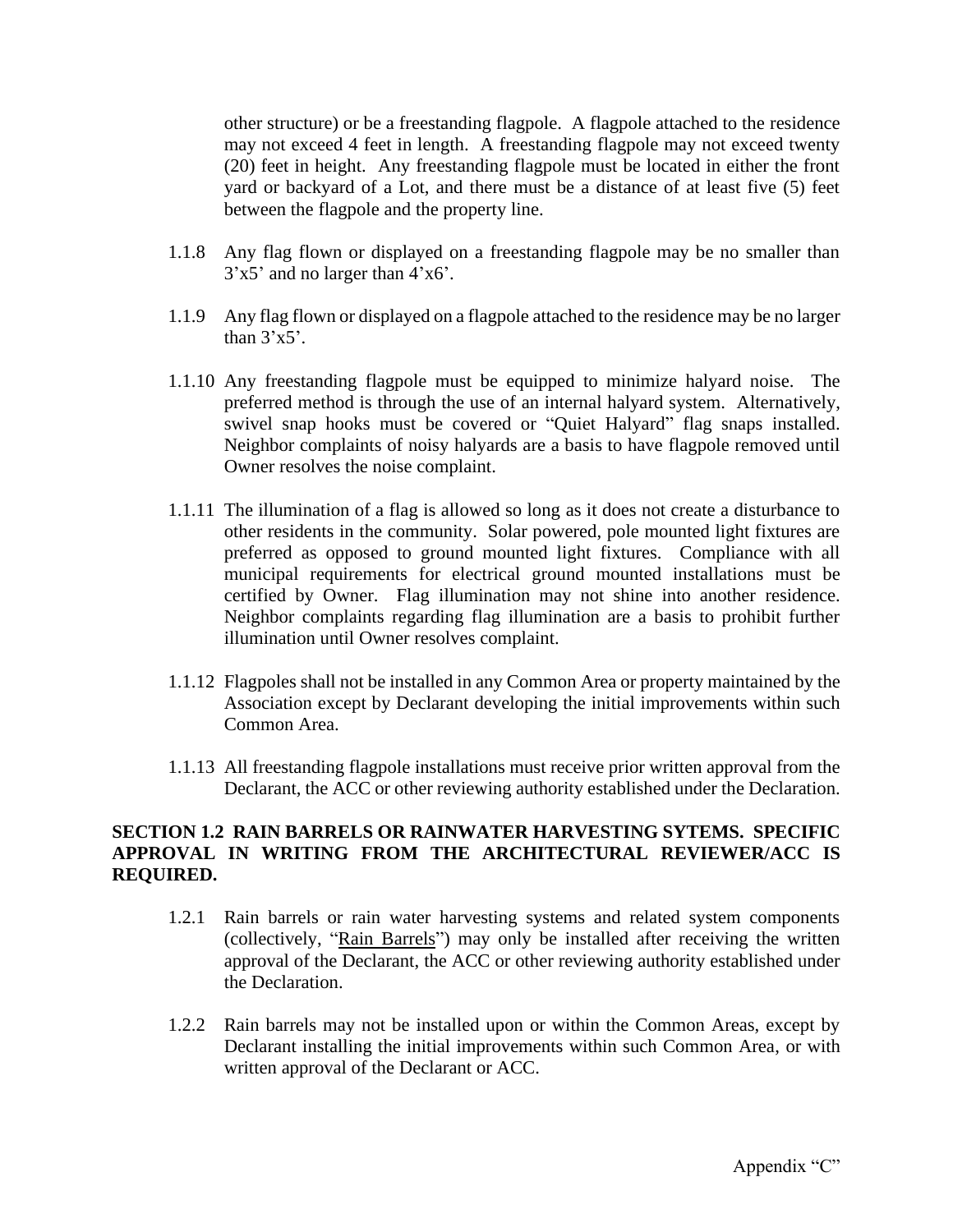- 1.2.3 Under no circumstances shall rain barrels be installed or located in or on any area within a Lot that is in-between the front of the Owner's residence and an adjoining or adjacent street.
- 1.2.4 The rain barrel must be of color that is consistent with the color scheme of the Owner's residence and may not contain or display any language or other content that is not typically displayed on such rain barrels as manufactured.
- 1.2.5 Rain barrels may be located in the back-yard of Lot so long as such rain barrel(s) may not be seen from a street, another Lot or any Common Area.
- 1.2.6 In the event the installation of Rain Barrels in the back-yard of an Owner's property in compliance with paragraph 1.2.5 above is impossible, the Declarant, the ACC or other reviewing authority established under the Declaration may impose limitations or further requirements regarding the size, number and screening of Rain Barrels with the objective of screening the Rain Barrels from public view to the greatest extent possible. **The owner must have sufficient area on their Lot to accommodate the Rain Barrels**.
- 1.2.7 Rain Barrels must be properly maintained at all times or removed by the Owner.
- 1.2.8 Rain Barrels must be enclosed or covered.
- 1.2.9 Rain Barrels which are not properly maintained, become unsightly or could serve as a breeding pool for mosquitoes must be removed by the Owner from the Lot, at such Owner's sole cost and expense.

### **SECTION 1.3 CERTAIN RELIGIOUS DISPLAYS**

- 1.3.1 By statute, an Owner is allowed to display or affix the Owner's Lot or occupant's residence one or more religious items, the display of which is motivated by the Owner's or occupant's sincere religious belief. Such display is limited according to the provisions contained herein.
- 1.3.2 If displaying or affixing of a religious item on the Owner's Lot or occupant's residence violates any of the following covenants, the Association may remove the item displayed:
	- (1) threatens the public health or safety;
	- (2) violates a law other than a law prohibiting the display of religious speech;

(3) contains language, graphics, or any display that is patently offensive to a passerby for reasons other than its religious content;

- (4) is installed on property:
	- (A) owned or maintained by the Association; or
	- (B) owned in common by members of the Association;
- (5) violates any applicable building line, right-of-way, setback or easement; or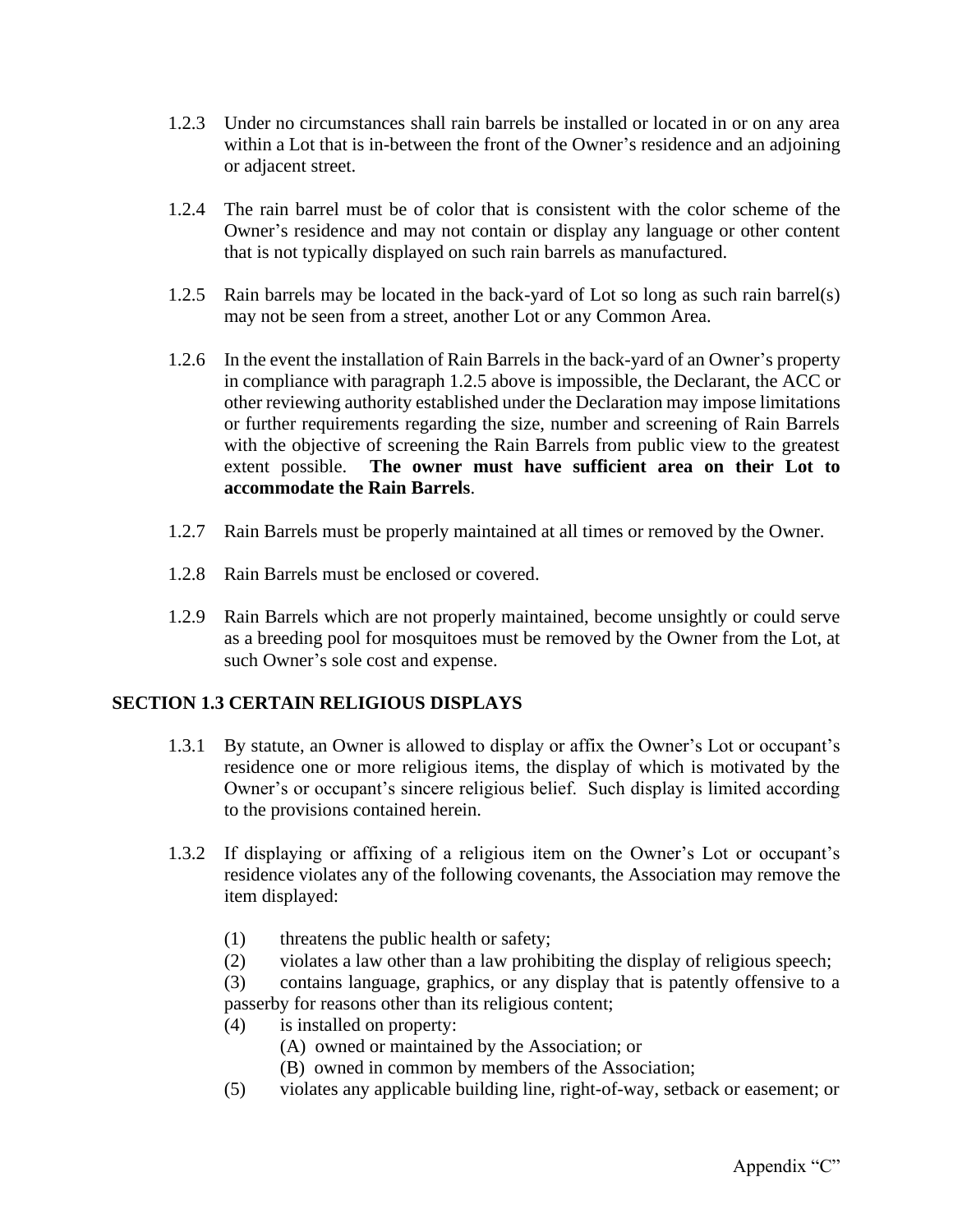(6) is attached to a traffic control device, street lamp, fire hydrant, or utility sign, pole, or fixture.

1.3.3 No owner or resident is authorized to use a material or color for an entry door or door frame of the Owner's or occupant's residence or make an alteration to the entry door or door frame that is not authorized by the Declaration or otherwise expressly approved by the Declarant, the ACC or other reviewing authority established under the Declaration.

#### **SECTION 1.4 SOLAR PANELS**

- 1.4.1 **Solar energy devices, including any related equipment or system components (collectively, "Solar Panels") may only be installed after receiving the written approval of the Declarant, the ACC or other reviewing authority established under the Declaration. Owners desiring to install solar panels will be held 100% responsible for any damage or compromise to the roof or structure. The Association will not be responsible for any costs of repairs associated with the installation or use of solar panels.**
- 1.4.2 Solar Panels may not be installed upon or within Common Areas or any area which is maintained by the Association, except by Declarant developing the initial improvements within such Common Area, or with written approval of the Declarant or ACC.
- 1.4.3 Solar Panels may only be installed on designated locations on the roof of a residence, on any structure allowed under any subdivision or Association dedicatory instrument, or within any fenced rear-yard or fenced-in patio of an Owner's Lot, but only as allowed by the Declarant, the ACC or other reviewing authority established under the Declaration. **Solar Panels may not be installed on the front elevation of the residence**.
- 1.4.4 If located on the roof of a residence, Solar Panels shall:
	- (1) not extend higher than or beyond the roofline;
	- (2) conform to the slope of the roof;
	- (3) have a top edge that is parallel to the roofline; and
	- (4) have a frame, support bracket, or wiring that is black or painted to match the color of the roof tiles or shingles of the roof. Piping must be painted to match the surface to which it is attached, i.e. the soffit and wall. Panels must blend with the color of the roof to the greatest extent possible.
- 1.4.5 If located in the fenced rear-yard or patio, Solar Panels **shall not** be taller than the fence line or visible from any adjacent Lot, Common Area or Street.
- 1.4.6 The Declarant, the ACC or other reviewing authority established under the Declaration may deny a request for the installation of Solar Panels if it determines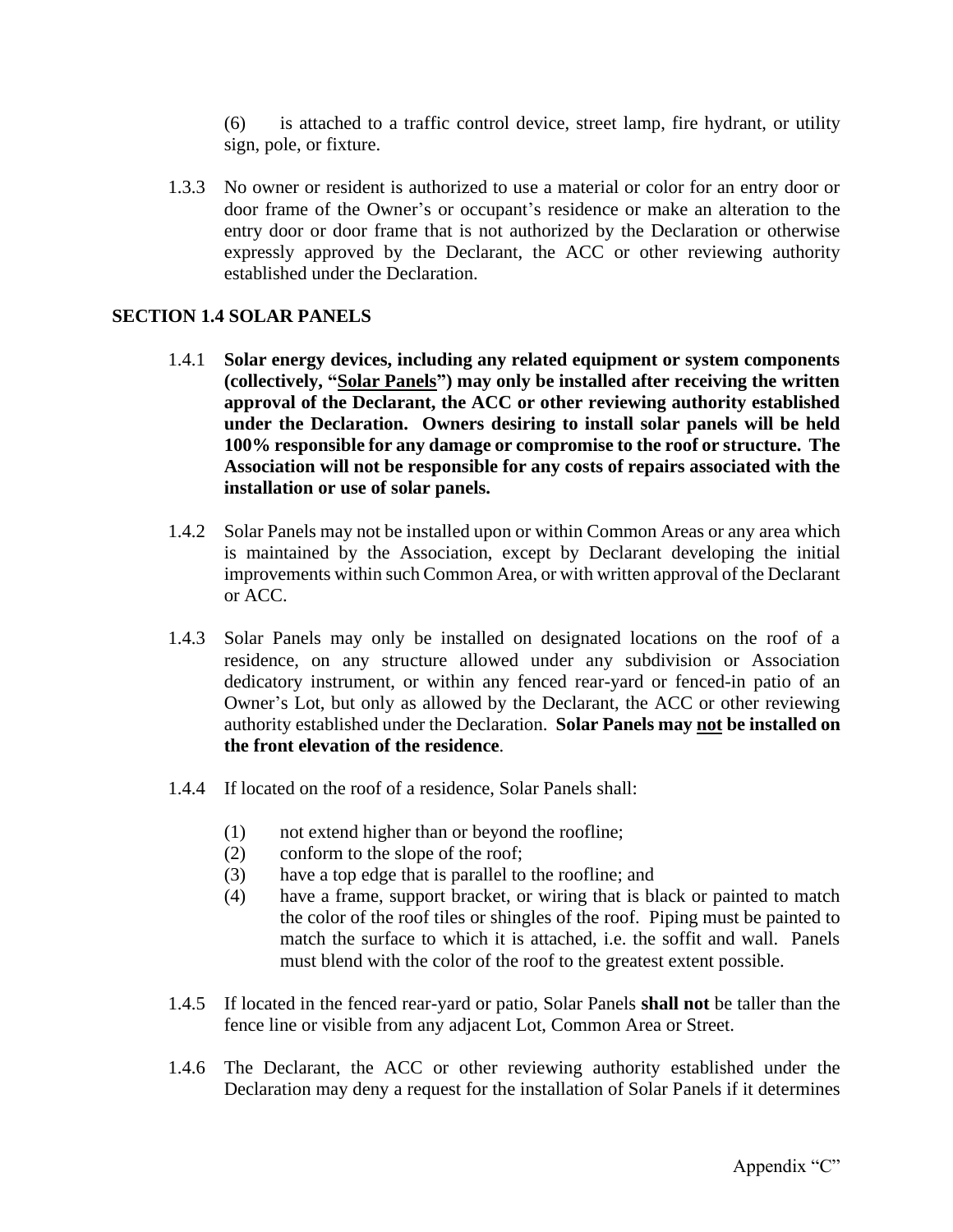that the placement of the Solar Panels, as proposed by the Owner, will create an interference with the use and enjoyment of any adjacent Lot or Common Area.

- 1.4.7 Owners are hereby placed on notice that the installation of Solar Panels may void or adversely affect roof warranties. Any installation of Solar Panels which voids material warranties is not permitted and will be cause for the Solar Panels to be removed by the Owner.
- 1.4.8 Solar Panels must be properly maintained at all times or removed by the Owner.
- 1.4.9 Solar Panels which become non-functioning or inoperable must be removed by the Owner.

### **SECTION 1.5 CERTAIN ROOFING MATERIALS**

- 1.5.1 Roofing shingles covered by this Section are exclusively those designed primarily to: (i) be wind and hail resistant; (ii) provide heating and cooling efficiencies greater than those provided by customary composite shingles; or (iii) provide solar generation capabilities (collectively, "Roofing Shingles").
- 1.5.2 Roofing Shingles allowed under these Guidelines shall:
	- (1) resemble the shingles used or otherwise authorized for use in the Property;
	- (2) be more durable than and are of equal or superior quality to the shingles used or otherwise authorized for use in the Property; and
	- (3) match the aesthetics of other roofs throughout the Subdivision and surrounding properties.
- 1.5.3 An Owner shall be responsible for accrediting, certifying and demonstrating to the Declarant, the ACC or other reviewing authority established under the Declaration that the proposed installation is in full compliance with paragraphs 1.5.1 and 1.5.2 above.
- 1.5.4 Roofing Shingles shall be installed only after receiving the written approval of the Declarant, the ACC or other reviewing authority established under the Declaration.
- 1.5.5 Roof Materials. A minimum of **[6:12]** roof pitch is required. Some other roof pitches may be allowed but, shall require the prior written approval of the Architectural Reviewer. Shingles shall consist of composition shingles however; other roofing materials such as standing seam metal roofs over garage structures may be considered and shall require the prior written approval of the Architectural Reviewer before use. Composition roofs require a minimum **[twenty (20) year]** warranty shingle or equivalent. Color of shingles shall be **[driftwood or gray]** in color. Other colors shall require the prior written consent of the Architectural Reviewer prior to use. Other roofing material shall not be used without the express written approval of the Architectural Reviewer. All roofing materials must be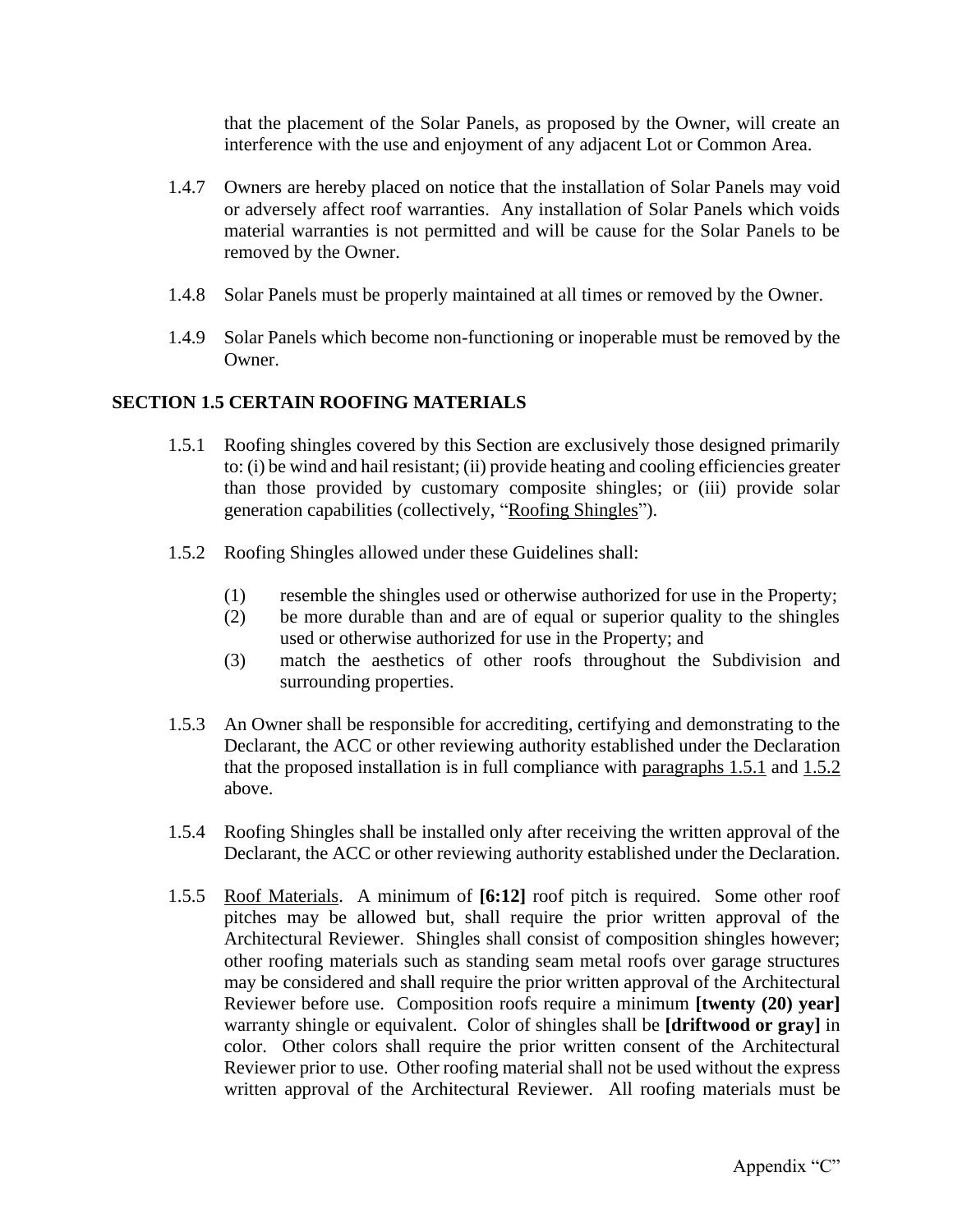fireproof and conform to City requirements, and are subject to approval of the Architectural Reviewer. Roof materials shall in any event be in compliance with the Design Guidelines and the Declaration. Dormers above roof structure and roofing materials may be finished with an approved exterior grade siding material.

#### **SECTION 1.6 SIGNAGE**

1.6.1 No sign or signs of any kind or character shall be displayed to the Streets or otherwise to the public view on any Lot or Common Area, except for the Declarant's signs or Builders' signs approved by the Declarant for such Declarant's Property, and except that:

(A) Any Builder, during the applicable initial construction and sales period, may utilize two (2) professionally fabricated signs (of not more than six [6] square feet in size) per Lot for advertising and sales purposes, and two (2) professionally fabricated signs (of not more than thirty-two [32] square feet in size) in the Property advertising a model home or advertising the Subdivision, provided that such signs shall first have been approved in writing by the Architectural Reviewer;

(B) A professionally fabricated "for sale" or "for rent" or "for lease" sign (of not more than six [6] square feet in size) may be utilized by the Owner of a Lot for the applicable sale or rent situation, ONLY providing that such sign first shall have been approved in writing by the Architectural Reviewer;

(C) Development related signs owned or erected by Declarant (or any Builder with Declarant's prior written consent) shall be permitted;

(D) Signs displaying the name of a security company shall be permitted, provided that such signs are (i) ground mounted, (ii) limited to one (1) in number per Lot, and (iii) of a size not in excess of two (2) square feet in size;

(E) Each Owner may display flags on or at a residence in conformity with Section 1.1 of these Design Guidelines, and otherwise a manner otherwise consistent with the covenants, conditions and restrictions contained in the Declaration. Owners should keep in mind the close proximity of other Owners and/or businesses. Some flags may not be conducive to the aesthetic harmony of the neighborhood, street or block upon which the Residence is located. The Architectural Reviewer reserves the right to request the prompt removal of flags and should the Owner not comply, the Architectural Reviewer reserves the right to remove the flag. Such removal shall not constitute trespassing and the Architectural Reviewer or the Association shall not be responsible for the return of or replacement of flag in the event of damage or loss;

(F) Each residence may display up to two (2) spirit signs or other signs in support of athletic events and/or teams during the applicable sport season which are not otherwise consistent with the covenants, conditions and restrictions contained in the Declaration; and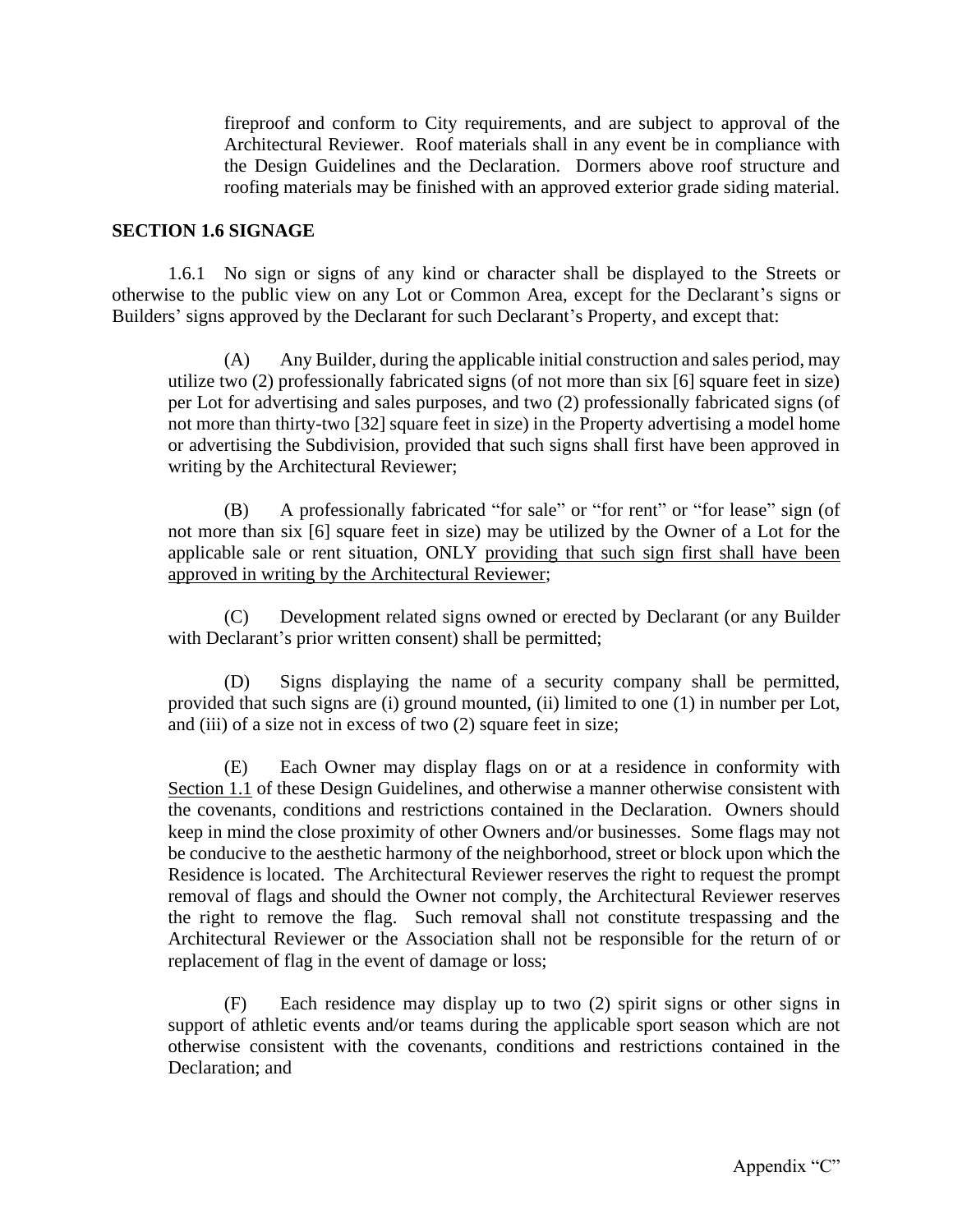(G) Use of seasonal decorations (including lights, lawn ornamentation, flags and banners) may not exceed four (4) weeks during the applicable season and provided that such decoration is in any event consistent with the covenants, conditions and restrictions contained in this Declaration and do not constitute or cause disharmony among the Owners or businesses surrounding the Residence and must be removed within ten (10) days following the applicable season or holiday; and

(H) One (1) sign for each candidate and/or ballot item on advertising such political candidate(s) or ballot item(s) for an election shall be permitted in accordance with Section 259.002 of the Texas Election Code, provided that:

(i) such signs may not be displayed (A) prior to the date which is ninety (90) days before the date of the election to which the sign relates, and (B) after the date which is ten (10)days after that election date;

(ii) such signs must be ground-mounted; and

(iii) such signs shall in no event (A) contain roofing material, siding, paving materials, flora, one or more balloons or lights, or any other similar building, landscaping, or nonstandard decorative component, (B) be attached in any way to plant material, a traffic control device, a light, a trailer, a vehicle, or any other existing structure or object, (C) include the painting of architectural surfaces, (D) threaten the public health or safety,  $(E)$  be larger than four feet  $(4')$  by six feet  $(6')$ , (F) violate a law, (G) contain language, graphics, or any display that would be offensive to the ordinary person, or (H) be accompanied by music or other sounds or by streamers or is otherwise distracting to motorists.

### **PART TWO:**

### **SECTION 2.1 DESIGN AND CONSTRUCTION MATERIALS**

2.1.1 Residence Height. The minimum square footage of air conditioned living space of a residence must conform to the applicable city requirements, zoning ordinance, if applicable, and Plat. The maximum building height of a residence shall be **[thirty-five feet (35') or 2 ½**] stories.

2.1.2 Minimum Lot Dimensions, Lot Area, Set Back and Yard Restrictions. The minimum Lot width shall be \_\_\_\_\_\_\_\_\_\_\_ feet (\_\_\_\_'). The minimum Lot depth shall be \_\_\_\_\_\_\_\_\_\_ feet (\_\_\_\_'). The minimum Lot area shall be \_\_\_\_\_\_\_\_\_\_ square feet. The maximum Lot coverage shall be  $\frac{1}{\sqrt{2}}$  percent  $(\frac{9}{\sqrt{2}})$ . The minimum front yard setback is  $\frac{1}{\sqrt{2}}$ feet (\_\_\_'). The minimum rear yard setback is \_\_\_\_\_ feet (\_\_\_'). The minimum interior side yard setback is \_\_\_\_\_ feet (\_\_\_'), and minimum street side setback is \_\_\_\_\_ feet (\_\_\_'). All setbacks shall comply with the Plat and all applicable City ordinances and restrictions. Builder shall be responsible for compliance with the minimum set back and all front and rear yard restrictions.

### 2.1.3 Exterior Materials. **The exterior walls (excluding doors and windows) of each residence constructed or placed on a Lot shall have the minimum City required coverage or**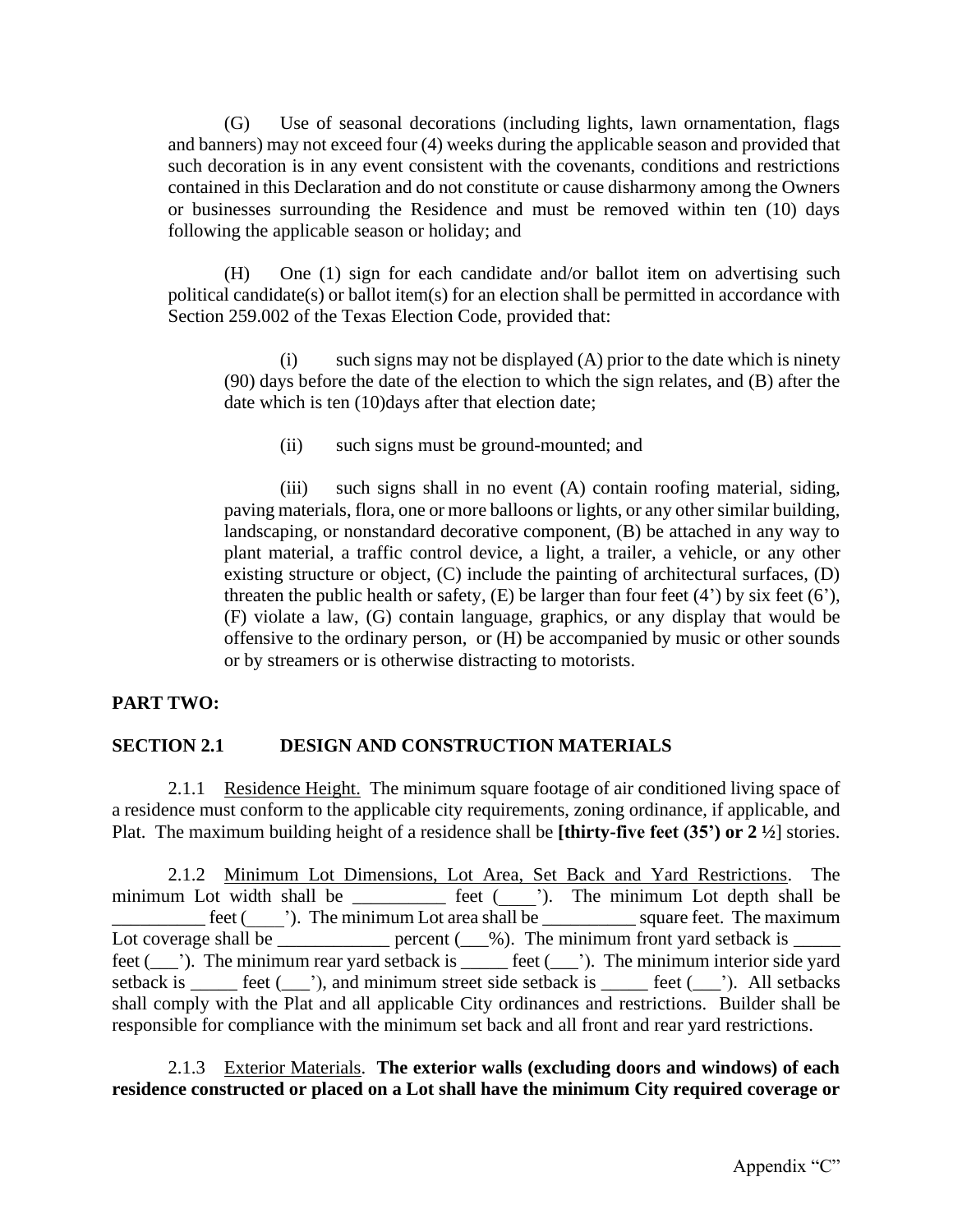**a minimum of \_\_\_\_\_\_\_\_\_\_\_ percent (\_\_\_\_\_%) masonry and must otherwise be in compliance with this Declaration and these Design Guidelines.** No material on the exterior of any building or other improvement except approved hardboard or stucco, shall be stained or painted without the prior written approval of the Architectural Reviewer. No materials other than the following may be used in the exterior construction of a residence constructed on a Lot (excluding roofing materials, window frames and exterior fixtures): *[brick, brick veneer, stone, cast stone, and up to \_\_\_\_\_\_ percent (\_\_\_%) stucco, exclusive of windows, doors, dormers and gables over the entrance* 

*of an extended garage or any wall area above a first floor roof where the exterior masonry veneer cannot directly bear upon the foundation (for example wall area above a shed roof or an attached garage) notwithstanding, the interior courtyard and alley facing wall areas may include hardiplank as an acceptable form of masonry material]*. All wood, hardboard or stucco used on the exterior of a residence must be painted or stained in a color compatible with the exterior design and materials used in the exterior construction of such residence, and as approved by the Architectural Reviewer.

Materials other than those listed above may be appropriate for architectural trim and accent applications only including but not limited to: *[cornices and decorative brackets, frieze panels, decorative lintels, shutters, and porch or balcony railings and is subject to the approval of the Architectural Reviewer]*; and

2.1.3.1 All chimney and fireplace flues, if applicable, shall be enclosed and finished and portions located above the roof structure and roofing materials shall be finished as required by the Design Guidelines or applicable ordinances of the City, provided that in any event such exterior portions of the chimney visible from the adjacent Street or Common Area (at grade level) shall be finished with  $\qquad \qquad$  percent  $(\_\fty\%)$  masonry materials matching that of the primary structure. Exposed pre-fabricated metal flue piping is prohibited. Chimney flues not visible from the street may be enclosed by materials approved by the building code for exterior exposure and in compliance with the flue manufacturer's recommendations.

2.1.3.2 Garage Requirements**: [Rear alley/side entry loading garages shall be built with a minimum of \_\_\_\_\_\_\_ feet (\_\_') from the rear/front/side Lot boundary line set back.**] Garage doors shall be metal, patterned with a wood-like texture. An option to clad in stained wood is available upon request and written approval of the Architectural Reviewer. Each residence erected on a Lot shall provide off-street parking space (inclusive of garage space) for a minimum of two (2) automobiles. Garages may not be used for a living quarters or business and must remain close at all times when not in use. Garage doors must be maintained in good condition.

# **SECTION 2.2 LANDSCAPING:**

Upon completion of each Residence, the following landscape elements shall be installed prior to occupancy of the residence. *No synthetic or fake sod is allowed without prior written consent and approval of the Architectural Reviewer, which may be withheld in its sole discretion.* **No synthetic or fake plants, flowers or trees are allowed**: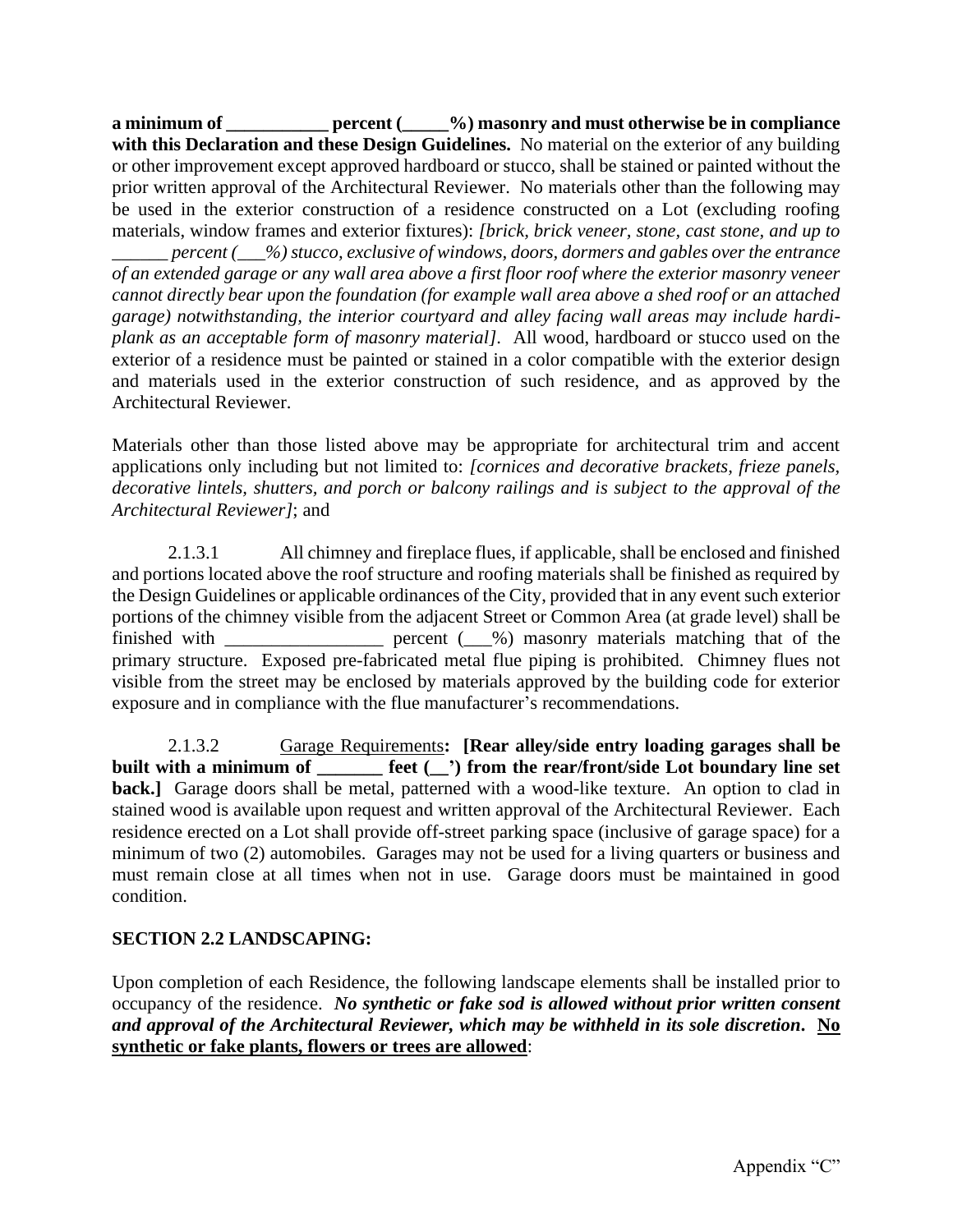2.2.1 Sod/Irrigation: The front yard of each Lot shall have full sod installed with the exception of any paved areas of the Lot. All Lots must have underground irrigation systems installed providing coverage for all non-paved areas of the Lot in accordance with City requirements, and specifically include, without limitation, irrigation of Trees or Street Trees located within any public right-of-way adjacent to the Lot. Drip irrigation systems or an acceptable alternative must be installed in the front planter beds and tree wells as applicable by city ordinances. Some hardscape landscaping which may include the use of river rock shall be allowed in certain beds or areas where the regular and healthy growth of plants or trees will be difficult due to lack of sun or soil depth.

2.2.2 Trees: At least **[one (1)]** ornamental tree shall be planted within each Lot within the property for which a building permit has been issued. The Association shall maintain all landscaping required by the City within Common Areas of the Subdivision. Owner shall promptly notify the Association or its managing agent of any signs of distress in trees or of need for trimming.

2.2.3 Shrubbery and Planting Beds: Each Lot shall have the minimum number of shrubs as required by applicable City ordinance in a mulched planting bed; edging to separate the sod and bed is preferred but, not mandatory. **[Each planting bed shall also contain a minimum of (\_\_\_\_) one (1) gallon shrubs and \_\_\_\_\_ (\_\_) flats of flowers, and depending on the bed size, this number may be adjusted by the Builder upon written permission from the Architectural Reviewer.]**

2.2.4 Initial Installations and Maintenance. Upon completion of any Residence within the Property and prior to the final inspection, the Builder must comply with any landscaping regulations, if applicable, according to the specifications outlined in these Design Guidelines and/or City ordinances (exceptions as to timing may be granted at the sole discretion of the Declarant and/or the Association due to inclement weather). All the trees and landscaping in the Common Areas are the responsibility of the Association to maintain at the sole discretion of the Association.

2.2.5 Trees. Trees shall be planted in locations approved by the City or authorized designee of the City or as stipulated by Declarant or Architectural Reviewer.

# **SECTION 2.3 FENCES:**

2.3.1 Wooden Fencing: Front fencing of the Residences is not allowed. **Fencing may be optional at the sole discretion of the Declarant**. No vinyl or chain link fencing allowed. All wooden fencing shall be stained and preserved as follows:

> Manufacturer: Sherwin Williams Color: Banyan Brown – Apply per instructions

Fences must be kept in good repair at all times. Broken fences and/or pickets must be repaired. Fallen fence panels must be repaired. All Lots must be fully fenced on all sides. Leans in fences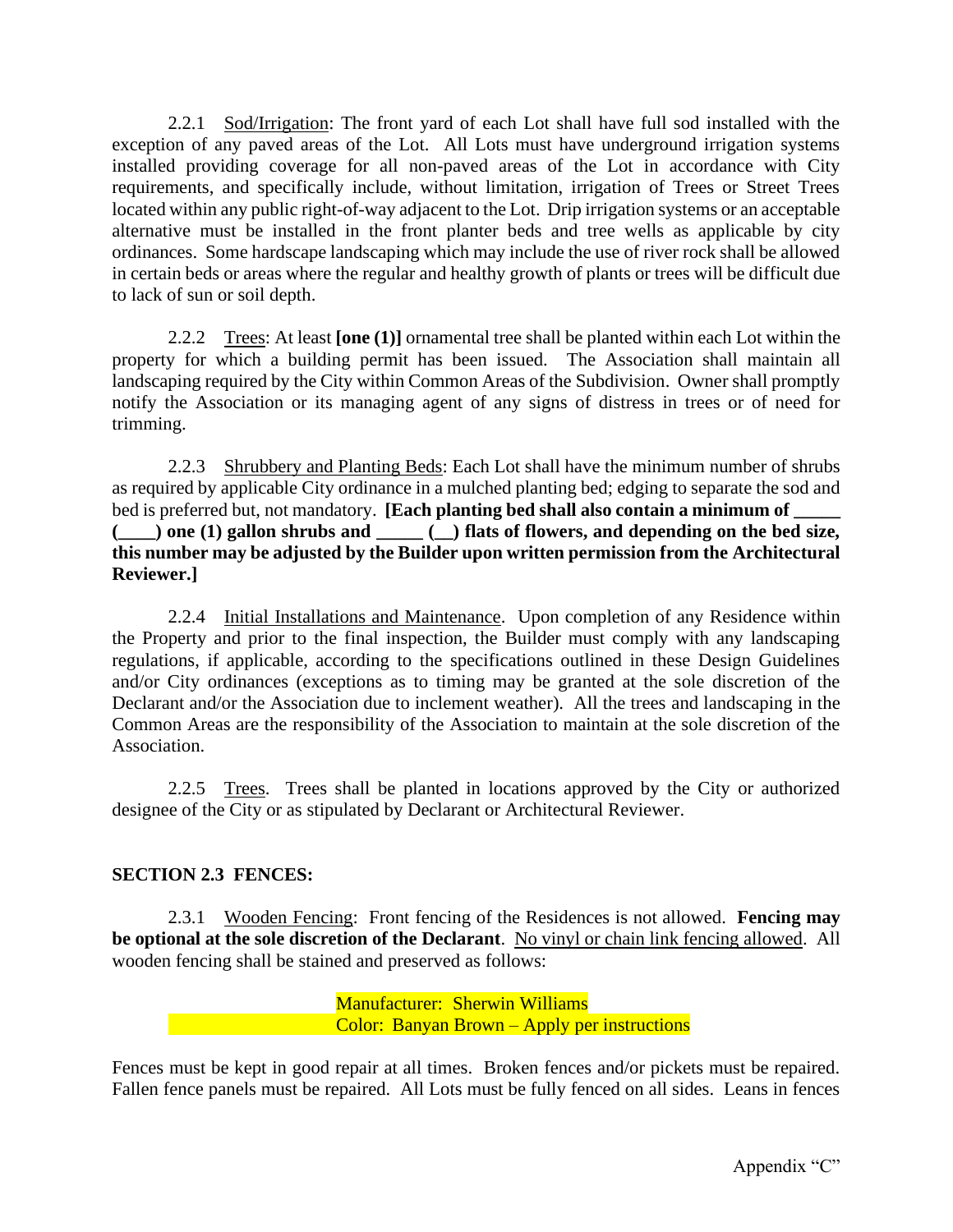of more than five inches (5") must be repaired. Fences with faded or fading stain must be restained to maintain consistency of color and aesthetic appearance at all times.

2.3.2 Fences Facing Street (front or side): All fencing on such Lots that are facing a street shall be *[add narrative description]*, which fencing shall met the requirements of Applicable Zoning. The maximum fence height is six feet  $(6')$ . Refer to **Exhibit Attachment 2.3.2** attached for a diagram.

2.3.3 Standard Side and Rear Yard Fences: Side and rear yard fences not facing the street of Common Area shall be no less than six feet (6') in height from grade, and shall be constructed of cedar with steel posts. Posts must not be visible on any fence facing the street. Fence shall be *[add narrative description]*, planks shall be at least 5/8" thick and maintain at least one inch (1") gap between the ground and wood to prevent rotting or decay. Vertical posts spacing should be no more than eight feet (8') on center or less and set in concrete post footings of a minimum of 24" deep for six foot (6') high fences. No top cap or trim for side and rear yard fences not visible from the street are required. All portions of the fence that are viewable from any street shall be stained with the color specified above at Section 2.3.1. Refer to **Exhibit Attachment 2.3.3** attached for a diagram.

2.3.4 Fences Adjacent to Common Areas**:** All fencing on such Lots that are facing a Common Area shall be *[add narrative description]*, which fencing shall met the requirements of Applicable Zoning. The maximum fence height is six feet (6'). Refer to **Exhibit Attachment 2.3.4** attached for a diagram. All fences shall be consistent; no variation of design shall be permitted. Fence areas shall be unobstructed by screening or other materials unless specifically approved by the Association.

2.3.5 Pool Enclosures. The design and appearance of any "swimming pool enclosure" (as defined below) that is visible from the Street or Common Area adjacent to the Lot on which such swimming pool enclosure is located must be six feet (6') or less in height, black in color, and consist of transparent mesh set in metal frames, unless otherwise approved in writing by the Architectural Reviewer. In no event shall the Architectural Reviewer prohibit or restrict an Owner from installing on such Owner's Lot a swimming pool enclosure that conforms to applicable state or local safety requirements. A "swimming pool enclosure" means and refers to a fence that (1) surrounds a water feature, including a swimming pool or spa located on a Lot; (2) consists of transparent mesh or clear panels set in metal frames; (3) is not more than six feet (6') in height; and (4) is designed to not be climbable.

### **SECTION 2.4 OTHER REQUIREMENTS**

2.4.1 Generally. All Lots, Common Areas, residences and/or other structures developed, constructed and/or installed within the Property shall conform to the requirements set forth in the Declaration and Design Guidelines established by the Association and any City Ordinance to the extent the foregoing or any other restrictions set forth in this Declaration are not more restrictive. Building elevations shall be developed in general conformance with the architectural style set forth in the building elevations approved by the City and Architectural Reviewer.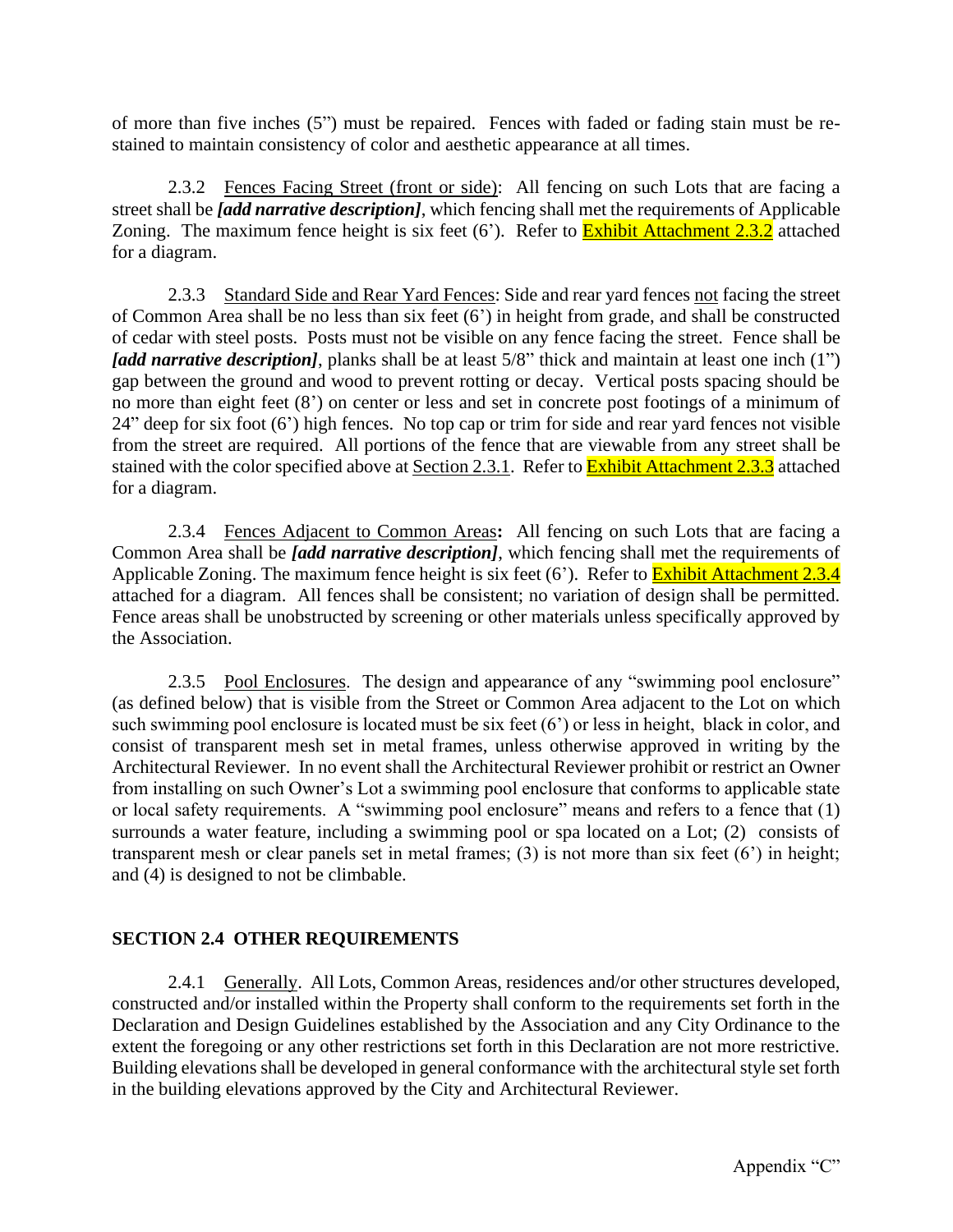2.4.2 Screening and Hardscape. Screening on the property shall be developed in general conformance with the hardscape plans attached hereto as **Exhibit Attachment 2.4.2**. All screening walls and fences shall be located on the property line and include a mow strip and compliment the material on the main structure. See Exhibit Attachment 2.4.2 for details. Initial screening and hardscape improvements on a Lot shall be the responsibility of the Declarant or Builders to install however, thereafter, the responsibility for maintenance and upkeep of all screening and hardscape shall belong to the Association.

## **SECTION 2.5 MAILBOXES**

2.5.1 Cluster Mailboxes. Mailboxes shall be cluster mailboxes and may be similar to the style shown in **Exhibit Attachment 2.5.1** attached or of a type and design as may be approved by the Declarant, the Architectural Reviewer, and the U.S. Postal Service. All design, placement, and construction must be in accordance with any applicable guidelines and/or requirements of the City and/or United States Postal Service.

### *[Exhibits to Appendix C follow]*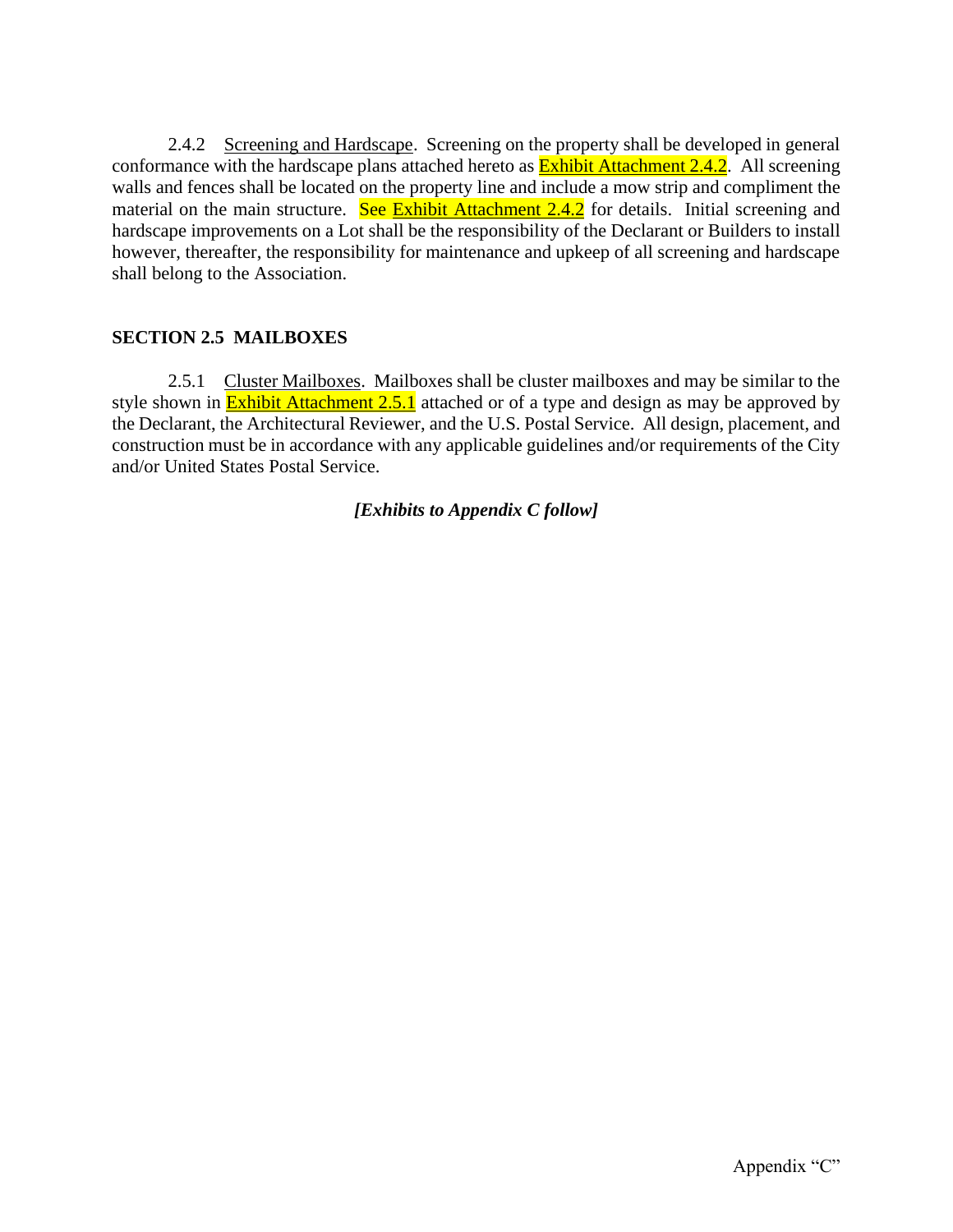# **Appendix C, Exhibit 2.3.2 of the Design Guidelines Fences Facing Street (front or side) Detail**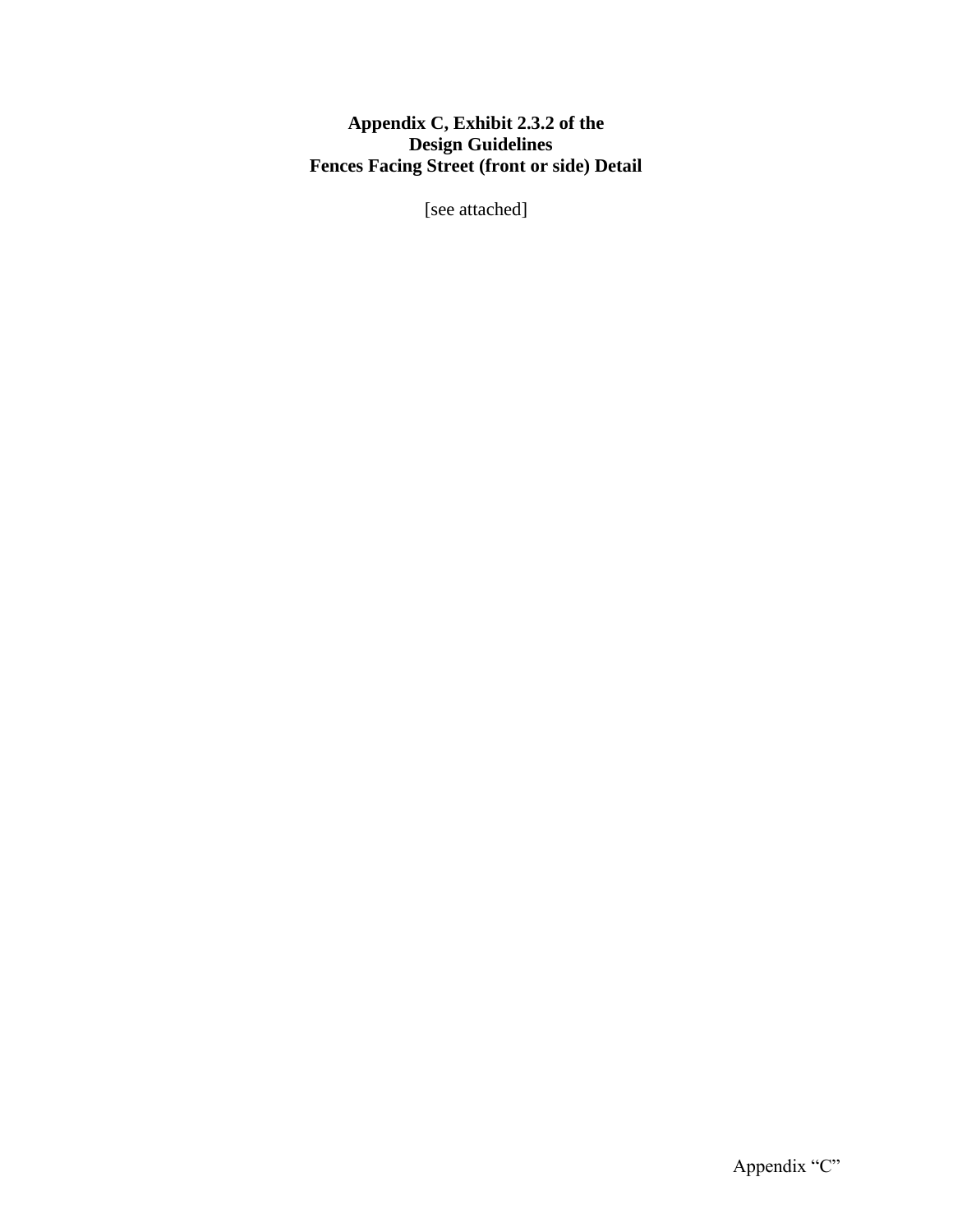### **Appendix C, Exhibit 2.3.3 of the Design Guidelines Standard Side and Rear Yard Fences Detail**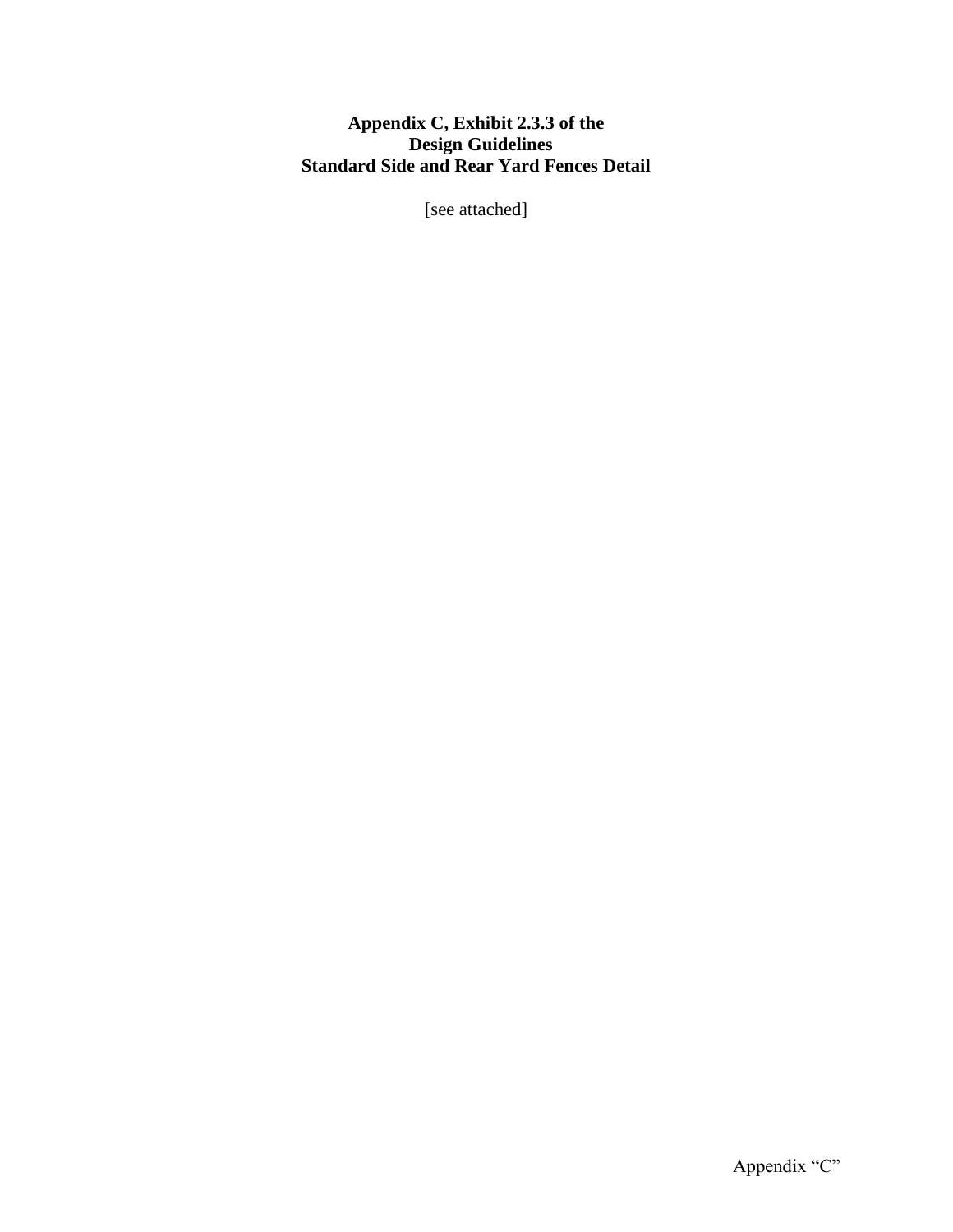## **Appendix C, Exhibit 2.3.4 of the Design Guidelines Fences Facing Common Areas Detail**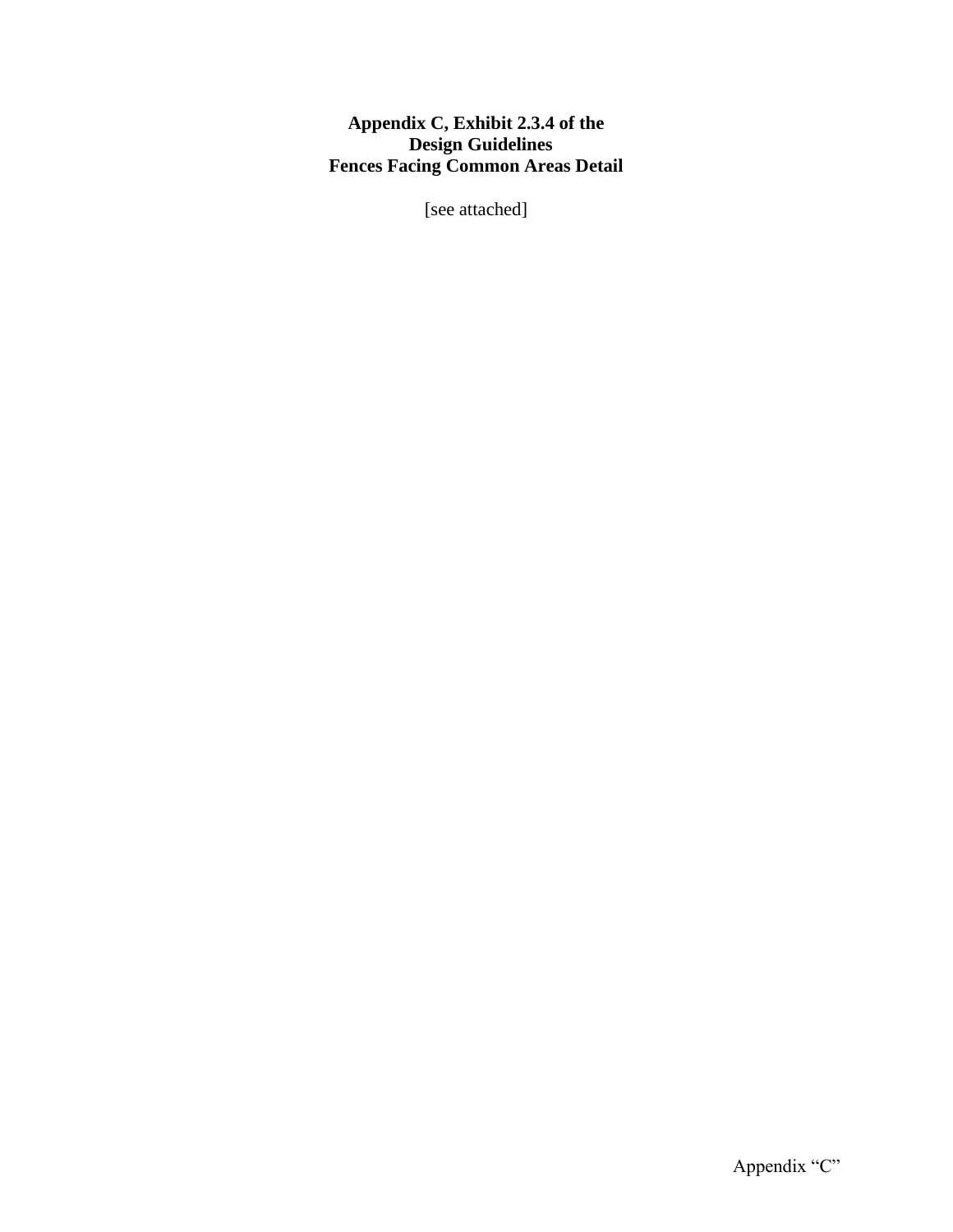## **Appendix C, Exhibit 2.4.2 of the Design Guidelines Screening and Hardscape Plans**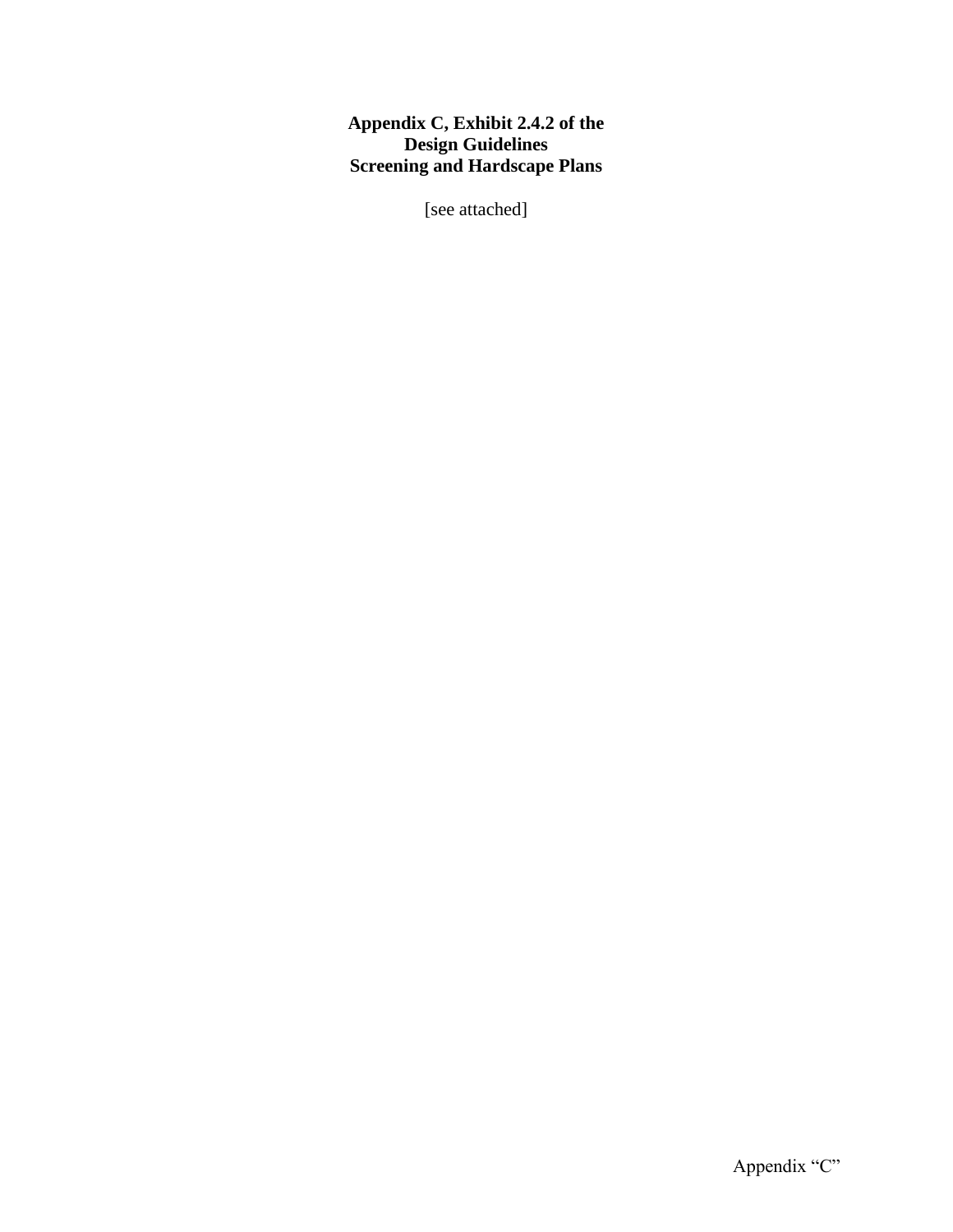## **Appendix C, Exhibit 2.5.1 of the Design Guidelines Cluster Mailbox Design**